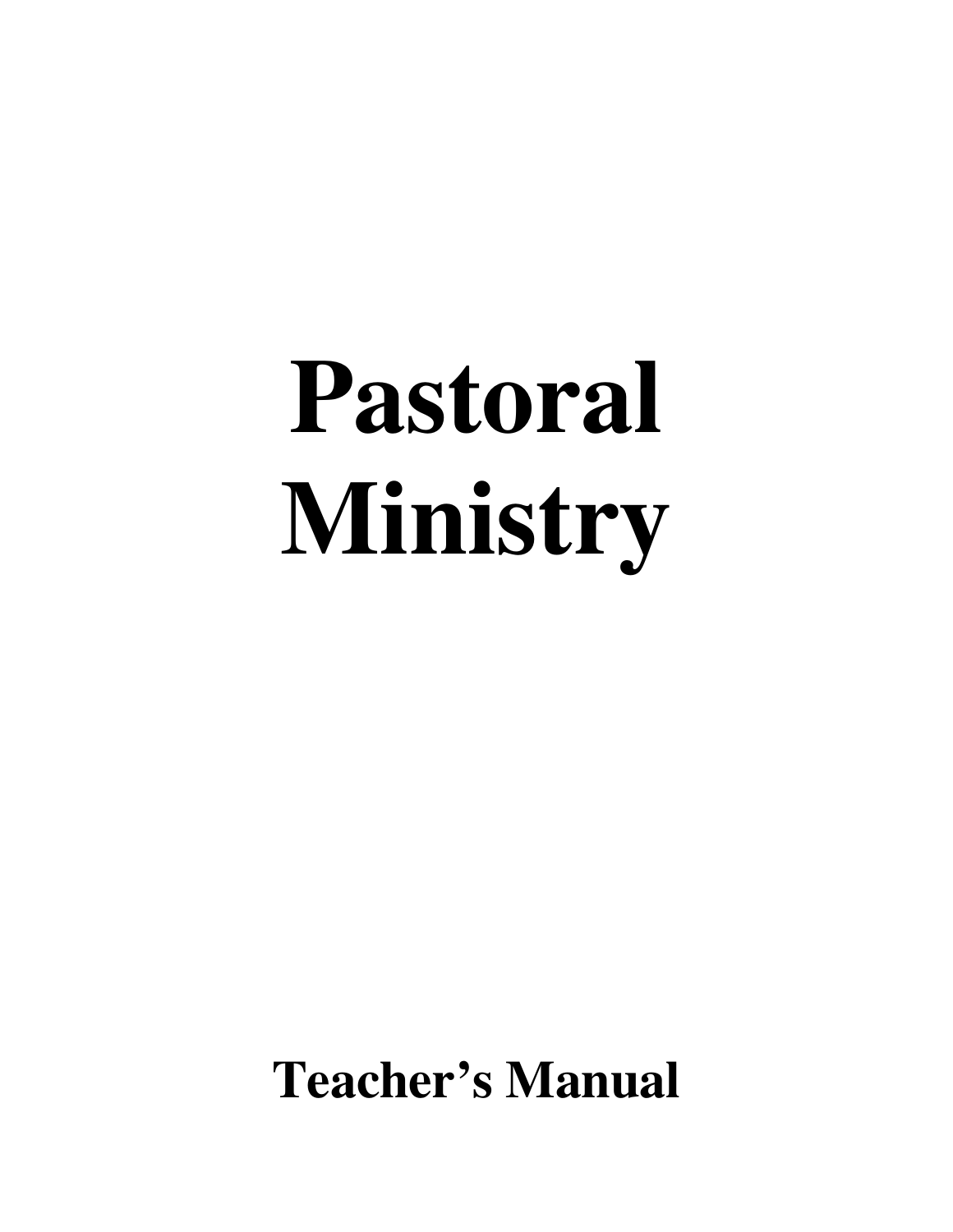# **Pastoral Ministry Contents**

# **The Biblical Basis for Pastoral Ministry**

# **The Individual that God Uses in Pastoral Ministry**

# **The Personal Disciplines of Pastoral Ministry**

| Lesson 9 – The Pastor's Apparel, Poise and Mannerisms57-64 |  |
|------------------------------------------------------------|--|
|                                                            |  |
|                                                            |  |

# **The Public Functions of Pastoral Ministry**

| Lesson 16 – Pre-Marital Counseling Guidelines for Pastors97-109 |  |
|-----------------------------------------------------------------|--|
|                                                                 |  |
|                                                                 |  |
|                                                                 |  |

# **Other Functions of Pastoral Ministry**

| Lesson 21 – Training a Pastoral Team134-141       |  |
|---------------------------------------------------|--|
| Lesson 22 – Pastoring through Small Groups142-148 |  |
| Lesson 23 – Working with an Eldership149-151      |  |
|                                                   |  |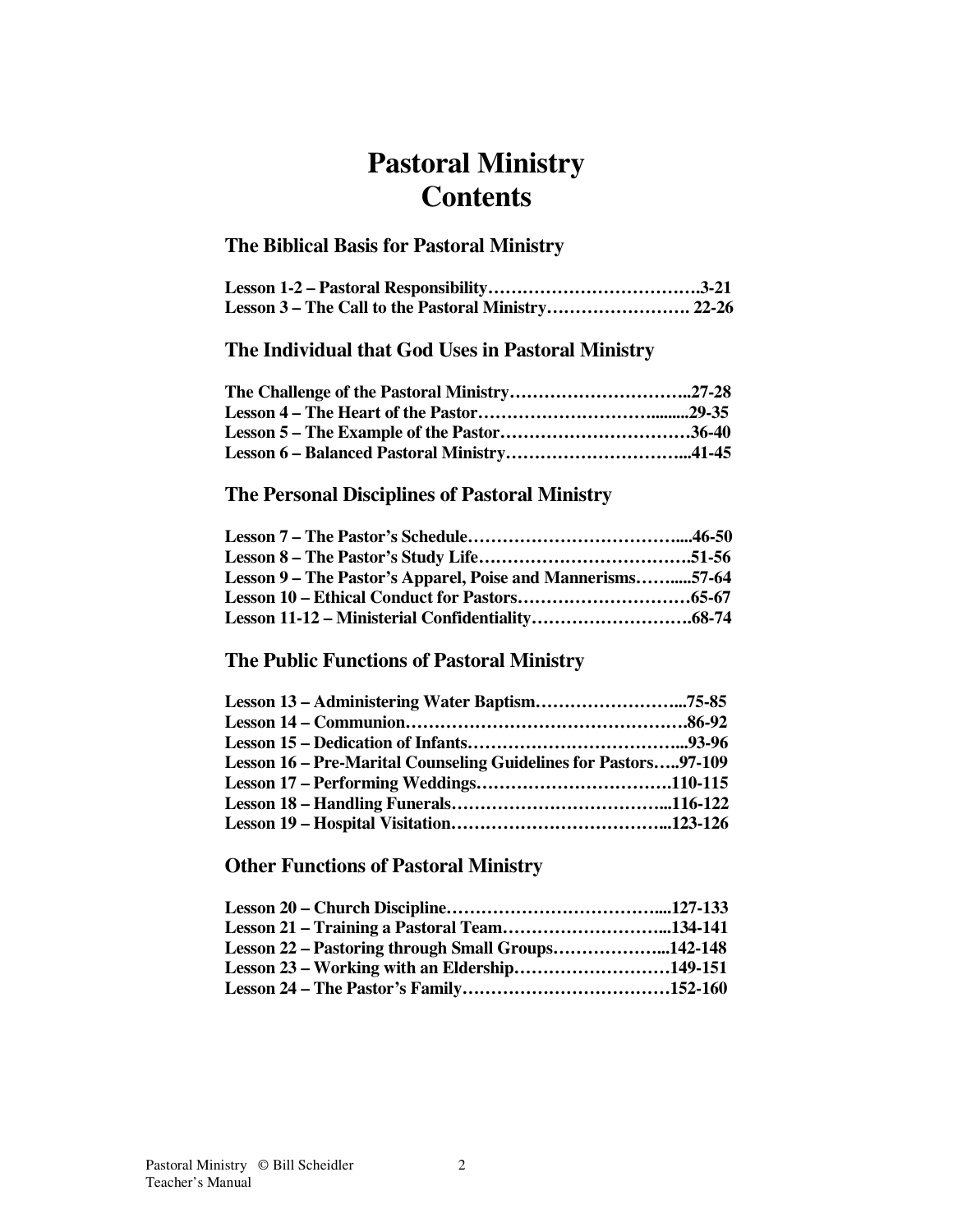# **Lesson 1-2 Pastoral Responsibility**

# **I. Key Passages Relating to Pastoral Ministry**

A. Numbers 27:15-17

*Then Moses spoke to the LORD, saying: "Let the LORD, the God of the spirits of all flesh, set a man over the congregation, who may go out before them and go in before them, who may lead them out and bring them in, that the congregation of the LORD may not be like sheep which have no shepherd."* 

- 1. God is a shepherd to His people, but God's people also need a human representative of the Lord to exercise a shepherding care and concern for them.
- 2. Without shepherds, sheep will not be able to take care of themselves.
- B. Psalm 23

*The LORD is my shepherd; I shall not want. 2 He makes me to lie down in green pastures; He leads me beside the still waters. 3 He restores my soul; He leads me in the paths of righteousness for His name's sake. 4 Yea, though I walk through the valley of the shadow of death, I will fear no evil; for You are with me; Your rod and Your staff, they comfort me. 5 You prepare a table before me in the presence of my enemies; You anoint my head with oil; My cup runs over. 6 Surely goodness and mercy shall follow me all the days of my life; and I will dwell in the house of the LORD forever.* 

- 1. God's shepherding care relates to all areas of life.
- 2. When sheep are truly cared for they do not lack but live an abundant life.
- C. Proverbs 27:23

*Be diligent to know the state of your flocks, and attend to your herds…* 

- 1. Tending sheep is work.
- 2. Tending sheep requires alertness and diligence regarding the condition of the flock.
- D. Jeremiah 10:21

*For the shepherds have become dull-hearted, and have not sought the LORD; therefore they shall not prosper, and all their flocks shall be scattered.* 

1. The condition of the flock is often dependent upon the faithfulness of the shepherd.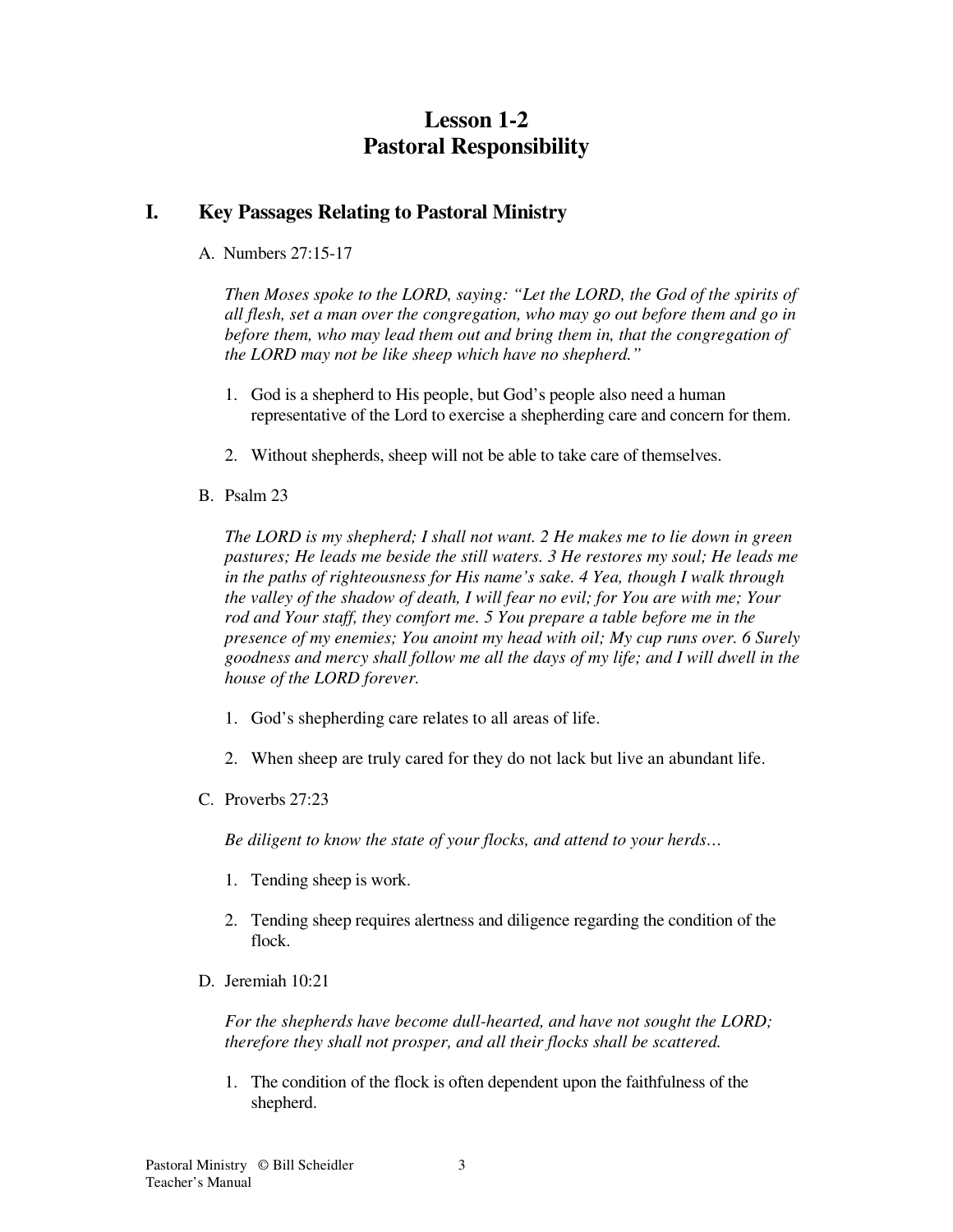- 2. The condition of the shepherd has a great deal to do with his or her relationship to the Lord.
- E. Jeremiah 23:1-4

*"Woe to the shepherds who destroy and scatter the sheep of My pasture!" says the LORD. 2 Therefore thus says the LORD God of Israel against the shepherds who feed My people: "You have scattered My flock, driven them away, and not attended to them. Behold, I will attend to you for the evil of your doings," says the LORD. 3 "But I will gather the remnant of My flock out of all countries where I have driven them, and bring them back to their folds; and they shall be fruitful and increase. 4 I will set up shepherds over them who will feed them; and they shall fear no more, nor be dismayed, nor shall they be lacking," says the LORD.* 

- 1. Self-serving shepherds will give an account to the Heavenly Shepherd for how they have ministered to the sheep.
- 2. God will see to it that His sheep are taken out of the hands of careless shepherds.
- F. Ezekiel 34:1-31

Read the entire chapter from the Bible. Have class share things that they have gleaned from it.

G. Zechariah 11:17

*"Woe to the worthless shepherd, who leaves the flock! A sword shall be against his arm and against his right eye; his arm shall completely wither, and his right eye shall be totally blinded."* 

- 1. God's judgment and sword will come against worthless shepherds.
- 2. Worthless shepherds will lose their influence (arms) and their vision (eyes).
- H. John 10:1-29

In John 10 Jesus contrasts the true shepherd from the hireling. As you read this chapter have the class watch for characteristic of each.

## **II. The Need for True Shepherds or Pastoral Ministry**

A. God's people are likened to sheep (Num. 27:17; I Kgs. 22:17; II Chr. 18:16; Zech. 10:2; Mt. 9:36; John 10:14, 27).

 When God chose to compare His people to an animal, He chose to liken them to sheep. This is, on the one hand, very unflattering and, one the other hand, quite flattering. This imagery has two aspects to it.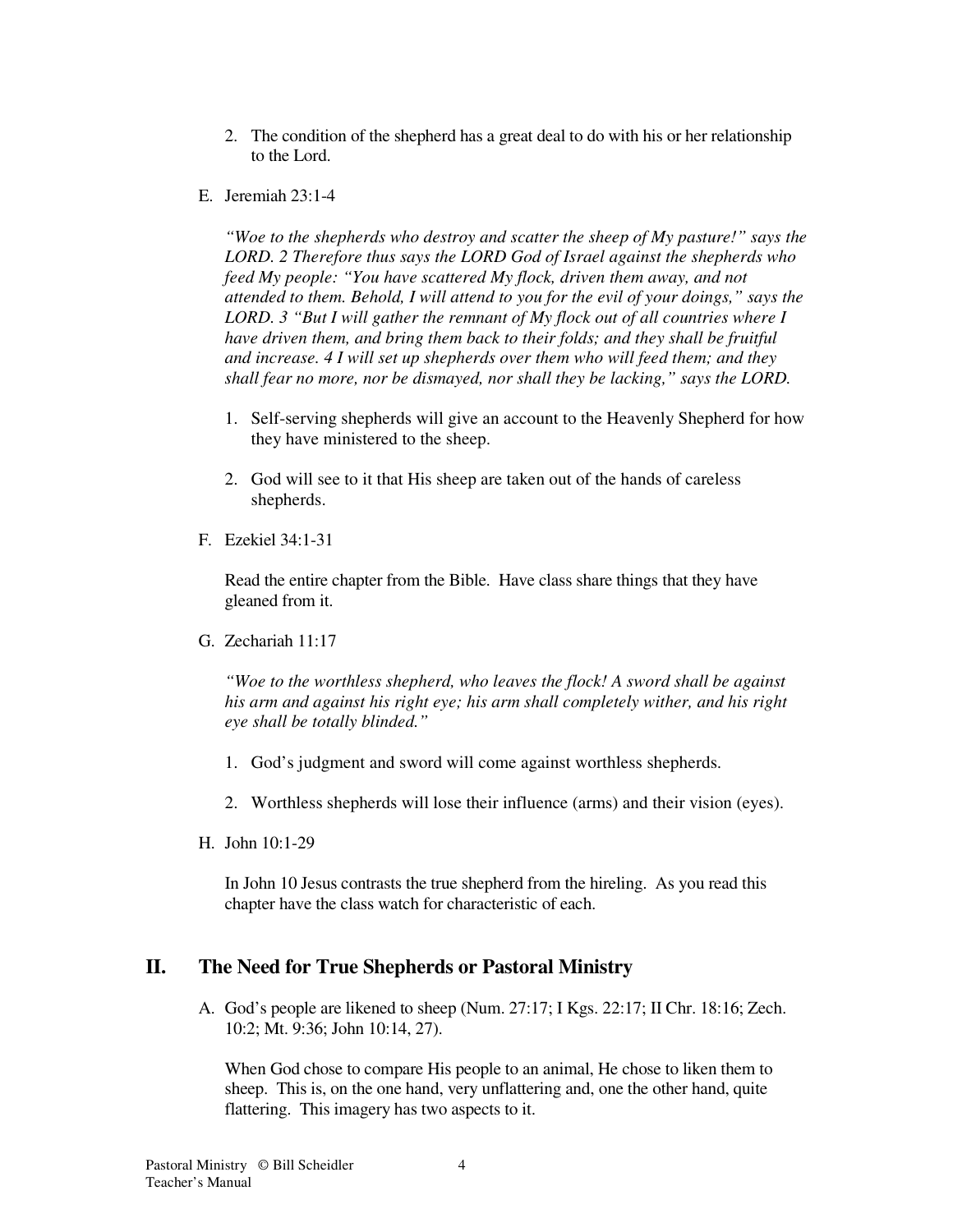1. On the negative side, sheep are very needy.

Sheep are especially needy because they have:

a. No ability to find food on their own (Num. 27:16-17).

Sheep are not like other foraging animals that will send out scouts and lead the herd to food. It is said that sheep will die in a pasture that has been grazed out with fresh pasture right over the next hill. Sheep must be led to their food.

b. No instinct to return home (Ezek. 34:6-8).

Sheep have never been known to be able to find their way home if they are lost. Dogs and other animals can often do this. However, the nature of sheep is to make all of the wrong choices when it comes to guidance. They need someone to lead them back to the safety of the fold.

c. No natural defense system.

Domestic sheep have no claws, sharp teeth, powerful jaws, or incredible speed and are not known for their great strength. These are some of nature's means of defense for many animals. Their only real defense is their ability to flock. As they stick together under the leadership of the shepherd they are less vulnerable to an attack from a wild animal.

2. On the positive side, sheep were always considered very valuable.

They were valuable to the shepherd because they could provide most of man's needs including:

- a. Meat
- b. Milk
- c. Clothing
- B. God's people, like sheep, are in need of shepherding care.

When you compare all of the verses that we have read about sheep and shepherds you realize the need for shepherds. The following chart demonstrates the condition of people with and without true shepherds.

| <b>Without True Shepherds</b>                  | <b>With True Shepherds</b>                     |
|------------------------------------------------|------------------------------------------------|
| Sheep are scattered (Zech. 13:7; Ezek. 34:5-6) | Sheep receive provision (Ps. 23:1-2)           |
| Sheep wander (Ezek. 34:6)                      | Sheep receive direction (Num. 27:17; Ps. 80:1) |
| Sheep are lacking (Jer. 23:4)                  | Sheep are fruitful (Jer. 23:3)                 |
| Sheep are devoured (Ezek. 34:5)                | Sheep are kept $(Jer. 31:10)$                  |
| Sheep are weak (Mt. 9:36)                      | Sheep are strengthened (Ezek. 34:4, 16)        |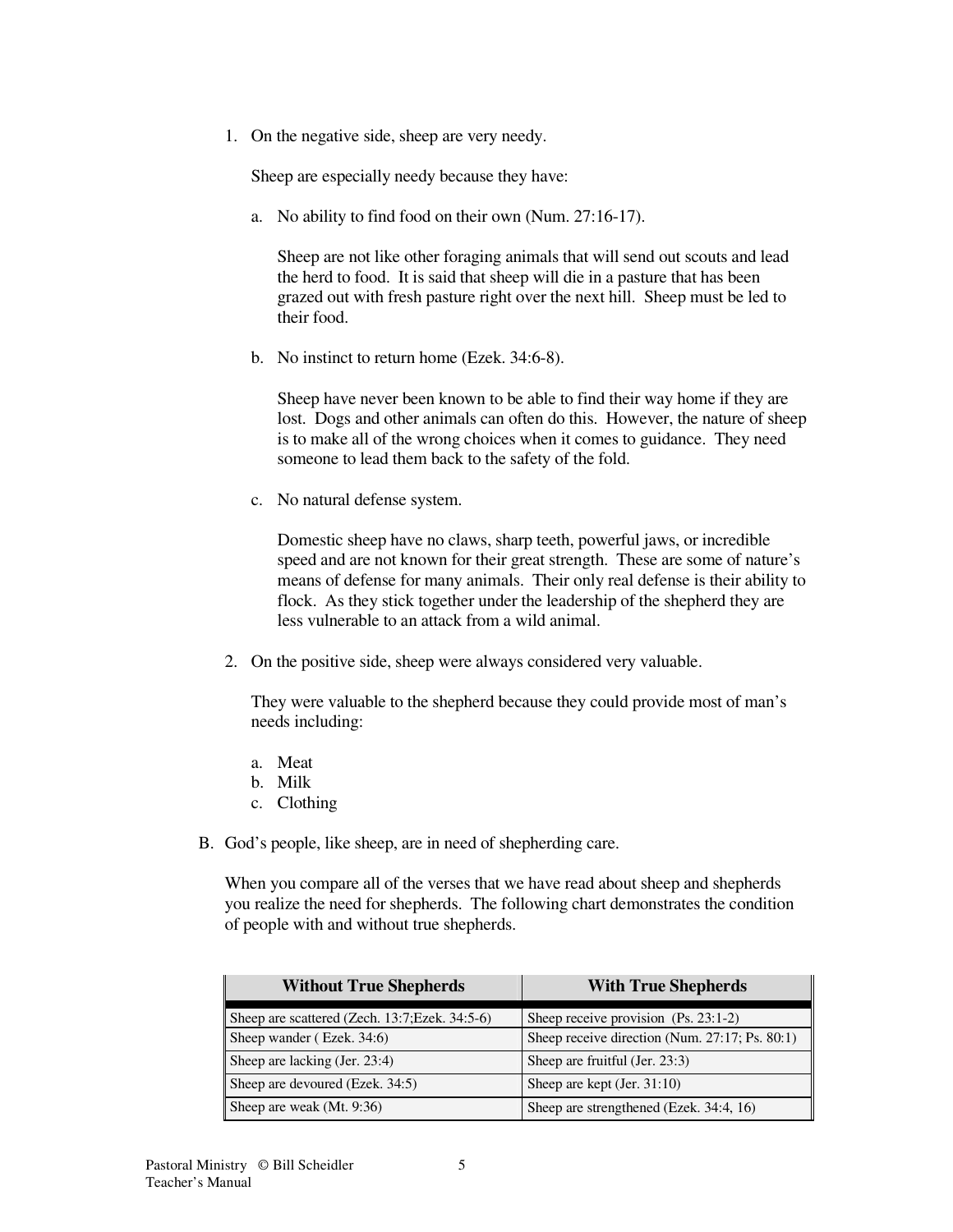| Sheep have want (Ps. 23:1)                    | Sheep are fed (Jer. 23:4; I Pet. 5:2)           |
|-----------------------------------------------|-------------------------------------------------|
| Sheep are diseased (Ezek. 34:4)               | Sheep receive healing (Ezek. 34:4, 16)          |
| Sheep are broken (Ezek. 34:4)                 | Sheep receive binding up (Ezek. 34:4, 16)       |
| Sheep are lost (Ezek. 34:4)                   | Sheep are found (Ezek. $34:15$ ; John $10:16$ ) |
| Sheep are prey for their enemies (Ezek. 34:8) | Sheep are safe (Ezek. 34:25)                    |
| Sheep are fearful (Jer. 23:4; Ps. 23:4)       | Sheep receive rest $(Ps. 23:2; Ezek. 34:15)$    |
| Sheep are despondent (Jer. 23:3)              | Sheep are comforted (Ps. 23:4)                  |
| Sheep are destroyed (John 10:10)              | Sheep are restored (Ps. 23:3)                   |
| Sheep are divided (Acts 20:30)                | Sheep are visited (Jer. 23:2)                   |
| Sheep are robbed (John 10:1-2)                | Sheep receive increase (Jer. 23:3)              |

## **III. Biblical Figures and Symbols Connected to Pastoral Ministry**

There are several figures and symbols that are used in the Bible in connection with the shepherding or pastoral ministry. Each one of them emphasizes a different aspect of the function of shepherds.

A. Shepherd (Ezek. 34:7). Emphasis: Feeding and Leading

A shepherd is able to lead to nourishing food and beside still waters.

B. Staff (Ps. 23:4). Emphasis: Rescuing and Guiding

The staff was a long stick that often had a hook on it. It was used for rescuing a sheep from the thicket. Because of its height, it could be seen from a distance and would be a guide as well.

C. Stay. Emphasis: Supporting and Upholding

 The stay was a different name for the same instrument as the staff. When called a "stay" the emphasis was on the use by the shepherd as a walking stick to help ensure solid footing in difficult places.

D. Rod (Mic. 6:9; 7:14). Emphasis: Protecting and Correcting

 Sometimes this word is translated scepter. In this sense it speaks of the official authority of the shepherd in the life of the sheep. As an instrument in the hands of a shepherd, it was used both to fight off wild beasts that would come against the flock and to discipline a sheep who was prone to wander. This was usually a short stick less than a meter in length.

E. Door (John 10:9). Emphasis: Providing and Inspecting

 Jesus referred to Himself as both the shepherd and the door of the sheepfold. Often a shepherd would lie down or sleep in the door to the sheepfold at night to ensure that none of the sheep got out. The more common use of the door was to provide a check point when the sheep came in and out of the fold. This would be a way to inspect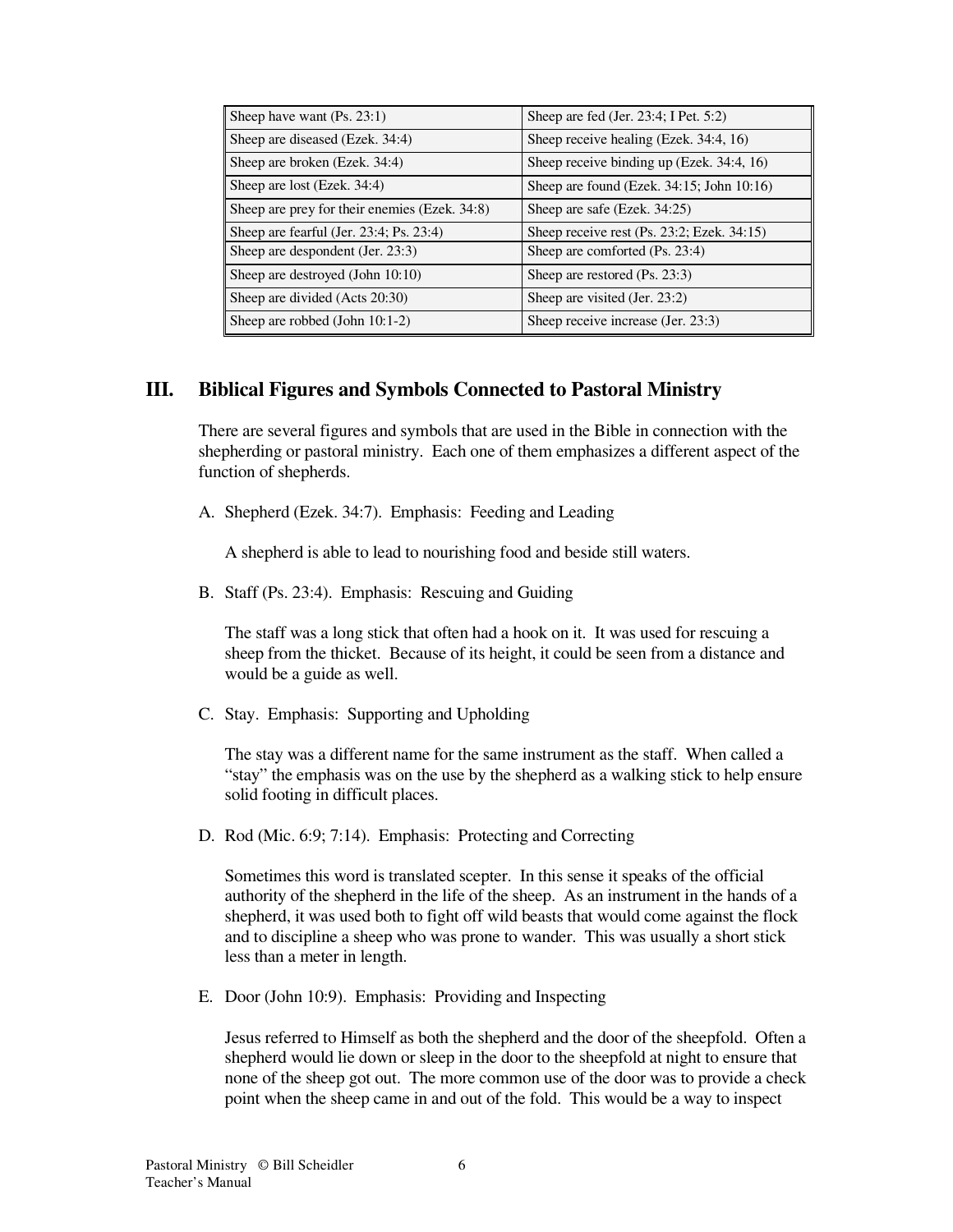each one to see if they were all without injury and healthy.

F. Elder (Acts 20:17, 28). Emphasis: Watching and Maturing

 The ministry of elders in the New Testament was to provide shepherding care to the flock. The implication is that they were to help the sheep to become elders or "mature ones" themselves by virtue of their faithfulness to this ministry.

## **IV. The Responsibilities of True Shepherds**

The ministry of a pastor or shepherd is one that is defined by the Bible itself. If you are going to take on a job, you want to see a job description for that job so that you can insure that you are indeed fulfilling it according to the expectations of your employer. Those who pastor God's flock work for God Himself and He is the one to whom they answer. He is the one who determines the job description.

The Bible outlines nine areas of function for a true shepherd. These nine functions of pastoral ministry serve as the foundation for the rest of our study in this course.

#### **A. Feeding the Sheep (Ezekiel 34:2, 13-15)**

The word "shepherd" or "pastor" literally means "one who feeds."

1. Feeding involves rightly dividing the word (II Tim. 2:15).

*Be diligent to present yourself approved to God, a worker who does not need to be ashamed, rightly dividing the word of truth.* 

It is critical that those who would be pastors become familiar with the Bible and tools of biblical study. The word of God is food, not the word of the pastor. The more we preach God's word the way He meant it, the more sustenance and spiritual nutrition our preaching contains.

2. Proper feeding involves a balanced diet (Ps. 85:10).

*Mercy and truth have met together; righteousness and peace have kissed.* 

If the sheep are to be healthy they need a balanced diet fed to them. In the natural we need more than one miracle food. We need a balance of meat, fruit, vegetables, etc. In the spiritual realm it is the same. The feeding of the pastor needs to be a balance of mercy and truth, law and grace, Word and the Spirit, theoretical and practical.

3. Proper feeding will bring authority and cause gathering (Ezek. 34:13).

*And I will bring them out from the peoples and gather them from the countries, and will bring them to their own land; I will feed them on the mountains of Israel, in the valleys and in all the inhabited places of the country.*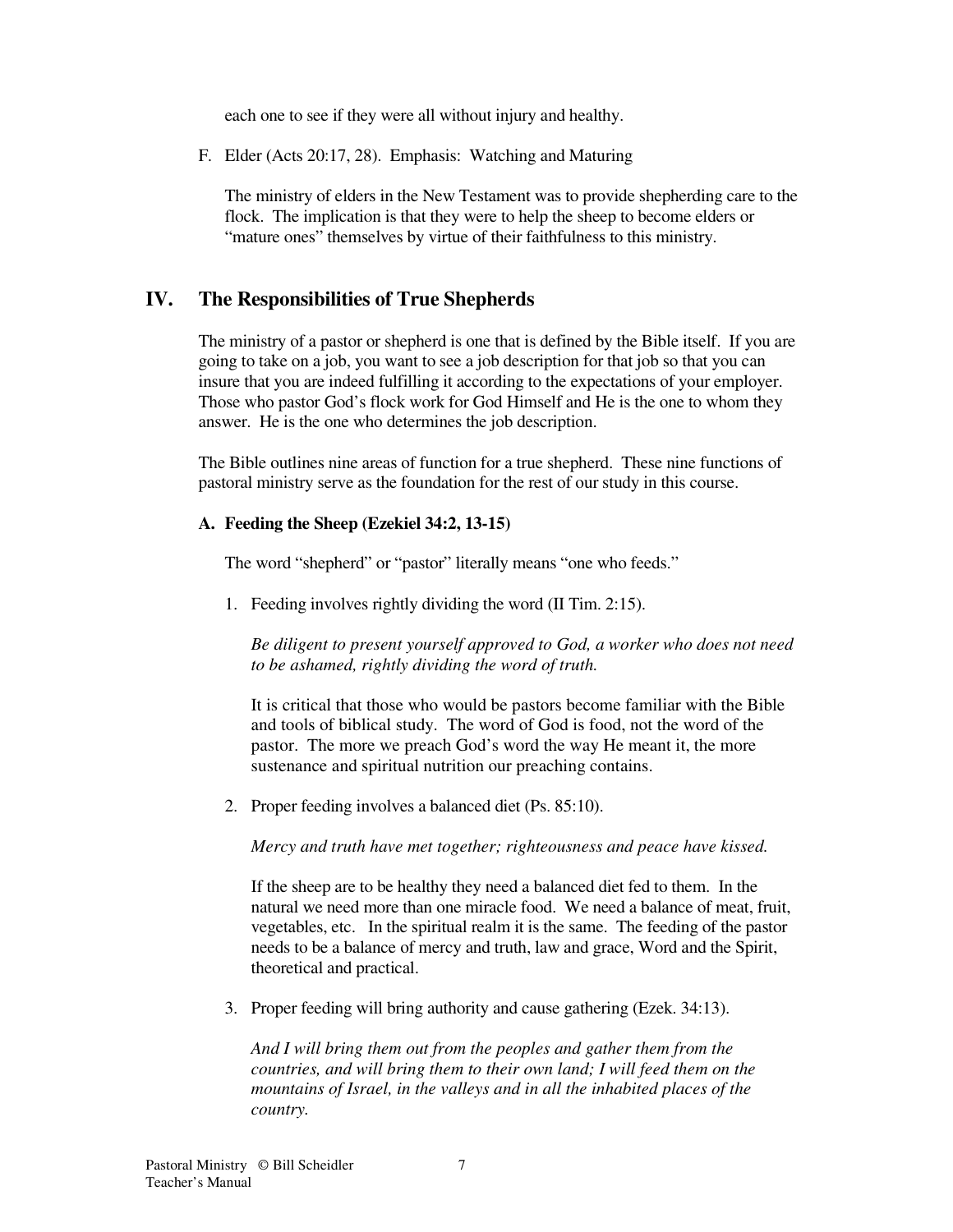Hungry people are drawn to good food. Good food causes a gathering. Pastors must be good feeders if they are going to be good gatherers. A good restaurant does not have to advertise. A good shepherd does not have to talk about his authority all of the time; he just needs to provide "green pastures."

4. Proper feeding will bring rest to the flock (Ezek. 34:14-15).

*"I will feed them in good pasture, and their fold shall be on the high mountains of Israel. There they shall lie down in a good fold and feed in rich pasture on the mountains of Israel. I will feed My flock, and I will make them lie down," says the Lord GOD.* 

 Sheep that are hungry are restless. Sheep that are not satisfied do not lie down. The good shepherd makes us to lie down by providing good pasture.

5. Proper feeding will produce healthy reproductive sheep (Jer. 23:3-4).

*"But I will gather the remnant of My flock out of all countries where I have driven them, and bring them back to their folds; and they shall be fruitful and increase. I will set up shepherds over them who will feed them; and they shall fear no more, nor be dismayed, nor shall they be lacking," says the LORD.* 

Healthy sheep will be fruitful and increase.

6. Proper feeding is dependent upon the pastor being fed (I Tim. 4:16).

*Take heed to yourself and to the doctrine. Continue in them, for in doing this you will save both yourself and those who hear you.*

## **B. Leading by Example (I Pet. 5:2-3).**

*Shepherd the flock of God which is among you, serving as overseers, not by compulsion but willingly, not for dishonest gain but eagerly; nor as being lords over those entrusted to you, but being examples to the flock…* 

1. Leading is the opposite of driving (Gen. 33:13).

*But Jacob said to him, "My lord knows that the children are tender and that I must care for the ewes and cows that are nursing their young. If they are driven hard just one day, all the animals will die."* –NIV

You drive cattle, but you lead sheep. With cattle you can get behind them with a whip and drive them. With sheep you must go the way before them and bid them to come after you.

2. Leading involves providing an example that people can follow (Phil. 3:17).

*Brethren, join in following my example, and note those who so walk, as you*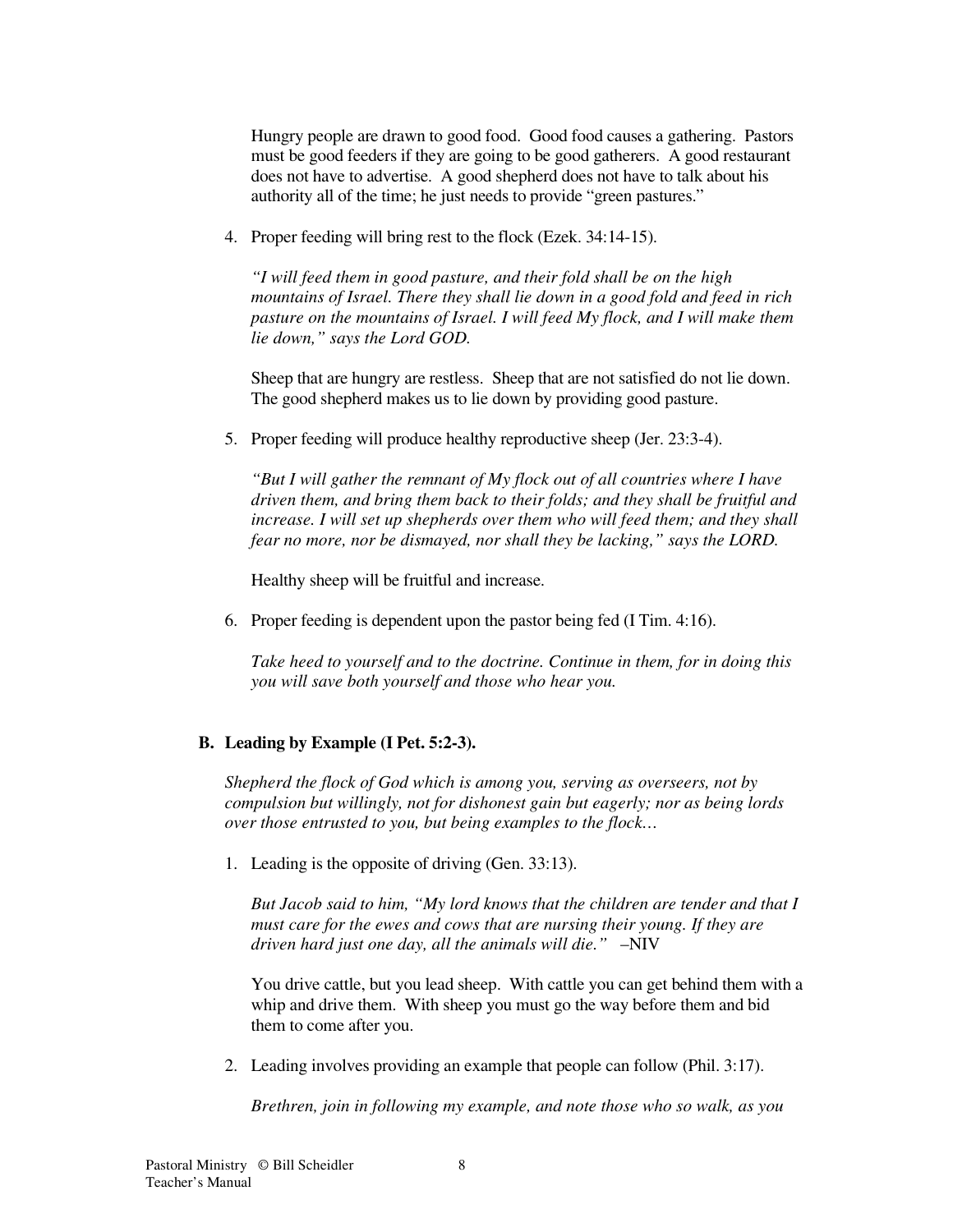*have us for a pattern.* 

3. Leading involves going the way before the people (John 10:4).

*And when he brings out his own sheep, he goes before them; and the sheep follow him, for they know his voice.* 

4. Leading involves demonstrating your faith before the sheep (Hebrews 13:7).

*Remember those who rule over you, who have spoken the word of God to you, whose faith follow, considering the outcome of their conduct.* 

5. Leading involves maintaining a good report or testimony inside and outside of the church (Acts 6:3; I Tim. 3:7).

#### **C. Watching Over the Flock (Acts 20:28, 31; II Tim. 4:5).**

Elders or bishops are called to be "overseers" or those who look out over the flock.

1. Watching involves knowing the state of the flock (Pro. 27:23).

*Be sure you know the condition of your flocks, give careful attention to your herds…* --NIV

- a. The word "watch" in the Greek means "to hold to, to turn to, to turn one's attention to; hence, to give heed to."
- b. The word "watch" in the English means:
	- To look or observe attentively or carefully.
	- To look and wait expectantly.
	- To stay awake at night while serving as a guard, sentinel or watchman.
	- To keep vigil

The shepherd had to get good at "sleeping with one eye opened!" When you are a pastor, everything is your business.

2. Watching involves judging the saints (I Cor. 5:3).

*Even though I am not physically present, I am with you in spirit. And I have already passed judgment on the one who did this, just as if I were present.*

–NIV

- a. This means being ready for action.
- b. This means getting involved in negatives.
- c. This means warning people of impending danger and wolves.
- 3. Watching involves inspecting the sheep and being aware of needs (Rev. 2:2 , 9,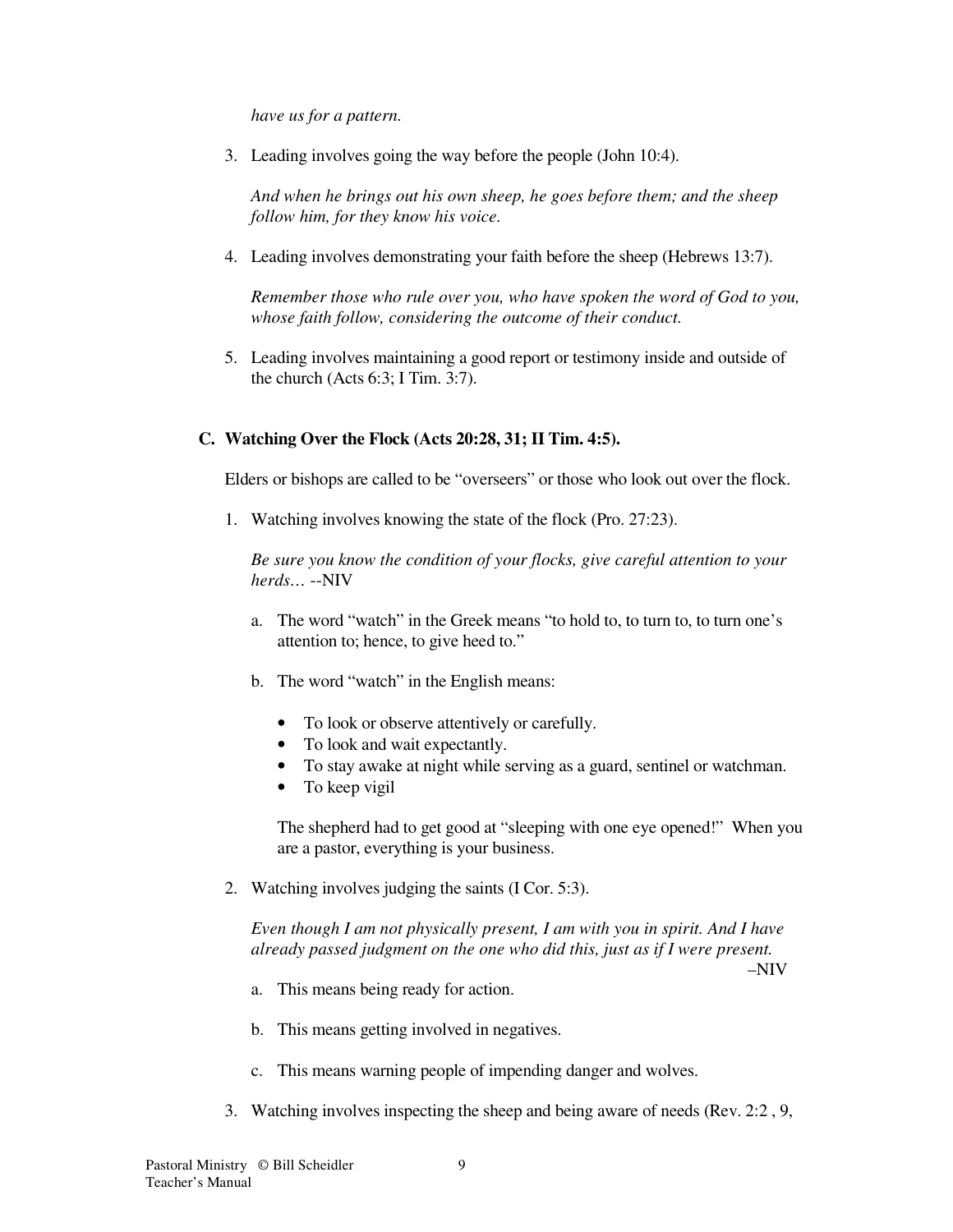13,19; 3:l, 8,15).

 A shepherd is more than a pulpiteer. Jesus the Great Shepherd inspected all seven of the churches of Asia. He was aware of their needs and ministered directly to those needs. As a pastor it is not good enough just to preach good sermons, but we must give people what is needful—"meat in due season."

## **D. Reaching Out and Delivering the Needy (Ps. 23:1).**

*You, LORD, are my shepherd. I will never be in need.* –CEV

*The LORD is my shepherd, I shall not be in want.* –NIV

*The LORD is my shepherd; I have everything I need.* –NLT

1. God sent pastors to meet the needs of His people (Jer. 23:1-4).

This does not necessarily imply that pastors are to provide personally for the needs of the sheep, but they are to be concerned about these needs and do everything that they can to mobilize the saints to meet the pressing needs of the flock. This means that the pastor must be concerned about all areas of need including:

a. Physical needs

This includes things like health, food, clothing and shelter.

b. Emotional needs

 This may include counseling in areas of addictions, personal stability, grief and stress related issues.

c. Financial needs

 This includes issues of provision, prosperity, employment and future planning.

d. Spiritual needs

 This includes personal growth and maturity, family success and relationships between God and man.

2. Pastors are not to wait until the people come (Ezek. 34:4, 16).

*The weak you have not strengthened, nor have you healed those who were sick, nor bound up the broken, nor brought back what was driven away, nor sought what was lost; but with force and cruelty you have ruled them…* 

Ezekiel 34:4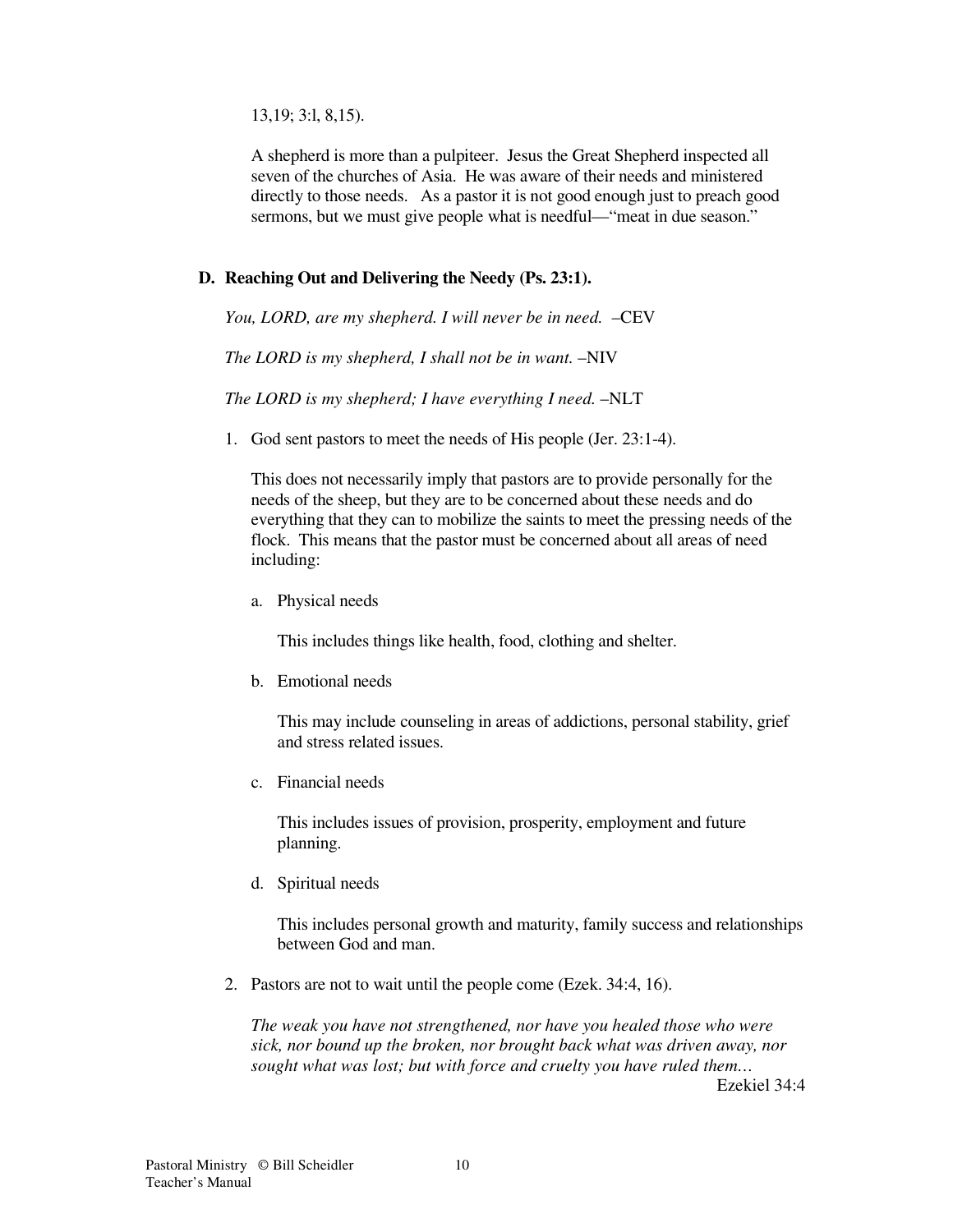Pastors are to be proactive when it comes to ministering to the needs of the flock. They are not to be ones who build a hospital at the bottom of a cliff to minister to the fallen ones; they are to build a strong fence at the top of the cliff and post warning signs (See diagram).



3. Pastors must be able to give wise counsel (Is. 1:26).

## **E. Maturing the Flock**

1. Maturing involves correcting and disciplining when needed (Tit. 2:15).

*Speak these things, exhort, and rebuke with all authority. Let no one despise you.* 

*You must teach these things and encourage your people to do them, correcting them when necessary. You have the authority to do this, so don't let anyone ignore you or disregard what you say.* – NLT

 Pastors cannot be afraid to confront people in areas of lifestyle. Pastors who will not confront will have to live with many problems for a long, long time.

2. Maturing involves teaching practical principles of life (Ex. 18:20).

*And you shall teach them the statutes and the laws, and show them the way in which they must walk and the work they must do.*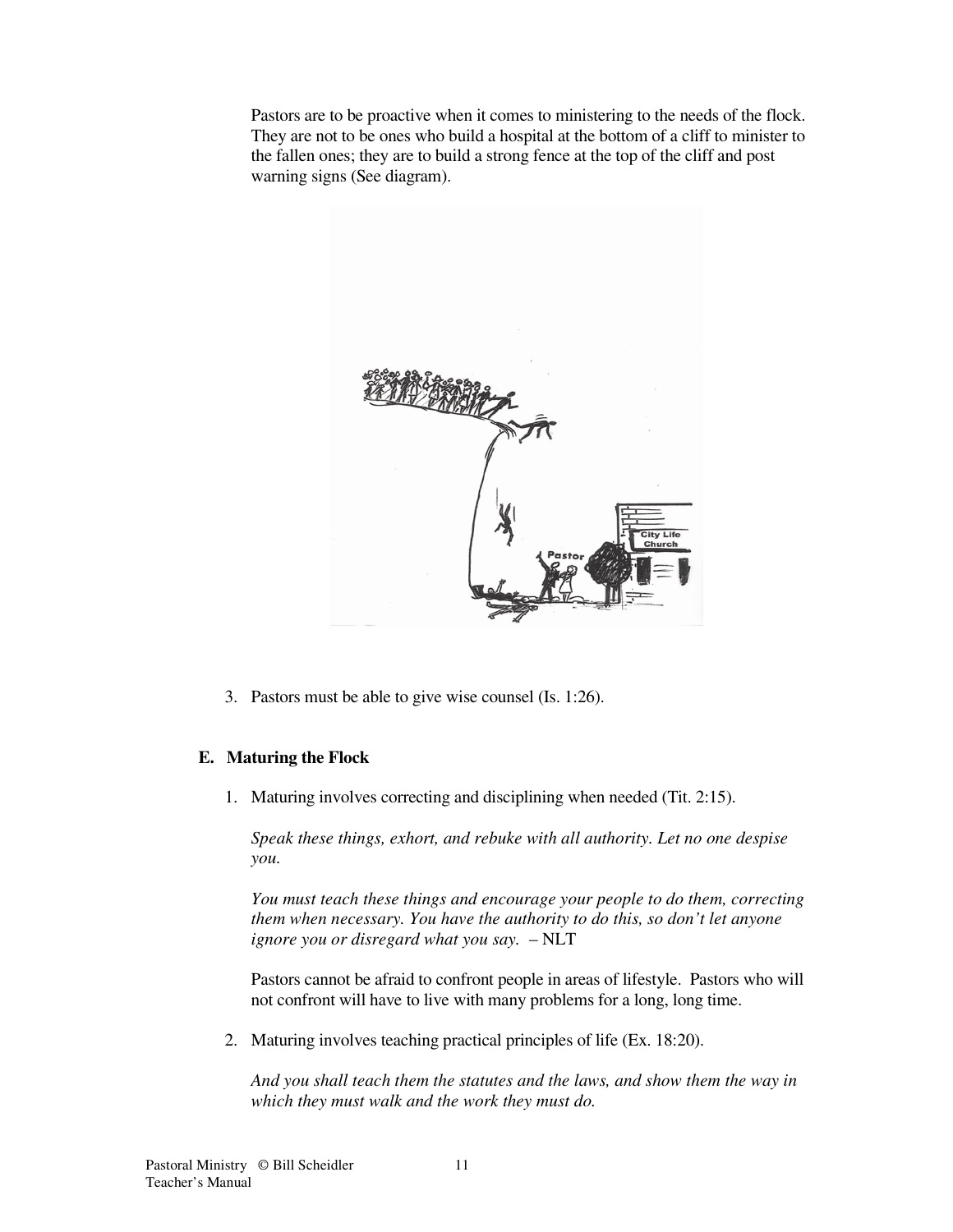Many people do not live as they ought because they have never been taught what to do or they have never seen anyone who does what is right. Pastors must not shy away from teaching practical principles of living in the area of family, finances and responsibility. There is a way to walk and a work to do for God's people.

3. Maturing involves discipleship (Mt. 28:20).

Jesus instructed us not to just make converts of all nations, but we are to make disciples or disciplined ones. Part of this command includes teaching people to observe all that Christ has commanded.

4. Maturing involves bringing people into their place of ministry (Eph. 4:11-12).

*And He Himself gave some to be apostles, some prophets, some evangelists, and some pastors and teachers, for the equipping of the saints for the work of ministry, for the edifying of the body of Christ…* 

*Their responsibility is to equip God's people to do his work and build up the church, the body of Christ…* —NLT

The responsibility of the pastor and the rest of the leadership team is to equip people and then release them to function in their God-ordained ministry.

## **F. Training and Raising up Leaders (II Tim. 2:2).**

*And the things that you have heard from me among many witnesses, commit these to faithful men who will be able to teach others also.* 

1. Shepherds must multiply their ministry in others (Ex. 18:21-23).

*Moreover you shall select from all the people able men, such as fear God, men of truth, hating covetousness; and place such over them to be rulers of thousands, rulers of hundreds, rulers of fifties, and rulers of tens. 22 And let them judge the people at all times. Then it will be that every great matter they shall bring to you, but every small matter they themselves shall judge. So it will be easier for you, for they will bear the burden with you. 23 If you do this thing, and God so commands you, then you will be able to endure, and all this people will also go to their place in peace.* 

Pastors are to invest themselves in the faithful ones who will eventually be able to share the ministry load with them.

2. Shepherds must be able to identify leaders (Ex. 18:21: Tit. 1:5-6).

*…able men, such as fear God, men of truth, hating covetousness…*

Exodus 18:21b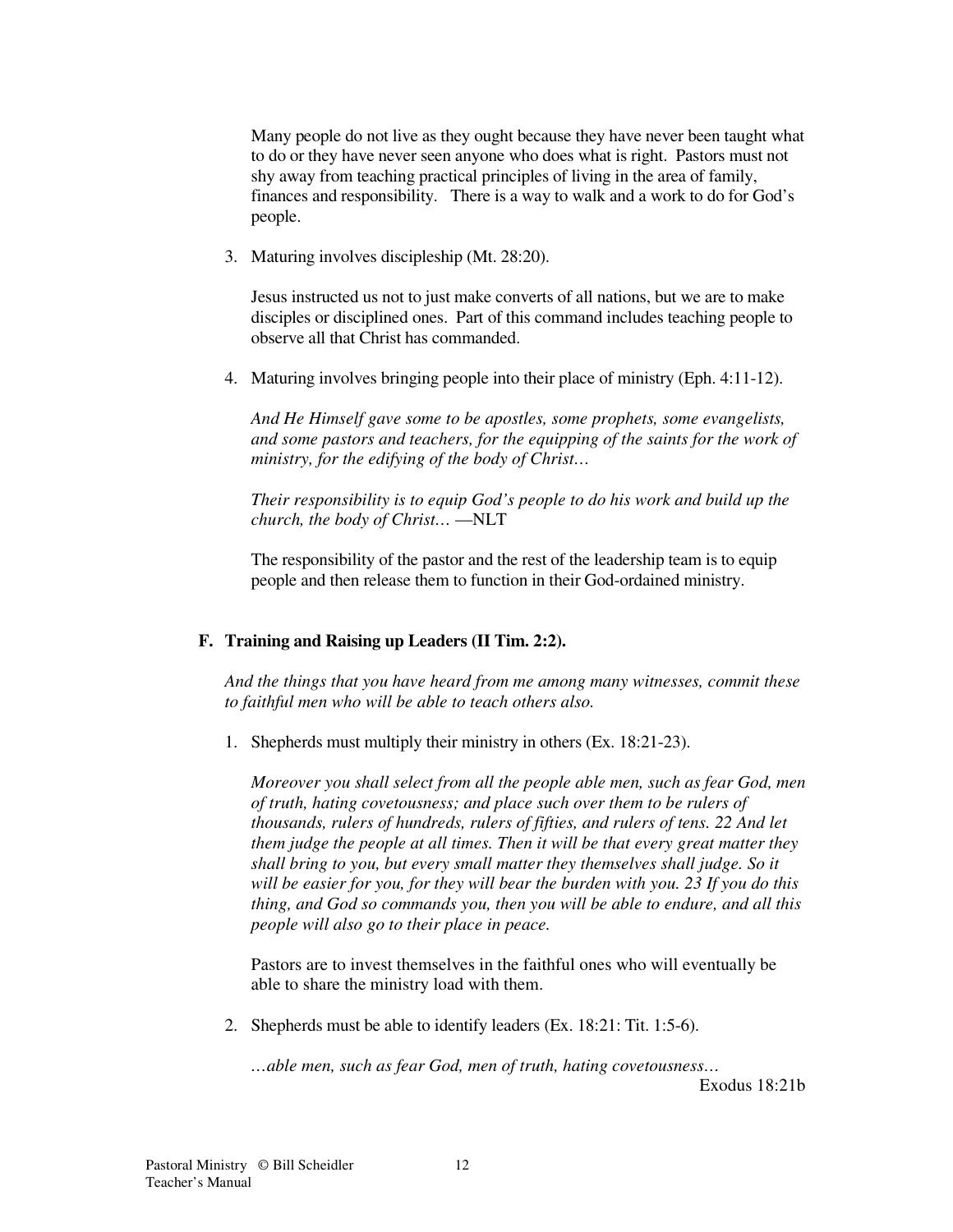God gives qualifications for such leaders so that we can more easily identify them.

3. Shepherds must impart their vision to others (Phil. 2:20).

*For I have no one like-minded, who will sincerely care for your state.* 

Pastors need like-minded leaders who will naturally give the same care that they would give in the same circumstances. But leaders do not come to us that way. Pastors need a context where they can impart their vision, philosophy of ministry and judgments to potential leaders.

4. Shepherds must be able to release others (Num. 11:17, 25, 29).

*I will take of the Spirit that is upon you and will put the same upon them; and they shall bear the burden of the people with you, that you may not bear it yourself alone.*

 Pastors must have the attitude of Moses when others demonstrate an anointing for ministry. They cannot be jealous. They cannot suppress those who have great gifting. If they do, they will never have a strong team of leaders standing with them in ministry. Senior pastors must be confident (the opposite of insecure) in God's placement of them in their role.

#### **G. Protecting the Sheep (Ezek. 33:6).**

*But if the watchman sees the sword coming and does not blow the trumpet, and the people are not warned, and the sword comes and takes any person from among them, he is taken away in his iniquity; but his blood I will require at the watchman's hand.* 

Pastors are called to be watchmen. They are to warn people of impending danger.

1. This involves withstanding those who pervert the Gospel (Tit. 1:9-13).

Paul speaks of deceivers *"whose mouths must be stopped, who subvert whole households, teaching things which they ought not, for the sake of dishonest gain…rebuke them sharply, that they may be sound in the faith…"* 

a. Guarding against cycles of doctrine (Eph. 4:14).

Paul indicates that the ministry of pastors and other leaders should have the result *"that we should no longer be children, tossed to and fro and carried about with every wind of doctrine, by the trickery of men, in the cunning craftiness of deceitful plotting…"* 

b. Guarding against a mixed Gospel (Gal. 1:9).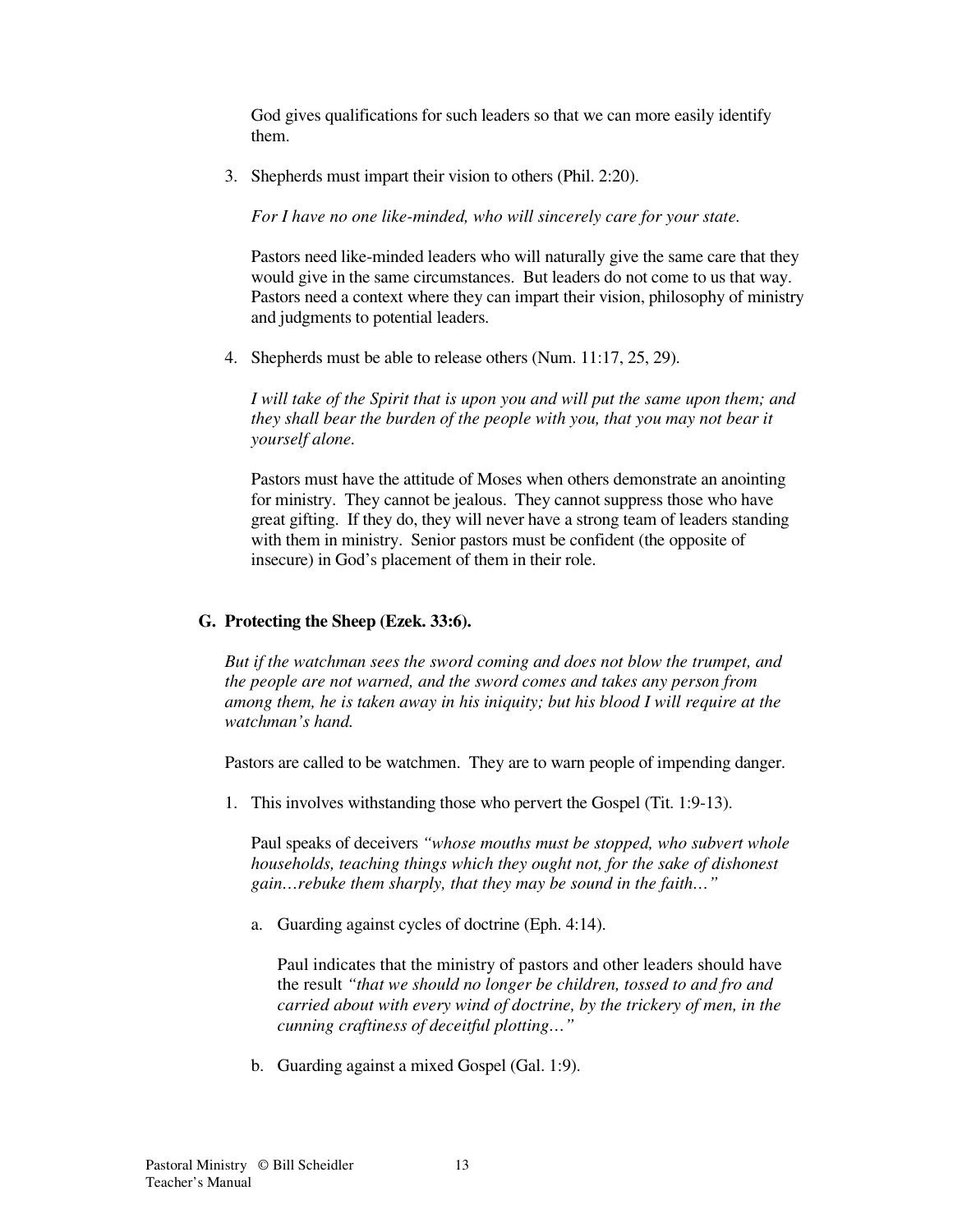*As we have said before, so now I say again, if anyone preaches any other gospel to you than what you have received, let him be accursed.* 

c. Guarding against wolves who would make spoil of the flock (Acts 20:28-30).

*Therefore take heed to yourselves and to all the flock, among which the Holy Spirit has made you overseers, to shepherd the church of God which He purchased with His own blood. For I know this, that after my departure savage wolves will come in among you, not sparing the flock. Also from among yourselves men will rise up, speaking perverse things, to draw away the disciples after themselves.* 

- 2. This involves protecting them from each other.
	- a. Guarding their relationships (Gal. 5:15).

*But if you bite and devour one another, beware lest you be consumed by one another!* 

People can be cruel to each other. Sometimes pastors have to get involved to help people resolve relational conflicts.

b. Guarding their unity (Eph. 4:3).

*…endeavoring to keep the unity of the Spirit in the bond of peace.* 

No matter how large a church is, it must have unity to succeed. Unity does not come naturally; it must be worked at to achieve.

- 3. This involves protecting them from themselves.
	- a. Guarding their schedule.

 This means that pastors must not put unreasonable demands on the people. At times they must protect the people from their own willingness to serve. The people need to live balanced lives in order to endure for the long term.

b. Guarding their priorities (Mt. 6:33).

*But seek first the kingdom of God and His righteousness, and all these things shall be added to you.* 

## **H. Keeping Pure (Acts 20:28).**

*Therefore take heed to yourselves and to all the flock, among which the Holy Spirit has made you overseers…*

The first job or responsibility of the pastor is him or herself. The second responsibility is that of his or her family.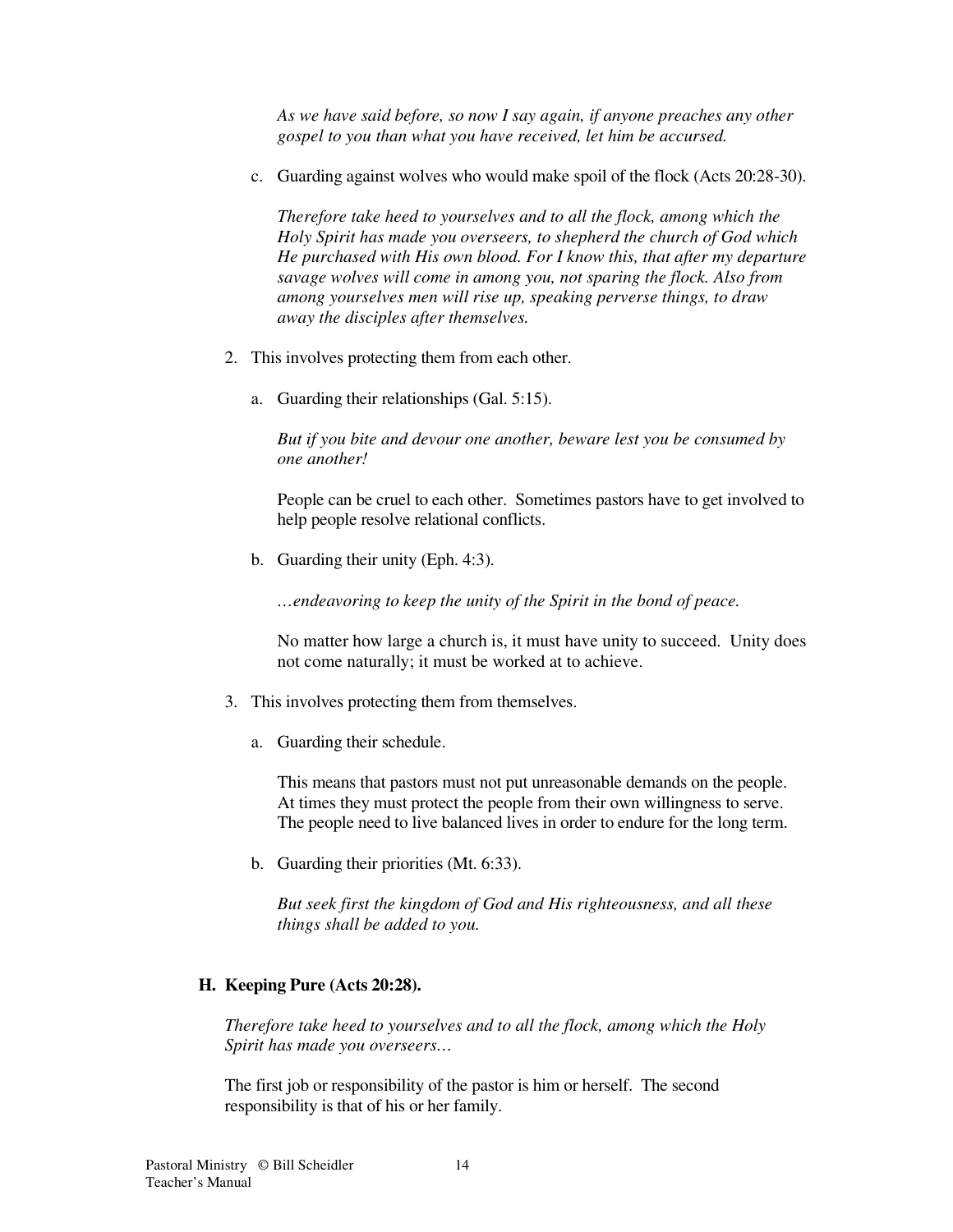1. Morally pure (I Tim. 5:22)

*Do not lay hands on anyone hastily, nor share in other people's sins; keep yourself pure.* 

2. Financially pure (I Tim. 6:10)

*For the love of money is a root of all kinds of evil, for which some have strayed from the faith in their greediness, and pierced themselves through with many sorrows.* 

a. This means great care in handling finances (I Pet. 5:2).

*Shepherd the flock of God which is among you, serving as overseers, not by compulsion but willingly, not for dishonest gain but eagerly…* 

Paul always used great care in the handling of finances as seen in his gathering of the offering for the Jerusalem church (Acts 20:4).

A few tips include…

- Don't get yourself into personal debt.
- Keep accurate books of all income and expenses.
- Let someone else keep the books and sign the checks.
- Have a team of people count the money, make out the deposit slips and deposit the money.
- Be financially accountable.
- b. This means being free from get rich schemes (II Tim. 2:4).

*No one engaged in warfare entangles himself with the affairs of this life, that he may please him who enlisted him as a soldier.* 

3. Spiritually pure (I Tim. 4:14-16)

*Do not neglect the gift that is in you, which was given to you by prophecy with the laying on of the hands of the eldership. Meditate on these things; give yourself entirely to them, that your progress may be evident to all. Take heed to yourself and to the doctrine. Continue in them, for in doing this you will save both yourself and those who hear you.* 

If you fail or fall as a pastor in any of these areas…

- The church will never be the same.
- You will never be the same.
- You will give an account to the Great Shepherd at the Judgment Seat of Christ.

Is it really worth it?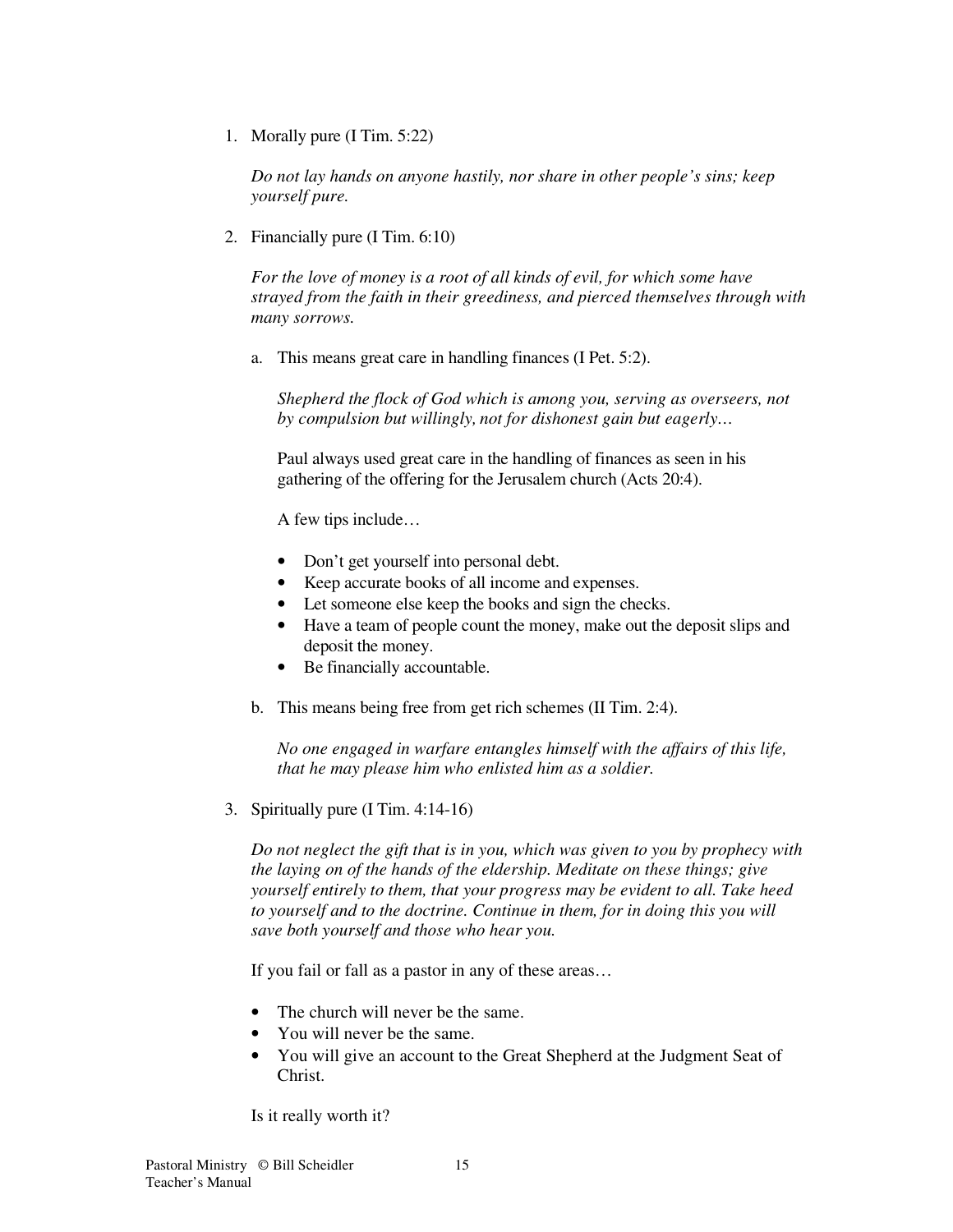## **I. Accounting to the Great Shepherd (Heb. 13:17).**

Pastors need to avoid using terms such as "my sheep." When we think something belongs to us, we feel that we can do whatever we want with it. All of the sheep are God's sheep. As pastors we are only "under-shepherds." God has put some of His sheep into our hands. He will ultimately ask for an accounting of our stewardship.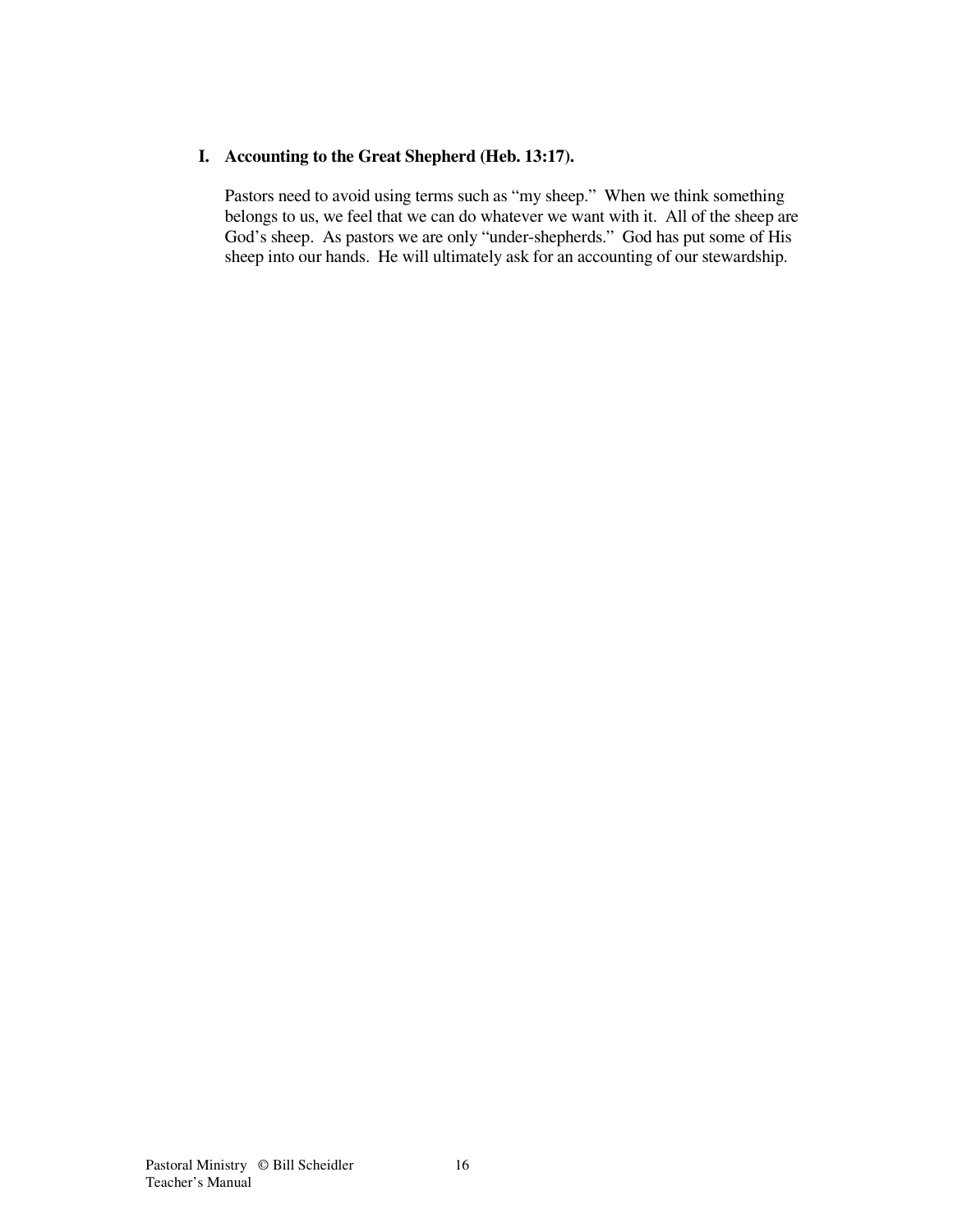# **THE JOB DESCRIPTION OF THE SENIOR PASTOR**

The Senior Pastor is the equivalent of the father or head of a spiritual family. As such, many of the responsibilities of a natural father fall upon the senior pastor's shoulders in a spiritual sense. These responsibilities include the following:

## **1. THE GENERAL OVERSEER OF THE ASSEMBLY**

 As the general overseer of the assembly, the buck stops at the senior pastor's desk. The senior pastor serves as the head of the Board of Directors (eldership) and serves as the chief executive officer in his administrational responsibility. As the general overseer, no person should be hired or fired without his knowledge and approval. As general overseer, he is ultimately responsible to decide who functions in what area of responsibility. As general overseer, he has a principle voice in the congregation and acts as the spokesman for the eldership to the congregation and the outside world. As general overseer, all new programs and projects must bear his stamp of approval because he will have to give support to them in a public way. As general overseer, all church policies must meet with his approval before they are to be considered ratified. As general overseer, the senior pastor must initiate the procedure to ordain additional elders in the assembly.

## **2. THE PRINCIPLE FEEDER OF THE CONGREGATION**

 As the chief shepherd in the congregation, the senior pastor should preach and teach often, taking the Sunday morning service most of the time. As the principle feeder, no one is to be asked to preach or minister in song without his prior knowledge and approval. As the principle feeder, no doctrine is to be expounded in the assembly without his approval. As the principle feeder, guest ministries will be left to his selection and local ministries will be used at his discretion. As the principle feeder, much of his schedule should be released to prayer and Bible study.

## **3. THE FIRST EXAMPLE TO THE CONGREGATION**

 As the chief example to the flock, the senior pastor must be a model in every aspect of congregational life including prayer life, worship life, social life, domestic life, and servanthood. He should demonstrate to the congregation, by his example, what is expected of a model believer and how to live victoriously in Christ in this present world.

## **4. THE SPIRITUAL HEAD OF THE ASSEMBLY**

 As the spiritual head of the assembly, the senior pastor is responsible to establish the principle vision for the house. As the spiritual head, he must discern the present needs of the body and feed the flock accordingly with meat in due season. As the spiritual head of the family, he is to lead the congregation into their place of destiny. As the spiritual head of the assembly, the senior pastor must minister careful, individual care to all those elders who would serve with him. As the spiritual head of the assembly, all public meetings will be under his direction or the direction of his appointed representative.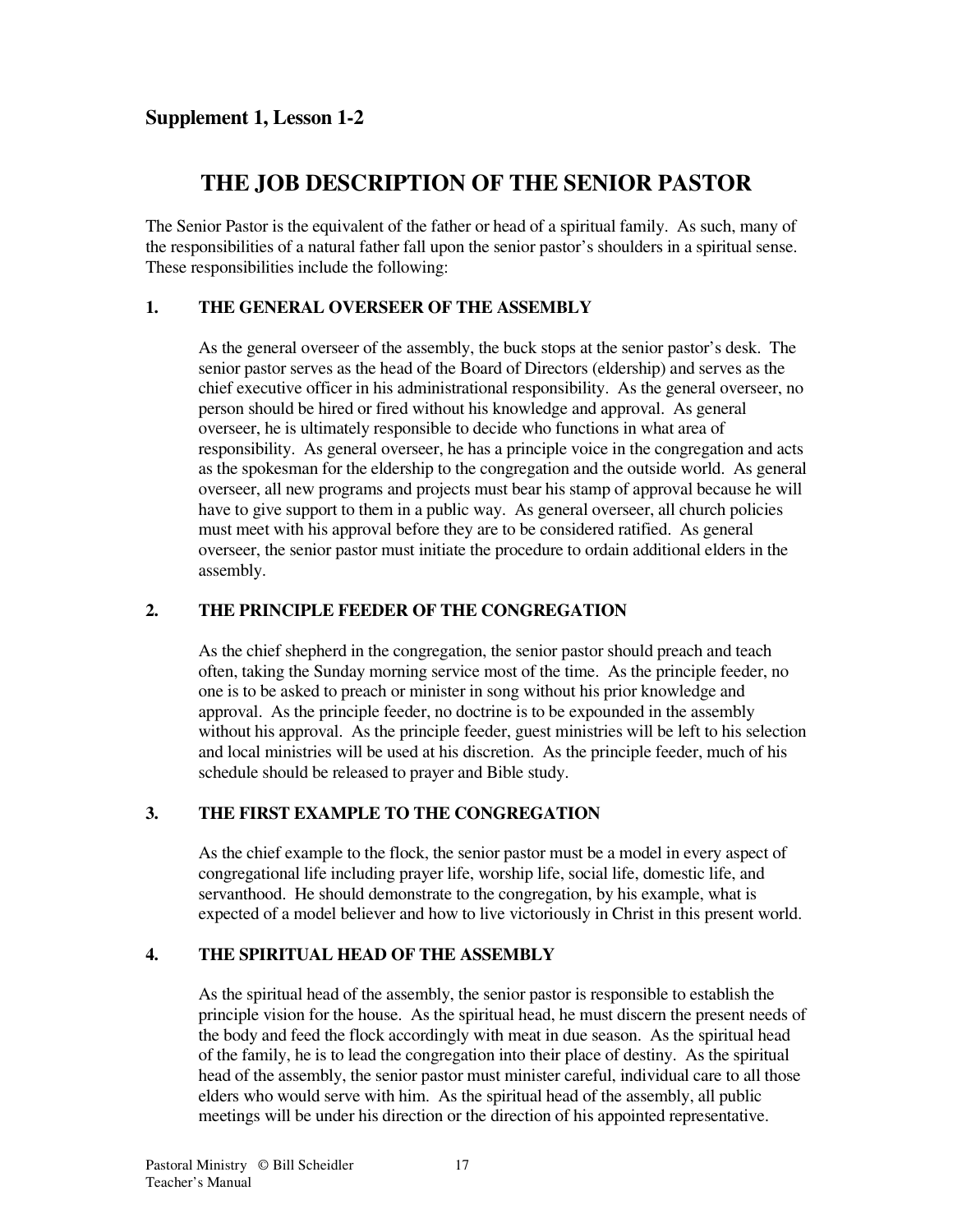The senior pastor, it should be noted, is a man under authority. He is submitted to the corporate eldership in the local assembly. He is a personal shepherd to each of the elders, but he himself is submitted to the corporate eldership. An eldership working in association with the senior pastor would be prepared to acknowledge the divine placement of the senior pastor and try to flow with his vision. The eldership serves to assist the senior pastor to fulfill his goals, to add to his vision, to bring a greater fullness, to serve as a sounding board for thoughts and ideas, and to serve as a check to the senior pastor.

An eldership should give some liberty to the senior pastor so that he can fulfill that which God has called him to do, not being too detail oriented. On the other hand, an eldership should be prepared to resist a senior pastor who is abusing his privileges, tarnishing his example, leading the people into error, or being abusive to the people of God. Elders should respect the office of the senior pastor and not challenge him publicly until they have done it privately with no results.

#### Scriptures to study:

Numbers 27:17; Psalms 23; Proverbs 27:23; Isaiah 56:10-11; Jeremiah 23:1-4; Jeremiah 10:24; Ezekiel 34:1-31; Zechariah 11:17; Zechariah 13:7; John 10:1-29; Acts 12:17; Acts 15:4-22; Acts 21:17.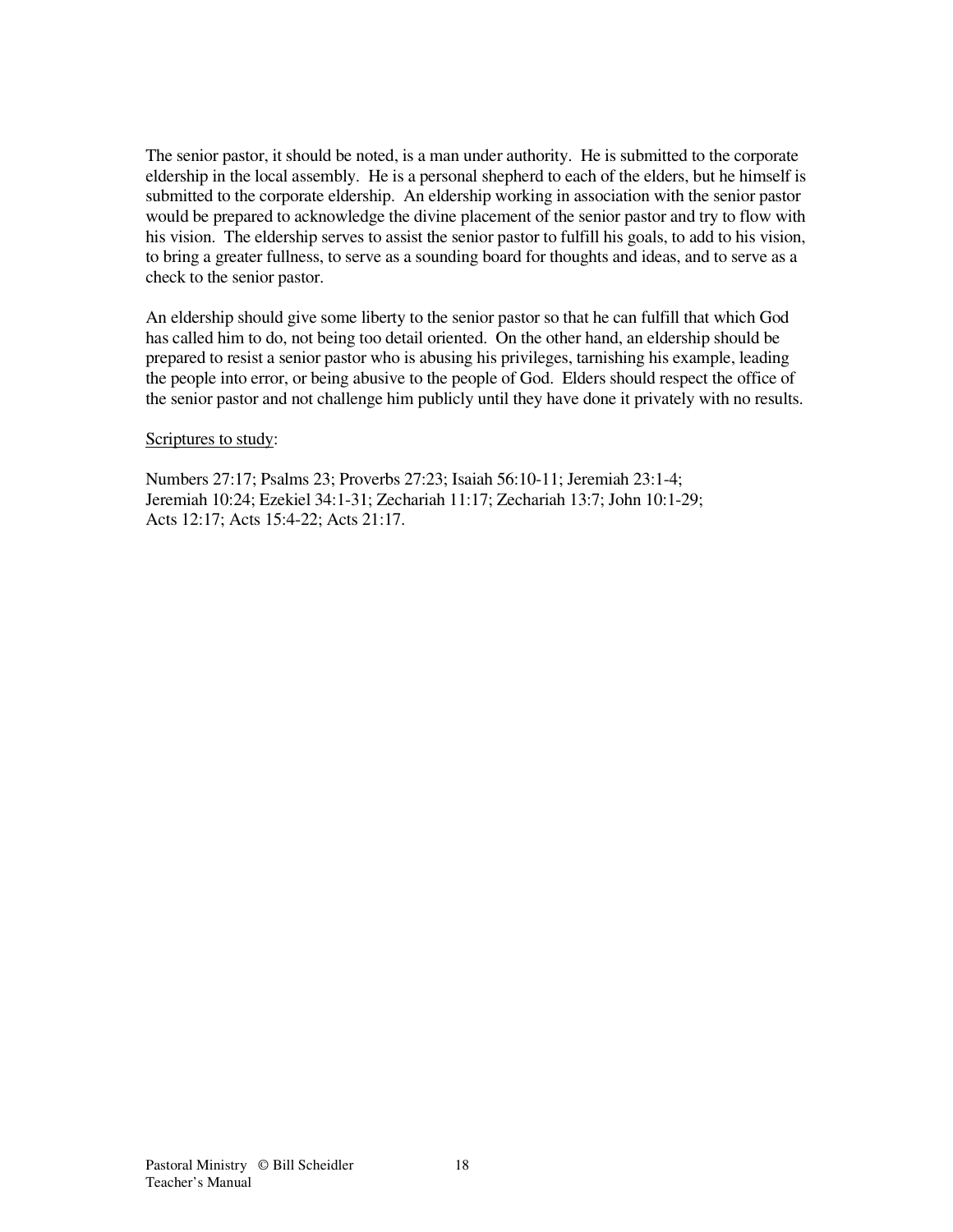# **THE SHEPHERD VERSES THE HIRELING**

The following chart shows the biblical contrast between a true shepherd and a hireling:

|    | <b>A TRUE SHEPHERD</b>                                                             | A HIRELING                                                                                |
|----|------------------------------------------------------------------------------------|-------------------------------------------------------------------------------------------|
|    | 1. Has a personal interest in the general<br>well-being of the sheep (Pro. 27:23). | 1. Neglects the sheep (Ezek. 34:4).                                                       |
| 2. | Leads the sheep (Ps. 80:1).                                                        | 2. A hireling drives the sheep for his own<br>personal gain (Ezek. 34:4).                 |
| 3. | Causes the sheep to lie down and rest<br>(Ezek. 43:11).                            | 3. Rules with cruelty and force (Ezek. 34:4).                                             |
| 4. | Brings back those sheep driven away<br>(Ezek. 34:16).                              | Fails to bring back those sheep driven<br>4.<br>away (Ezek. 34:4).                        |
| 5. | Knows the sheep (Ezek. 34:11-12).                                                  | Is ignorant of his Sheep (Jer. 23:1).<br>5.                                               |
| 6. | Binds up the broken sheep (Ezek. 34:4).                                            | Abuses the sheep (Jer. 23:1).<br>6.                                                       |
| 7. | Protects the sheep (Ezek. 34:4).                                                   | Leaves when the wolf comes (John<br>7.<br>$10:12$ ).                                      |
| 8. | Gives his life for the sheep (John 10:11).                                         | Takes the life of the sheep for himself<br>8.<br>(Ezek. 34:3).                            |
| 9. | Feeds the sheep from good pastures (Ps.<br>$23:2$ ).                               | 9.<br>Feeds self, not the flock (Ezek. 34:1).                                             |
|    | 10. Watches the flock by night (Luke 2:8).                                         | 10. Is idle and leaves the flock (Zech. 11:17).                                           |
|    | 11. Restores the soul of sheep (Ps. 23:3).                                         | 11. Cares not for the sheep (John 10:13).                                                 |
|    | 12. Seeks the lost sheep (Ezek. 34:16).                                            | 12. Fails to seek the lost sheep (Ezek. 34:4).                                            |
|    | 13. Enters the sheep-fold by the door (John<br>$10:14$ ).                          | 13. Looks for his own way (ls. 56:11).                                                    |
|    | 14. Gives water to thirsty sheep (Ps. 23:2).                                       | 14. Is filled with strong drink (Is. 56:11).                                              |
|    | 15. Unites with other shepherds to protect<br>each other's flocks (ls. 31:4).      | 15. Cares only for his own flock and is harsh<br>and divisive to other flocks (Ex. 2:17). |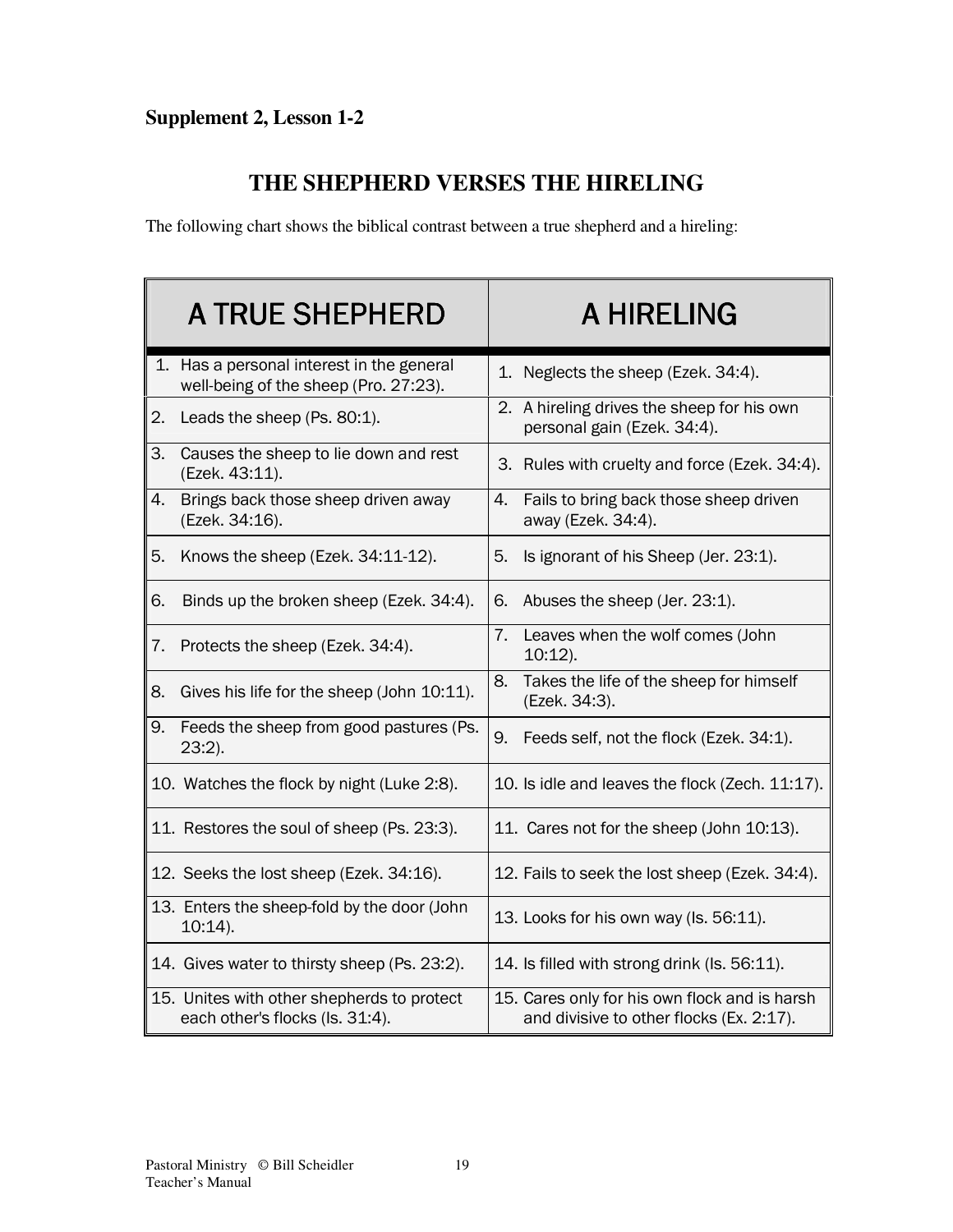## **Supplement 3, Lesson 1-2**

# **JUDGMENTS ON BAD SHEPHERDS**

- 1. God is against the evil shepherds (Ezek. 34:10).
- 2. God will require the flock at their hand (Ezek. 34:10).
- 3. God will force evil shepherds to cease from feeding the flock (Ezek. 34:10).
- 4. Evil shepherds will no longer be able to feed themselves (Ezek. 34:10).
- 5. The arm of the evil shepherd is withered (strength diminished) (Zech. 11:17).
- 6. The eye of the evil shepherd darkened (vision clouded) (Zech. 11:17).
- 7. The glory of evil shepherds is spoiled (Zech. 11:3).
- 8. The anger of God is kindled against evil shepherds (Zech. 10:3).
- 9. God will visit upon evil shepherds the evil of their doings (Jer. 23:2).
- 10. God causes the pasture of evil shepherds to be spoiled (Jer. 25:34).
- 11. God causes evil shepherds to howl and cry (Jer. 25:34).
- 12. God comes upon evil shepherds as a lion (Jer. 25:34).
- 13. Evil shepherds have no way of escape from judgment (Jer. 25:34).
- 14. Evil shepherds are cut off (Zech. 11:8).
- 15. God loathes evil shepherds (Zech. 11:8).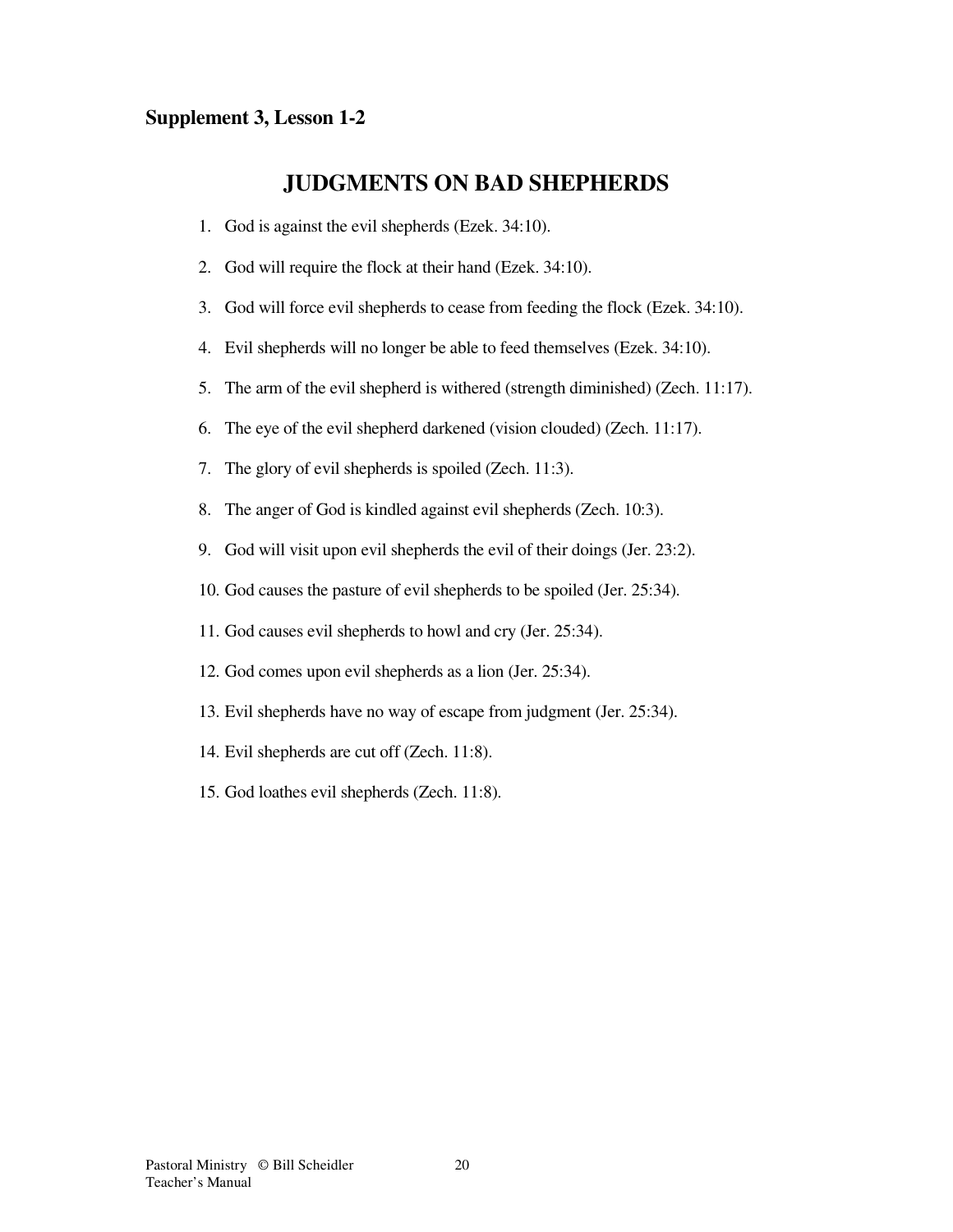# **Supplement 4, Lesson 1-2**

# **THE 12 BIBILICAL RESPONSIBILITIES OF THE SHEEP**

The responsibility of the sheep toward the Shepherd can be summarized in twelve areas:

- 1. **Hearing** the voice of the Shepherd (John 10:3).
- 2. **Following** the Shepherd (John 10:4, 9).
- 3. **Knowing** the Shepherd's voice against other voices (John 10:4).
- 4. **Ignoring** the stranger's voice (John 10:5).
- 5. **Recognizing** the true value of the Shepherd (Num. 27:16-17).
- 6. **Realizing** their helpless state alone (Is. 53:6).
- 7. **Understanding** their need of the fold (John 10:16).
- 8. **Submitting** to the Shepherd's rod (Ezek. 20:37).
- 9. **Esteeming** them very highly (I Th. 5:13).
- 10. **Supporting** them financially (I Cor. 9:11-14).
- 11. **Criticizing** them cautiously (I Tim. 5:1, 19-20).
- 12. **Praying** for them regularly (I Th. 5:25).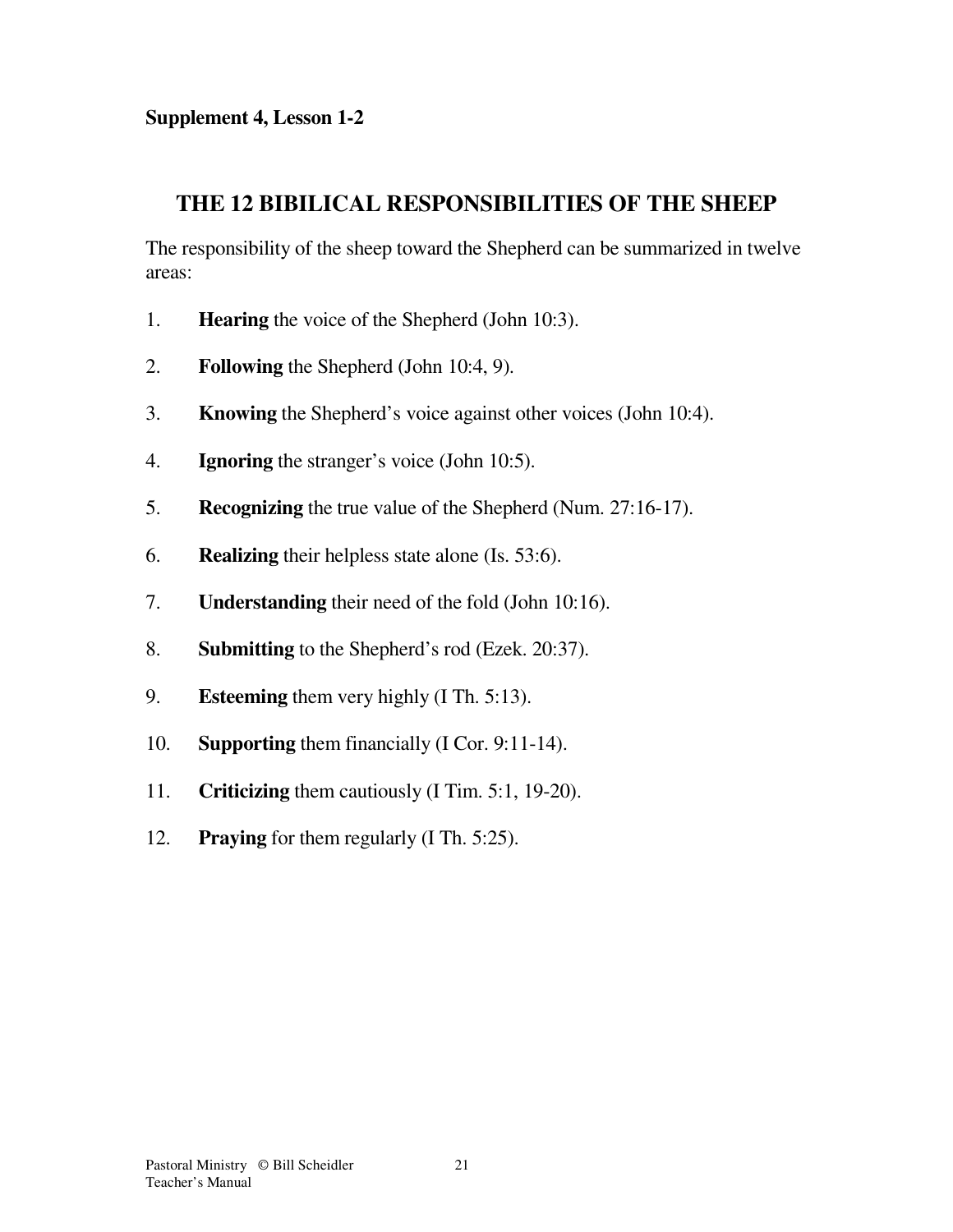# **Lesson 3 The Call to Pastoral Ministry**

# **I. There is a general calling that we all experience from God.**

- A. We are called:
	- 1. With a Holy Calling (II Tim. 1:9)
	- 2. By Grace (Gal. 1:15)
	- 3. By the Gospel (II Th. 2:14)
- B. We are called unto:
	- 1. His Purpose (Rom. 8:28)
	- 2. Liberty (Gal. 5:13)
	- 3. Peace (I Cor. 7:15)
	- 4. Fellowship (I Cor. 1:9)
	- 5. His Kingdom and Glory (I Th. 2:12)
	- 6. Eternal life (I Tim. 6:12)
	- 7. Glory and Virtue (II Pet. 1:3)
	- 8. Blessing (II Peter 3:9)
- C. We are called to be:
	- 1. Saints (Rom 1:7; I Cor. 1:2)
	- 2. Sons (I John 3:1)
	- 3. Disciples (Mt. 28:18-20)

## **II. There is a specific call to a specific ministry or area of service.**

## **A. This call is based on specific needs.**

1. The condition of the people (Eph. 2:1-3; Mt. 9:36)

*And you He made alive, who were dead in trespasses and sins, in which you once walked according to the course of this world, according to the prince of the power of the air, the spirit who now works in the sons of disobedience, among whom also we all once conducted ourselves in the lusts of our flesh, fulfilling the desires of the flesh and of the mind, and were by nature children of wrath, just as the others.* Ephesians 2:1-3

*But when He saw the multitudes, He was moved with compassion for them, because they were weary and scattered, like sheep having no shepherd.* Matthew 9:36

2. The extent of the field (Luke 4:42-44; Acts 1:8)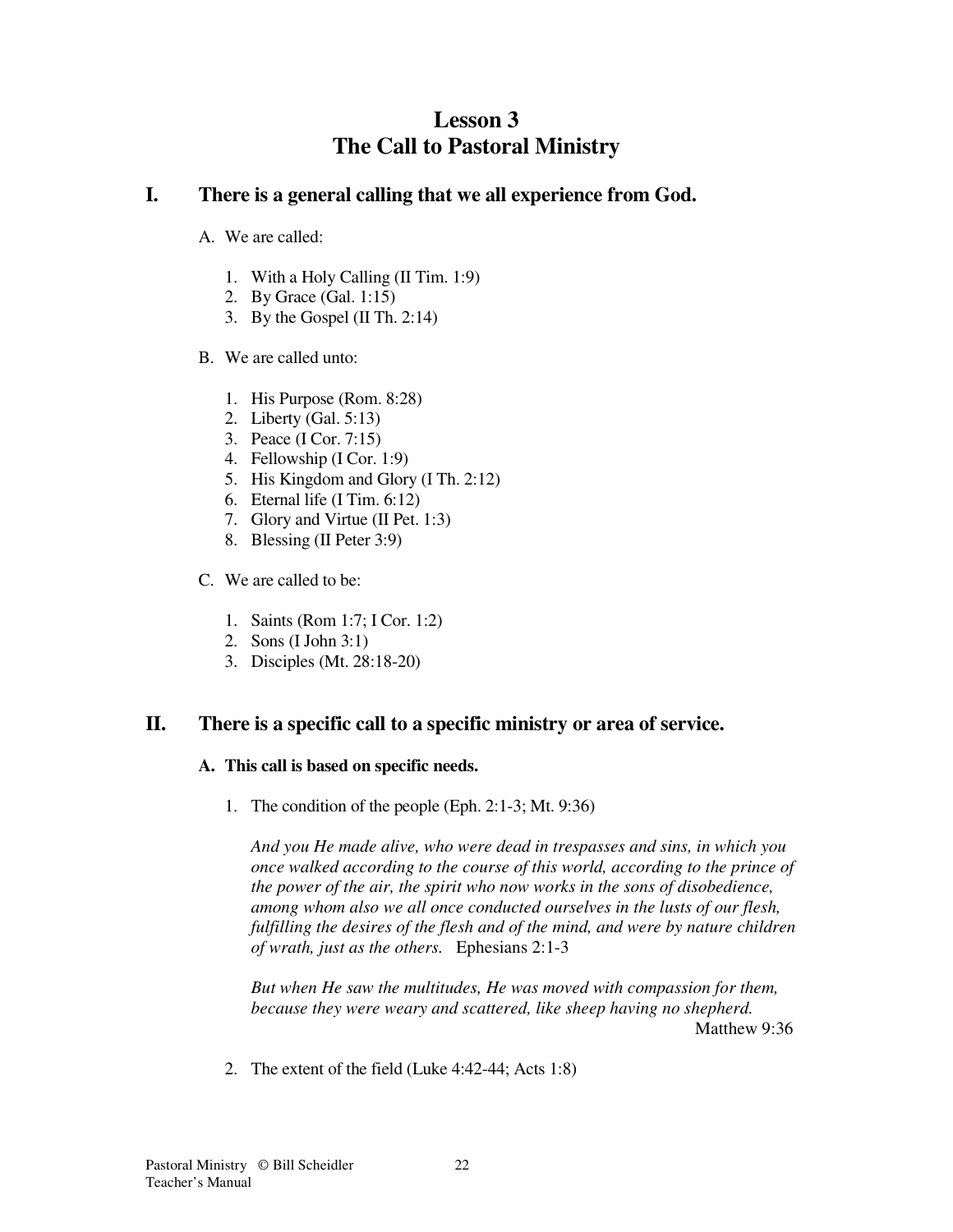*Now when it was day, He departed and went into a deserted place. And the crowd sought Him and came to Him, and tried to keep Him from leaving them; but He said to them, "I must preach the kingdom of God to the other cities also, because for this purpose I have been sent." And He was preaching in the synagogues of Galilee.* Luke 4:42-44

3. The ripeness of the harvest (John 4:35)

*Do you not say, "There are still four months and then comes the harvest'? Behold, I say to you, lift up your eyes and look at the fields, for they are already white for harvest!"* 

4. The urgency of the hour (John 9:4)

*I must work the works of Him who sent Me while it is day; the night is coming when no one can work.* 

#### **B. This call is based on God's sovereignty.**

1. No one volunteers for a particular ministry (John 15:16).

*You did not choose Me, but I chose you and appointed you that you should go and bear fruit, and that your fruit should remain, that whatever you ask the Father in My name He may give you.* 

2. God ordains the ministry that we will have (I Cor. 12:18; Eph. 2:8-10; Col. 1:23, 25; I Tim. 1:12).

*But now God has set the members, each one of them, in the body just as He pleased*. I Corinthians 12:18

*And I thank Christ Jesus our Lord who has enabled me, because He counted me faithful, putting me into the ministry…* I Timothy 1:12

3. God supplies the grace needed for that ministry (Rom. 12:3; I Pet. 4:10).

*For I say, through the grace given to me, to everyone who is among you, not to think of himself more highly than he ought to think, but to think soberly, as God has dealt to each one a measure of faith.* Romans 12:3

*As each one has received a gift, minister it to one another, as good stewards of the manifold grace of God.* I Peter 4:10

4. This call is based on God's need for a channel (Is. 6:8; Rom. 10:14-15).

*Also I heard the voice of the Lord, saying: "Whom shall I send, and who will go for Us?" Then I said, "Here am I! Send me."* Isaiah 6:8

*How then shall they call on Him in whom they have not believed? And how shall they believe in Him of whom they have not heard? And how shall they*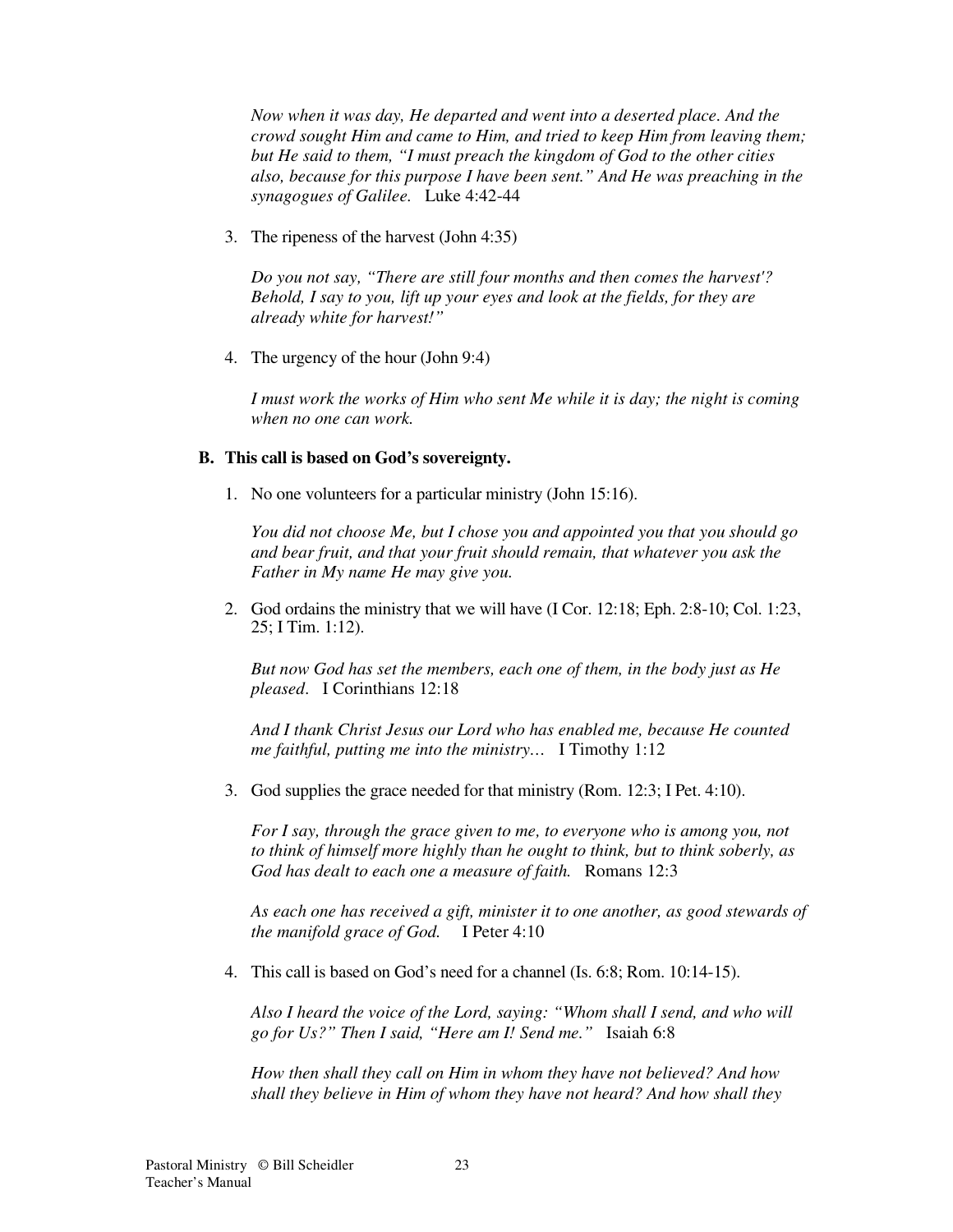*hear without a preacher? And how shall they preach unless they are sent?* Romans 10:14-15a

He needs a channel for:

- a. Intercession
- b. Healing
- c. Miracle Working
- d. Showing of Mercy
- e. Giving
- f. Comforting
- g. Serving
- h. Governing
- i. Teaching
- j. Evangelizing
- k. Guiding
- l. Grounding
- m. Fathering
- n. Shepherding

#### **C. This call is an individual, personal and specific.**

1. The word "call" comes from the Greek word *klesis*, a forensic term meaning, "to summon to court" with the idea of giving an account. The word does not emphasize a call to service but a call to accountability (I Cor. 9:16).

*For if I preach the gospel, I have nothing to boast of, for necessity is laid upon me; yes, woe is me if I do not preach the gospel!* 

2. This call can be known (I Tim. 2:7; II Tim. 1:11; Tit. 1:3).

*…for which I was appointed a preacher and an apostle…* I Timothy 2:7a

*…to which I was appointed a preacher, an apostle, and a teacher of the Gentiles*. II Timothy 1:11

Principle: The specific call of God can only be discovered and realized as one is cooperating with God to fulfill the general call of God.

## **III. God uses various ways and means to issue this call.**

#### **A. By an audible voice**

- 3. Joshua (Josh. 1:1)
- 4. Jeremiah (Jer. 1:4)
- 5. Jonah (Jonah 1:1)

#### **B. By Vision**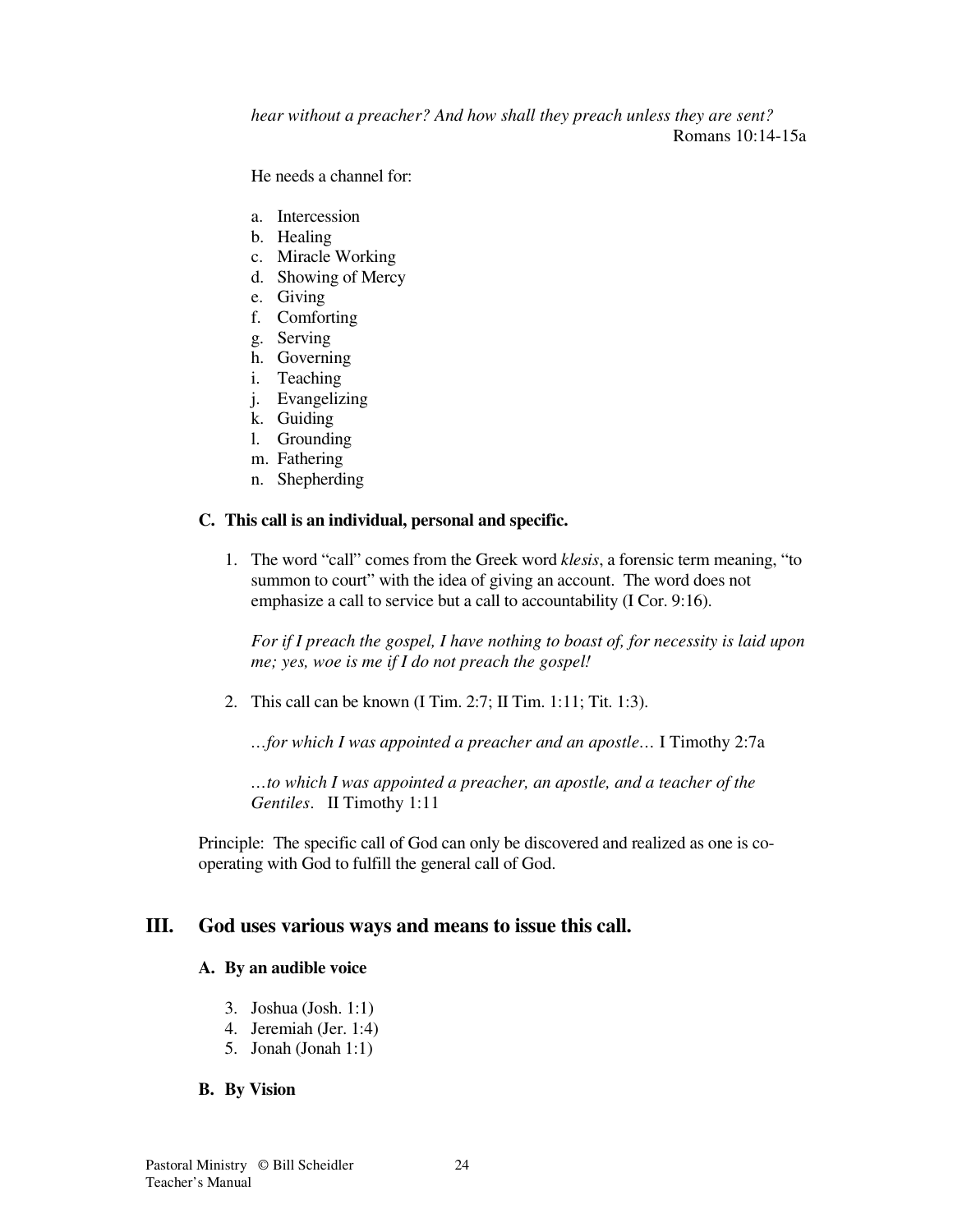- 1. Isaiah (Is. 6:1-8)
- 2. Paul (Acts 9:3-7; 26:13-19)

## **C. By Dream**

- 1. Jacob (Gen. 28:12-13)
- 2. Joseph (Gen. 37:5f)

## **D. By a Theophany**

- 1. Abraham (Gen. 2:7)
- 2. Isaac (Gen. 26:2)

## **E. By Angelic Visitation**

- 1. Moses (Ex. 3:2)
- 2. Gideon (Judges 6:11-22)
- 3. Zacharias (Luke 1:11, 19)

## **F. By Prophecy and the Laying on of Hands**

- 1. Paul (Acts 9:17; 22:12-16)
- 2. Timothy (I Tim. 4:14; II Tim. 1:6)

## **G. By the Inner Conviction and Witness of the Holy Spirit (Eph. 1:18)**

God issues His call through reading the Word of God and meditation upon it. As we meditate upon it, we are consciously and unconsciously being identified with the word, just as the food we eat is being assimilated into our very life. Thus, our minds and life become saturated and identified with the great purpose of God and shaped and molded in accordance with them. It is, therefore, nothing unusual that someone will know himself called to some service and yet not be able to point to a definite experience or definite scripture passage through which God extended the call to the person.

## **IV. There will always be a confirmation of our call.**

A. The Holy Spirit bears witness with our spirit through the peace of God (Col. 3:15).

*And let the peace of God rule in your hearts, to which also you were called in one body; and be thankful.* 

Someone has once said, "If you can do anything else and have peace of mind, do it!"

- B. Leadership over me bears witness (Heb. 13:17).
- C. The gifts and graces in my life bear witness (I Tim. 3:2).
- D. The people of God bear witness (Acts 6:3).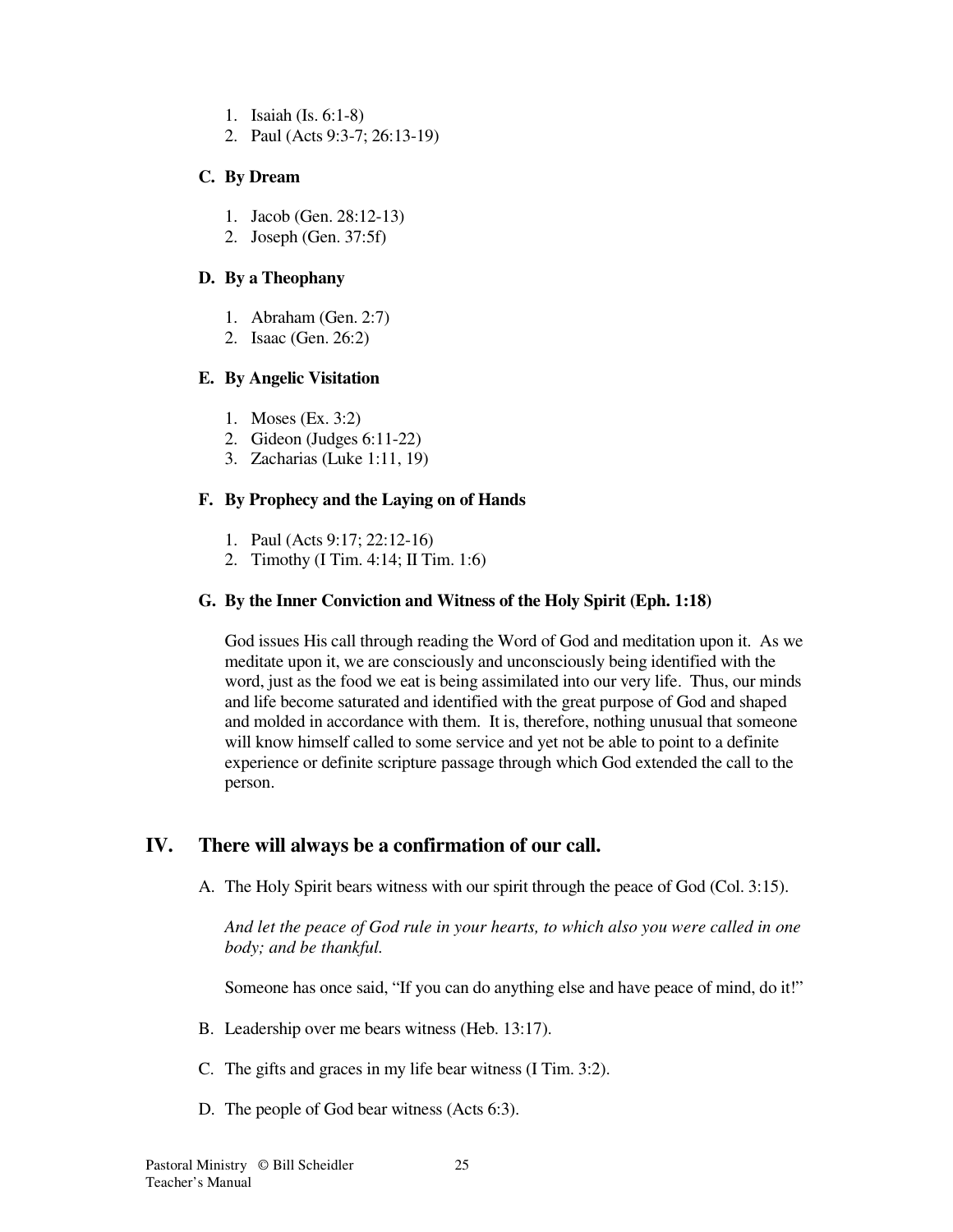- E. The prophetic ministry and the laying on of hands bear witness (I Tim. 4:14).
- F. Circumstances or open and closed doors confirm the call (I Cor. 16:9).

*For a great and effective door has opened to me…* 

# **V. How does one get into the pastoral ministry?**

- A. From a personal point of view.
	- 1. Start meeting the needs of the people.
	- 2. Start laying your life down for others.
	- 3. Make yourself a ready volunteer for all kinds of tasks.
	- 4. As you are faithful, God will give you opportunities to touch more.
- B. From the local church leadership point of view.
	- 1. Take advantage of the training programs offered by the church.
	- 2. Distinguish yourself as a faithful servant in the house.
	- 3. Get involved with the small group ministry of the church.
	- 4. Share your burden with the leadership team.
	- 5. Co-operate will all of the suggestions that are given to you.
	- 6. Seek the confirmation of the leadership team regarding the call and the timing.
	- 7. Wait for God to open the right door.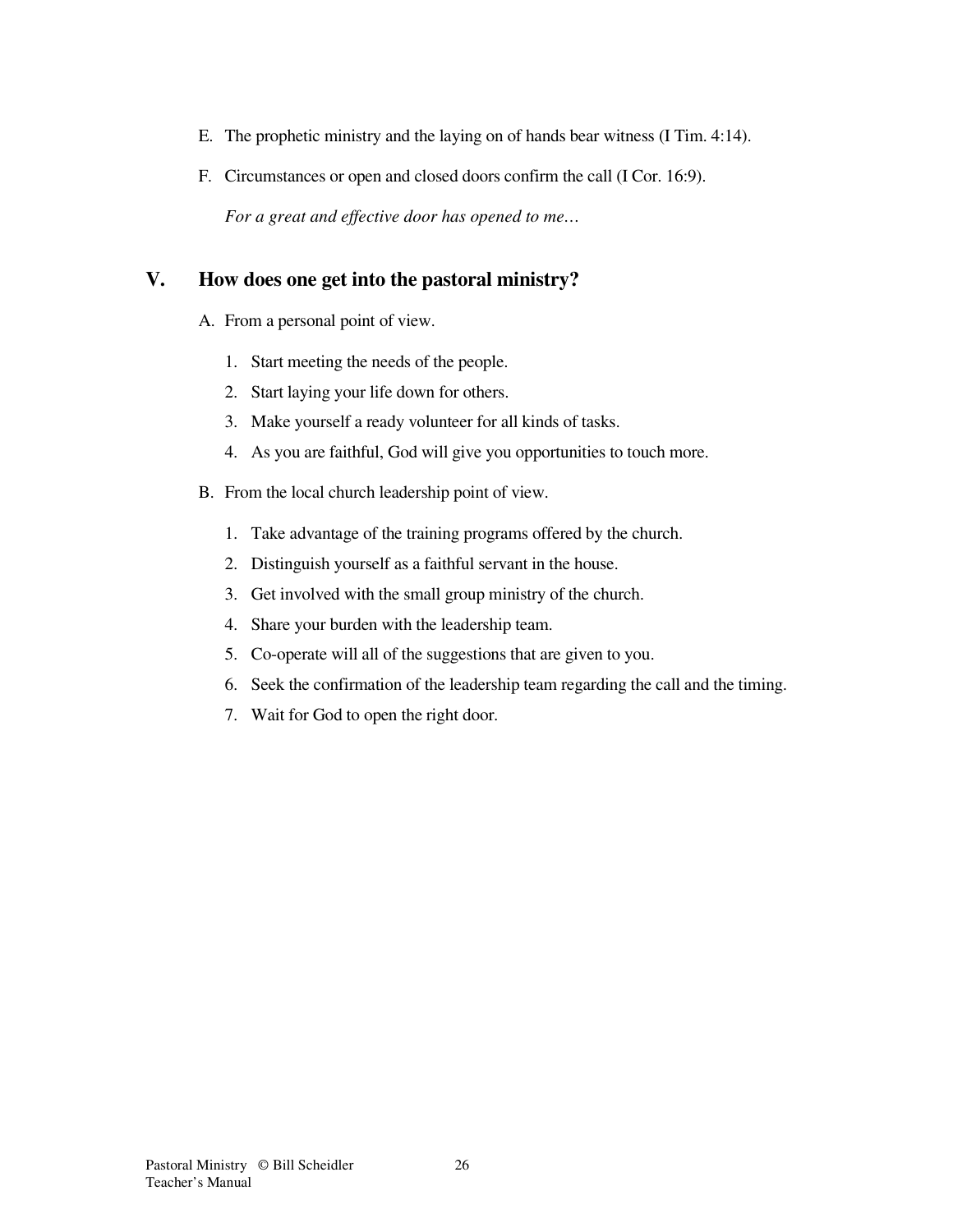# **The Challenge of Pastoral Ministry**

In many churches today, it seems that the pastor just cannot do anything right. No matter how sincere he may be or how hard he tries, there are always some who stand ready to find fault and to criticize. Someone has expressed the situation in this way:

*If the pastor is young, they say he lacks experience; if his hair is gray, then he's too old for the young people.* 

*If he has 5 or 6 children, he has too many; if he has no children, he's setting a bad example.* 

*If he preaches from his notes, he has canned sermons and is dry; if his messages are extemporaneous, he is not deep.* 

*If he is attentive to the poor people in the church, they claim he is playing to the grandstand; if he pays attention to the wealthy, he is trying to be an aristocrat.* 

*If he uses too many illustrations, he neglects the Bible; if he doesn't use enough stories, he isn't clear.* 

*If he condemns wrong, he's cranky; if he doesn't preach against sin, they say he's a compromiser.* 

*If he preaches the truth, he's offensive; if he doesn't preach the truth, then he's a hypocrite.* 

*If he fails to please everybody, he's hurting the church and ought to leave; if he does please everybody, he has no convictions.* 

*If he drives an old car, he shames his congregation; if he drives a new car, then he is setting his affection upon earthy things.* 

*If he preaches all the time, the people get tired of hearing one man; if he invites guest preachers, he's shirking his responsibility.* 

*If he receives a large salary, he is a mercenary; if he receives a small salary, well, then they say it proves he isn't worth much anyway.*

As a result, when a pastor is called to a church today, he is expected to have superhuman, almost supernatural qualifications.

- 1. He must be a good speaker.
- 2. He must be a deep Bible student.
- 3. He must be a spirited evangelist.
- 4. He must be a compassionate pastor.
- 5. He must be a man with the wisdom of Solomon.
- 6. He must be one who has a pleasing personality.
- 7. He must be good-looking.
- 8. He must have a wife who is compatible with all the members of the church.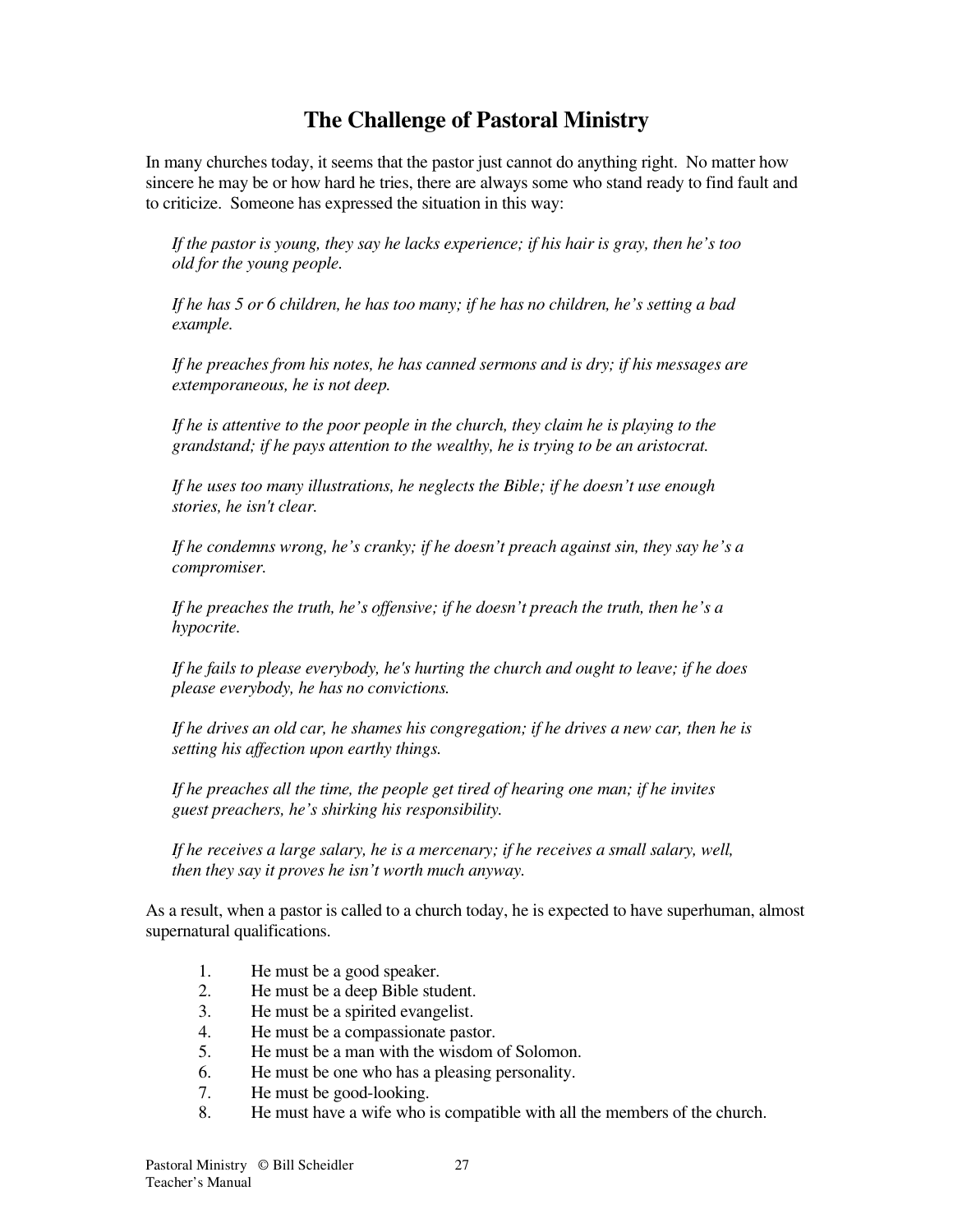- 9. He must be a good businessman.
- 10. He must be an effective and efficient administrator.
- 11. He must be creative and original.
- 12. He must have the gift of dreaming up startling sermon topics to draw a large Sunday evening crowd.

A good pastor must have:

 The strength of an ox, The tenacity of a bulldog, The daring of a lion, The wisdom of an owl, The harmlessness of a dove, The industry of a beaver, The gentleness of a sheep, The versatility of a chameleon, The vision of an eagle, The hide of a rhinoceros, The perspective of a giraffe, The disposition of an angel, The endurance of a camel, The bounce of a kangaroo, The stomach of a horse, The loyalty of an apostle, The faithfulness of a prophet, The tenderness of a shepherd, The fervency of an evangelist, The devotion of a mother, And then, he would not please everybody!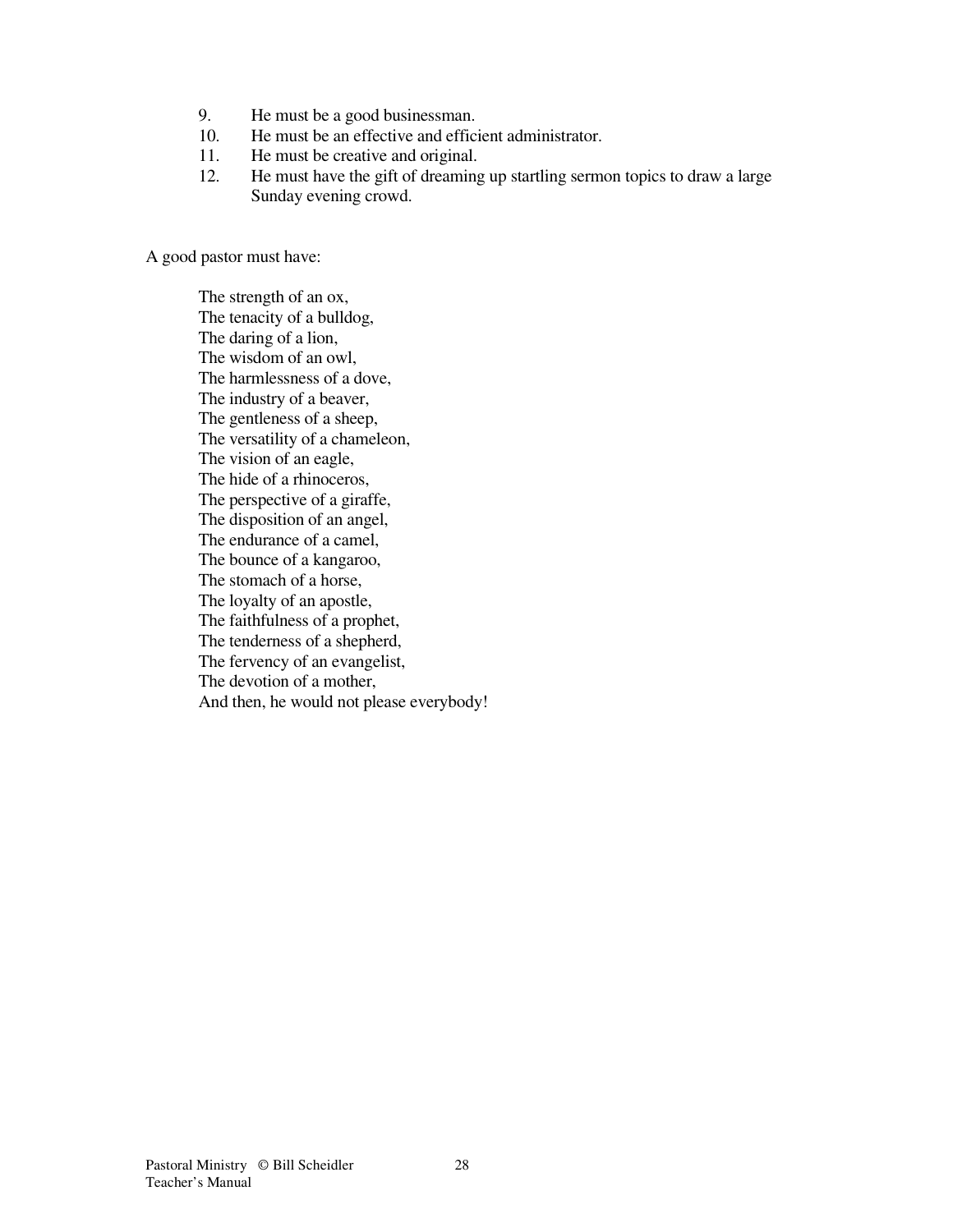# **Lesson 4 The Heart of the Pastor**

All ministry springs out of your heart. For this reason the development of the heart of a pastor is the most important part of the preparation process in becoming a pastor. Actually, no matter what ministry to which you feel the Lord is calling you, every ministry should be motivated by a pastor's heart.

# **I. The Definition of "Heart"**

A. The literal word "heart" can refer to many different things.

1. The central organ of the vascular system

 The key word here is "central." The heart speaks of that which is central. It is that around which everything else revolves. What is central in your life? Are you still at the center?

2. A hollow structure which maintains the circulation of the blood

 The key thought here is that of "maintaining circulation." The heart is that part of the body that keeps things moving. What keeps you moving? What keeps you pressing forward? What is the mark of the high calling to which you are pressing? What is it that motivates you every morning when you get out of bed?

3. The seat of the affections and emotions

 The key thought here has to do with personal excitement. What is it that really stirs your emotions? Are you stirred when you see people's lives changed for the better? Are you filled with emotion when you see prayers answered? What gets you excited more than anything else? All of these things tell us something about our heart.

4. One's innermost thoughts and feelings

 The key word here is "innermost." When we talk about the heart, we are not talking about what you portray on the outside; we are talking about who you really are on the inside. What are you when no one else is around? Are you really who you claim to be?

5. The vital and essential part

When someone says, "Let's get to the heart of the matter," they mean let us get to the most important part. When it comes to ministry, the heart is the vital and essential part. You can get by without a lot of external things. You can even make it with limited gifting, but you will never succeed as a pastor without a true shepherd's heart.

B. There are common expressions that are used in relation to the heart.

Each one of these expressions can be applied to a person's ministry.

1. "After one's own heart"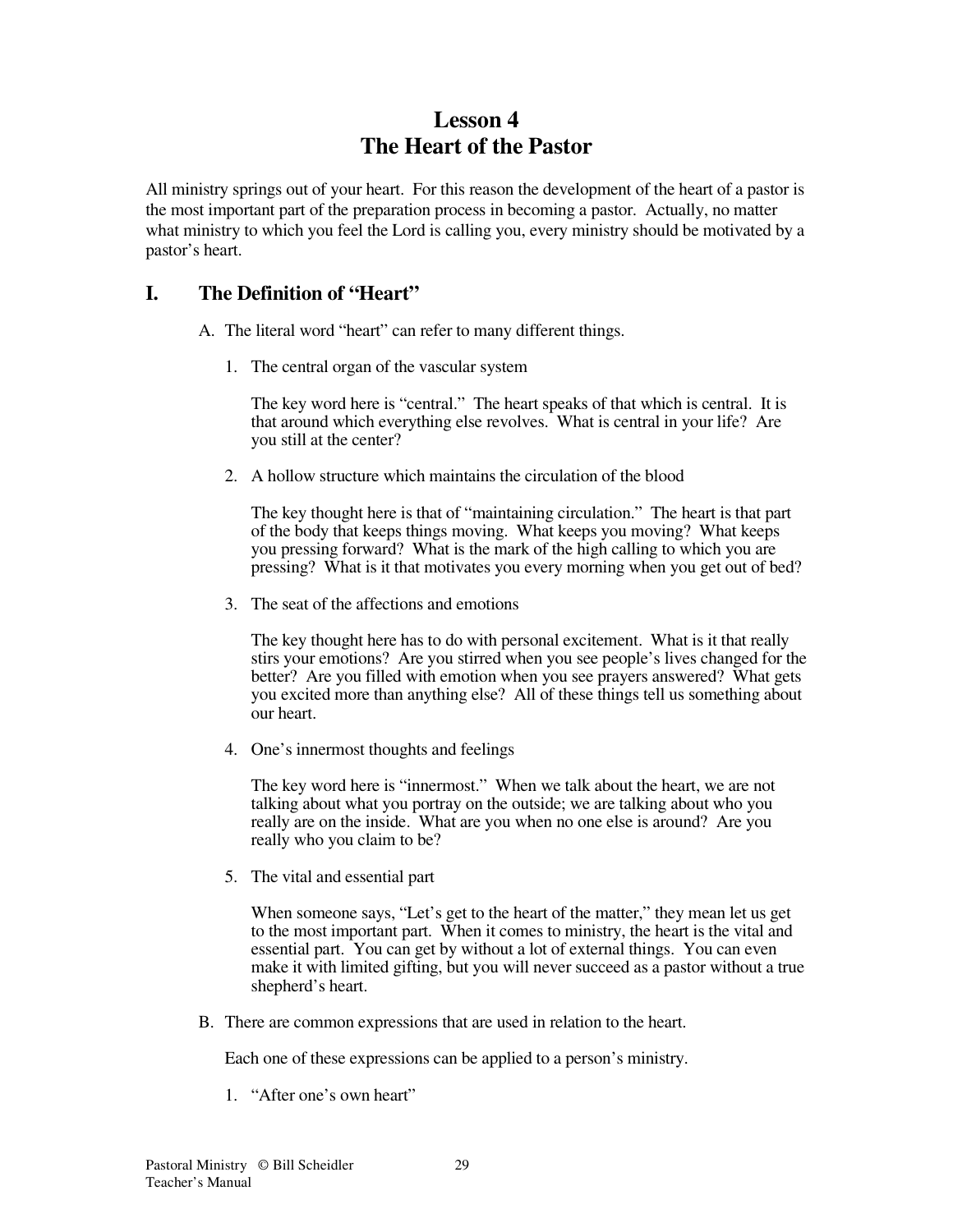When something is said to be "after your heart" it means that it is perfectly suited to you. It means that it conforms to your ideas and tastes. We want a ministry that is after our own heart.

2. "From one's heart"

When something is said to be done "from the heart" it means that it is done with all sincerity and no hypocrisy. We are not interested in putting on a ministry "show." We are not interested in acting the part. We want a ministry that comes from the heart.

3. "To have at heart"

When you say that you have something "at heart" it means that you cherish it and are earnestly concerned for it. What are you earnestly concerned about? Whatever is at your heart will be the object of your ministry.

4. "To take to heart"

When you take something "to heart" it means that you take it very seriously. It is not something that you do in a casual way. The ministry of a pastor can not be a casual endeavor. It is hard work and it is serious work.

5. "With all one's heart"

Pursuing the ministry of the pastor cannot be a hobby or something that we do in a careless or lazy fashion. When we do something "with all of our heart" we do it intensely, thoroughly and completely.

C. There are many conditions of the heart that are described in the Bible.

The following chart gives a summary of these biblical heart conditions.

| <b>Biblical Conditions of the Heart</b> |                               |
|-----------------------------------------|-------------------------------|
| <b>Negative Side</b>                    | <b>Positive Side</b>          |
| Hard (Mark $6:52$ )                     | Tender (II Kings $22:19$ )    |
| Obstinate (Deut. 2:30)                  | Willing (Ex. 35:29)           |
| Proud (Pro. 16:5)                       | Humble (Ps. 69:32)            |
| Hateful (Lev. 19:17)                    | Loving (Mark $12:30$ )        |
| Double $(Ps. 12:2)$                     | Single (Jer. 32:39)           |
| Hypocritical (Mt. 15:8)                 | Integrity (Ps. $78:72$ )      |
| Foolish (Rom. $1:21$ )                  | Wise (Ex. 36:2)               |
| Stony (Ezek. 11:19)                     | Soft (II Chr. 34:27)          |
| Withered $(Ps. 102:4)$                  | <b>Enlarged (Ps. 119:32)</b>  |
| Deceitful (Pro. 17:20)                  | Meek (Mt. 11:29)              |
| Unbelieving (Mk. 16:14)                 | Believing (Acts 8:37)         |
| Restless (Eccl. 2:23)                   | Free (II Chr. 29:31)          |
| Uncircumcised (Acts 7:51)               | Circumcised (Rom. 2:29)       |
| Rebellious (Jer. 5:23)                  | Contrite / Broken (Ps. 34:18) |
| Wicked (Pro. 10:20                      | Pure (Pro. 22:11)             |
| Erring (Heb. $3:10$ )                   | Perfect (Ps. 101:2)           |
| Adulterous (Ezek. 6:9)                  | Faithful (Neh. 9:8)           |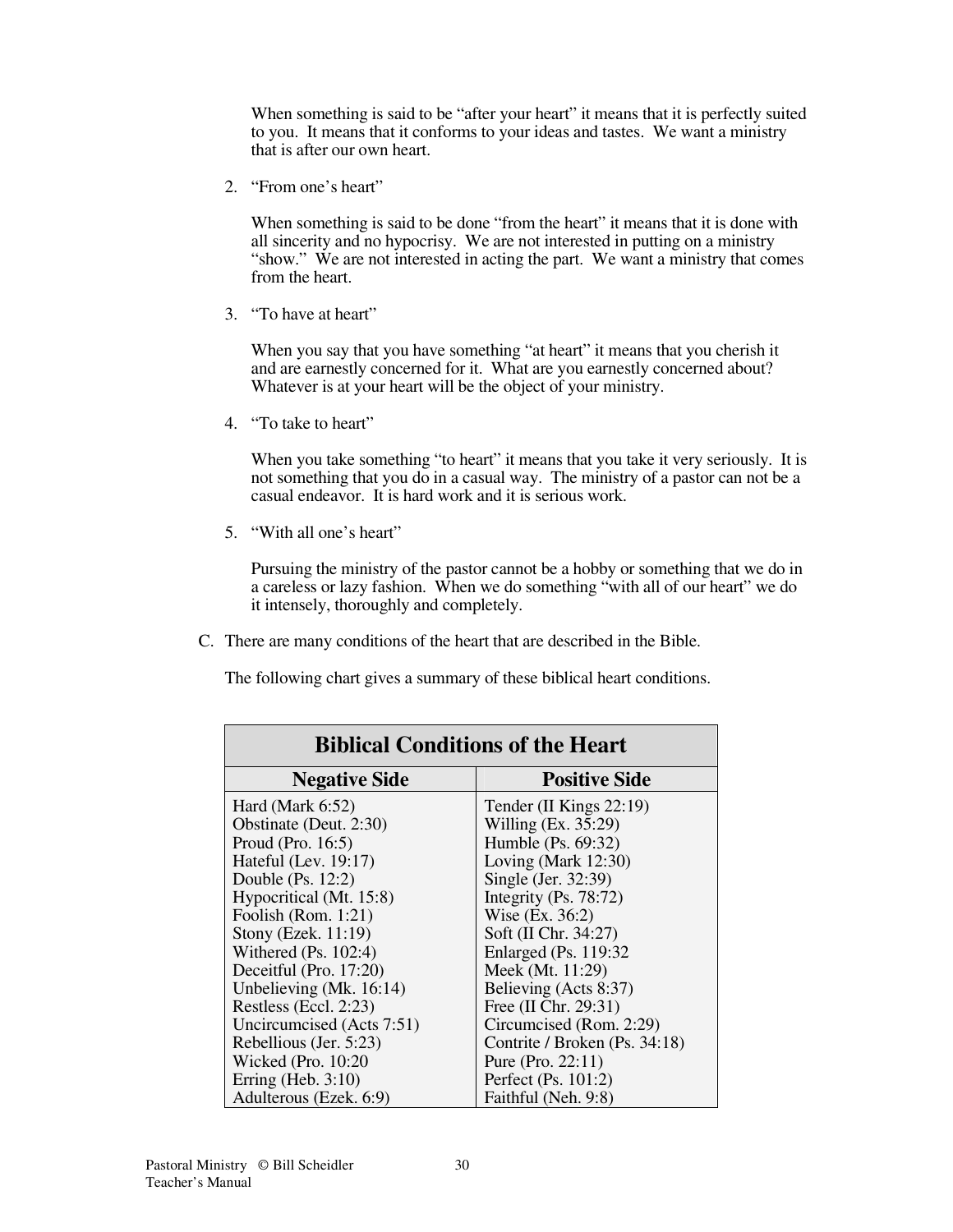# **II. There are several wrong motives that could be in the heart of a shepherd.**

A motive is something that answers the question, "Why did you do that?" It is the need or the desire that causes a person to act or the intent or reason behind an action. Motives are often based on a particular purpose of or a particular need in the person doing the action.

Our motives determine our attitudes, our responses, and our ability to take criticism and handle pressure. They govern our commitment level and intensity level regarding a specific activity.

As leaders we need to be willing to constantly hold our motives up to the searchlight of God's word and the standard presented to us in Jesus Christ.

A. A person could be motivated by personal ambition.

Personal ambition is characterized by several inward desires including:

1. To be in the limelight (Mt. 6:1-5; 23:5)

*Take heed that you do not do your charitable deeds before men, to be seen by them. Otherwise you have no reward from your Father in heaven. Therefore, when you do a charitable deed, do not sound a trumpet before you as the hypocrites do in the synagogues and in the streets, that they may have glory from men. Assuredly, I say to you, they have their reward.* Matthew 6:1-2

When speaking of the scribes and Pharisees, Jesus said, "But all their works they do to be seen by men" (Mt. 23:5). The Pharisees loved the chief seats. They loved titles. They wanted to make sure when they did a charitable deed that they had everyone's attention.

2. To build a name for oneself (Gen. 11:4; Phil. 1:15-16; 2:3-9)

*And they said, "Come, let us build ourselves a city, and a tower whose top is in the heavens; let us make a name for ourselves, lest we be scattered abroad over the face of the whole earth."* Genesis 11:4

Jesus was just the opposite of this.

Let this mind be in you which was also in Christ Jesus, who, being in the form *of God, did not consider it robbery to be equal with God, but made Himself of no reputation, taking the form of a bondservant, and coming in the likeness of men. And being found in appearance as a man, He humbled Himself and became obedient to the point of death, even the death of the cross.*

Philippians 2:5-8

3. To be great in man's eyes (Jer. 45:5; Is. 14:13-14)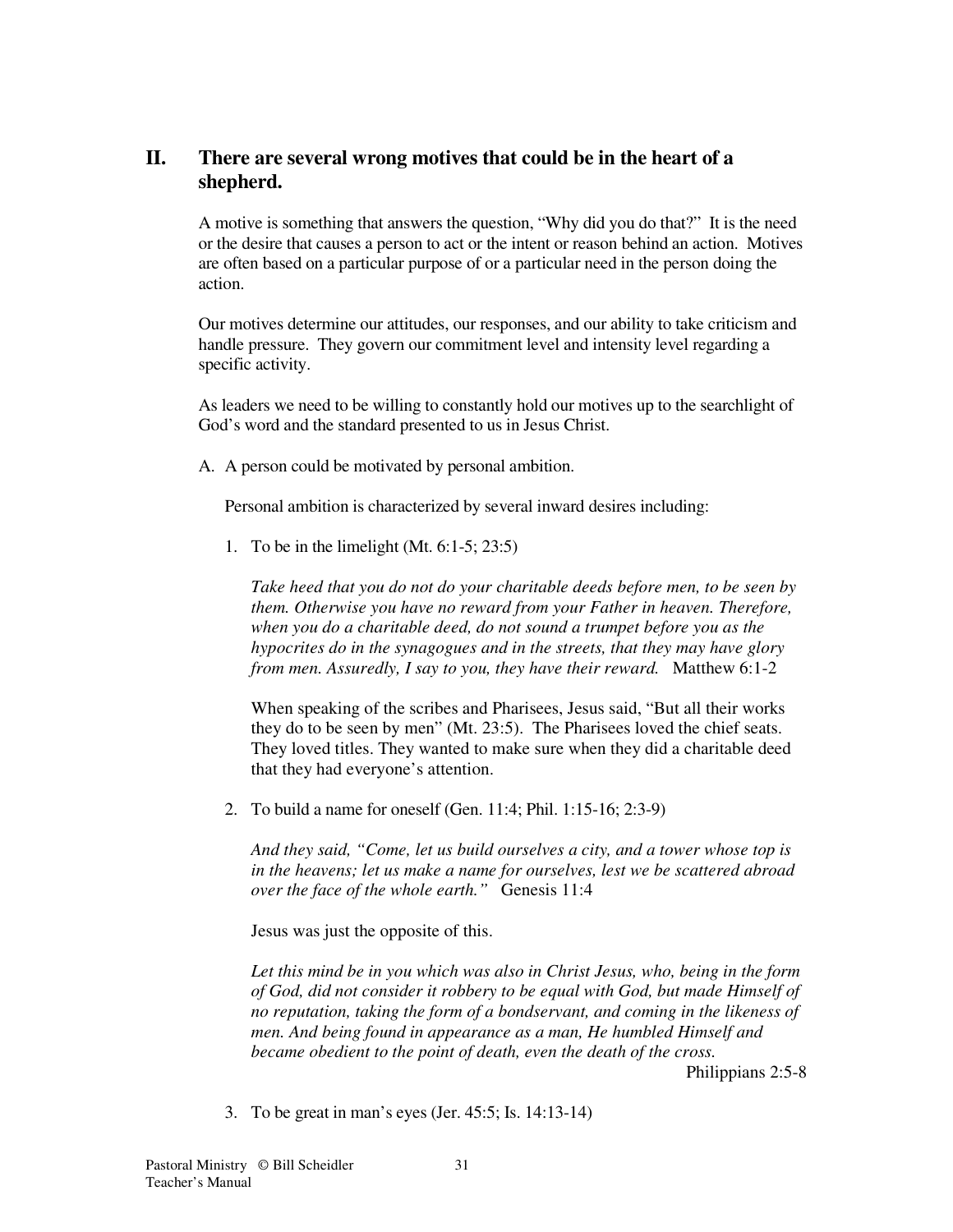*And do you seek great things for yourself? Do not seek them…* Jeremiah 45:5a

 It was Lucifer who tried to promote himself or exalt himself to position and power.

4. To seek glory (Pro. 25:27; 27:2; John 7:18; Jer. 9:23-24)

*It is not good to eat much honey; so to seek one's own glory is not glory.* Proverbs 25:27

*Just as it is not good to eat too much honey, it is not good for people to think about all the honors they deserve. –*NLT

*He who speaks on his own does so to gain honor for himself, but he who works for the honor of the one who sent him is a man of truth; there is nothing false about him.* John 7:18, NIV

*Thus says the LORD: "Let not the wise man glory in his wisdom, let not the mighty man glory in his might, nor let the rich man glory in his riches; but let him who glories glory in this, that he understands and knows Me, that I am the LORD, exercising lovingkindness, judgment, and righteousness in the earth. For in these I delight," says the LORD.* Jeremiah 9:23-24

5. To be honored of men (Mt. 6:2; John 5:44)

*How can you believe if you accept praise from one another, yet make no effort to obtain the praise that comes from the only God?* John 5:44, NIV

6. To please or please or impress men (I Th. 2:4; Gal. 1:10)

*Am I now trying to win the approval of men, or of God? Or am I trying to please men? If I were still trying to please men, I would not be a servant of Christ.* Galatians 1:10, NIV

7. To have a following (Acts 20:29-30)

*I know full well that false teachers, like vicious wolves, will come in among you after I leave, not sparing the flock. Even some of you will distort the truth in order to draw a following.* –NLT

B. A person could be motivated by money or material possessions (John 10:12; I Pet. 5:2; II Pet. 2:3; II Cor. 12:16-19).

*Be shepherds of God's flock that is under your care, serving as overseers--not because you must, but because you are willing, as God wants you to be; not greedy for money, but eager to serve…* I Peter 5:2

Those who serve the Lord for money will serve the devil if he offers them more. A hireling is one who is paid to do what he does. His commitment is to his paycheck.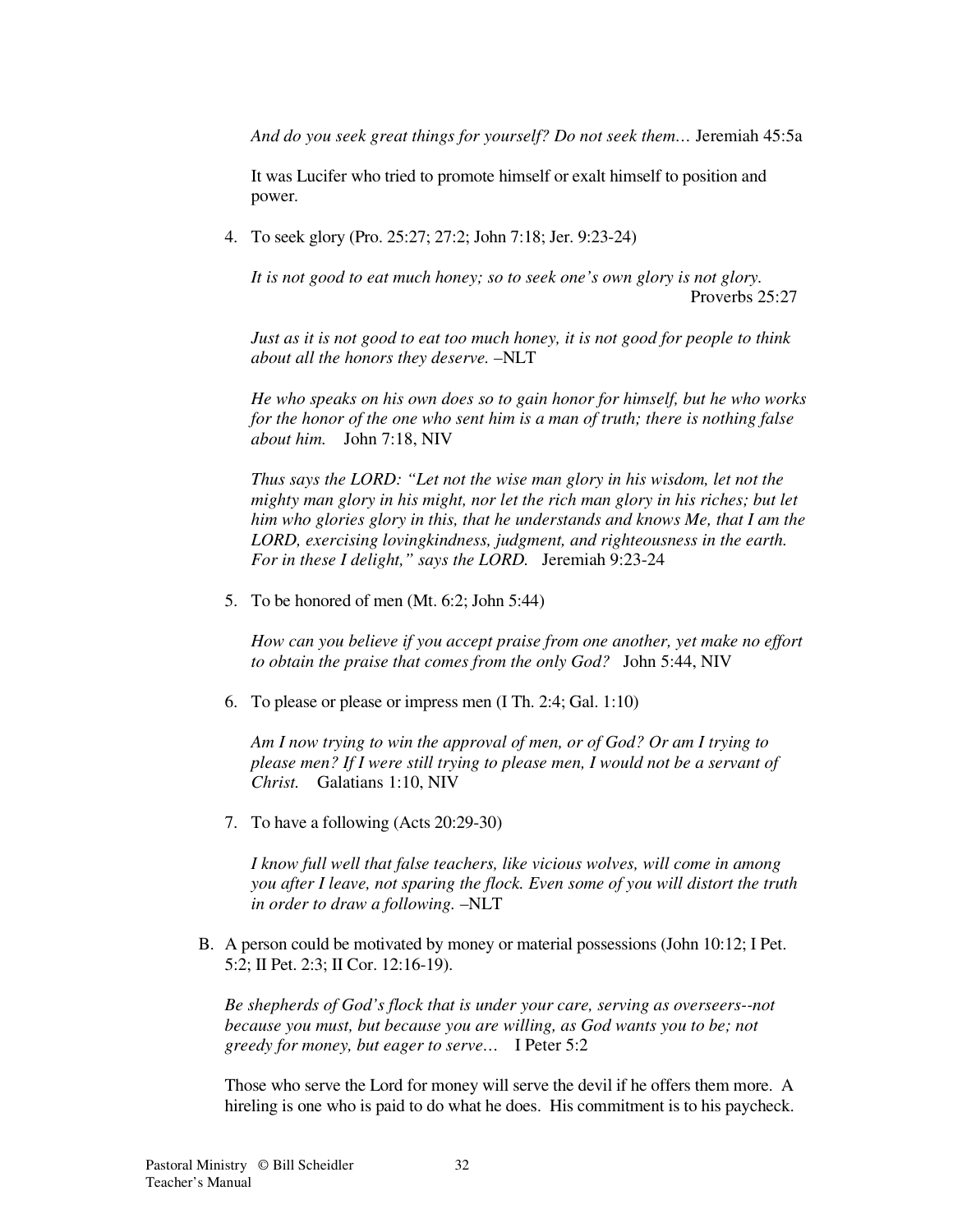He uses the Gospel for gain and will manipulate people for the sake of money. No one starts out this way, but it is easy to let money or the lack of it become the primary motivating factor in the things that we do. Do you ever make decisions on the basis of "what is in it for you?"

The true shepherd is what he is whether there is money involved or not. Many pastors in certain countries are not legally aloud to take money for pastoring. Would that fact change how you view pastoral ministry?

C. A person could be motivated by power or authority (I Pet. 5:3; Mt. 20:20-28).

*…nor as being lords over those entrusted to you, but being examples to the flock…* I Peter 5:3

James and John wanted to sit on thrones and be served, rather than humble themselves to serve (Mt. 20:20-29).

# **III. There are proper motives that should be in the heart of every shepherd.**

There are positive things that should be in our heart to motivate our ministry including:

A. Glorifying God (I Pet. 4:11; I Cor. 10:31)

*If anyone speaks, let him speak as the oracles of God. If anyone ministers, let him do it as with the ability which God supplies, that in all things God may be glorified through Jesus Christ, to whom belong the glory and the dominion forever and ever. Amen.* I Peter 4:11

*Therefore, whether you eat or drink, or whatever you do, do all to the glory of God.* I Corinthians 10:31

In the Book of Acts, the apostles ministered in such a way that the people who saw the miracles glorified God for what had been done (Acts 3:8; 4:21). In fact, the apostles refused to take the glory to themselves (Acts 3:12; 14:11-15).

- B. Love
	- 1. Love for God (John 21:15-17)

*He said to him again a second time, "Simon, son of Jonah, do you love Me?" He said to Him, "Yes, Lord; You know that I love You." He said to him, "Tend My sheep."* John 21:16

The best way for us to demonstrate our love for the Lord is to care for His children.

2. Love for People (I Th. 2:5-8; Phil. 1:7-8)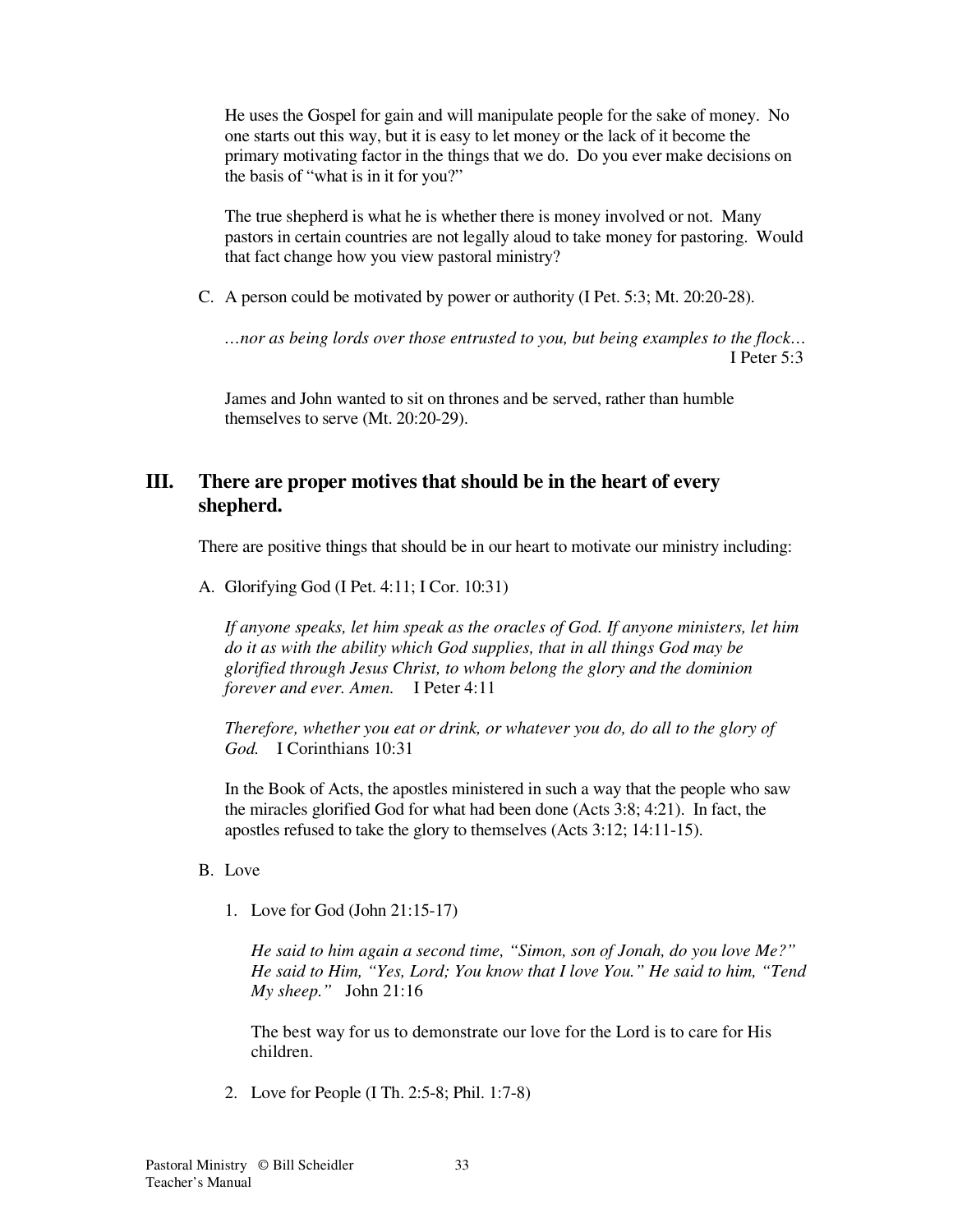*For neither at any time did we use flattering words, as you know, nor a cloak for covetousness--God is witness. Nor did we seek glory from men, either from you or from others, when we might have made demands as apostles of Christ. But we were gentle among you, just as a nursing mother cherishes her own children. So, affectionately longing for you, we were well pleased to impart to you not only the gospel of God, but also our own lives, because you had become dear to us.* I Thessalonians 2:5-8

 A shepherd's heart does not see people as problems. People are not merely valued for their tithing ability or on the basis of what they can do for us. They are not stepping stones to our ministry. They do not exist to make our ministry a success; we exist to make them a success (Eph. 4:11-12).

3. Love for God's House (I Chr. 29:3; John 2:17)

*Moreover, because I have set my affection on the house of my God, I have given to the house of my God, over and above all that I have prepared for the holy house, my own special treasure of gold and silver…* I Chronicles 29:3

*Then his disciples remembered this prophecy from the Scriptures: "Passion for God's house burns within me."* John 2:17, NLT

C. Fulfilling God's Will (Phil. 3:13-14)

*Brethren, I do not count myself to have apprehended; but one thing I do, forgetting those things which are behind and reaching forward to those things which are ahead, I press toward the goal for the prize of the upward call of God in Christ Jesus.* 

D. Winning the Lost (I Cor. 9:19-23; 10:33; Rom. 10:1)

*For though I am free from all men, I have made myself a servant to all, that I might win the more; 20 and to the Jews I became as a Jew, that I might win Jews; to those who are under the law, as under the law, that I might win those who are under the law; 21 to those who are without law, as without law (not being without law toward God, but under law toward Christ), that I might win those who are without law; 22 to the weak I became asweak, that I might win the weak. I have become all things to all men, that I might by all means save some. 23 Now this I do for the gospel's sake, that I may be partaker of it with you.* 

I Corinthians 9:19-23

E. Rewards (Hebrews 11:6; II Chr. 15:7; I Cor. 3:8-15)

Even though serving for rewards might seem selfish in a way, God is the one who tells us that we must believe that He is a rewarder of those who diligently seek Him. When you are seeking to be rewarded by the Lord instead of man, you seek it in the right way. The true servant leader can expect several rewards for his or her labor.

*But you, be strong and do not let your hands be weak, for your work shall be rewarded!* II Chronicles 15:7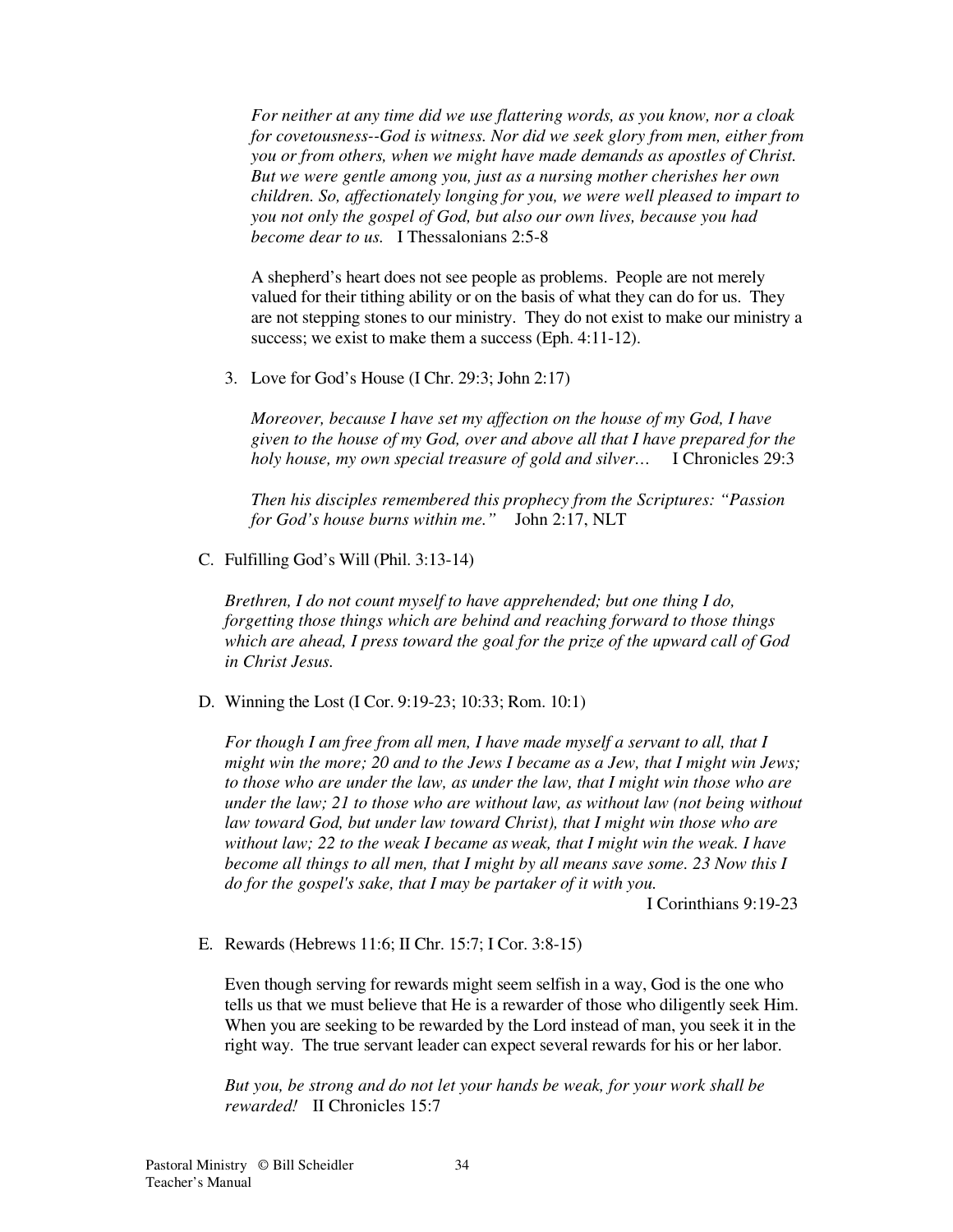*If anyone's work which he has built on it endures, he will receive a reward.* I Corinthians 3:14

1. Satisfaction of Accomplishment (II Tim. 4:6-7)

*For I am already being poured out as a drink offering, and the time of my departure is at hand. I have fought the good fight, I have finished the race, I have kept the faith.* 

2. Pleasing God (Mt. 25:21)

*His lord said to him, "Well done, good and faithful servant; you were faithful over a few things, I will make you ruler over many things. Enter into the joy of your lord."* 

3. Success (Josh. 1:8)

*This Book of the Law shall not depart from your mouth, but you shall meditate in it day and night, that you may observe to do according to all that is written in it. For then you will make your way prosperous, and then you will have good success.* 

4. Crown of Victory (I Pet. 5:4; II Tim 4:6-8; I Cor. 9:24-27)

*…when the Chief Shepherd appears, you will receive the crown of glory that does not fade away.* I Peter 5:4

*Finally, there is laid up for me the crown of righteousness, which the Lord, the righteous Judge, will give to me on that Day, and not to me only but also to all who have loved His appearing.* II Timothy 4:8

F. A Burning Heart (Jer. 20:9)

*And I can't stop! If I say I'll never mention the LORD or speak in his name, his word burns in my heart like a fire. It's like a fire in my bones! I am weary of holding it in!* Jeremiah 20:9, NLT

> *Create in me a clean heart, O God, And renew a steadfast spirit within me. Do not cast me away from Your presence, And do not take Your Holy Spirit from me. Restore to me the joy of Your salvation, And uphold me by Your generous Spirit. Then I will teach transgressors Your ways, And sinners shall be converted to You.*

> > $-$ -Psalm 51:10-13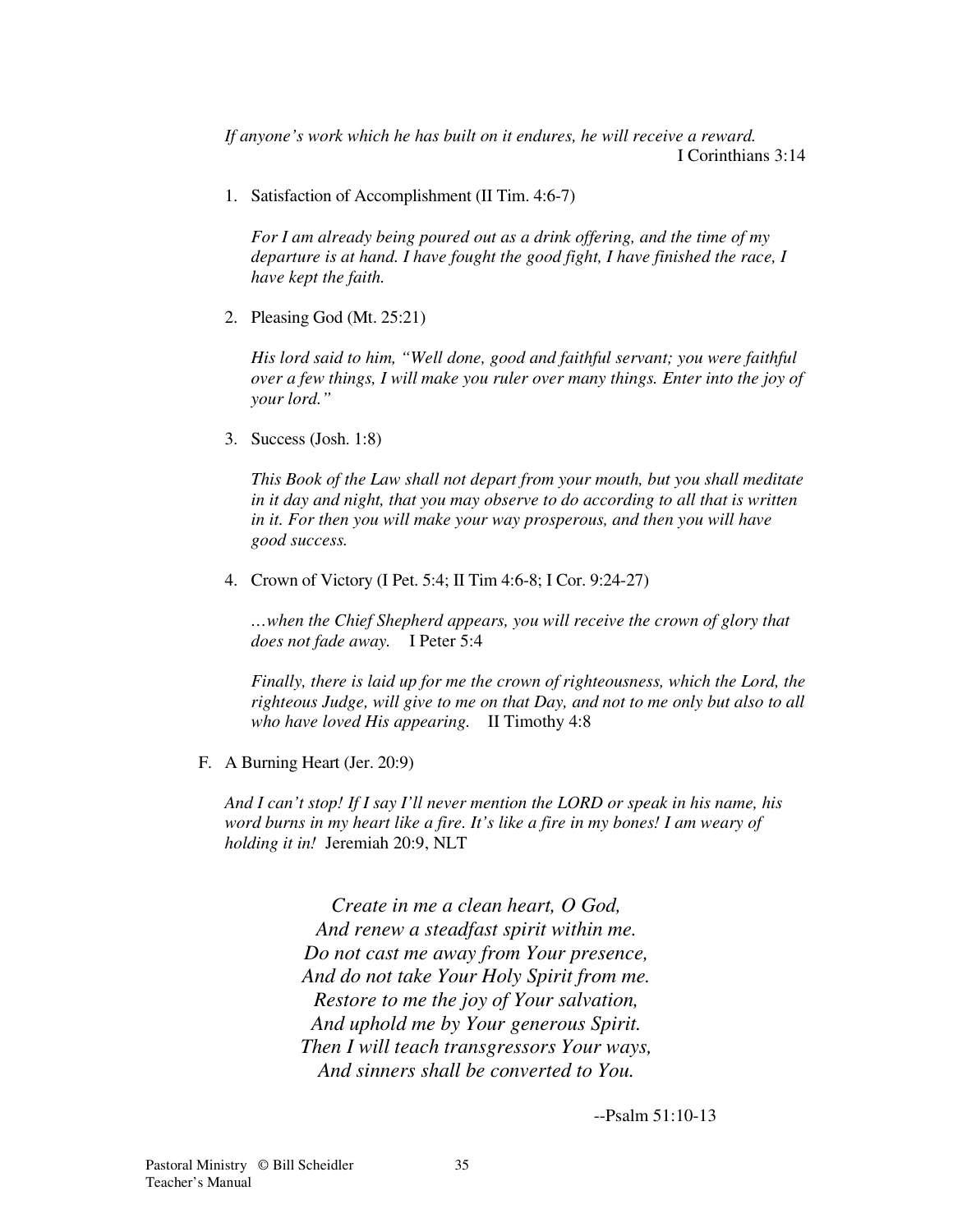# **Lesson 5 The Example of the Pastor**

# **I. The first area of ministry for which a pastor is responsible is his or her own soul (Acts 20:28; I Tim. 4:14-16).**

*Therefore take heed to yourselves and to all the flock, among which the Holy Spirit has made you overseers, to shepherd the church of God which He purchased with His own blood.* Acts 20:28

*Do not neglect the gift that is in you, which was given to you by prophecy with the laying on of the hands of the eldership. Meditate on these things; give yourself entirely to them, that your progress may be evident to all. Take heed to yourself and to the doctrine. Continue in them, for in doing this you will save both yourself and those who hear you.* I Timothy 4:14-16

The Pastor must take heed to himself.

- A. To take heed means:
	- 1. To fasten your attention on something or someone.
	- 2. To apply your mind with strict and close attention to a matter.
- B. Ministers must "take heed" to themselves for several reasons (Note: The following list is taken from *The Reformed Pastor* by Richard Baxter).
	- 1. Ministers have heaven and hell to win or lose.
	- 2. Ministers have sinful inclinations as well as others.
	- 3. Ministers are the object of Satan's first and sharpest attacks.
	- 4. Minister's sins are more likely to be sins against knowledge.
	- 5. Ministers bear the honor of the Lord in their actions more than others.
	- 6. Ministers are watched more closely than others.
	- 7. Ministers can save or offend so many by their example.
- C. As Ministers:
	- 1. Ministers must not let their example contradict their doctrine.
	- 2. Ministers must not be guilty of the very things that they condemn in others (Rom. 1:32; II Pet. 2:19).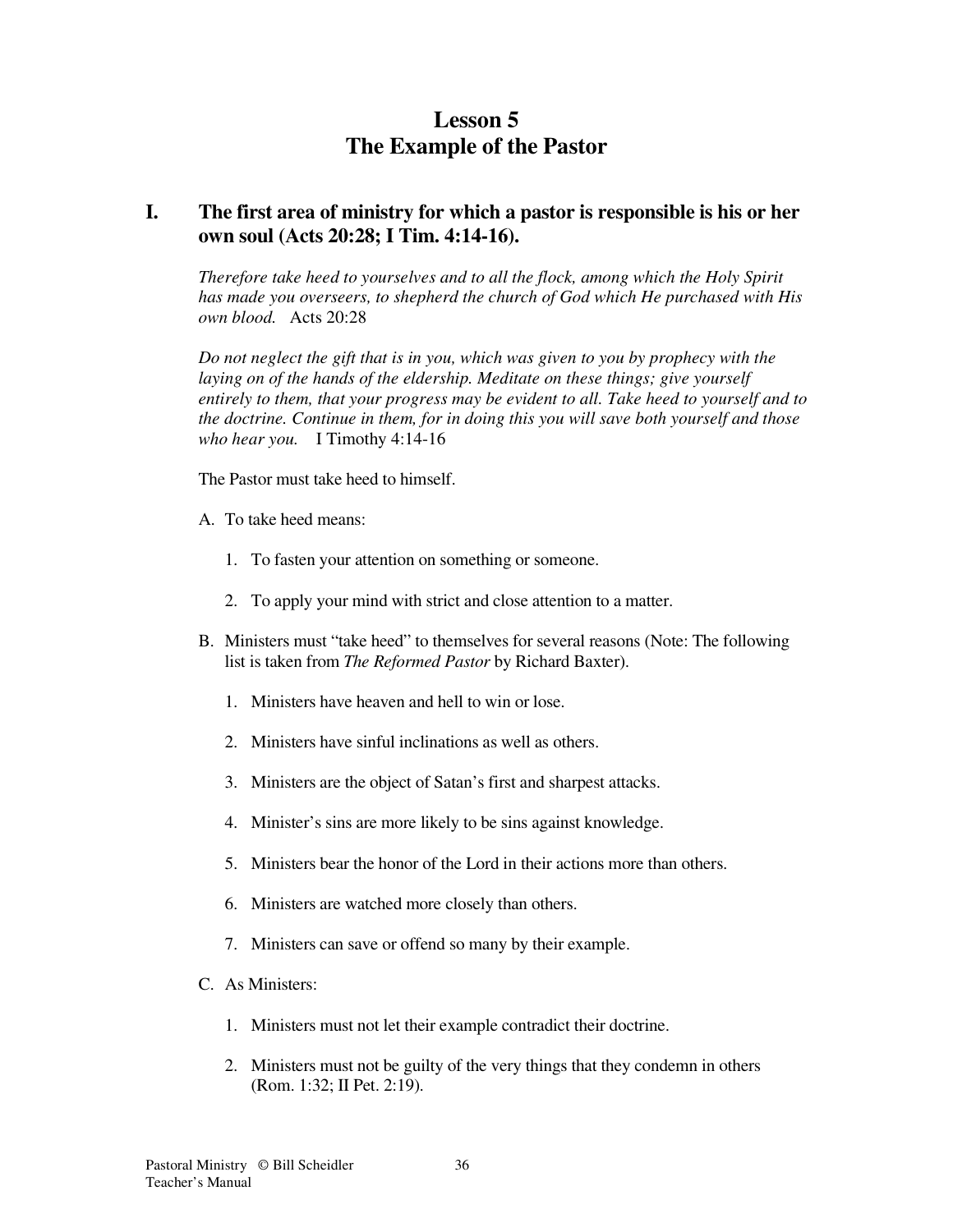*…who, knowing the righteous judgment of God, that those who practice such things are deserving of death, not only do the same but also approve of those who practice them.* Romans 1:32

*For when they speak great swelling words of emptiness, they allure through the lusts of the flesh, through lewdness, the ones who have actually escaped from those who live in error. While they promise them liberty, they themselves are slaves of corruption; for by whom a person is overcome, by him also he is brought into bondage.* II Peter 2:18-19

# **II. Christ, the Good Shepherd, provided a perfect example to His followers (I Pet. 2:21-22).**

*For to this you were called, because Christ also suffered for us, leaving us an example, that you should follow His steps: "Who committed no sin, Nor was deceit found in His mouth."* 

A. Part of Christ's mission was to demonstrate the principles of the Word of God (John 1:14).

*And the Word became flesh and dwelt among us, and we beheld His glory, the glory as of the only begotten of the Father, full of grace and truth.* 

Jesus came to put a face on God (John 14:9; Col. 1:15)

*Jesus said to him, "Have I been with you so long, and yet you have not known Me, Philip? He who has seen Me has seen the Father…"* John 14:9

*He is the image of the invisible God, the firstborn over all creation*.

Colossians 1:15

B. We are not only saved by Christ's death, we are saved by His life that He lived in front of us (Rom. 5:10).

*For if when we were enemies we were reconciled to God through the death of His Son, much more, having been reconciled, we shall be saved by His life.* 

C. Sheep are followers and need an example to follow (John 10:4, 27).

*And when he brings out his own sheep, he goes before them; and the sheep follow him, for they know his voice…My sheep hear My voice, and I know them, and they follow Me.* 

# **III. One of the greatest things that a pastor can provide for the sheep is an example to follow.**

A. God's people are instructed to follow the faith of their leaders (Heb. 6:12; 13:7).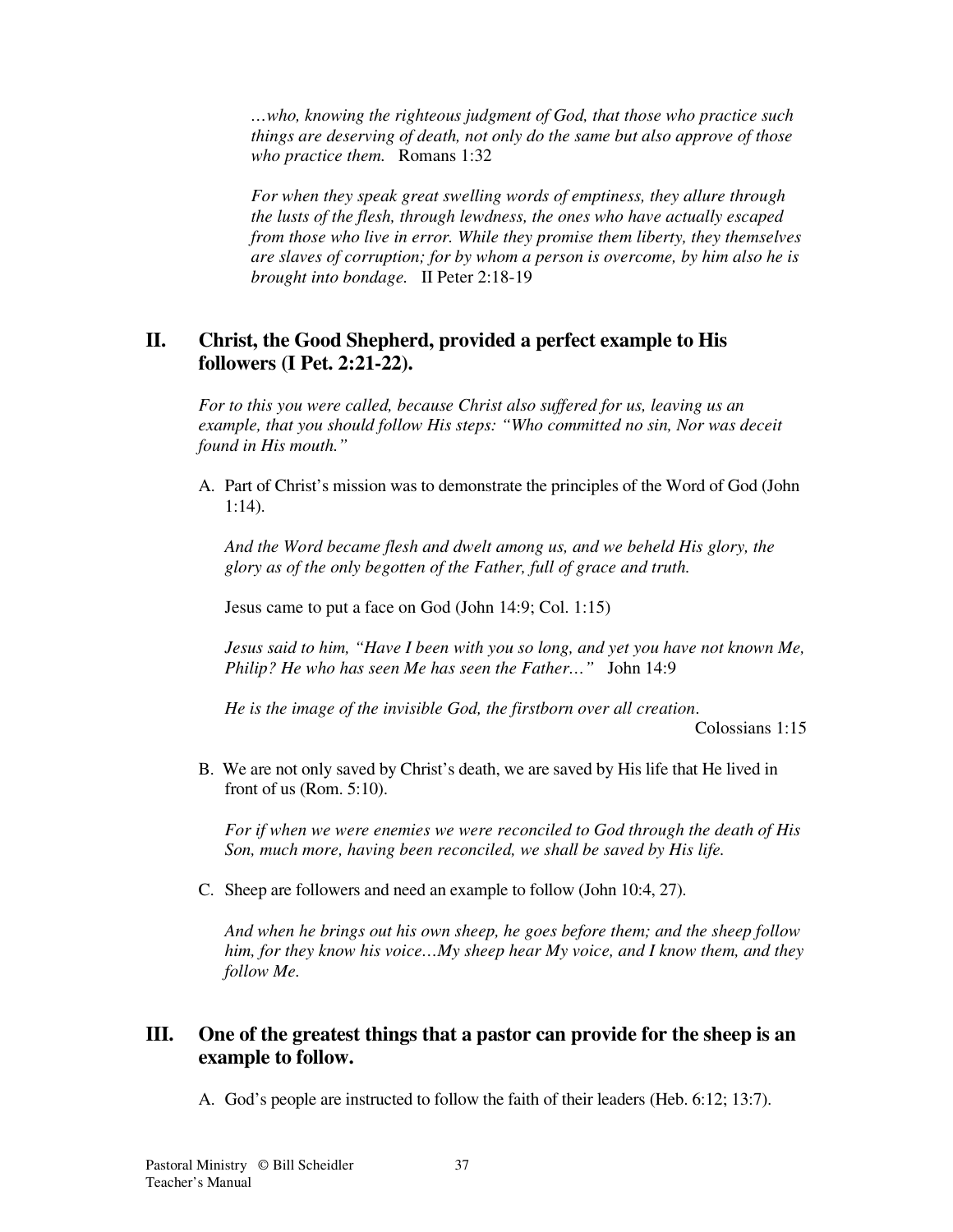*And we desire that each one of you show the same diligence to the full assurance of hope until the end, that you do not become sluggish, but imitate those who through faith and patience inherit the promises.* Hebrews 6:11-12

*Remember those who rule over you, who have spoken the word of God to you, whose faith follow, considering the outcome of their conduct.* Hebrews 13:7

*Remember your leaders, who spoke the word of God to you. Consider the outcome of their way of life and imitate their faith.* –NIV

B. Leaders are to be balanced Christians and examples for the flock in every area of life (I Tim. 4:12)

Let no one despise your youth, but be an example to the believers in word, in *conduct, in love, in spirit, in faith, in purity.* 

*Don't let anyone make fun of you, just because you are young. Set an example for other followers by what you say and do, as well as by your love, faith, and purity.* –CEV

Leaders are to be an example in:

1. Word

 Does your speech betray you? How do you talk? People naturally pick up a leader's expressions.

2. Lifestyle or Conduct

 Is your lifestyle balanced? Is it conducted the same way you expect others to live? Does your life confirm your word?

3. Love

 Do you lead the way in expressing love in action? Do you show the people how by leading the way?

4. Spirit

 Is your spirit liberated and free in the Lord? Do you show enthusiasm for the things of the Lord?

5. Faith

 Do your words and actions inspire and lift? Do you lift the congregation to a place of trusting God in difficult times?

6. Purity (I Tim. 5:22)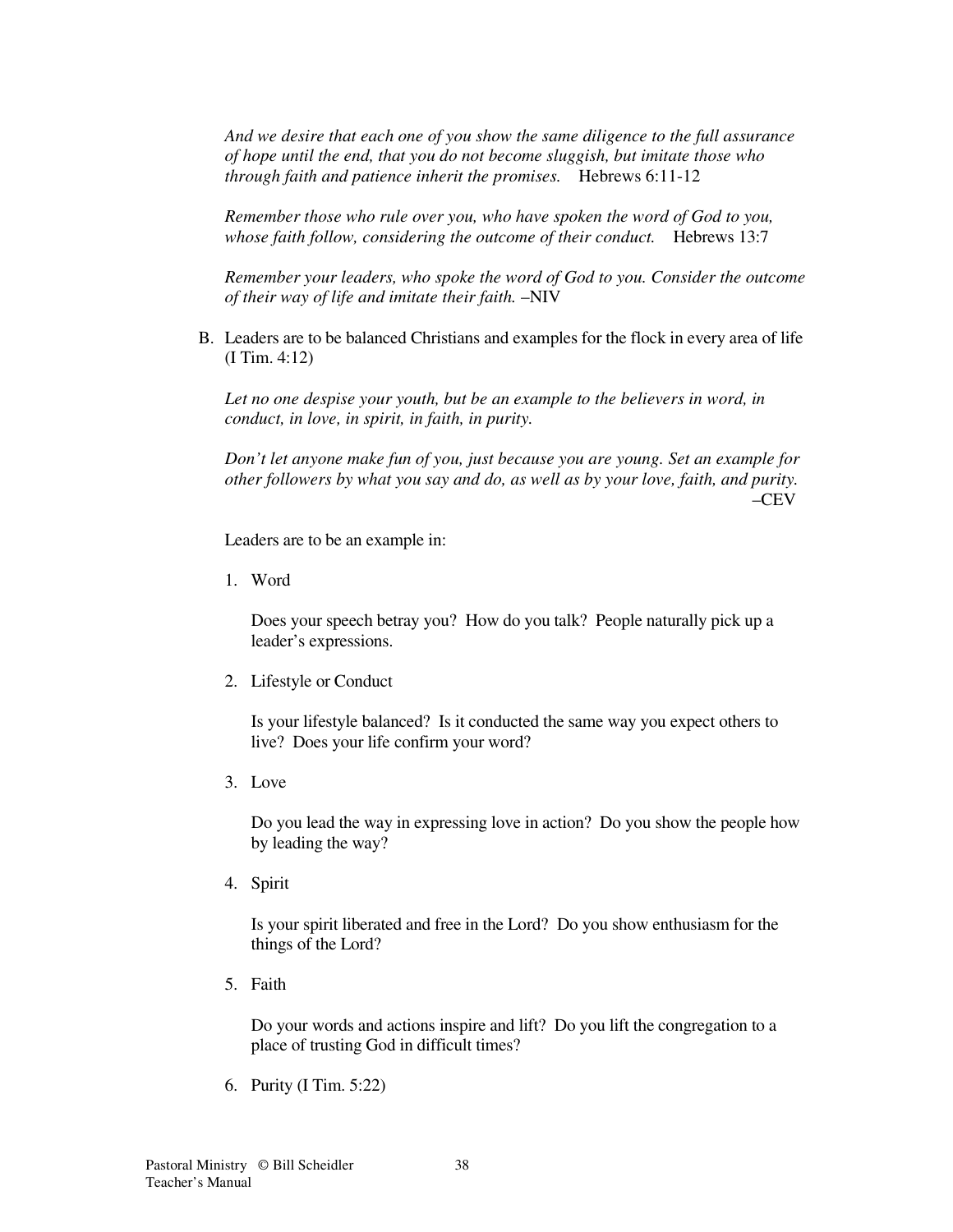Are you warring a good warfare in personal areas of temptation? Are you in control of the internet?

C. The greatest thing that a pastor can provide for the sheep is his or her example (I Peter 5:1-4).

*The elders who are among you I exhort, I who am a fellow elder and a witness of the sufferings of Christ, and also a partaker of the glory that will be revealed: 2 Shepherd the flock of God which is among you, serving as overseers, not by compulsion but willingly not for dishonest gain but eagerly; 3 nor as being lords over those entrusted to you, but being examples to the flock; 4 and when the Chief Shepherd appears, you will receive the crown of glory that does not fade away.* 

- 1. Leaders are to rule by their example.
- 2. It is the example of the leader that gives them the right to rule.
- 3. It is the fruit of the leader's personal life that attests to the genuineness of his or her faith (I Tim. 3:4-5).

It should be noted that the credibility of a local church is largely established by the credibility of its leadership.

### **IV. Paul is a great example of this kind of leadership.**

A. At times Paul deferred his own personal rights in order to be an example (II Th. 3:7- 9).

*For you yourselves know how you ought to follow us, for we were not disorderly among you; nor did we eat anyone's bread free of charge, but worked with labor and toil night and day, that we might not be a burden to any of you, not because we do not have authority, but to make ourselves an example of how you should follow us.* 

*For you know that you ought to follow our example. We were never lazy when we were with you. We never accepted food from anyone without paying for it. We worked hard day and night so that we would not be a burden to any of you. It wasn't that we didn't have the right to ask you to feed us, but we wanted to give you an example to follow.* –NLT

B. Paul readily encouraged others to follow his example (I Cor. 4:16; 11:1; Phil. 3:17).

*Therefore I urge you to imitate me.* I Corinthians 4:16

*So I ask you to follow my example and do as I do.* –NLT

*Imitate me, just as I also imitate Christ.* I Corinthians 11:1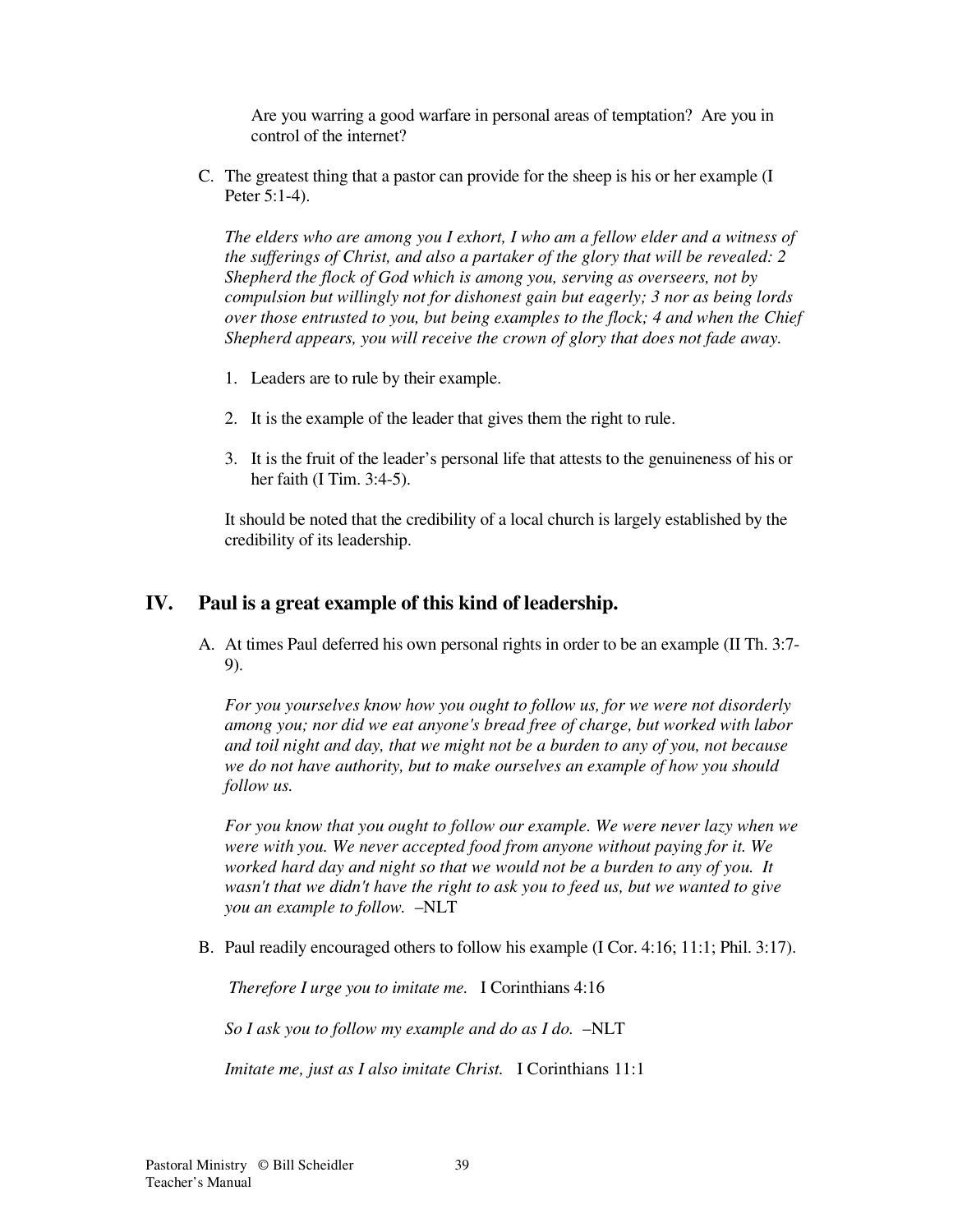*Brethren, join in following my example, and note those who so walk, as you have us for a pattern.* Philippians 3:17

*Dear brothers and sisters, pattern your lives after mine, and learn from those who follow our example.* –NLT

When was the last time you told someone, "If you want to succeed as a Christian in all areas, just watch me and do what I do!"?

C. Paul saw his example as an integral part of his Gospel message (I Th. 1:5-6a).

*For our gospel did not come to you in word only, but also in power, and in the Holy Spirit and in much assurance, as you know what kind of men we were among you for your sake. And you became followers of us and of the Lord…* 

*For when we brought you the Good News, it was not only with words but also with power, for the Holy Spirit gave you full assurance that what we said was true. And you know that the way we lived among you was further proof of the truth of our message.* –NLT

## **V. Pastors must be a willing example in every area of life.**

They should be pattern believers in:

- Healthy Living
- Family Life
- Financial Matters
- Home / Yard
- Appearance
- Marital Relationships
- Recreation and Leisure time
- Character
- Prayer Life/Worship Life
- Faithfulness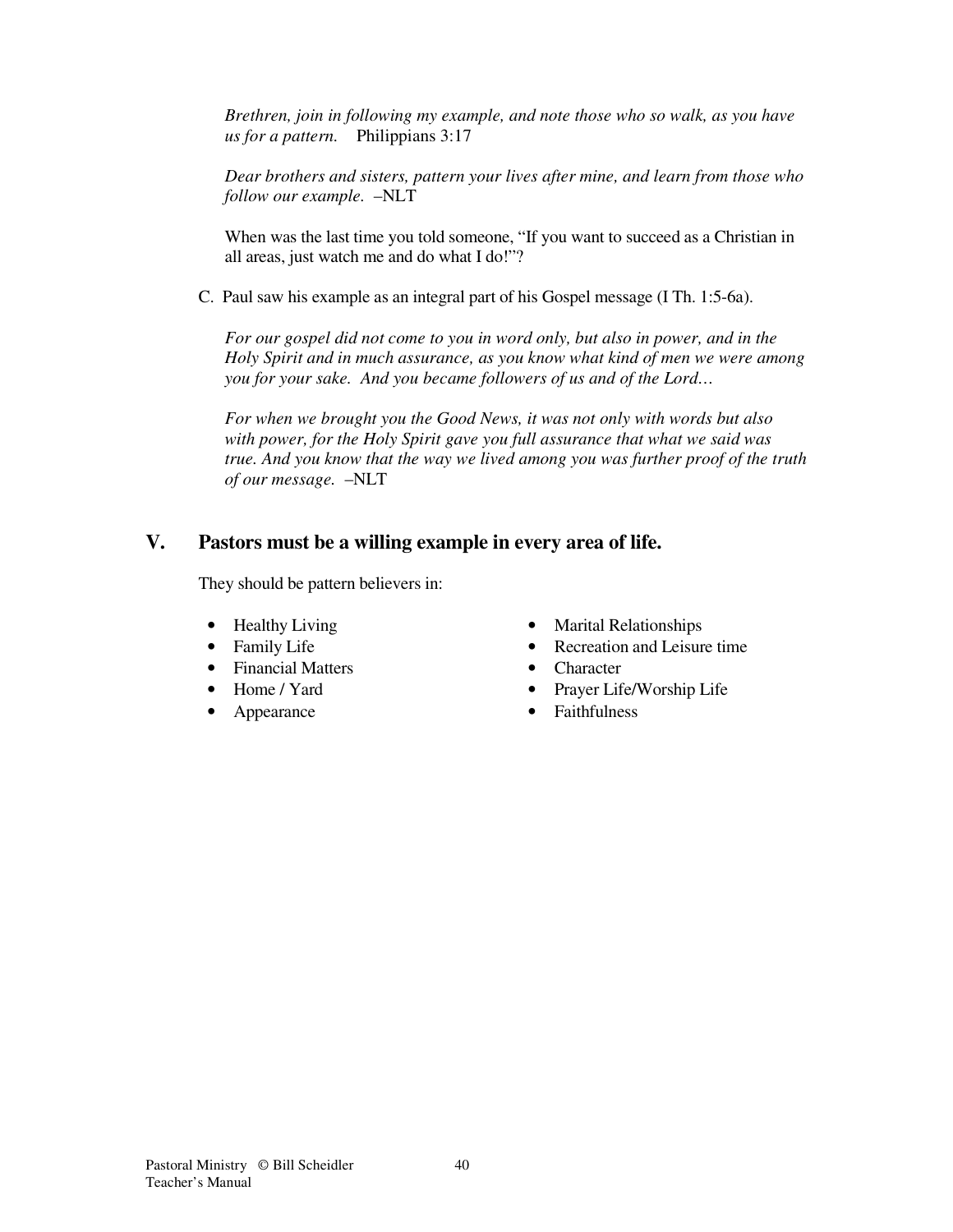# **Lesson 6 Balanced Pastoral Ministry**

# **I. Balance is an important part of pastoral ministry.**

### A. Definitions

- 1. A state of being in equilibrium
- 2. Harmonious proportion
- 3. Counteracting influence
- 4. That which is needful to be added to one side or other to constitute equilibrium
- 5. An instrument for weighing (judging); the emblem of justice

"Balance implies a state in which no one part, element, factor or influence overweighs another or is out of its due proportion to the others. It therefore suggests a steadiness or well-being that is usually not outwardly evident until a disturbance occurs." –Webster

- B. Balance is necessary in many areas.
	- 1. The pastor's lifestyle

This includes such areas as:

- Diet
- Exercise Regimen
- Personal Life (Balancing work and play)
- Family Life (church and family in right proportion).
- Social Life
- Entertainment Life
- Church Life
- 2. Doctrinal emphasis

There is a delicate balance that needs to be achieved in areas of doctrine:

- Divine Sovereignty/Human Responsibility
- Law/Grace
- Faith/Works
- Gifts of the Spirit/Fruit of the Spirit
- Authority/Personal Freedom
- Prosperity/Self-Denial
- 3. Pastoral practice
	- Inreach/Outreach
	- Evangelism/Discipleship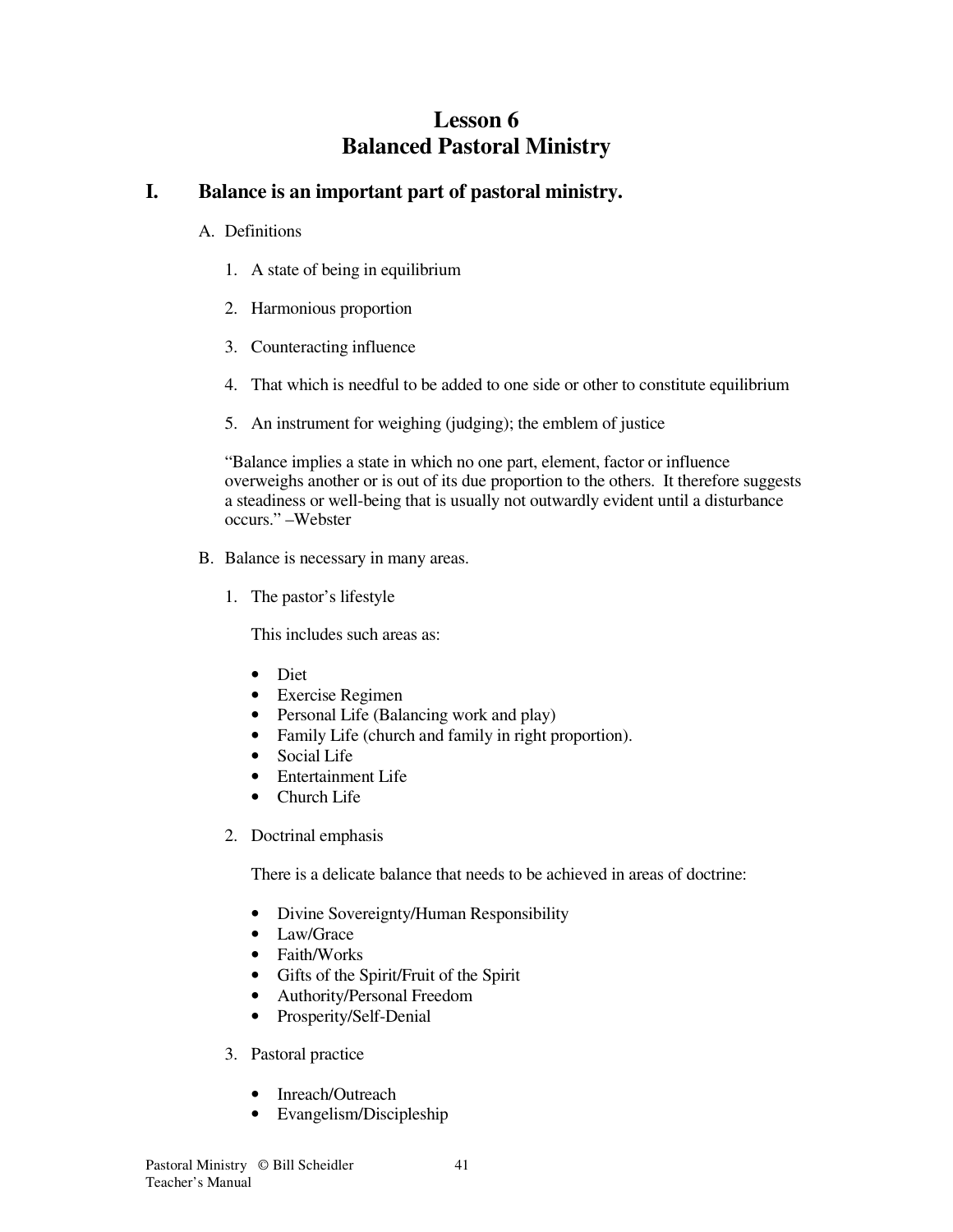- Word/Spirit
- Teaching/Preaching
- Ministry to the down-and-outer/Ministry to the up-and-outer
- Children's Ministry/Elderly Ministry/Everything-in-between-Ministry
- C. Maintaining balance involves maintaining the proper tension between two extremes. Extremes are dangerous and do not bring forth the desired fruit. Often it is the fine line in the middle or the "narrow way" that leads to life. You do not want to build on an emphasis.

# **II. Balance is important in the way pastoral ministry is expressed.**

A. There are two extremes when it comes to how pastors relate to the church and the world. The church that they lead may become known for being on one side of the balance or the other.

| <b>BAL</b>              | <b>NCE</b>       |
|-------------------------|------------------|
| <b>The Mercy Church</b> | The Truth Church |
| Mercy                   | Truth            |
| Compassion              | Correcting       |
| Forgiving               | Rebuking         |
| Acceptance              | Judgment         |
| Patience                | Intolerance      |
| Grace                   | Law              |
| Staff                   | Rod              |
| Peace                   | Sword            |
| Goodness                | Severity         |

B. Either extreme will produce negative fruit.

Key Verses:

*Mercy and truth have met together; righteousness and peace have kissed.* Psalm 85:10

*Do not withhold Your tender mercies from me, O LORD; let Your lovingkindness and Your truth continually preserve me.* Psalm 40:11

*Righteousness and justice are the foundation of Your throne; mercy and truth go before Your face.* Psalm 89:14

*He shall abide before God forever. Oh, prepare mercy and truth, which may preserve him!* Psalm 61:7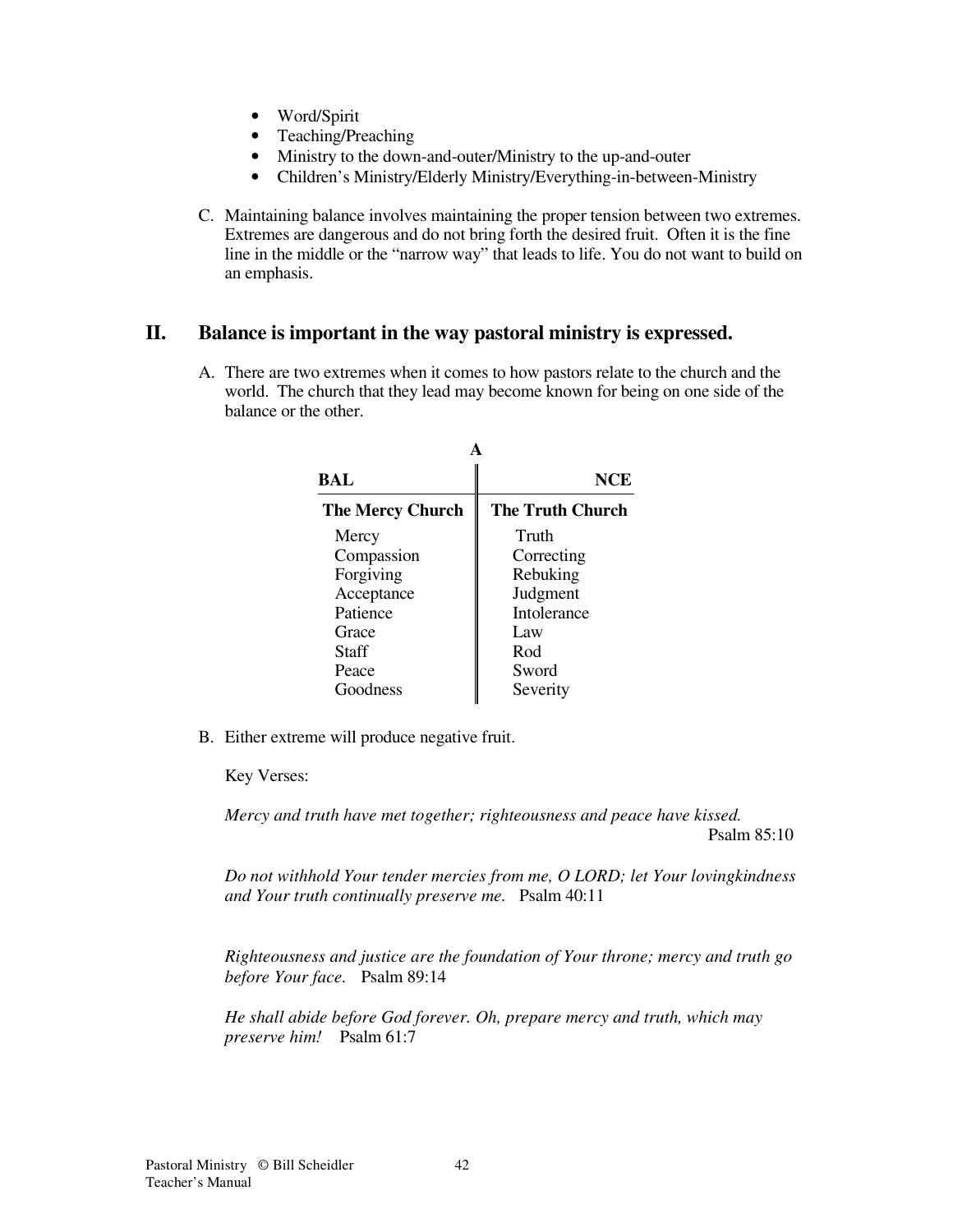*Therefore consider the goodness and severity of God: on those who fell, severity; but toward you, goodness, if you continue in His goodness. Otherwise you also will be cut off.* Romans 11:22

# **III. Jesus is the example of perfect balance in ministry (John 1:14).**

*And the Word became flesh and dwelt among us, and we beheld His glory, the glory as of the only begotten of the Father, full of grace and truth.* 

Jesus was full of grace and truth. That is, He was filled fully with grace, but, at the same time, He was filled fully with truth.

A. Jesus exemplified the kind, compassionate, forgiving minister of mercy.

1. Jesus reached out to the untouchable (Mark 1:40-41).

*Now a leper came to Him, imploring Him, kneeling down to Him and saying to Him, "If You are willing, You can make me clean." Then Jesus, moved with compassion, stretched out His hand and touched him, and said to him, "I am willing; be cleansed."* 

2. Jesus extended forgiveness to an adulteress (John 8:10-11).

*When Jesus had raised Himself up and saw no one but the woman, He said to her, "Woman, where are those accusers of yours? Has no one condemned you?" She said, "No one, Lord." And Jesus said to her, "Neither do I condemn you; go and sin no more."* 

3. Jesus was moved by compassion for a bereaved widow (Luke 7:12-15).

*And when He came near the gate of the city, behold, a dead man was being carried out, the only son of his mother; and she was a widow. And a large crowd from the city was with her. When the Lord saw her, He had compassion on her and said to her, "Do not weep." Then He came and touched the open coffin, and those who carried him stood still. And He said, "Young man, I say to you, arise." So he who was dead sat up and began to speak. And He presented him to his mother.* 

- 4. Jesus freely ministered to the demon possessed (Mark 5:1-19).
- 5. Jesus disregarded His personal need and touched the sick (Mt. 14:12-14).

*When Jesus heard it, He departed from there by boat to a deserted place by Himself. But when the multitudes heard it, they followed Him on foot from the cities. And when Jesus went out He saw a great multitude; and He was moved with compassion for them, and healed their sick.* 

This was right after Jesus found out about the death of John the Baptist. If there was ever a time that Jesus would have been justified in sending the crowds away, this was such a time.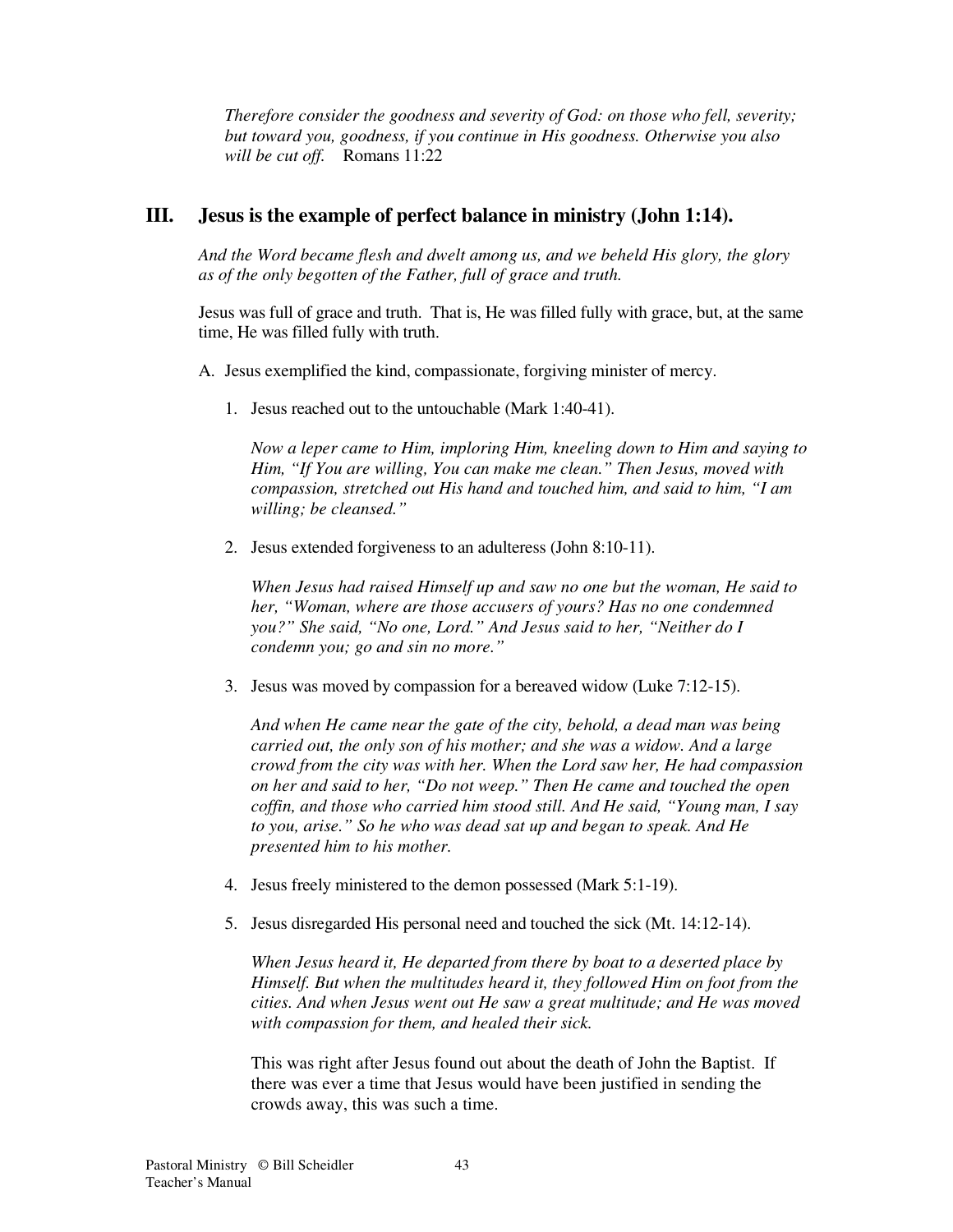6. Jesus showed genuine concern for the natural needs of people (Mt. 15:32).

*Now Jesus called His disciples to Himself and said, "I have compassion on the multitude, because they have now continued with Me three days and have nothing to eat. And I do not want to send them away hungry, lest they faint on the way."* 

7. Jesus was moved by the need for shepherding a fainting and weak people (Mt 9:36).

*But when He saw the multitudes, He was moved with compassion for them, because they were weary and scattered, like sheep having no shepherd.* 

It should be noted that even in the presence of the miraculous, there was still a need for shepherding ministry. Teaching, preaching and miracles are not enough to meet the needs of God's people.

B. Jesus, at the same time, exemplified the rebuking, correcting and cleansing minister of justice (Luke 17:3).

Take heed to yourselves. If your brother sins against you, rebuke him; and if he *repents, forgive him.* 

1. Jesus rebuked cities and villages (Mt. 11:20-24).

*Next Jesus let fly on the cities where he had worked the hardest but whose people had responded the least, shrugging their shoulders and going their own way. "Doom to you, Chorazin! Doom, Bethsaida! If Tyre and Sidon had seen half of the powerful miracles you have seen, they would have been on their knees in a minute. At Judgment Day they'll get off easy compared to you. And Capernaum! With all your peacock strutting, you are going to end up in the abyss. If the people of Sodom had had your chances, the city would still be around. At Judgment Day they'll get off easy compared to you."* –Msg

It should be noted that there is literally no one living in these places today!

2. Jesus rebuked Pharisees (John 8:43-44; Mt. 15:7; 23:13-33).

*Why can't you understand one word I say? Here's why: You can't handle it. You're from your father, the Devil, and all you want to do is please him. He was a killer from the very start. He couldn't stand the truth because there wasn't a shred of truth in him. When the Liar speaks, he makes it up out of his lying nature and fills the world with lies.* John 8:43-44, Msg

3. Jesus drove out the money changers from the temple (John 2:13-17; Luke 19:45- 46).

*Now the Passover of the Jews was at hand, and Jesus went up to Jerusalem. 14 And He found in the temple those who sold oxen and sheep and doves, and the money changers doing business. 15 When He had made a whip of cords,*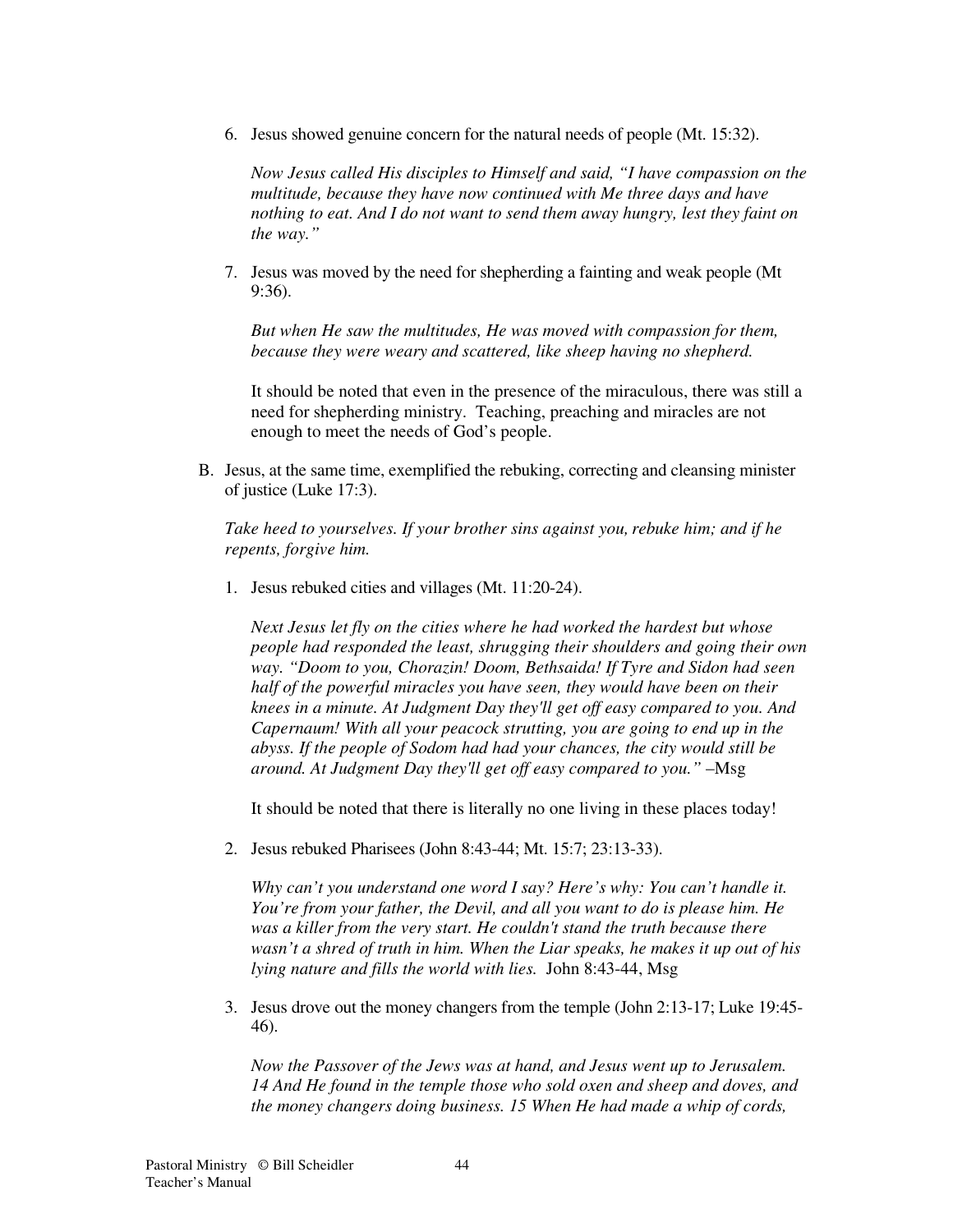*He drove them all out of the temple, with the sheep and the oxen, and poured out the changers' money and overturned the tables. 16 And He said to those who sold doves, "Take these things away! Do not make My Father's house a house of merchandise!" 17 Then His disciples remembered that it was written, "Zeal for Your house has eaten Me up."* John 2:13-17

- 4. Jesus corrected His own disciples (Mark 8:33; Luke 9:51-56; 24:25; Mark 16:14).
	- a. He rebuked Peter right in front of the rest of the disciples.

*But when He had turned around and looked at His disciples, He rebuked Peter, saying, "Get behind Me, Satan! For you are not mindful of the things of God, but the things of men."* Mark 8:33

- b. He called some skeptical followers "O foolish ones and slow of heart to believe" (Luke  $24:25$ ).
- c. He rebuked His disciples after his resurrection for their hardness of heart and unbelief (Mark 16:14).
- 5. Jesus rebuked churches (Rev. 2:4-5; 2:14-16; 2:20-23; 3:1-3; 3:14-22).
	- Note: Credit is given to Rev. Richard C. Benjamin for this comparison in Jesus' life and ministry.

# **IV. Pastors are to accurately reflect the balance found in Jesus.**

As pastors and leaders we are called to "put a face on God" just as Jesus did. If we are to accurately reflect God we must function in perfect balance.

- A. A pastor is to give his people a true picture of the Father (Rom. 11:22; Heb. 1:3).
- B. A pastor is to be like Jesus (Rom. 8:29).

We cannot be more merciful than God. In the same way, we cannot be more stern or severe than God. We want to present God just as He truly is.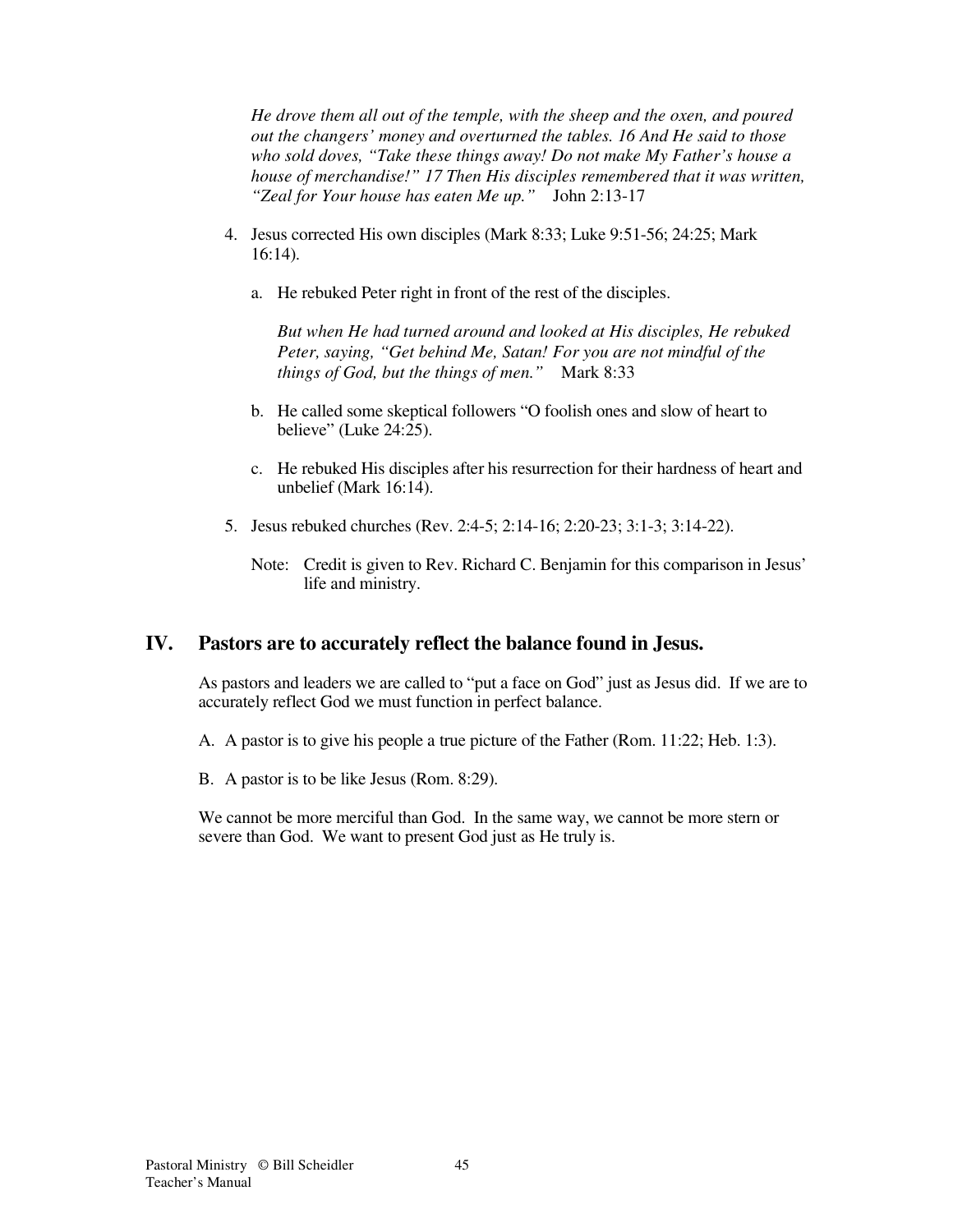# **Lesson 7 The Pastor's Schedule**

Most pastors, especially new pastors, have nearly everything to say about their personal schedule. This has its good side, but it can also have its negative side especially if the pastor is not by nature an organized person. As a church gets larger, the pastor can rely on others to assist with a schedule, but when the church is small the pastor must work hard to be a good steward of his or her time.

*Unless he manages himself effectively, no amount of ability, skill, experience or knowledge will make an executive effective.* –Unknown

*If we do not successfully manage ourselves, we will not be successful in managing others.* –Unknown

# **I. Pastors must be a good stewards of their time.**

A. A pastor is a steward of the mysteries of God (I Cor. 4:1-2).

- 1. The dictionary defines a steward as "a person entrusted with the management of estates and affairs not his own; an administrator."
- 2. The New Testament word translated "steward" means "the manager of a household or household affairs" (I Cor. 4:1-2; I Pet. 4:10).

*Let a man so consider us, as servants of Christ and stewards of the mysteries of God. Moreover it is required in stewards that one be found faithful.* I Corinthians 4:1-2

*As each one has received a gift, minister it to one another, as good stewards of the manifold grace of God.* I Peter 4:10

- 3. A steward is an individual who has been delegated authority by an owner to oversee possessions, property and household affairs.
- B. A pastor is responsible to make wise and honorable use of his or her time (Ps. 90:10- 12; Pro. 24:30-34).

*Seventy years are given to us! Some may even reach eighty. But even the best of these years are filled with pain and trouble; soon they disappear, and we are gone. Who can comprehend the power of your anger? Your wrath is as awesome as the fear you deserve. Teach us to make the most of our time, so that we may grow in wisdom.* Psalm 90:10-12

*I went by the field of the lazy man, and by the vineyard of the man devoid of understanding; <sup>31</sup> and there it was, all overgrown with thorns; its surface was covered with nettles; its stone wall was broken down. <sup>32</sup> When I saw it, I considered it well; I looked on it and received instruction: <sup>33</sup> a little sleep, a little slumber, a little folding of the hands to rest; <sup>34</sup> so shall your poverty come like a prowler, and your need like an armed man.* Proverbs 24:30-34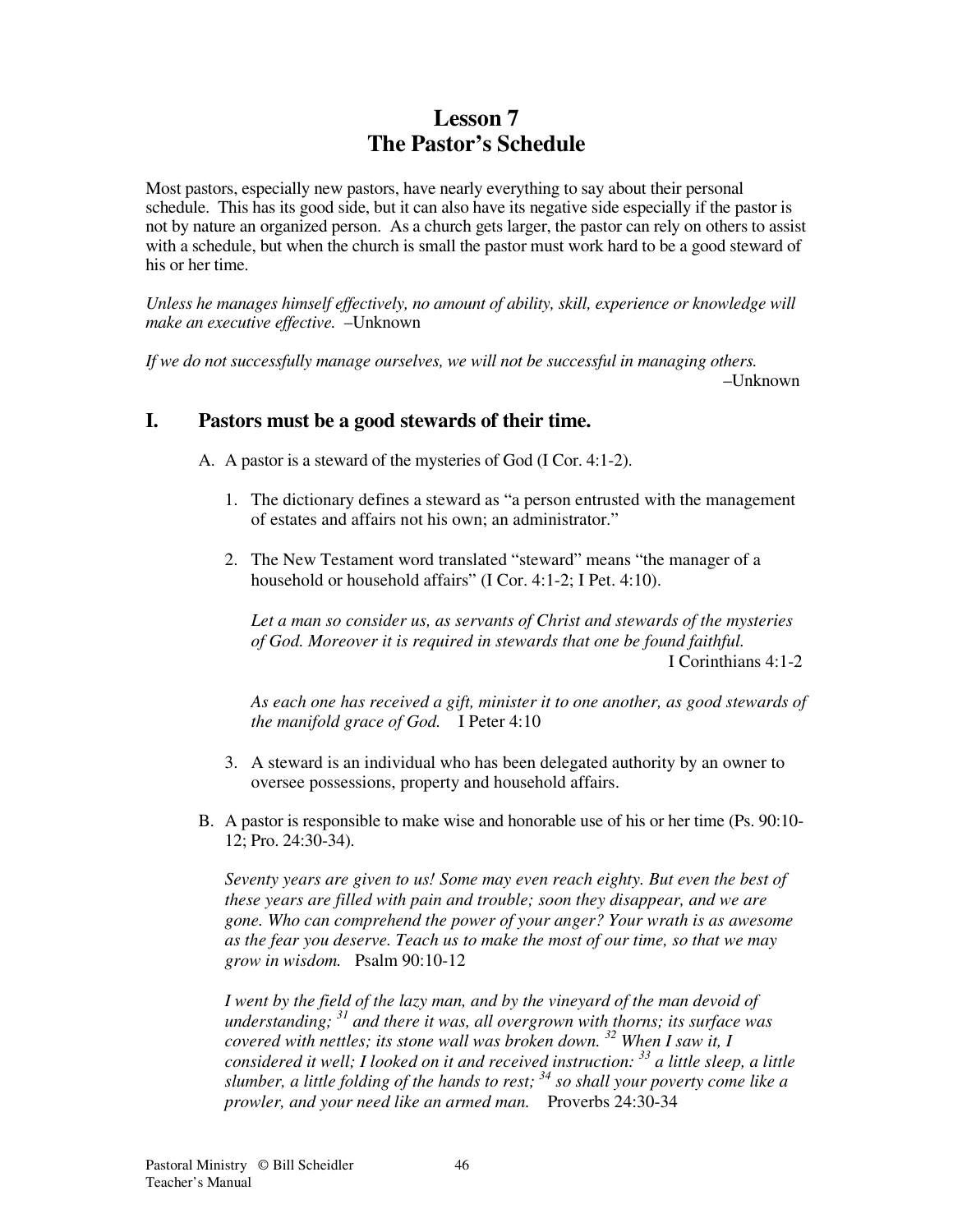C. A pastor will be accountable to the Great Shepherd for his or her stewardship (Heb. 13:17a).

*Obey those who rule over you, and be submissive, for they watch out for your souls, as those who must give account.* 

- D. A pastor must possess all of the qualities of a good steward. These qualities include:
	- 1. Faithfulness and loyalty (I Cor. 4:1-2; Mt. 21:40-41).
	- 2. Industriousness (Mt. 25:26; Rom. 12:11).
	- 3. Discipline and obedience (Col. 3:22-24; Tit. 2:9).

*Bondservants, obey in all things your masters according to the flesh, not with eye service, as men-pleasers, but in sincerity of heart, fearing God. And whatever you do, do it heartily, as to the Lord and not to men, knowing that from the Lord you will receive the reward of the inheritance; for you serve the Lord Christ.* Colossians 3:22-24

- 4. Fruitfulness and productivity (Mt. 25:20).
- 5. Humility and a servant's heart (I Cor. 4:7; Mark 10:43-45).

*Yet it shall not be so among you; but whoever desires to become great among you shall be your servant. And whoever of you desires to be first shall be slave of all. For even the Son of Man did not come to be served, but to serve, and to give His life a ransom for many."* Mark 10:43-44

E. Jesus emphasized the issue of stewardship in two key parables.

See Matthew 25:14-30 and Luke 16:1-13. Here are some of the truths taught in these parables:

- 1. If we do not use what God has given us, we will lose it.
- 2. God expects us to use our talents to bring increase to His kingdom.
- 3. God expects us to use great wisdom as we use our talents.
- 4. We are responsible to become all that God has made it possible for us to become in Christ.
- 5. Even though God does not appear to be giving direct oversight to what we are doing, there will be a day of reckoning or accountability.
- 6. The industrious will be rewarded by the Lord.
- 7. The wicked and slothful will be judged by the Lord.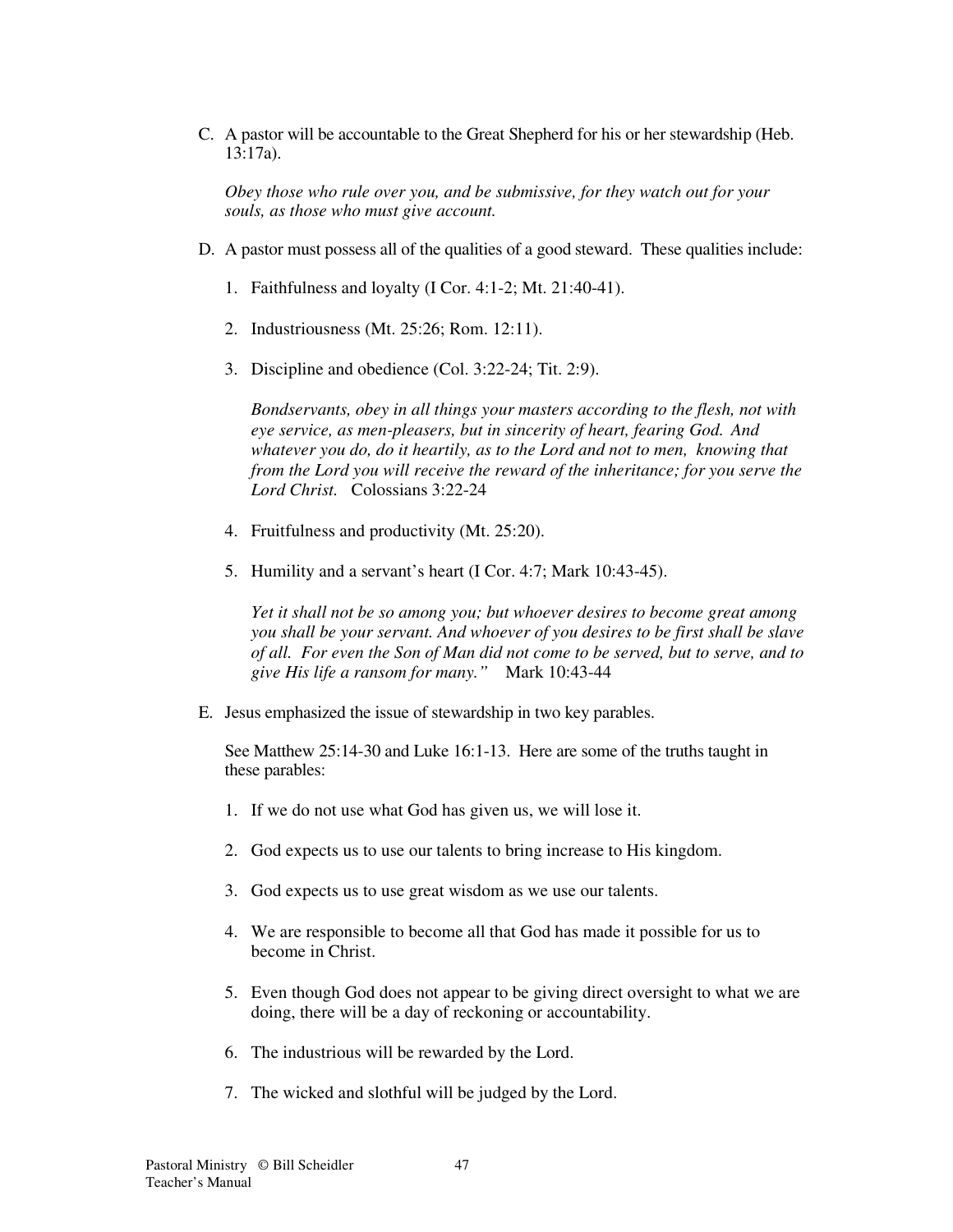8. Faithfulness over small things will qualify us for greater things.

## **II. The Pastor must organize a schedule with purpose in mind.**

A. This means the pastor must establish priorities (Phil. 1:9-11).

*And this I pray, that your love may abound still more and more in knowledge and all discernment, that you may approve the things that are excellent, that you may be sincere and without offense till the day of Christ, being filled with the fruits of righteousness which are by Jesus Christ, to the glory and praise of God.* 

Other translations of verse 10:

*"So that you may always approve better things…"* –Williams *"That you may learn to prize what is of value…"* –Knox *"So that you may discern what is best…"* –NIV *"For I want you to understand what really matters…"* –NLT

When we talk about priorities, we are talking about the value that we ascribe to things in relationship to the other things in our lives. God wants us to value what is most valuable. He wants us to value what He values.

*Then the twelve summoned the multitude of the disciples and said, "It is not desirable that we should leave the word of God and serve tables."* Acts 6:2

- B. This means the pastor must develop a customary schedule of weekly activities.
	- 1. Fill in the church schedule (services and activities).
	- 2. Put in a day off that is really a day off.
	- 3. Fill in your normal office hours.
	- 4. Fill in your times for prayer, study and sermon preparation.
	- 5. Fill in times that you are going to set aside for counseling. Make them reasonable, but at the same time accessible to the people.
	- 6. Prioritize the remaining time based on personal goals you have established (See Life Management II). This will include such things as:
		- a. Staff/Leadership Meetings
		- b. Regular Appointments with Staff
		- c. Visitation
		- d. Exercise
		- e. Etc.
	- 7. Maintain balance.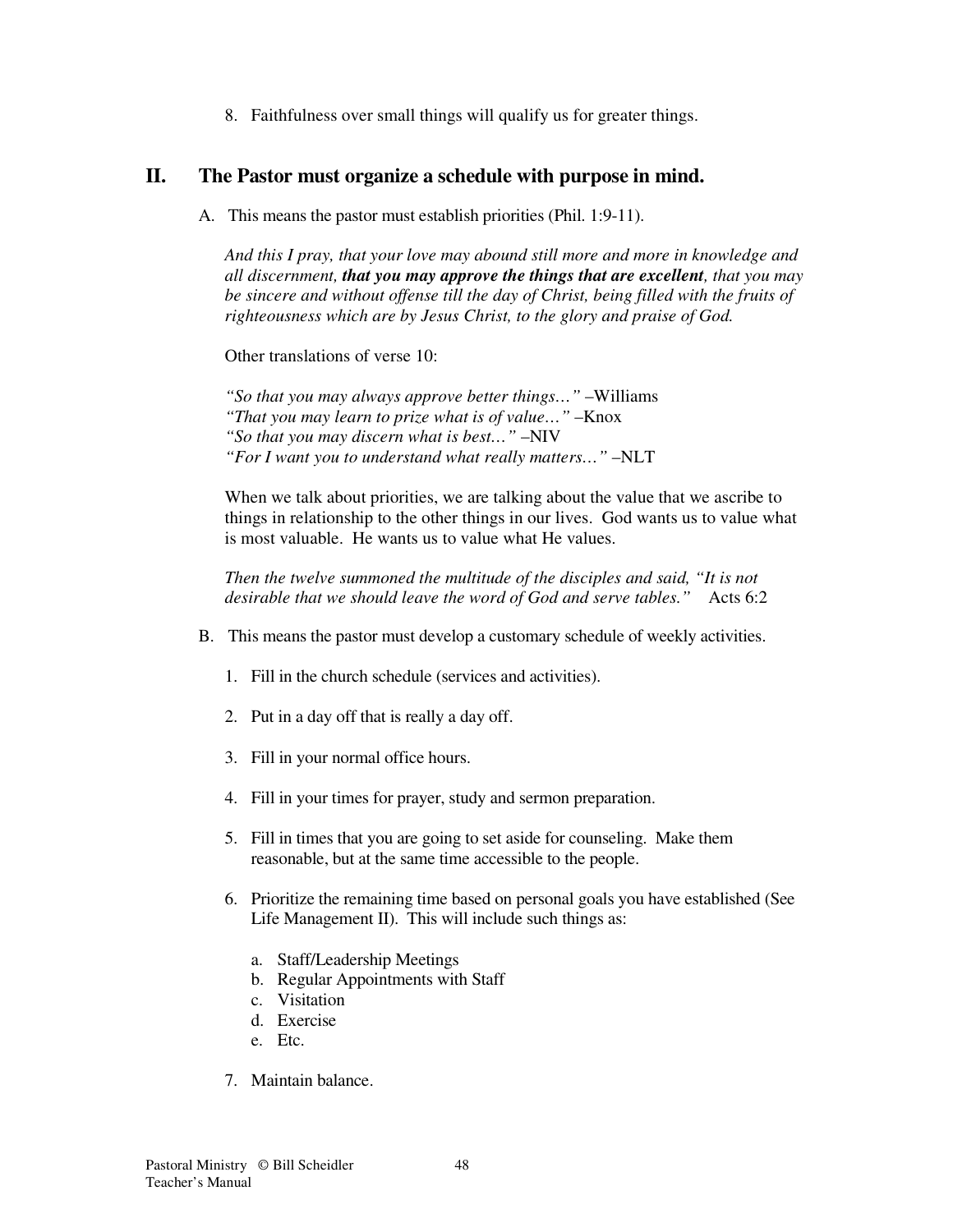- 8. Memorize your schedule to avoid over scheduling or double scheduling.
- C. This means planning ahead.

Knowing where you ultimately want to go will help you in the everyday decisions you will make with the specific use of your time.

- 1. A six months plan
- 2. A one-year plan
- 3. A two-year plan
- 4. A five-year plan
- 5. A ten-year plan
- D. This means rigorously maintaining an appointment book or its equivalent.

People who fail to meet appointments leave the following impressions:

- 1. They are careless.
- 2. They are unconcerned and indifferent.
- 3. They are selfish.
- 4. They are irresponsible.

# **III. The Pastor must learn how to handle the things that can destroy his or her schedule.**

- A. Know how to handle interruptions.
	- Telephone Calls
	- Unexpected Visitors
	- Unexpected Occurrences (sicknesses, deaths, etc.)
- B. Know how to restrict time consuming activities.
	- Television, Entertainment
	- Hobbies, Projects, Crafts
	- Books, Newspaper, Magazines
- C. Know how to rate various tasks.
	- Useless—Important—Urgent
	- Good—Better—Best
	- My Will—Their Will—God's Will

# **IV. The Pastor must learn how to keep his or her schedule in balance with other responsibilities.**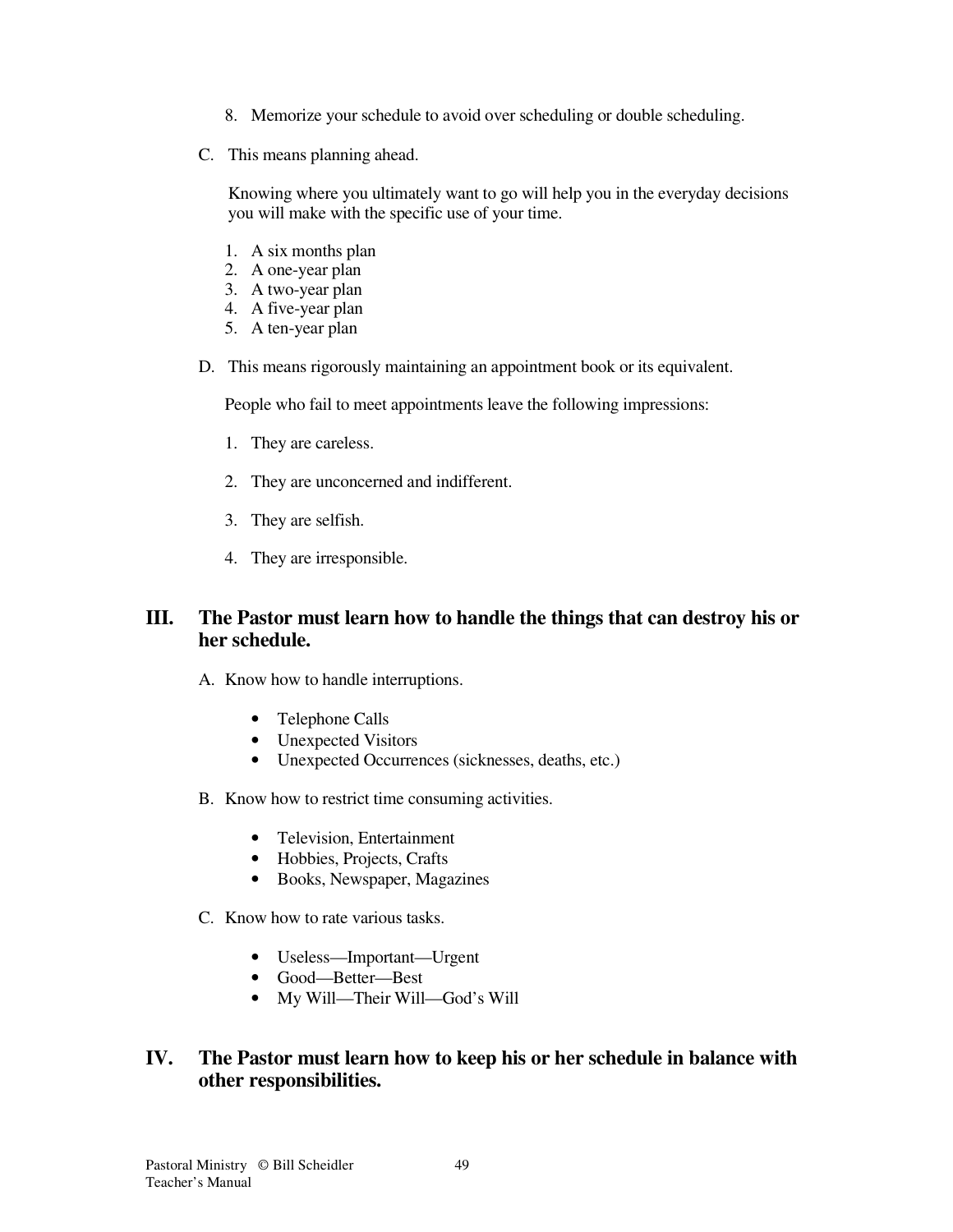Our life consists of several aspects including:

- A. Spiritual Life. This deals with our relationship to God
- B. Family Life. This deals with our relationship to our immediate and extended family.
- C. Church Life. This deals with our relationship to the local church and the people of God.
- D. Ministry Life. This deals with our relationship to our ministry in the Body of Christ.
- E. Vocational Life. This deals with our relationship to our career and our work life.
- F. Social Life. This deals with our relationship to friends.
- G. Personal Life. This deals with our personal pursuit of happiness, entertainment, hobbies, etc. (me, myself and I).

All of these aspects of our life are competing for the same resources (time, energy, money). What place do these things have in our life?

# **The Big Rocks of Life**

There is the story of a college professor who was trying to teach his class of high-powered achievers something about priorities.

He pulled out a one-gallon, wide-mouthed jar and set it on the table in front of him. Then he produced about a dozen fist sized rocks and carefully placed them, one at a time, into the jar. When it was filled to the top and no more rocks would fit inside, he asked, "Is this jar full?"

Everyone in the class said, "Yes!"

"Really?" he said, reaching under the table and pulling out a bucket of gravel. Then he dumped some gravel in and shook the jar, causing pieces of gravel to work themselves down into the spaces between the big rocks. Then he smiled and asked the group once more, "Is the jar full?"

By this time the class was onto him. "Probably not," one of them answered.

"Good!" he replied. He then reached under the table and brought out a bucket of sand. He started dumping the sand in and it went into the spaces between the rocks and the gravel. Once more he asked the question, "Is this jar full?"

"No!" shouted the class.

Once again he said, "Good!" Then he grabbed a pitcher of water and began to pour it in until the jar was filled to the brim. Then he looked at the class and asked, "What is the point of this illustration?"

One eager student raised his hand and said, "The point is, no matter how full your schedule is, if you try hard enough, you can always fit some more things into it!"

"No," the speaker said, "that is not the point. The truth this illustration teaches us is, "If you don't put the big rocks in first, you'll never get them in at all."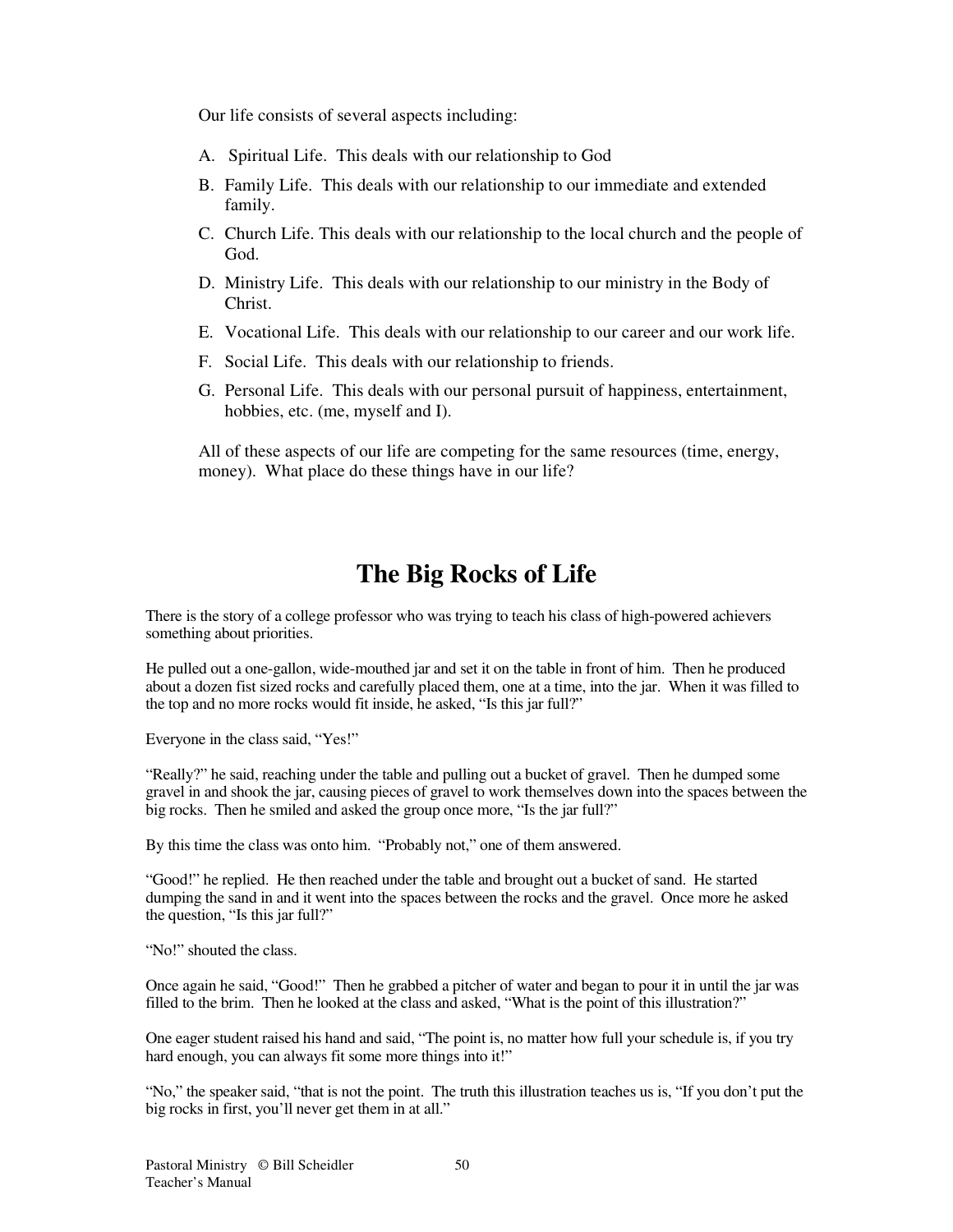# **Lesson 8 The Pastor's Study**

#### **Quotes:**

"As a result of failure in study habits some preacher, as they stand behind the sacred desk on Sunday morning, remind one of a football game played in the fog. The congregation knows something is going on, but they don't know exactly what." --Unknown

"The measure of a man's education is not how many years he has gone to school, but whether or not he continues to learn after his formal education has ended." --Bill Scheidler

# **I. What are some of the biblical challenges to the pastor relating to his or her study life?**

There are several key verses that challenge the pastor in the area of study:

A. Acts 6:2-7

*Then the twelve summoned the multitude of the disciples and said, "It is not desirable that we should leave the word of God and serve tables. 3 Therefore, brethren, seek out from among you seven men of good reputation, full of the Holy Spirit and wisdom, whom we may appoint over this business; 4 but we will give ourselves continually to prayer and to the ministry of the word." 5 And the saying pleased the whole multitude. And they chose Stephen, a man full of faith and the Holy Spirit, and Philip, Prochorus, Nicanor, Timon, Parmenas, and Nicolas, a proselyte from Antioch, 6 whom they set before the apostles; and when they had prayed, they laid hands on them. 7 Then the word of God spread, and the number of the disciples multiplied greatly in Jerusalem, and a great many of the priests were obedient to the faith.* 

- 1. The apostles knew that their primary call was to "give themselves" to prayer and the word.
- 2. The apostles had to structure the local church in such a way as to make that a reality.
- 3. The fruit of the renewed focus on their primary ministry was a release of evangelism.
- B. I Timothy 4:13-16

*Till I come, give attention to reading, to exhortation, to doctrine. Do not neglect the gift that is in you, which was given to you by prophecy with the laying on of the hands of the eldership. Meditate on these things; give yourself entirely to them, that your progress may be evident to all. Take heed to yourself and to the doctrine. Continue in them, for in doing this you will save both yourself and those who hear you.*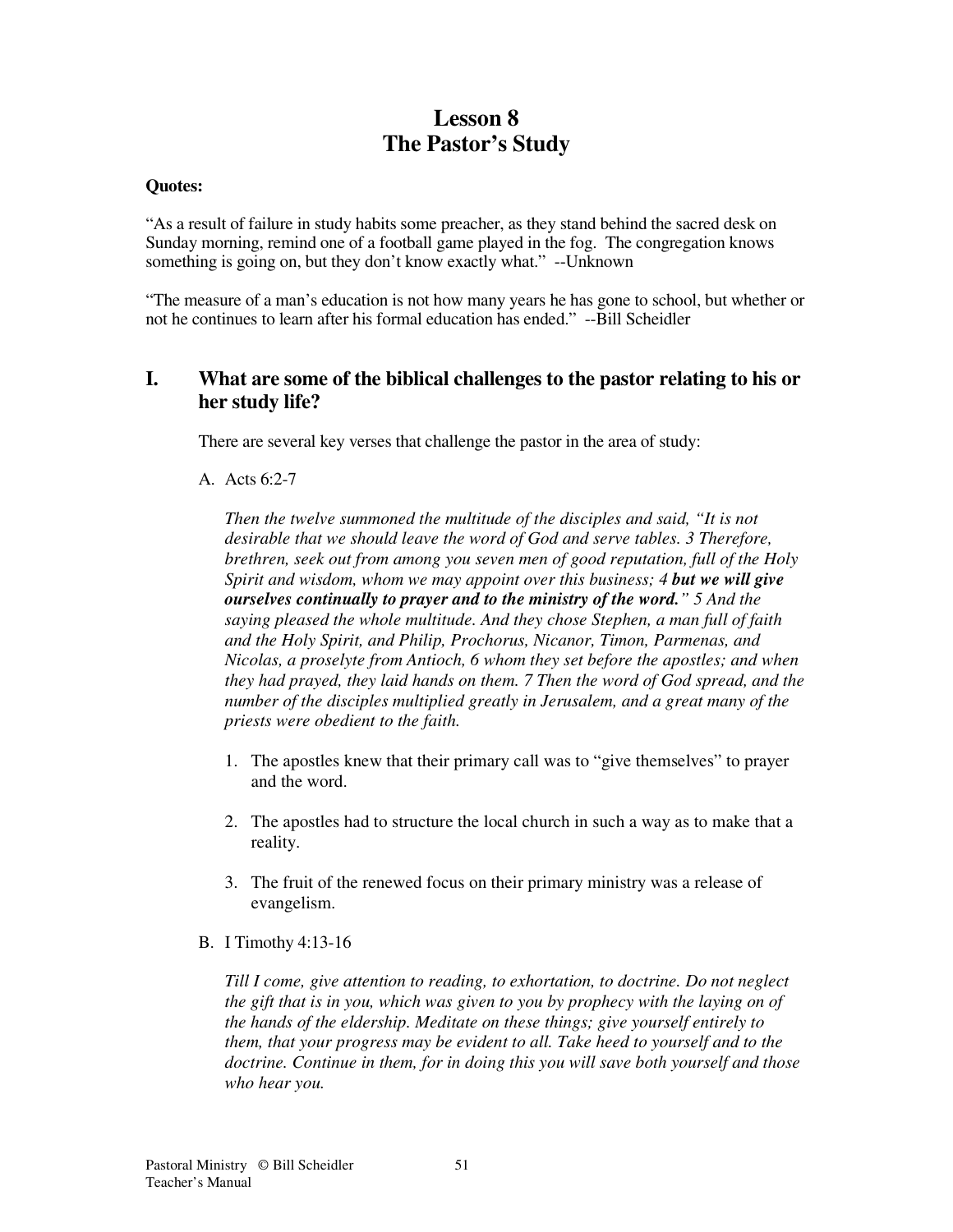- 1. Timothy was instructed to give attention to reading and doctrine.
- 2. Timothy was to give himself entirely to them.
- 3. The fruit of it would be that his profiting would be evident to all. Actually when you do not study your lack of study is evident to all as well.
- C. II Timothy 2:15

*Be diligent to present yourself approved to God, a worker who does not need to be ashamed, rightly dividing the word of truth.* 

- 1. When we rightly divide the word we honor God.
- 2. When we rightly divide the word we will not be ashamed.
- 3. The only way that we can rightly divide the word is to study the word.
- D. II Timothy 4:13

*Bring the cloak that I left with Carpus at Troas when you come--and the books, especially the parchments.* 

Paul still needed his books even in his old age as he was awaiting death in prison.

E. I Timothy 3 and Titus 1

The qualifications for elders contain intellectual and educational elements, such as:

- 1. Able to teach
- 2. Holding fast the faithful word
- 3. Able to exhort in sound doctrine
- 4. Able to refute those who contradict
- 5. Able to exhort and reprove with all authority
- 6. Nourished on the words of faith and sound doctrine (I Tim. 4:6)
- F. Ecclesiastes 12:12

*And further, my son, be admonished by these. Of making many books there is no end, and much study is wearisome to the flesh.* 

For many pastors this is not their most fun thing to do. We have to ask the Lord to help us to overcome the natural rigor of study.

### **II. What happens to the pastor who does not study?**

- A. He will lack fresh spiritual experiences.
- B. He will become stale in his preaching.
- C. He will repeat the same things over and over.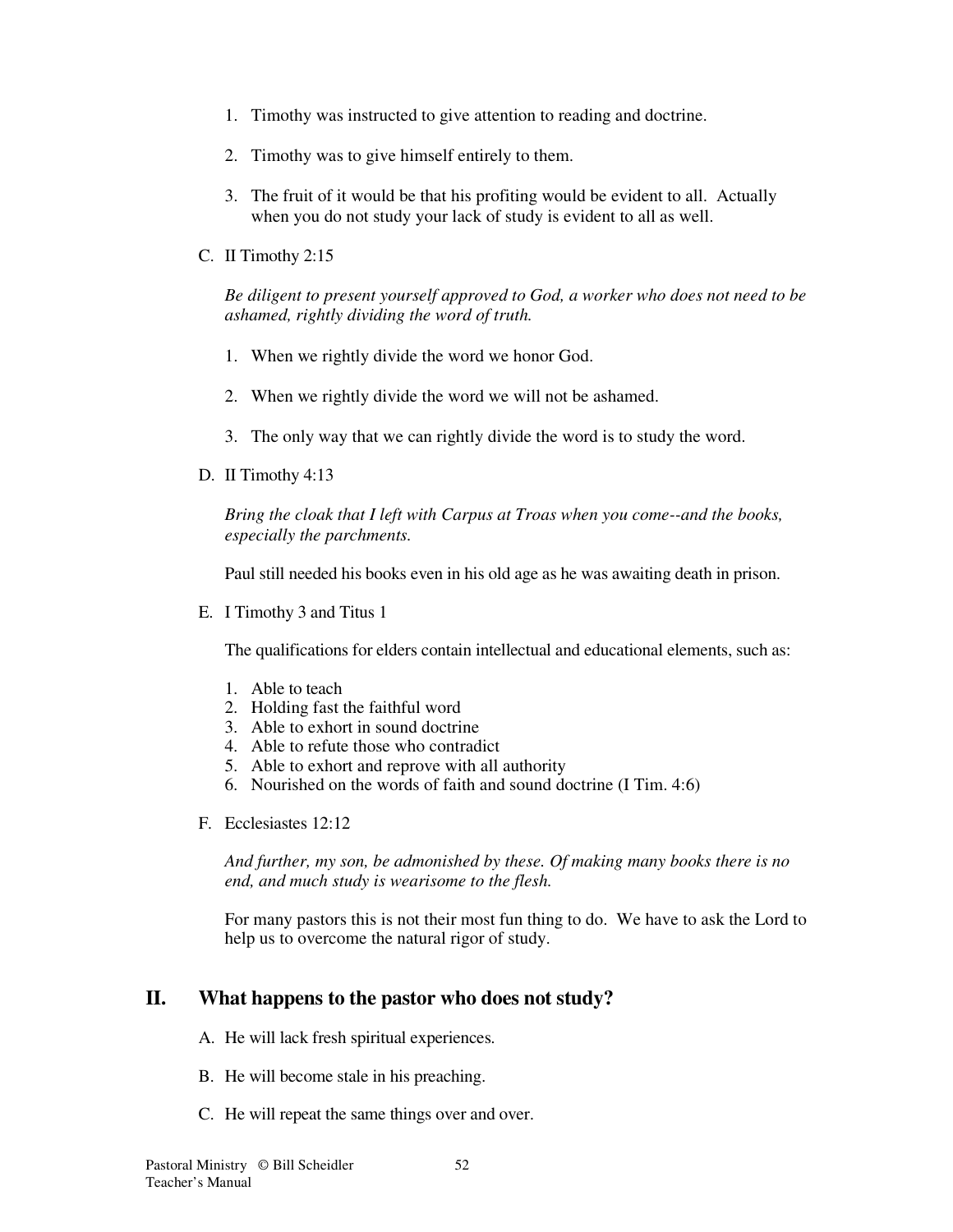D. He will probably cease to grow personally.

### **III. What are some hindrances to the pastor's study life?**

A. Busyness

As pastors it is easy to have more needs pressing on us than we have time to meet. Prayer and study are usually the first things to be compromised because they are the private functions of the ministry. Pastors can almost feel selfish to study when there are so many other demands.

B. Indifference

Some pastors are content with relying on past learning, pat answers and religious clichés. They have no up-to-date experiences to meet up-to-date needs.

C. Improper values

 At times it is easy for pastors to rely on their gifts, anointing and their own words of wisdom as they minister to the people. They do not understand that it is the Word of God that has the power to break bondages.

D. Poor time management

Some pastors have been pushed around by the tyranny of the urgent all week long so that they have to stay up late on Saturday night or get up early on Sunday morning to get a word from the Lord.

E. Laziness

Some pastors try to get too much out of previous times of study because they simply do not like the work of study. Their tendency is to scour the internet hoping to find someone else's study notes. Unfortunately, they can perpetuate err if they do not check out what is being said with their own personal research.

F. Lack of knowledge

 Some pastors simply do not know how to study. Courses like Bible Research and Hermeneutics will help pastors to be equipped to "rightly divide the word of truth."

G. Obsolete tools

Some pastors need to upgrade their tools of biblical study either with actual books or computer software that can provide a host of resources to the pastor.

Illustration: As a mechanic working with two or three basic tools or having the latest ones available for unique application.

### **IV. On what areas should the pastor focus his or her study?**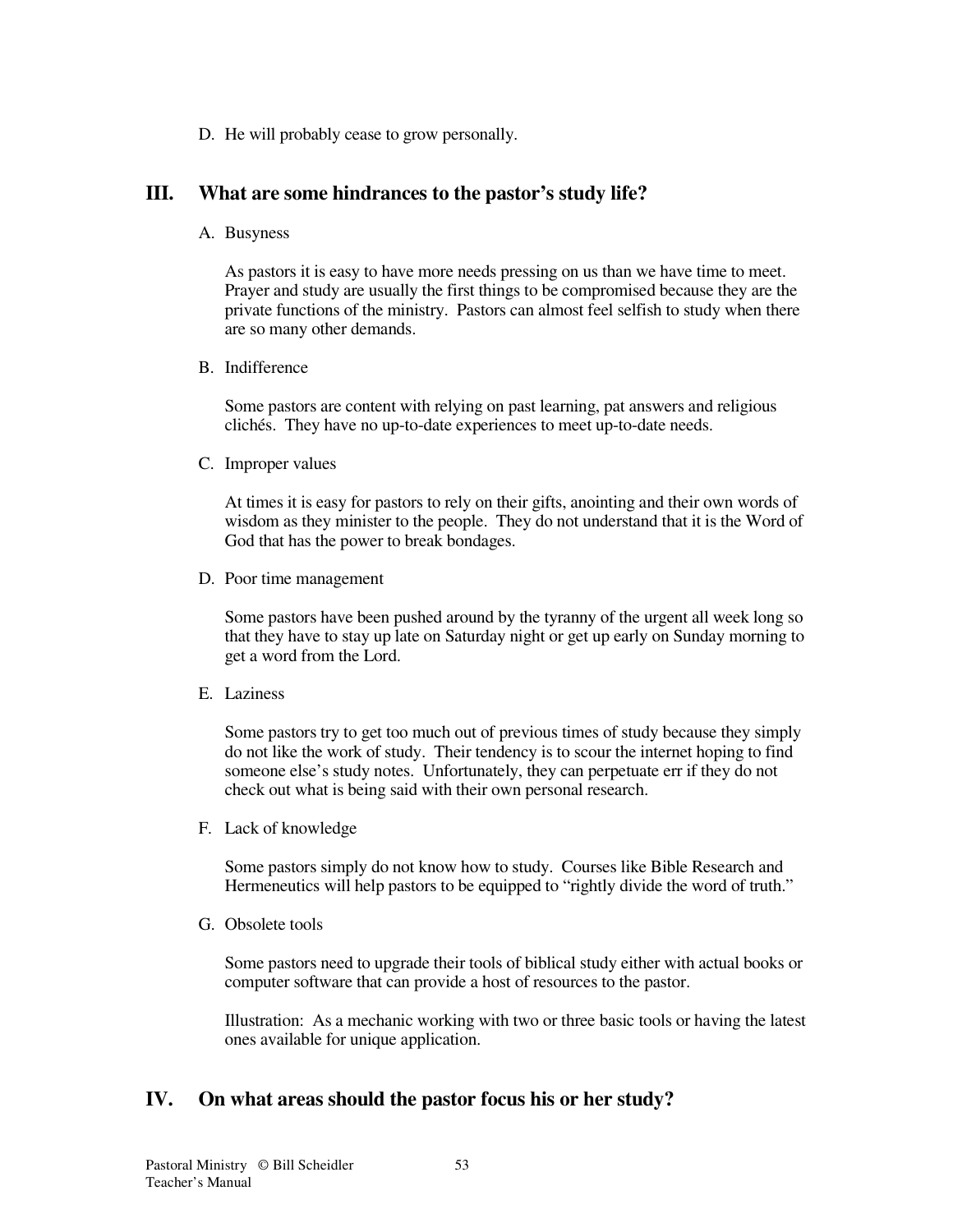#### A. The Bible

1. Personal daily Bible reading

The pastor must never view sermon preparation as the same thing as the personal, devotional reading of the Word of God. Actually, many future sermon ideas will come from personal reading and meditation on the Word of God.

2. Systematic study of the Bible

God has only encouraged us to master one book in our entire life. Pastors should be doing an in depth study of a book of the Bible at all times. This means using commentaries and other resource books to help us to get the most out of these times of study.

3. Preparation for "word" ministry

 The third area of study has to do with our actual preparation for the public ministry of the Word. We need to take these times seriously and make sure we have prepared meat in due season for the congregation. Note: Refer to the course in Homiletics that deals with the preaching of the Word.

- B. Other Christian materials
	- 1. Periodicals

 While many Christian periodicals are very shallow, they do help us to understand and be aware of some of the ideas and current trends that are in circulation around the greater Body of Christ.

2. Current Christian Books

 People who live alone think their own thoughts. Unfortunately, we cannot possibly have it all or know it all. We can learn a lot from others. Reading books in a discerning way can add to us as pastors and leaders.

3. Biographies of Church Leaders

 Reading some of the life stories of some of the great men and women of God through the ages can inspire us on our journey and provide much in the way of encouragement to others.

4. Theology

 Part of the purpose for study is to deepen our knowledge of God and His purposes for our lives.

- C. Miscellaneous, non-Christian materials
	- 1. Newspaper

It is difficult for leaders who do not keep up with the news to preach relevant and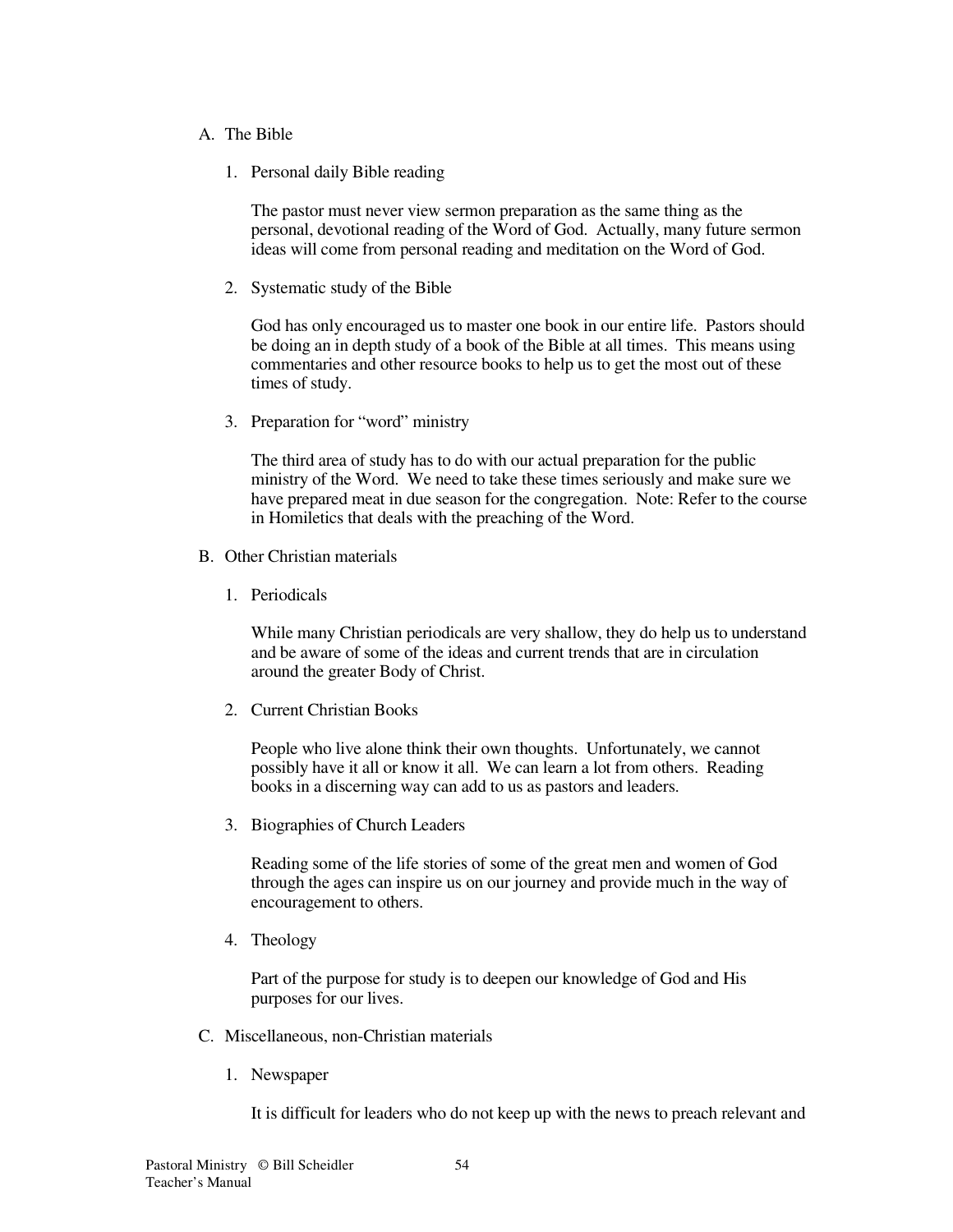prophetic messages. The newspaper is a quick way to get up on the context of the people who are coming to church and the issues with which they may be dealing.

2. News Magazine

 Reading good news magazines helps us to stay current on issues and affairs that are facing the world. As pastors we need to prepare and equip our people to face the challenges of the modern world.

3. Current Non-fiction Best Sellers

Sometimes there are key books that are making a profound impact on the society around us. While you cannot read everything, at times it is good to be aware of what is being said around us. Books like *Good to Great*, *In Search of Excellence*  or *Mega-trends 2000* can be useful to us as leaders.

### **V. What are some of the dangers to avoid in the area of study?**

A. Guard against becoming a bookworm.

 You can actually overdo it in the study department. A pastor can get so into his study that he can lose his ability to relate to real life and real people.

B. Guard against adopting all of the ideas that you read.

Whenever you read anything, try to discover something about the author and the author's setting. It may well help you to better understand and interpret what is being said.

C. Guard against reading that is too shallow.

Novels are fine for entertainment purposes, but when it comes to real Bible study the pastors needs to dig below the surface to discover the real gems.

D. Guard against reading that is too narrow.

 Don't be afraid to read something outside of your camp or normal field of study. We do not want to become isolated from the rest of the Body of Christ or encrusted within our own traditions.

# **VI. What are the main things to keep in mind when building a pastoral library?**

A. Have a definite plan

Don't just buy books for the sake of buying books. Make sure that you are getting the most out of your library-building dollar. Have a long term strategy or you will never have the books that you really want and need.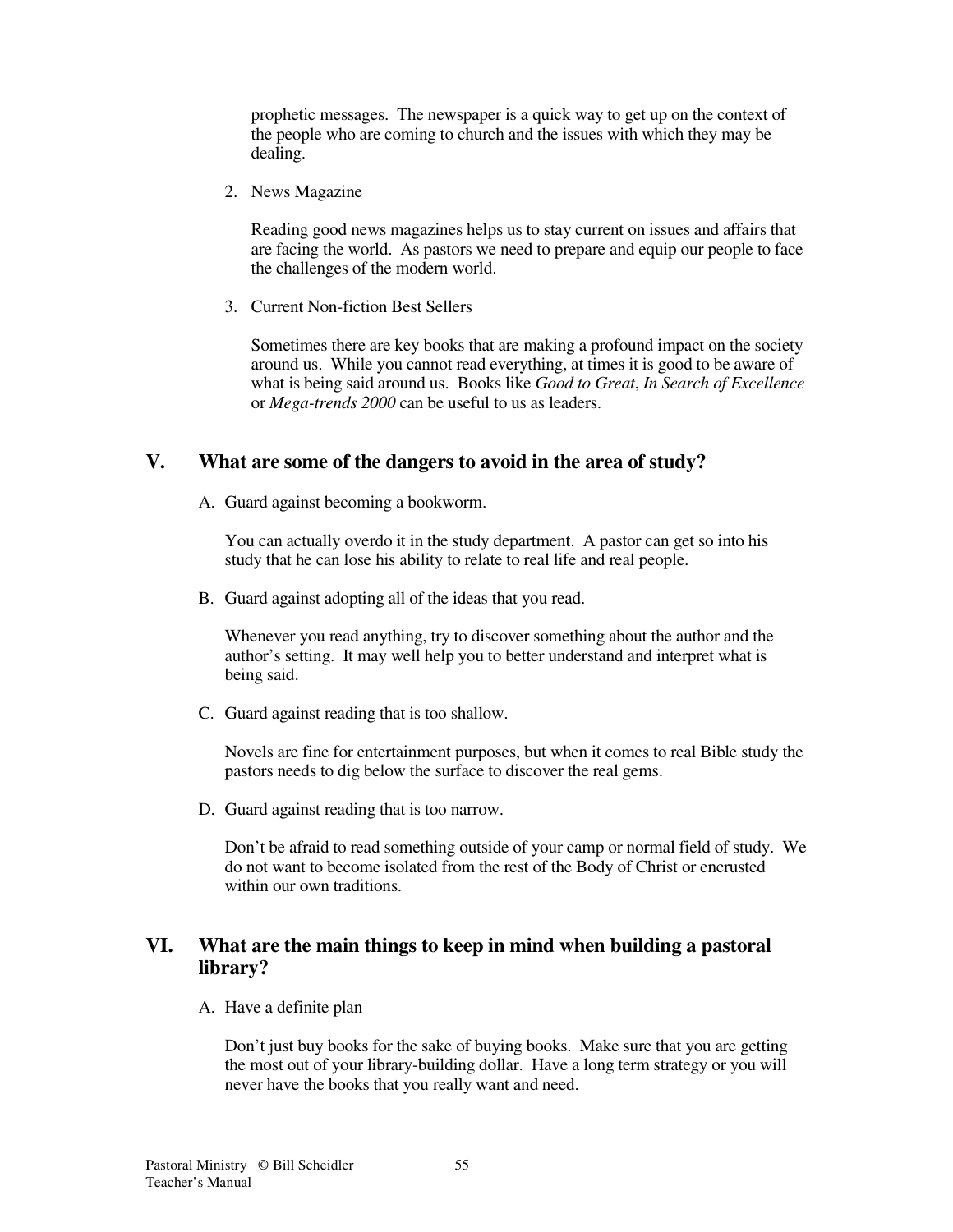B. Focus on source books and software

Focus on books and software from which you can extract what you need quickly and easily. Focus on books that will help you to understand the Bible and Bible times such as: Lexicons, Dictionaries, Commentaries and Encyclopedias.

C. Have a regular budget

 Set aside a certain amount each month just as you would for food. It does not have to be a large amount. Save it up for significant purchases.

D. Stay balanced

Do not only buy one kind of book on one kind of subject. You want to end up with a balanced library that has something pertaining to every relevant topic.

- E. Subscribe to some choice periodicals
- F. Maintain a good filing system

When you read a good article, find a good illustration or collect notes from others, be sure to have a way to file them where you can actually find them when you need them.

Note: Many of these resources are now available online in an electronic format. Whether these materials are obtained in hard or soft copy, the principle applies.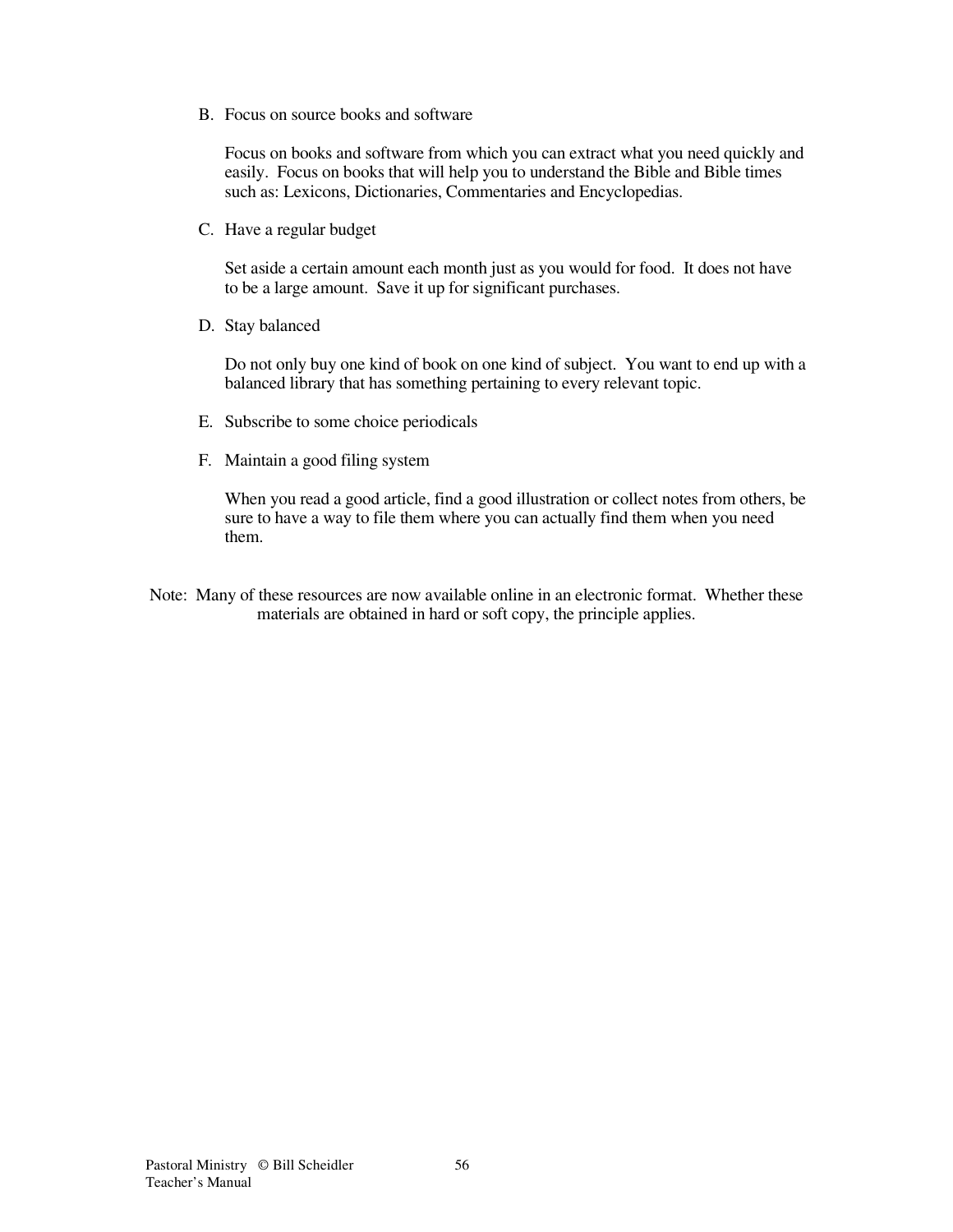# **Lesson 9 The Pastor's Apparel, Poise and Mannerisms**

# **I. Definition of Terms**

- A. Apparel
	- 1. That which is fitted, adjusted or prepared
	- 2. Dress, vesture, garments, clothing
- B. Poise
	- 1. The state of being balanced
	- 2. Equanimity; repose; dignity, as in bearing or carriage
- C. Mannerisms
	- 1. Characteristic or marked adherence to our unusual or affected manner, style or peculiarity
	- 2. A peculiarity of manner, as in behavior or speech

# **II. These areas all involve possible areas of offense.**

Because of the public nature of pastoral ministry it is easy to offend people. Even Jesus offended people (Mt. 15:12; Mark 6:3). However, it is possible to offend people in small, insignificant areas and thus lose our opportunity to minister to them in a pastoral way. Because of many small things that we do people can have a difficult time receiving from us.

A. The offense of the cross versus the offense of the pastor.

"The offense of the cross is one thing and cannot be avoided; the offense of the pastor is another." --J. Adams

- 1. The word offense comes from a Greek word which means the trigger of a trap or snare. In social behavior it refers to an action which causes another person to stumble.
- 2. Christ came as a stone of stumbling and a rock of offense (Rom. 9:33).
- B. Christians are admonished to be careful in their relationship with others not to impede the progress of other believers by causing offense.
	- 1. II Corinthians 6:3

*We give no offense in anything, that our ministry may not be blamed.*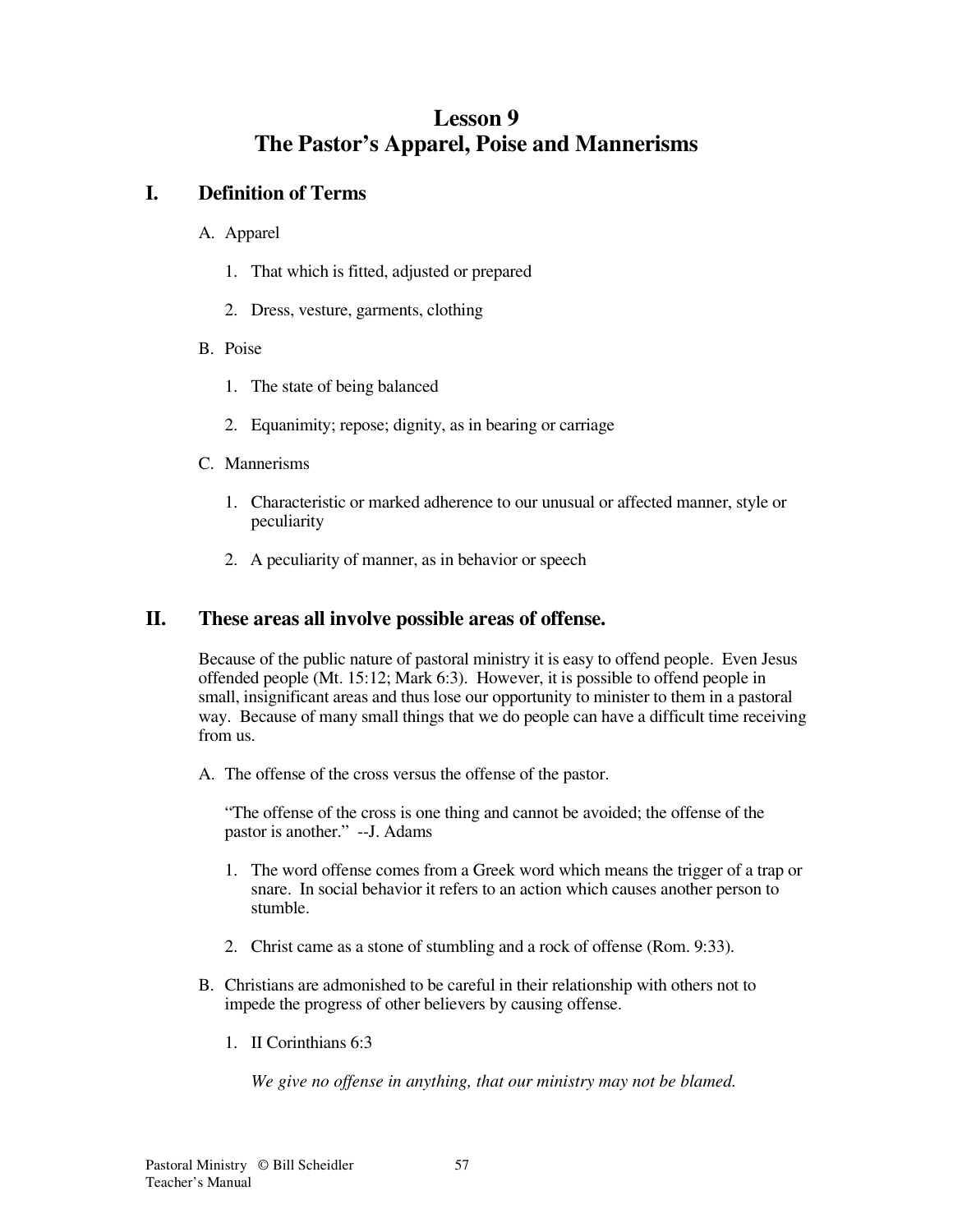*We try to live in such a way that no one will be hindered from finding the Lord by the way we act, and so no one can find fault with our ministry.* –NLT

This verse teaches us that our main objective in life is seeing people coming to the Lord. If some things that we are doing is a hindrance to that happening, we should be willing to make an adjustment for the sake of a higher call.

#### 2. I Corinthians 8:1-13 (especially verses 9-13, NLT)

*Now let's talk about food that has been sacrificed to idols. You think that everyone should agree with your perfect knowledge. While knowledge may make us feel important, it is love that really builds up the church. 2 Anyone who claims to know all the answers doesn't really know very much. 3 But the person who loves God is the one God knows and cares for. 4 So now, what about it? Should we eat meat that has been sacrificed to idols? Well, we all know that an idol is not really a god and that there is only one God and no other. 5 According to some people, there are many so-called gods and many lords, both in heaven and on earth. 6 But we know that there is only one God, the Father, who created everything, and we exist for him. And there is only one Lord, Jesus Christ, through whom God made everything and through whom we have been given life.* 

*7 However, not all Christians realize this. Some are accustomed to thinking of idols as being real, so when they eat food that has been offered to idols, they think of it as the worship of real gods, and their weak consciences are violated. 8 It's true that we can't win God's approval by what we eat. We don't miss out on anything if we don't eat it, and we don't gain anything if we do. 9 But you must be careful with this freedom of yours. Do not cause a brother or sister with a weaker conscience to stumble.10 You see, this is what can happen: Weak Christians who think it is wrong to eat this food will see you eating in the temple of an idol. You know there's nothing wrong with it, but they will be encouraged to violate their conscience by eating food that has been dedicated to the idol. 11 So because of your superior knowledge, a weak Christian, for whom Christ died, will be destroyed. 12 And you are sinning against Christ when you sin against other Christians by encouraging them to do something they believe is wrong. 13 If what I eat is going to make another Christian sin, I will never eat meat again as long as I live--for I don't want to make another Christian stumble.* 

This passage teaches several things:

- a. How we express the love of Christ is more important than what we know.
- b. There are a lot of erroneous beliefs about what true Christianity is and there are many weaker Christians who have set unbiblical standards and restrictions on themselves.
- c. When mature believers who have true biblical understanding encounter such weak Christians, they should not flaunt their liberty, but they should make concessions in their presence so as not to offend them for superfluous reasons.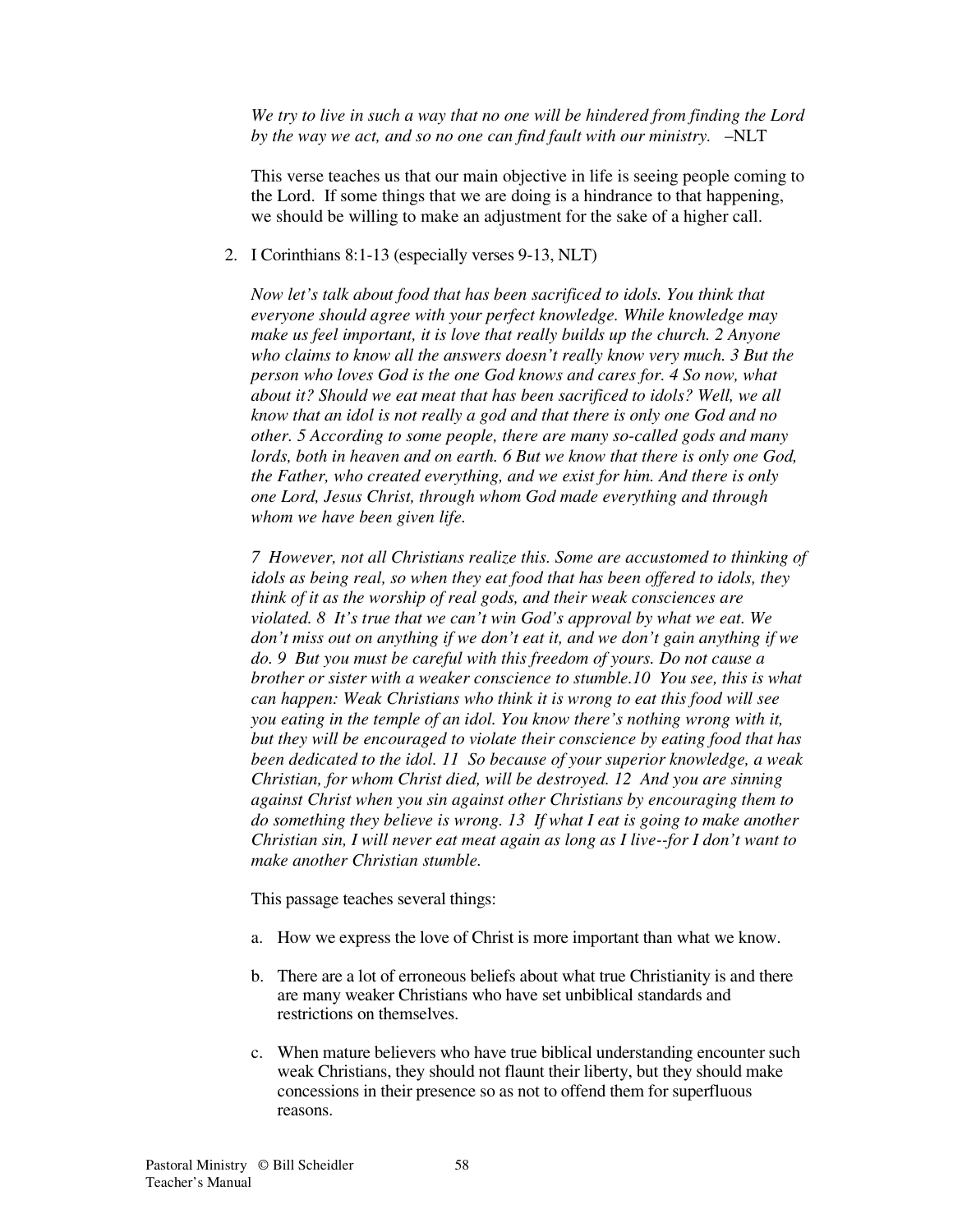#### 3. Romans 14:1-23 (especially verses 13, 20-21, NLT)

*Accept Christians who are weak in faith, and don't argue with them about what they think is right or wrong. 2 For instance, one person believes it is all right to eat anything. But another believer who has a sensitive conscience will eat only vegetables. 3 Those who think it is all right to eat anything must not*  look down on those who won't. And those who won't eat certain foods must *not condemn those who do, for God has accepted them. 4 Who are you to condemn God's servants? They are responsible to the Lord, so let him tell them whether they are right or wrong. The Lord's power will help them do as they should.* 

*5 In the same way, some think one day is more holy than another day, while others think every day is alike. Each person should have a personal conviction about this matter. 6 Those who have a special day for worshiping the Lord are trying to honor him. Those who eat all kinds of food do so to honor the*  Lord, since they give thanks to God before eating. And those who won't eat *everything also want to please the Lord and give thanks to God.* 

*7 For we are not our own masters when we live or when we die. 8 While we live, we live to please the Lord. And when we die, we go to be with the Lord. So in life and in death, we belong to the Lord. 9 Christ died and rose again for this very purpose, so that he might be Lord of those who are alive and of those who have died.* 

*10 So why do you condemn another Christian? Why do you look down on another Christian? Remember, each of us will stand personally before the judgment seat of God. 11 For the Scriptures say, "'As surely as I live,' says the Lord, 'every knee will bow to me and every tongue will confess allegiance to God.'" 12 Yes, each of us will have to give a personal account to God. 13 So don't condemn each other anymore. Decide instead to live in such a way that you will not put an obstacle in another Christian's path.* 

*14 I know and am perfectly sure on the authority of the Lord Jesus that no food, in and of itself, is wrong to eat. But if someone believes it is wrong, then for that person it is wrong. 15 And if another Christian is distressed by what you eat, you are not acting in love if you eat it. Don't let your eating ruin someone for whom Christ died. 16 Then you will not be condemned for doing something you know is all right.17 For the Kingdom of God is not a matter of what we eat or drink, but of living a life of goodness and peace and joy in the Holy Spirit.* 

*18 If you serve Christ with this attitude, you will please God. And other people will approve of you, too. 19 So then, let us aim for harmony in the church and try to build each other up. 20 Don't tear apart the work of God over what you eat. Remember, there is nothing wrong with these things in themselves. But it is wrong to eat anything if it makes another person stumble. 21 Don't eat meat or drink wine or do anything else if it might cause another*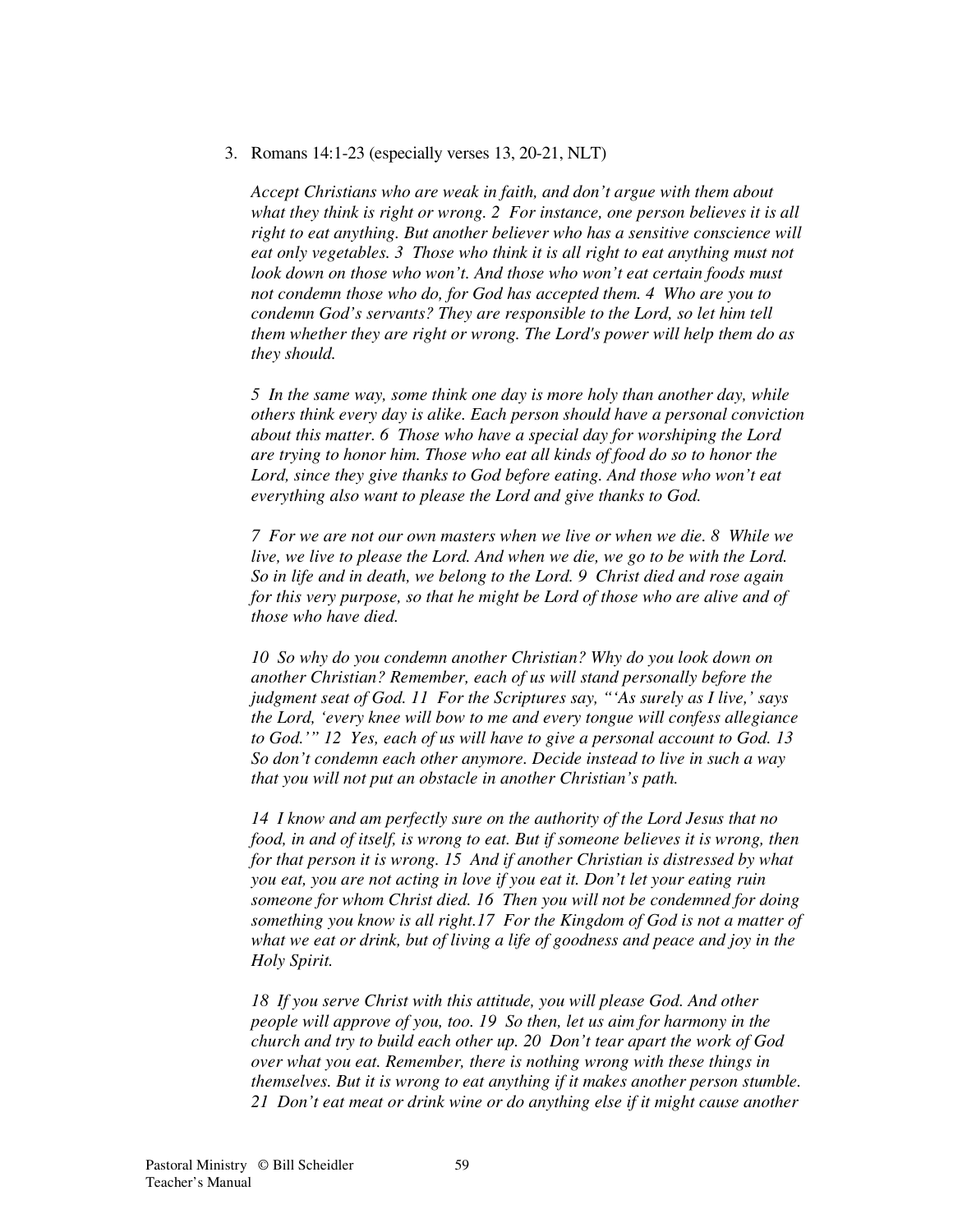*Christian to stumble. 22 You may have the faith to believe that there is nothing wrong with what you are doing, but keep it between yourself and God. Blessed are those who do not condemn themselves by doing something they know is all right. 23 But if people have doubts about whether they should eat something, they shouldn't eat it. They would be condemned for not acting in faith before God. If you do anything you believe is not right, you are sinning.* 

This passage teaches several things:

- a. We are slaves to Christ now and forever and we cannot get the idea that we can live any way we want.
- b. We must be willing to live our lives in such a way that we show respect for others and how they feel about things by not becoming a stumbling block to them.
- c. It is not an act of love or Christian kindness to flaunt your liberty in the presence of those who will be offended by it.

### **III. There are many potential areas where pastors can offend.**

- A. The way they dress (See supplemental article, *Clothing the Men of the Cloth*)
	- 1. General guidelines that apply on every level
		- a. Clothes pressed
		- b. Shoes shined
		- c. Laundered regularly
	- 2. Specific guidelines for pastors
		- a. Dress like a professional in your setting.

The fact of the matter is that people have a general expectation when they meet with a pastor or their spiritual advisor. First impressions are difficult to change in people's minds. Their level of confidence in you may be affected by clothing.

b. Achieve a balance between dressing too high or too low.

 Dressing at too high or business life level can intimidate some people and make the pastor unapproachable.

 Dressing too low or casual can place the pastor and his ministry on the level of a "pal." In such cases the pastor's opinion may not receive the appropriate respect.

- B. The way they talk (I Tim. 4:12)
	- 1. Avoid general slang (Mt. 12:35-36).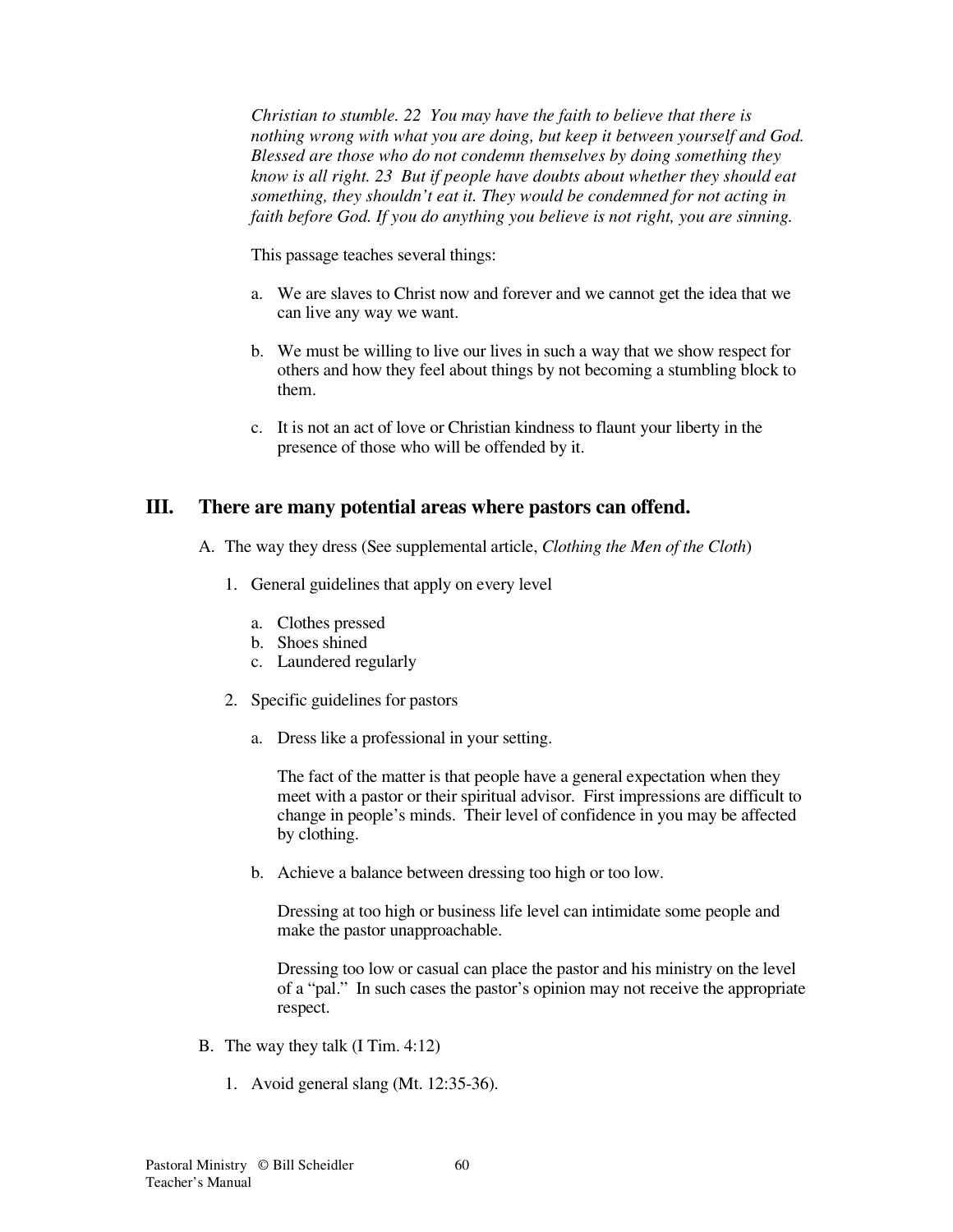Often slang words come out of culture that is less than holy. Often slang words have shades of meaning that are inappropriate to spiritual ministry. Many times these words can trigger thoughts in the hearer that are inconsistent with your message.

2. Avoid inappropriate jesting (Eph. 5:3-4, NLT).

*Let there be no sexual immorality, impurity, or greed among you. Such sins have no place among God's people. Obscene stories, foolish talk, and coarse jokes--these are not for you. Instead, let there be thankfulness to God.* 

3. Let your words be gracious words seasoned with salt (Col. 4:6; Luke 4:22).

*Let your speech always be with grace, seasoned with salt, that you may know how you ought to answer each one.* Colossians 4:6

*So all bore witness to Him, and marveled at the gracious words which proceeded out of His mouth.* Luke 4:22a

- C. The way they walk or carry ourselves in public
	- 1. Courteousness (good manners)
	- 2. Table Manners
	- 3. Restaurant, Shop, Garage Personnel
- D. The way they take care of themselves
	- 1. Personal hygiene
		- a. Body odor
		- b. Bad breath
		- c. Hair grooming
		- d. Clean shaven or neatly trimmed
		- e. Clean
	- 2. Personal fitness and exercise
- E. The way they conduct themselves in the homes of others
	- 1. Respect their possessions and their privacy.
	- 2. Leave washbowls clean.
	- 3. Make bed
	- 4. Write thank you notes.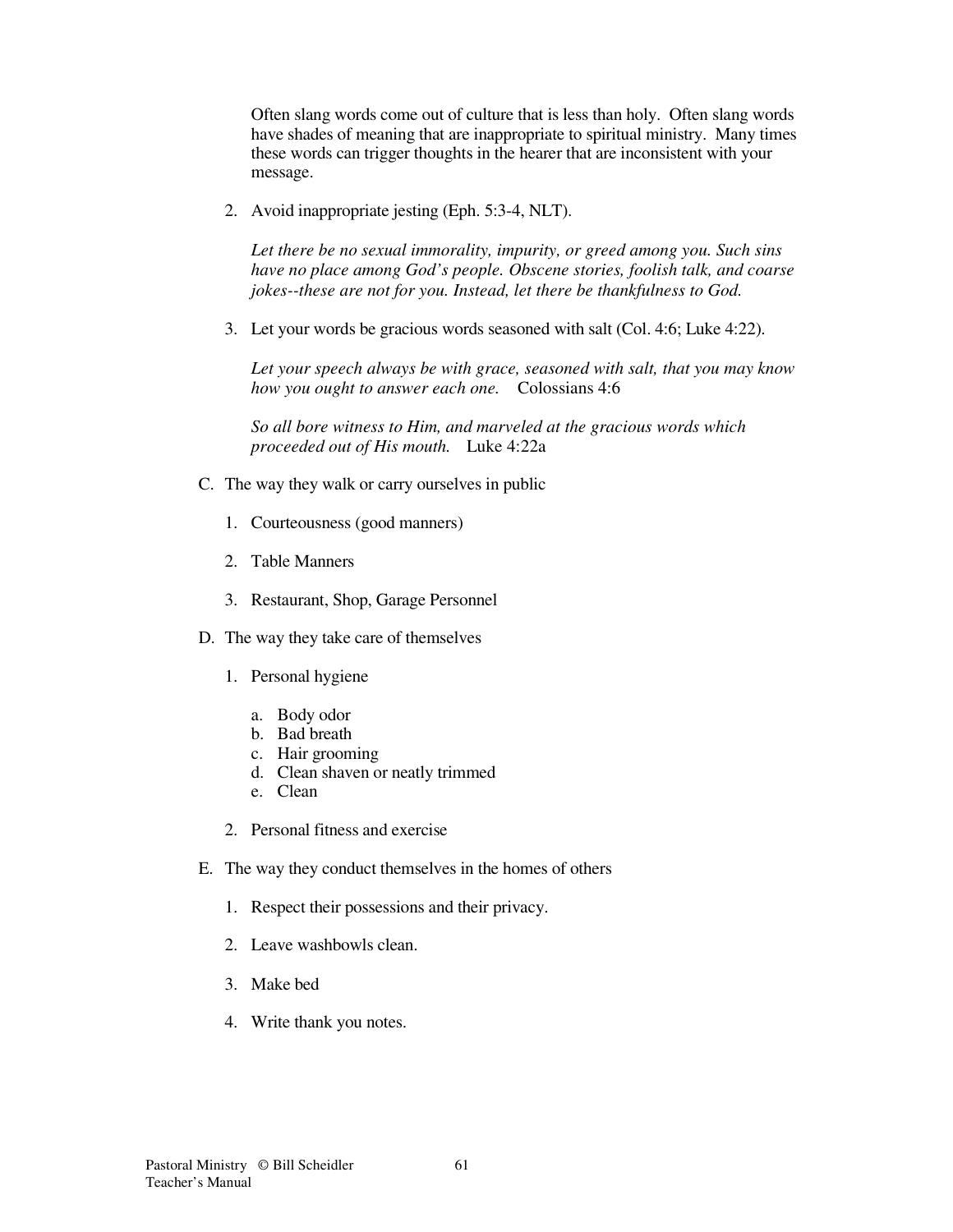### **Supplement to Lesson 8, Clothing the Men of the Cloth**

Note: While much of the content of the following article is a bit dated, the principles behind what he is saying are still valid and can be applied into the present day context.

# **CLOTHING MEN OF THE CLOTH**

By Hedwig Jemison

 Do you realize that clothing is one of the important factors that affect your ministry? "Clothing? Preposterous!"

 But before you discard the idea, consider this statement--"When you meet a person for the first time, before you open your mouth, that person judges you on your appearance and bearing." -- Forrest H. Frantz, Sr., *The Miracle Success System* (West Nyack, N.Y.: Parker Publishing Co., Inc.). After all, first impressions are made in an amazingly short period of time -- perhaps thirty seconds -- and in that interval there is really little else to use in evaluation.

 Today, reliable research can document down to the last detail how men's clothing affects our perceptions of its wearer. John T. Molloy, author of the best-selling, *Dress for Success* (for men), spent seventeen years collecting such data. His research includes the opinions and subconscious opinions of more than fifteen thousand people, constituting a wide cross section of the general public.

 "We are preconditioned by our environment," says Molloy, "and the clothing we wear is an integral part of that environment. The way we dress has a remarkable impact on the people we meet and greatly affects how they treat us."

 How can we avoid making mistakes in choosing the clothing we wear? The solutions, says Molloy, a former teacher turned management consultant, is to let research choose your clothing.

 Studies of verbal and nonverbal communication show the nonverbal has stronger effects. Thus clothes and appearance (nonverbal communicators) either reinforce verbal impressions or contradict (and often overwhelm) them. The business executive who dresses conservatively doesn't have to explain his authority. His clothes do it for him. In fact, those who adopt the conservative look assume the authority that goes with it. Molloy early discovered that the value of a man's clothing is important in determining his credibility and acceptance. People who are well dressed receive preferential treatment in almost all social and business encounters. If you don't believe it, try it when you go shopping.

 Molloy, named "America's first wardrobe engineer" by *Time Magazine*, did extensive research with the raincoat. There are two standard colors of raincoats sold in this country--beige and black. Molloy tested 1,362 persons by showing them almost identical pictures of two men assuming the same pose and in the same suit, shirt, tie, and shoes. The only difference was the color of their raincoats. Those being tested were asked to choose the most prestigious of the two. The beige raincoat was the choice of 1,118 people, or 87 percent.

 Following this test, Molloy and two friends wore beige raincoats for a month. The next month they wore black raincoats. At the end of each period they catalogued the attitudes of people toward them. The three agreed that the beige raincoat created a distinctly more favorable impression upon waiters, store clerks, and businessmen they met.

 Finally, Molloy picked a group of twenty-five business offices and went to each with a copy of *The Wall Street Journal*, asking the secretary to allow him to deliver it personally to the individual in charge. When he wore a beige raincoat, he delivered the papers in a single morning. Wearing the black raincoat, he spent a day and half to deliver the twenty-five papers.

 Molloy conducted further research in a large corporation that had two branch offices. One office enforced a dress code: the other did not. Secretaries in the office that had no dress code were late or absent 3 to 5 percent more often than those in the office that had a code, stayed at their desks 5 percent less, and spent 5 percent less time at their typewriters!

 After a dress code had been enforced for a year at the office that didn't have a code, the workers were found to have improved their performance in every area. They stayed at their desks longer, and their lateness record dropped 15 percent!

 Molloy also conducted research to determine whether the white dress shirt was an important factor in IBM's spectacular success over its competitors. Most people in business know of IBM's once official but now unofficial enforcement of a rather strict dress code, particularly for its salesmen. Molloy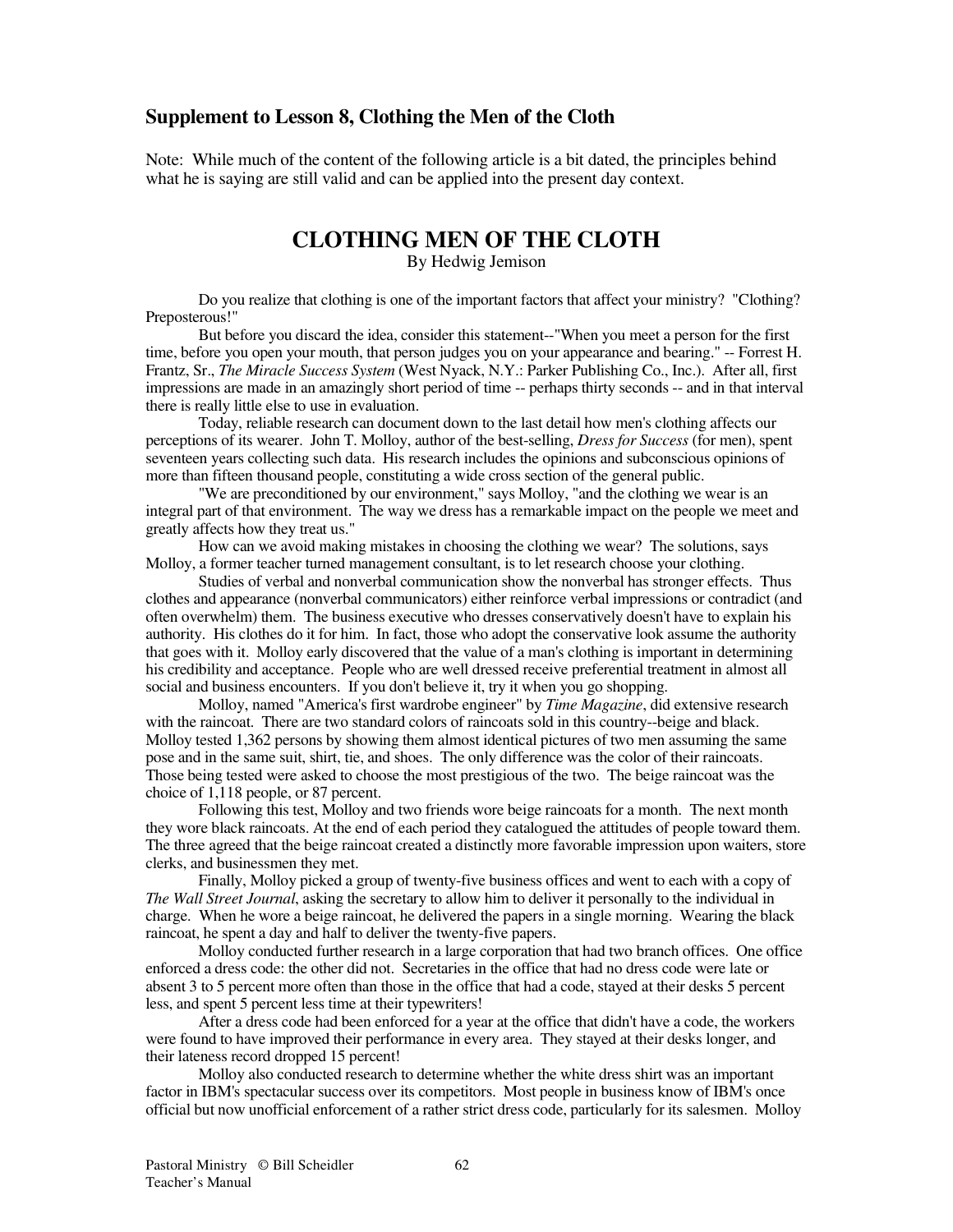surveyed 106 executives, asking questions that called for moral values. Which men were late to work more often? Which cheated on their expense reports? Which were better family men? Of the 106 in the study, 87 attributed greater moral strengths to the men dressed in white shirts than to those wearing shirts of other colors! Ninety-three said they thought that a white shirt was an asset to the IBM salesmen.

 Fifty-six executives of those interviewed had made major purchases of IBM equipment the previous year. They stated that their primary motivation for choosing IBM was a belief in that company's moral -- yes, moral -- superiority, says Molloy. Although each of the executives cited multiple reasons for his purchases, the white-shirt response was glaring in its importance, and the decision to buy IBM equipment was based largely on the positive moral characteristics attributed to the dress of IBM's salesmen -- a look the executives described as "conservative," "reliable," "efficient," and "morally upright."

 When Molloy first began testing, he photographed a dozen men in conservative, well-matched colors and patterns. Then he photographed another dozen men in a more contemporary style of clothing such as is generally seen in fashion magazines. When these photographs were mixed together, 70 to 80 percent of those tested chose the men in the conservative dress as more tastefully attired then those in the more modern dress, even though as many as half the men being interviewed did not dress conservatively themselves! Even when 70 to 80 percent of the men being questioned themselves dressed in more modern color combinations and style, their answers never changed significantly!

 The fact that the colors, patterns, and combinations of clothing that score the highest positive results among the largest majority of the population are all traditional and conservative came as no great surprise to Molloy. The most successful businessmen have worn conservative clothing for years, and most likely will for many years to come.

 When Molloy confirmed this "familiarity effect," he tested it further, using shirts and ties. He asked three hundred people to judge a grouping of traditional shirts and ties and another grouping that, although nontraditional, were not gaudy. The subjects were to score each combination as exhibiting good taste, poor taste, or as being neutral. Eighty-seven percent chose the traditional combinations as in good taste. Seventy percent chose the more modern combinations as being in poor taste.

 Molloy conducted more experiments testing the necktie than any other article of clothing. "Whether you like it or not, or believe it or not, " he says, "your tie, more than any other aspect of you appearance, will determine how people view your credibility, personality, and ability." His surveys leave no question that the tie symbolized respectability and responsibility. Hundreds of tie patterns exist, but only a few are suitable for professional wear. Illustrations of these appear in Molloy's book. When properly tied, the tip of the tie should come just to the belt buckle. Thus your height will determine the length of tie you will need and how to knot it. For business wear, bow ties give off several negative effects. If bow ties are worn as sports attire, the same patterns are recommended as for all other ties.

 In all tests, the most acceptable dress shirts are, and will continue to be, white and solid pale colors. These evoke the best responses for credibility and effectiveness. Properly color-coordinated solids go with every suit and tie. Pale-blue is still the most popular of the solid colors for shirts. Pink and lavender shirts are too feminizing and have negative masculine reactions. And according to Molloy, research shows that a man should never wear a solid red shirt, no matter who he is or what he does.

 What about shirt-sleeve length? Molloy gives the following all-embracing caution: "You will never, ever, as long as you live, wear a short-sleeve shirt for any business purpose, no matter whether you are the office boy or the president." Research shows that men who wear short sleeves have secretaries who arrive late 125 percent more often and come back from lunch late 130 percent more often than secretaries of those who wear long-sleeved shirts.

 Molloy is frequently asked whether there are any traits common to all successful executives. He answers, "There most definitely are: they always have their hair combed and their shoes shined. And they expect the same of other men."

 Molloy makes two important statements in his book: "If I have conveyed nothing other than the message that clothing should be used as a tool, then I have fully succeeded in my goal.

 "If the reader has accepted my second message, that beauty is not the name of the game, efficiency is--then I'm a perfectly happy man."

 Fortunately, cost is not a significant factor in dressing for success. Molloy states that if a man knows how to choose his clothing, he can, without substantial increase in his clothing expenditure, look right on all occasions. After years of tabulation, he has devised a simple set of do's and don'ts that make it possible for any man to dress in a way that will greatly improve his effectiveness. Many men have already done so through their own innate knowledge of good taste.

Some of Molloy's research involved ministers and their clothing. He showed pictures of men in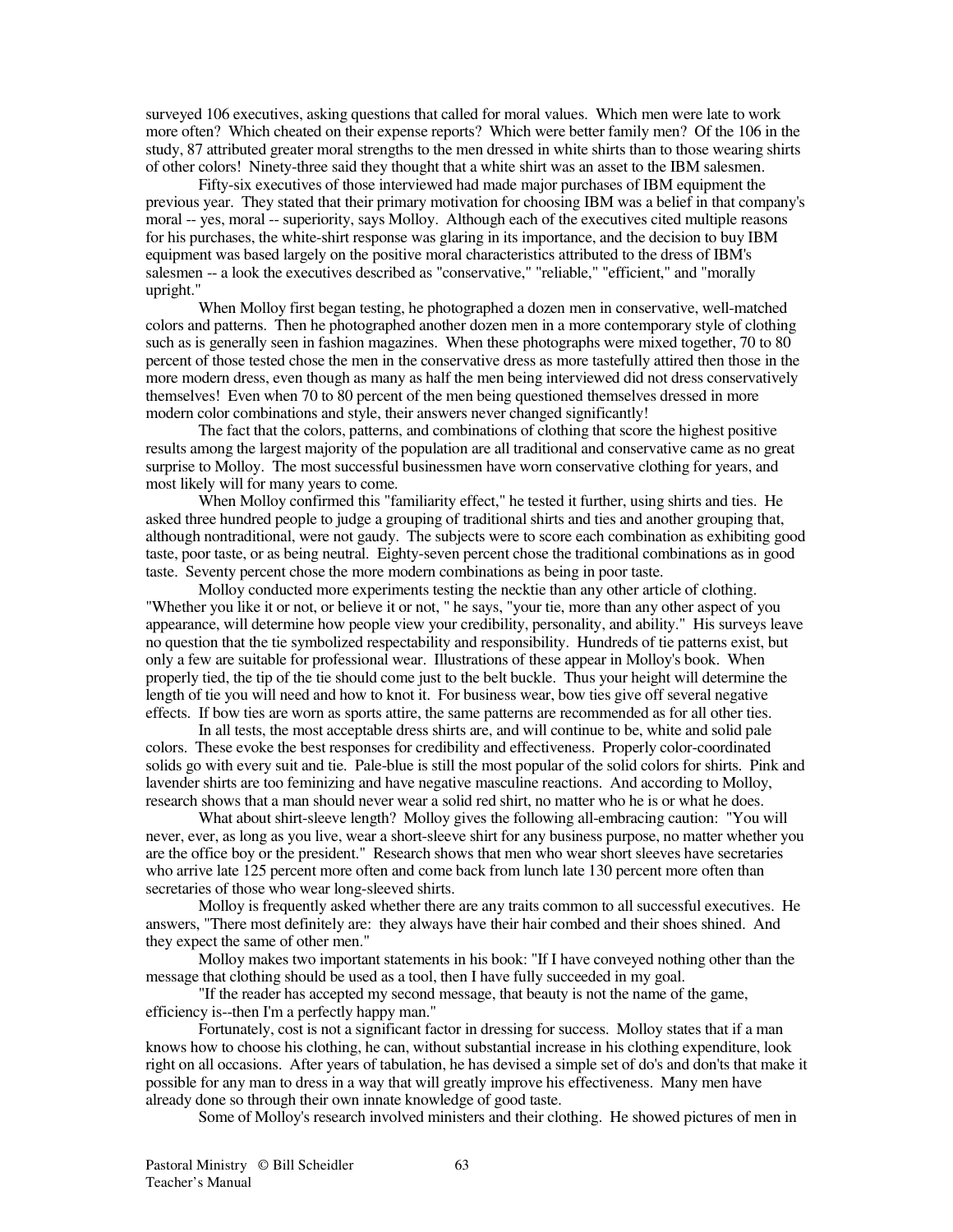various outfits and asked the respondents to identify the clergymen. Their image of a clergyman was a man in a conservatively cut two-piece black, navy, or dark-gray suit with a white shirt and conservative tie. They seldom identified men in three-piece business attire as clergymen.

 This information is significant, because of the role of expectation. If people expect a man in a particular profession to dress in a certain manner, they are more likely to believe him and trust him if he appears in the expected garb.

 The research also included pictures of several dozen men identified as clergymen wearing everything from traditional clerical attire to leisure suits. Molloy asked his subjects which ministers they considered most effective, sympathetic, best educated, et cetera. Then he had them choose the pictures of the men they would most like to have as their minister and the men they would least like to have. In both tests they chose men in conservative, two-piece suits as their favorites. Surprisingly, as many businessmen rejected "clergymen" wearing three-piece pin-striped suits as they did those wearing leisure suits.

 Earlier research showed that the clergy who did not wear the conservative clergy garb were less effective in their ministry than were those who wore the identifiable clothing. Could it be that the way the minister dresses has some bearing even on his soul-winning activities?

 William Thourlby wrote recently: "Aside from the glamour professions like entertainment and advertising, the top executives in most conservative corporations wear traditional clothing that does not call attention to itself. Quiet reliability is part of the look. In fact, be wary of any item of clothing that you are complimented on -- unless you sell clothing! You want to show that your mind is on business, not your clothes." -- *Sky*. January. 1980.

 However, we must remember that most clergymen on any given day perform a variety of tasks and deal with a cross section of the public. Obviously, they would not wear a suit to help with church construction or when accompanying a group of young people to the beach. The first rule of dress is common sense.

 The following words were penned in 1871, long before Molloy and his research: "It is important that the minister's manner be modest and dignified, in keeping with the holy, elevating truth he teaches, that a favorable impression may be made upon those who are not naturally inclined to religion. Carefulness in dress is an important item . . . .

 "Black or dark material is more becoming to a minister in the desk and will make a better impression upon the people than would be made by a combination of two or three different colors in his apparel . . . . The very dress will be a recommendation of the truth to unbelievers. It will be a sermon in itself . . . .

 "A minister who is negligent in his apparel often wounds those of good taste and refined sensibilities . . . . The loss of some souls at last will be traced to the untidiness of the minister. The first appearance affected the people unfavorably because they could not in any way link his appearance with the truths he presented. His dress was against him: and the impression given was that the people whom he represented were a careless set who cared for nothing about their dress, and his hearers did not want anything to do with such a class of people." -- *Testimonies*. vol.2, pp. 610-613.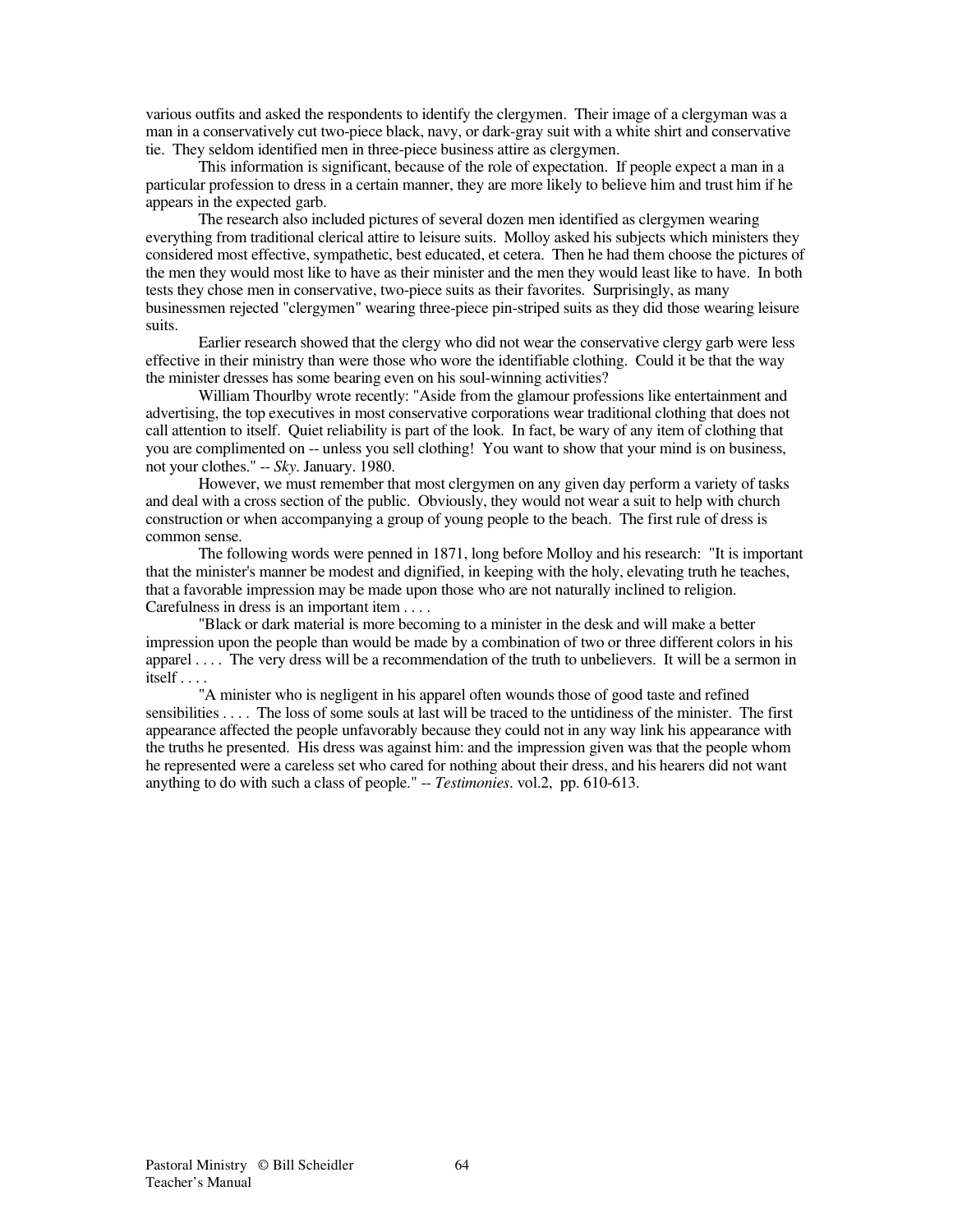# **Lesson 10 Ethical Conduct for Pastors**

# **I. Every pastor needs to consider the issue of ethics in the work of the ministry.**

- A. What do we mean by "ethics"?
	- 1. Ethics "The study and philosophy of human conduct, with emphasis on the determination of right and wrong" (*Funk & Wagnall's*)
	- 2. Ethical "In accordance with right principles, as defined by a given system of ethics or professional conduct" (*Funk & Wagnall's*)
	- 3. Ethic "The standard of character set up by any race or nation" *(Funk & Wagnall's*)
- B. Why are one's ethics so important?
	- 1. Your ethical standards shape your reputation.
	- 2. Your ethical standards become your testimony.
	- 3. Your ethical standards determine your ultimate success or influence.
- C. What are some words or concepts that relate to the area of ethics?

| <b>Positive</b> | <b>Negative</b> |
|-----------------|-----------------|
| Honesty         | Dishonesty      |
| Uprightness     | Deceitfulness   |
| Virtue          | Malice          |
| Morality        | Immorality      |
| Straightforward | Deceptive       |
| Above board     | Crafty          |
| Fair            | Unjust          |

D. What serves as the underlying basis for biblical ethics?

Integrity!

Integrity implies such honesty "that one is incorruptible or incapable of being false to a trust or a responsibility or to one's own standards." (*Webster's*)

# **II. What are some areas of ethical conduct that pastors should consider?**

- A. There are ethical conduct issues in the way we relate to other leaders and pastors.
	- 1. Speak to them and about them in a positive way.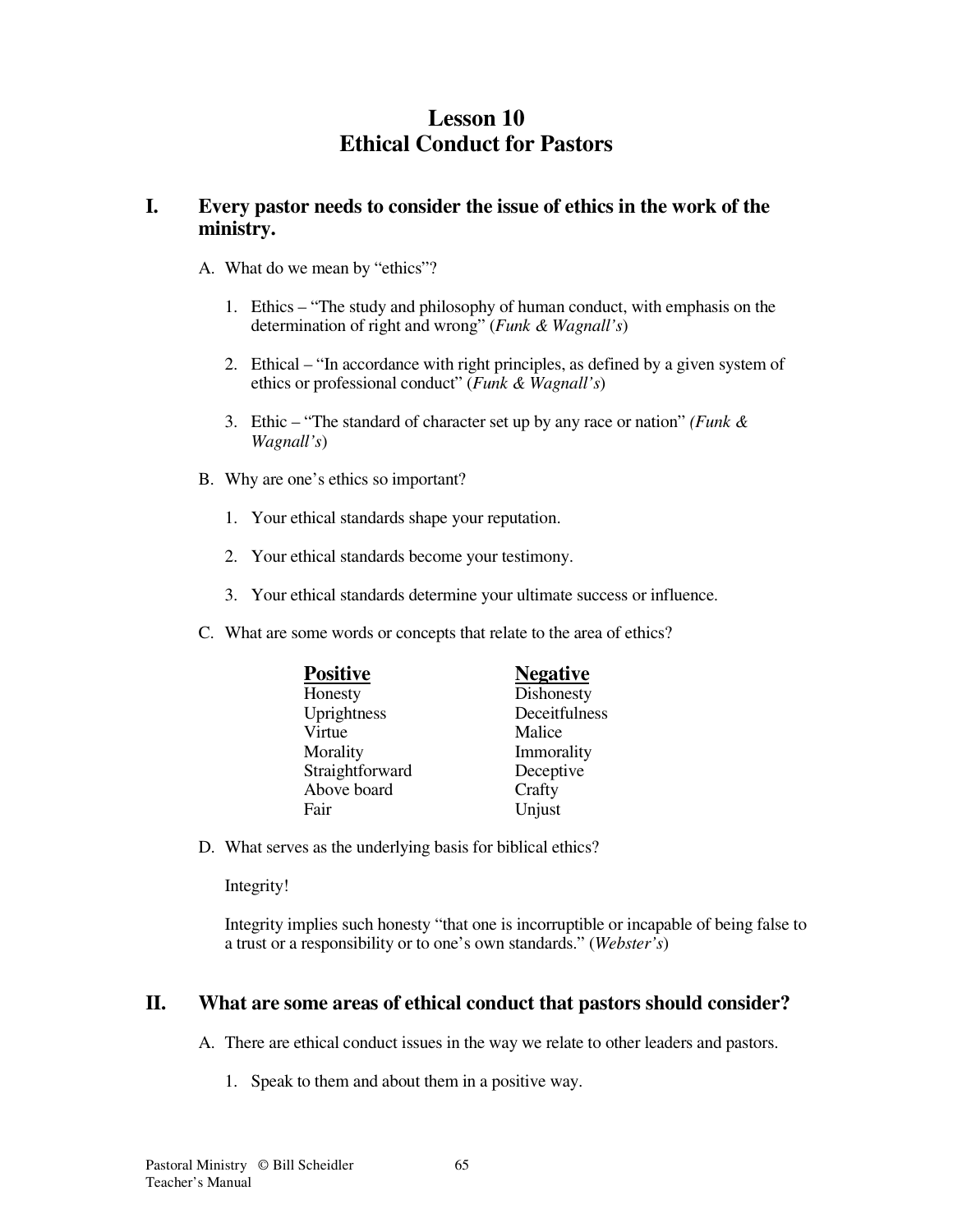- 2. Be willing to work with them on joint efforts even when you are not in charge.
- 3. When they are speaking, give them your attention and visible support.
- 4. Answer mail and return phone calls promptly.
- 5. Return borrowed books (before it becomes embarrassing).
- 6. Keep lines of communication open over straying members.
- 7. Be careful not to proselytize, but respect lines of authority.
- B. There are ethical conduct issues in the way we relate to members of the congregation.
	- 1. Remain impartial in your dealings with people.
	- 2. Keep confidences inviolate.
	- 3. Maintain discreet conduct toward members of the opposite sex.
		- a. Do not counsel alone.
		- b. Do not travel alone.
		- c. Show courtesy without undue familiarity.
		- d. Avoid physical contact denoting affection.
		- e. Love, admire and honor your spouse in public.
	- 4. Do not demand the use of a certain title.
	- 5. Take criticism without reacting. Don't get defensive and especially do not retaliate.
	- 6. Be true to convictions, yet easy to entreat.
	- 7. Do not use the platform to beat people or adjust a few.
	- 8. Be honest in the use of your time.
	- 9. Do not constantly talk about how busy you are.
	- 10. Beware of accepting those who disqualified themselves elsewhere.
	- 11. Do not borrow from church members.
	- 12. Do not enter into business practices that exploit members of the congregation.
- C. There are ethical conduct issues in the way we relate to society at large.
	- 1. Do not violate laws in the work of the church.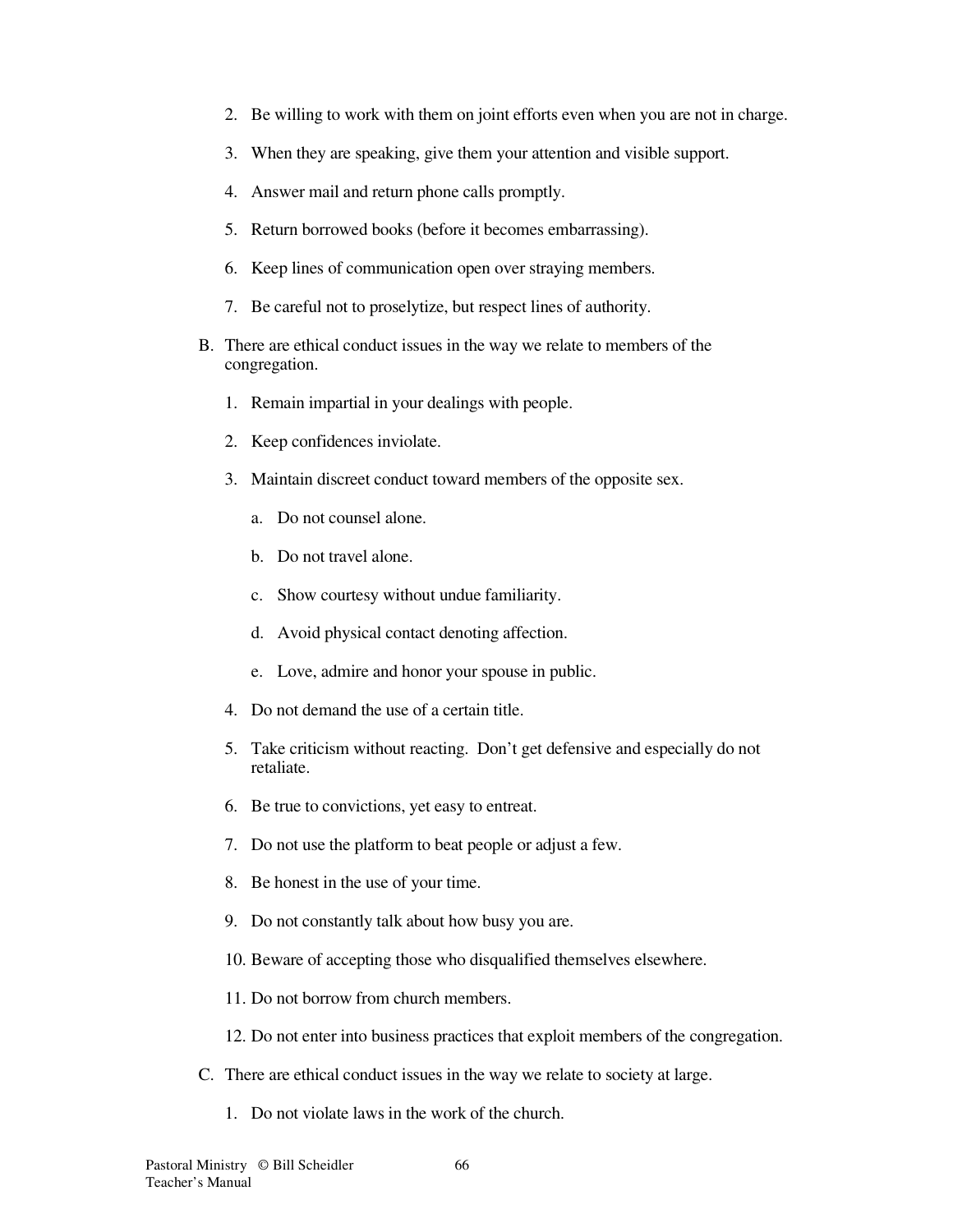- 2. Avoid the "privileged character" image (e.g. asking for minister's discounts).
- 3. Obey the traffic laws.
- 4. Keep appointments.
- 5. Keep the church and its properties attractive.
- 6. Be courteous at all times.
- 7. Work towards good relations with neighbors and neighboring businesses.
- 8. Always pay bills on time.
- 9. Leave large tips in restaurants.

*And Jesus increased in wisdom and stature, and favor with God and man.* Luke 2:52

Note: Acknowledgement is given to R.A. Stricker for his unpublished notes containing several of the points in this section.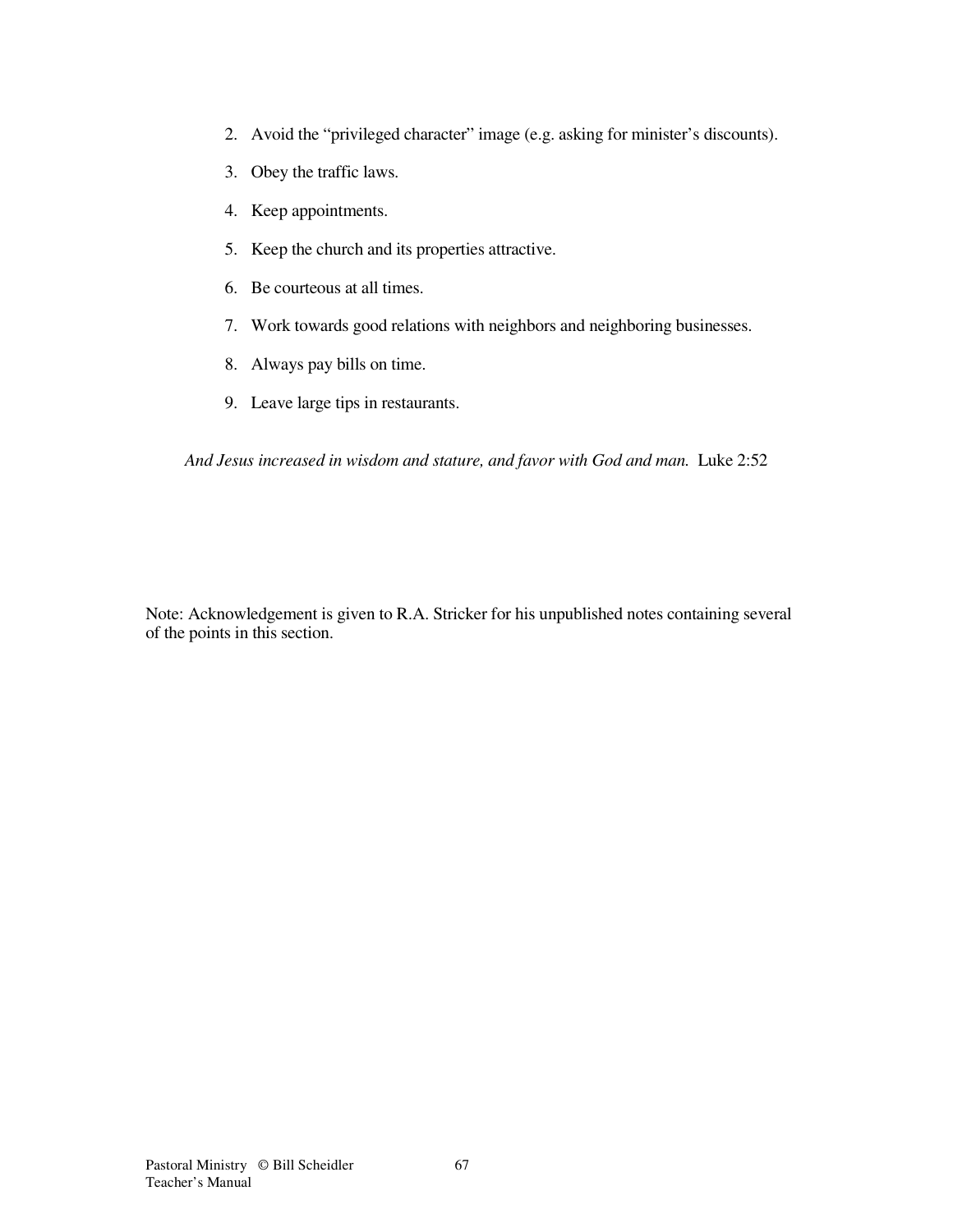# **Lesson 11-12 Ministerial Confidentiality**

*"...a time to keep silence, and a time to speak" - Solomon (Eccl. 3:7b).* 

# **I. What are some typical confidentiality dilemmas that the pastor faces?**

How do you answer a person who says:

- A. "I want to tell you something, but I don't want you to tell another soul?"
- B. "Please don't tell my parents, but I am pregnant?"
- C. "No one knows this and I want you to promise that this information will never leave this room…I plan to get an abortion."
- D. "Pastor, I know I can trust you not to say anything to anyone about this but I got drunk and while driving I hit and killed someone and drove off."
- E. "Pastor, I came to you in confidence and I know that you will not divulge any of this information to anyone. I am having an affair with my boss at work"

What happens as you encourage people to be open and share all... "Come now, you can trust me." And then they unload something like this on you.

The subject of confidentiality has two sides and as pastors and leaders we must be challenged in two separate but equally important ways.

Ecclesiastes 7:7 summarizes this tension with the words, "there is a time to keep silent, and a time to speak."

First I would like to talk about a time to keep silent.

# **II. Confidentiality is a pastoral requirement.**

A pastor must be trustworthy, reliable and loyal to the people just as he wants them to be to him.

- A. What does the word "confidential" mean?
	- 1. The word itself means:
		- a. Having secret or private relations; trusted; intimate.
		- b. Imparted in confidence; secret (confidential information).
		- c. Disposed to confide in another.
		- d. In government functions, it connotes the idea of classified or "top secret" information.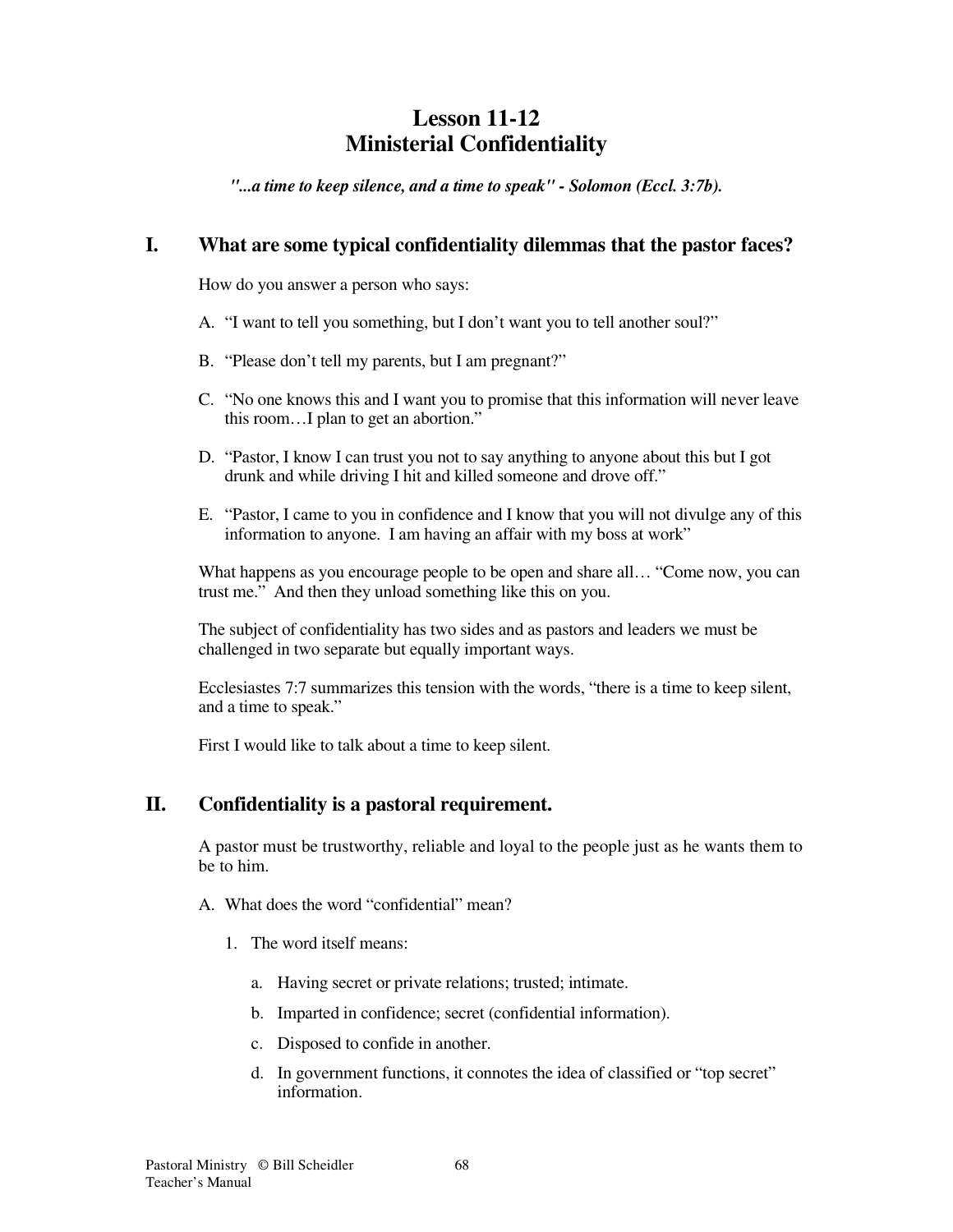It comes from a Latin word meaning "with faith". Your people come to you "in faith" that you will not abuse the privilege and that information that they relate to you will be safe with you.

- 2. What are some related words?
	- a. Confident

When people come to you they want to feel confident that you will protect them and their interests. A shepherd is a protector. He is to guard the sheep.

b. Confidence

If people are going to have confidence in leaders, they must feel that leaders can be trusted. They don't want to become a case history or a sermon illustration.

What happens when people hear their case in the form of a sermon illustration?

B. What is our Christian duty when it comes to the issue of confidentiality?

Actually the demand of confidentiality is not one that just comes to pastors and church leaders. As Christians, there are certain things that should characterize our relationship to people. All of our relationships should be governed by three scriptural laws relating to relationships.

1. It is my Christian duty to practice the three laws of relationship.

#### **a. The law of love (Jam. 2:8)**

- James 2:8 tells us that the royal law is to love your neighbor as yourself. LOVE is the basic rule of Christianity.
- I Corinthians 13:8 says, "Love never fails".
- Love always seeks the best interest of others (Phil. 2:3-4).
- Proverbs 10:12 says, "Hatred stirs up strife, but love covers all sins."
- Proverbs 17:9 says, "He who covers a transgression seeks love, but he who repeats a matter separates the best of friends." NIV says, "He who covers an offense promotes love…"

#### **b. The law of faithfulness (III John 5)**

• III John 5 says, "You do faithfully whatever you do for the brethren."

What ever we do for people we are to do it faithfully. Am I being faithful to this person when I speak? Is this coming out of loyalty to them? Am I as loyal to them as I want them to be to me?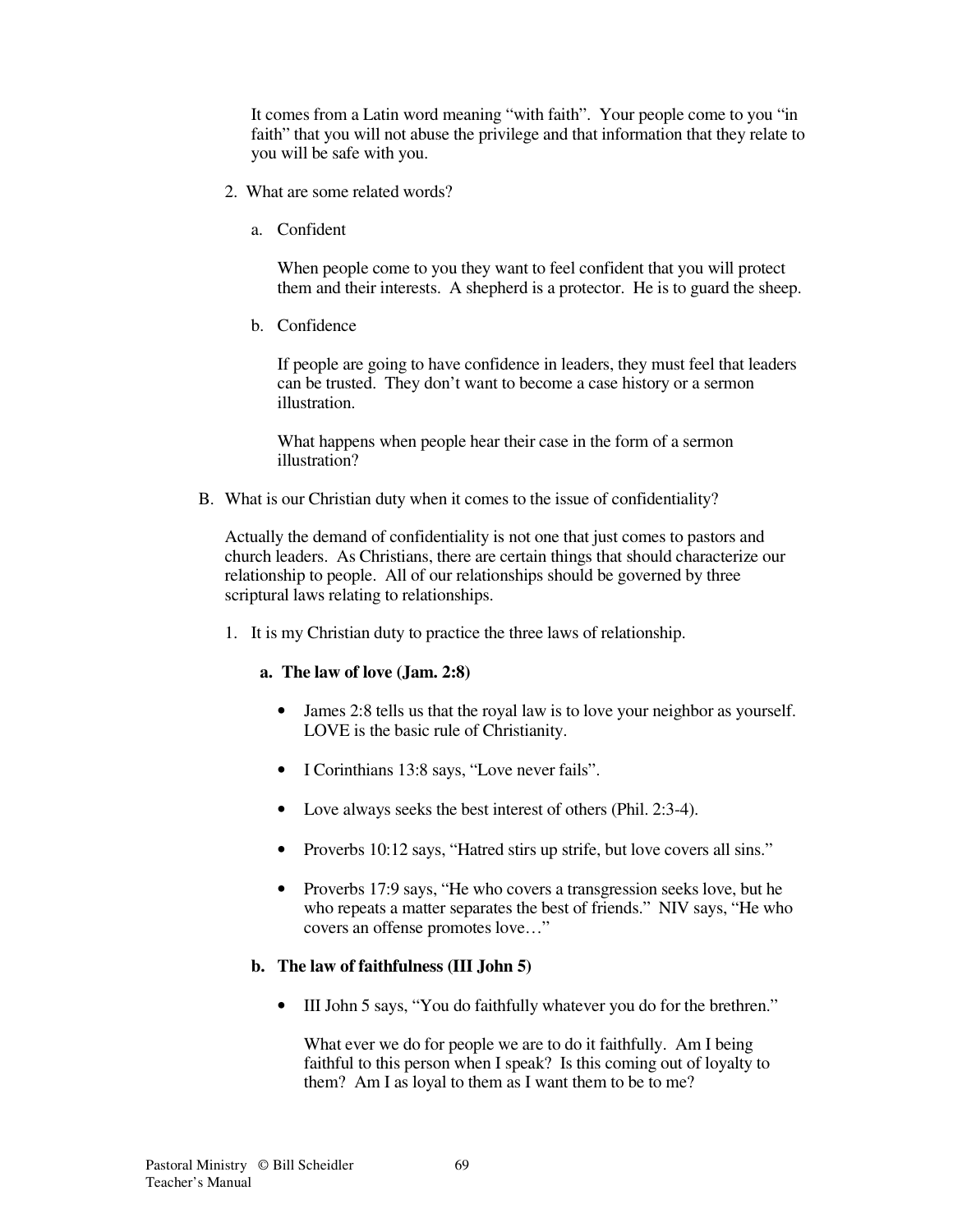- I Timothy 3:11 instructs those in leadership that they are "not to be slanderers, but to be temperate and faithful in all things."
- Proverbs 11:13 says, "A talebearer reveals secrets, but he who is of a faithful spirit conceals a matter."

#### **c. The law of edification (Eph. 4:29-30)**

- Ephesians 4:29-30 says, "Let no corrupt communication proceed out of your mouth, but what is good for necessary edification, that it may impart grace to the hearers. And do not grieve the Holy Spirit of God, by whom you were sealed for the day of redemption."
- I Corinthians 14:12 tells us that we are to seek to excel in edifying or building up the church.

I must ask the question, "Is my sharing this information building this person up or tearing them down?"

I must be committed to only that which builds.

2. It is my Christian duty to avoid all seven sins of the tongue.

There are many sins of the tongue that we as leaders must be careful not to participate in realizing that leaders will receive the greater condemnation (Jam.  $3:1-2$ ).

*My brethren, let not many of you become teachers, knowing that we shall receive a stricter judgment. For we all stumble in many things. If anyone does not stumble in word, he is a perfect man, able also to bridle the whole body.* 

- a. Talebearing or telling others those things that were told to him in trust and confidence.
	- Proverbs 18:8 says, "The words of a talebearer are like tasty trifles, and they go down into the inmost belly."
	- Leviticus 19:16 says, "You shall not go about as a talebearer among your people…"
	- Other verses: Proverbs 20:19; 26:20, 22; 16:28
- b. Backbiting or speaking evil of a person in their absence (Pro. 25:23; II Cor. 12:20; Rom. 1:30).
- c. Gossip or speaking idly or with evil intent of the affairs of others (Rom. 1:29; II Cor. 2:20; I Tim. 5:13).

The ninth commandment is "Thou shalt not bear false witness—or worthless witness against thy neighbor." Deuteronomy 5:20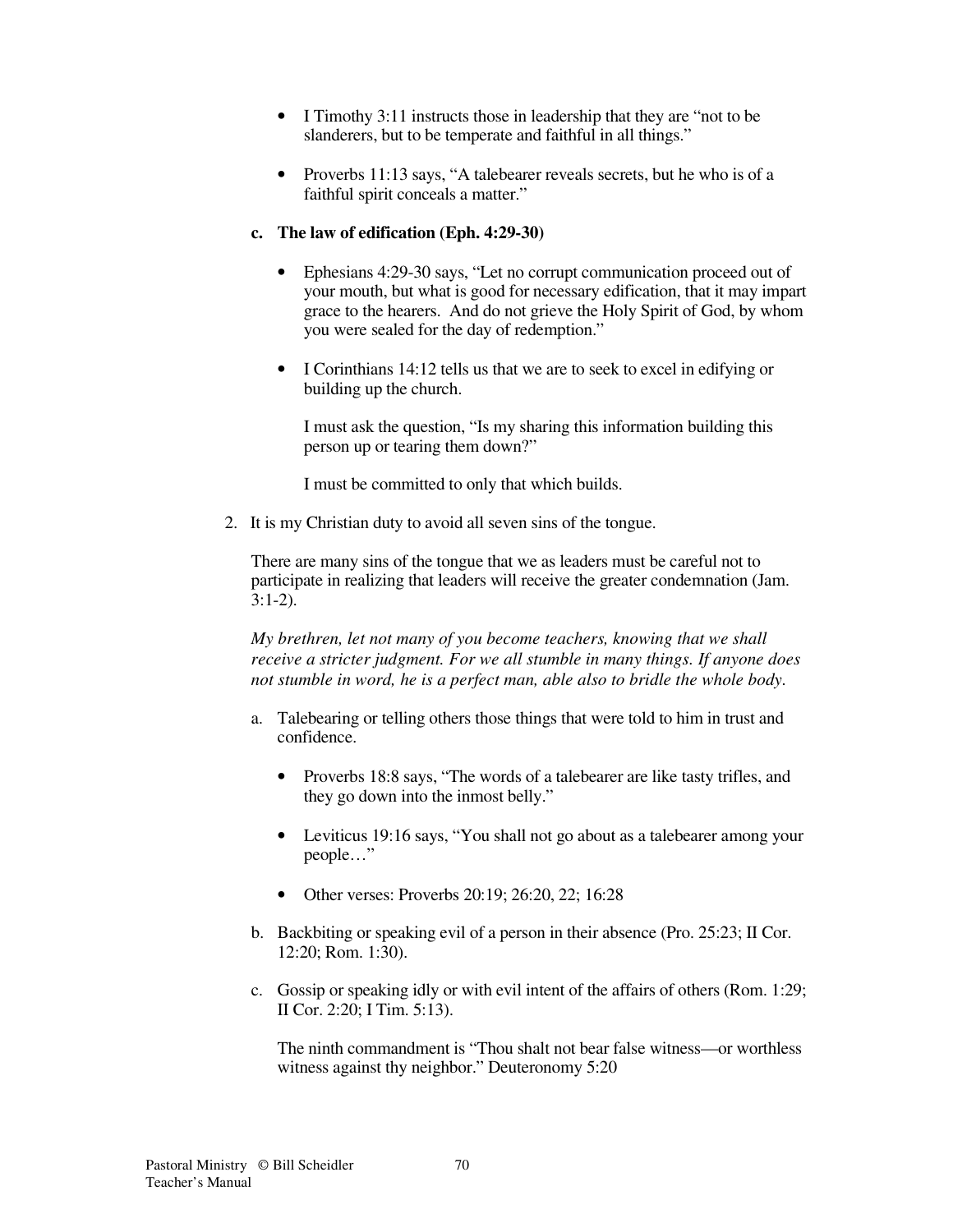d. Whispering or speaking secretly of others to one individual at a time in a plotting manner (Rom. 1:29; II Cor. 2:20).

Proverbs 16:28 says, "A perverse man sows strife, and a whisperer separates the best of friends."

- e. Bitterness or speaking to others about someone else in a manner which denotes inward feelings of anger, hurt, indignation or repulsion (Eph. 4:31).
- f. Coarse jesting or speaking of serious matters in a light and frivolous way (Eph. 5:4).
- g. Slander or speaking falsehoods or misrepresentations which have the effect of damaging another person's reputation (Col. 3:8; I Pet. 2:1).

Psalms 101:5 says, "Whoever secretly slanders his neighbor, him will I destroy."

The word for "slander" in the Hebrew originally meant to travel up and down as a trader. It came to mean to travel up and down as a trader of secrets or tales.

Note: All of this is the minimum expected of us as Christians.

3. How do we apply these mandates simply as Christians?

If we are going to exercise our Christian duty, it has to put certain cautions into us.

- a. Watch what you share with your spouse and other leaders concerning matters of counsel. Learn to unload on God. We do not want others to pick up an offense that they do not have grace to handle.
- b. Be careful at home especially in front of the children not to discuss the problems of the people.
- c. Do not repeat stories of the failures of pastors or others especially when you do not have all of the facts (and we rarely do—hearsay).

 Exodus 23:1 says, "You shall not circulate a false report. Do not put your hand with the wicked to be an unrighteous witness."

- d. Do not allow request for prayer to become a cover for gossip.
- e. Do not use your people and their problems in joking with other ministers.
- C. Beyond our duty as a Christian, what is our professional duty as a pastor or church leader?

In addition to being careful in these areas just because we are Christian, we are to give special care because we are also professionals. Our profession is a trusted office.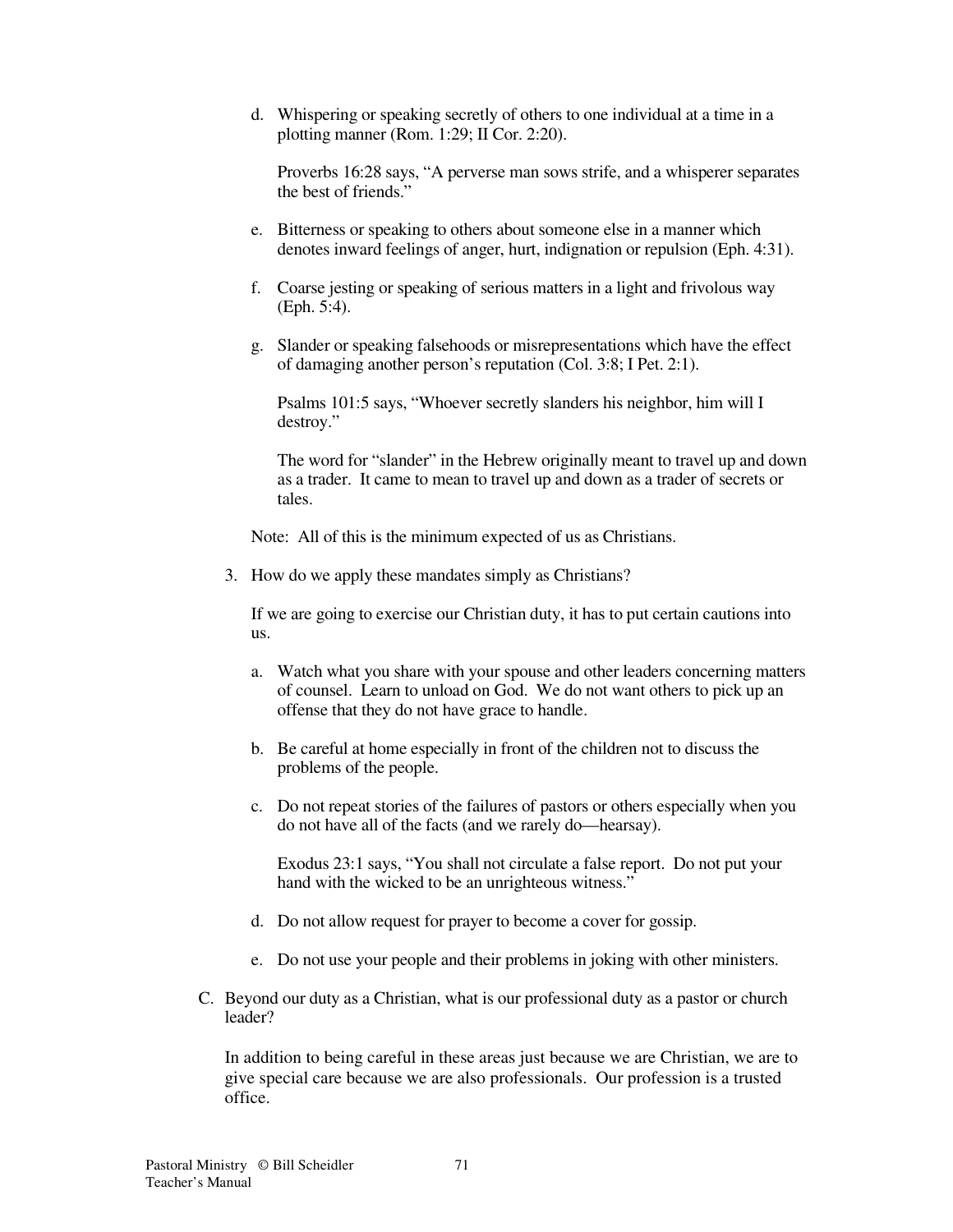Proverbs 25:9-10 (NIV), "If you argue your case with a neighbor, do not betray another man's confidence, or he who hears it may shame you and you will never lose your bad reputation."

- 1. It is my pastoral duty to observe three basic commitments at all times.
	- a. A commitment to the flock (John 10:1-18).

As shepherds, our job is to protect or guard the flock, not expose it.

b. A commitment to the Lord (Hebrews 13:20).

The Lord is the great shepherd of the sheep. We are only under-shepherds. We will have to give an account to Him for our words and actions (Mt. 12:36).

c. A commitment to your office (Acts 20:28)

As an overseer in the church, you are to be one who is worthy of respect, honor and reverence. If you are careless, you will give every other pastor a bad name.

- 2. It is my pastoral duty to act as a professional and to help people make it easy to place confidence in their spiritual leaders.
	- a. Make sure your counseling office is sound proof. If it is not. Talk soft.
	- b. Make sure your waiting area is not the center of traffic flow.
	- c. Keep counseling notes under lock and key. When it is clear that the case is closed, destroy counseling notes that might be incriminating.
	- d. Avoid using specific cases in sermon illustrations. Alter them enough so that people do not recognize themselves.

"This kind of thing happens all the time…"

"Picture this scenario…"

e. Ask permission to share with other professionals for your own outside advice and counsel.

# **III. What are the limits, if any, to confidentiality?**

There is another side to this area of confidentiality. Ecclesiastes 3:7 says that there is a time to keep silent and "a time to speak." As with many areas, there is a balance.

A. What about the myth of the "Confession Booth"?

There is a myth that the pastor must never go on the witness stand. They must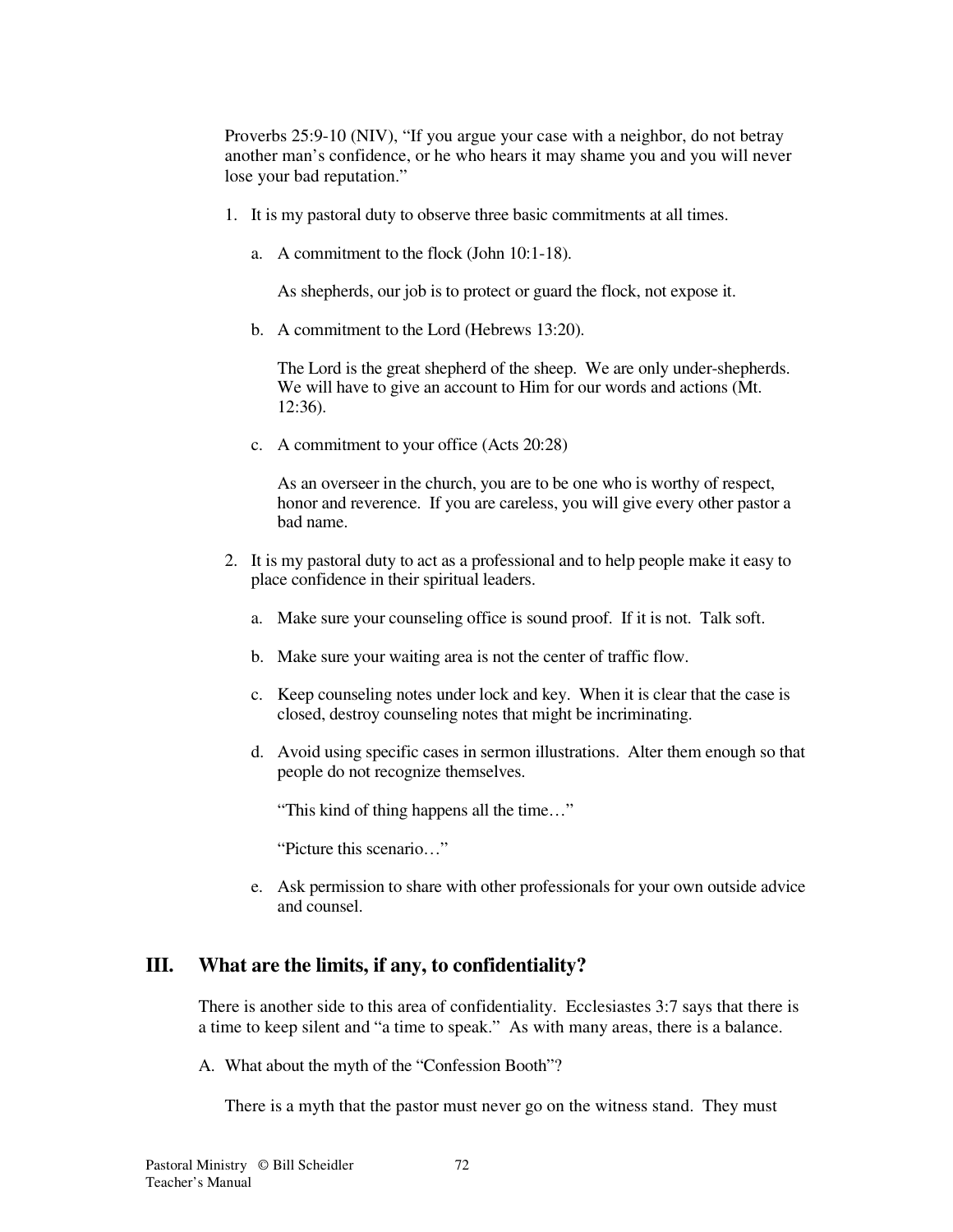never repeat anything that they hear. This is a false and unbiblical concept and when it is fully maintained, it will cause serious problems for people and ulcers for the pastor.

The process of justice is not more important than justice itself.

In the Bible, there were times that you were not to be silent but you were to give testimony concerning what was happening.

- 1. When someone was planning on apostatizing (Deut. 13:6-18, esp. vs. 6-8).
- 2. When someone had committed murder (Ex. 21:12-14).
- 3. When you knew the facts concerning other crimes that had been committed (Lev. 5:1).

It was never considered gossip or talebearing to offer testimony in these matters.

B. What are the biblical issues that limit confidentiality?

As pastors we have to wrestle with certain biblical concerns that are going to have a huge bearing in this area of confidentiality.

#### **1. The Issue of Repentance and Reconciliation**

Matthew 18:15-10 makes it clear that in the process of reconciliation it is sometimes necessary to include others. Confidentiality is attempted, but it may lead to exposure if the person involved does not respond properly. This process actually requires exposing the matter to a broader and broader group of people.

#### **2. The Issue of Authority**

As pastors we are constantly dealing with the issue of authority. We must be careful when counseling a son or a daughter without the knowledge of her parents or a wife without her husband, etc. We must not violate God's chain of authority in their lives.

We can end up trying to be so loyal to a person that we actually become disloyal to God and His word or disloyal to the other people who are involved in this matter (i.e. parents, family, employers, civil authorities, etc.).

#### **3. The Issue of Exposing versus Covering**

a. We must be committed to cover sin that has been properly dealt with (Jam. 5:19-20).

*Brethren, if anyone among you wanders from the truth, and someone turns him back, let him know that he who turns a sinner from the error of his way will save a soul from death and cover a multitude of sins.* 

• Psalm 32:1, "Blessed is he whose...sin is covered." This is based on verse 5-6, "I acknowledge my sin…and my iniquity have I not hid."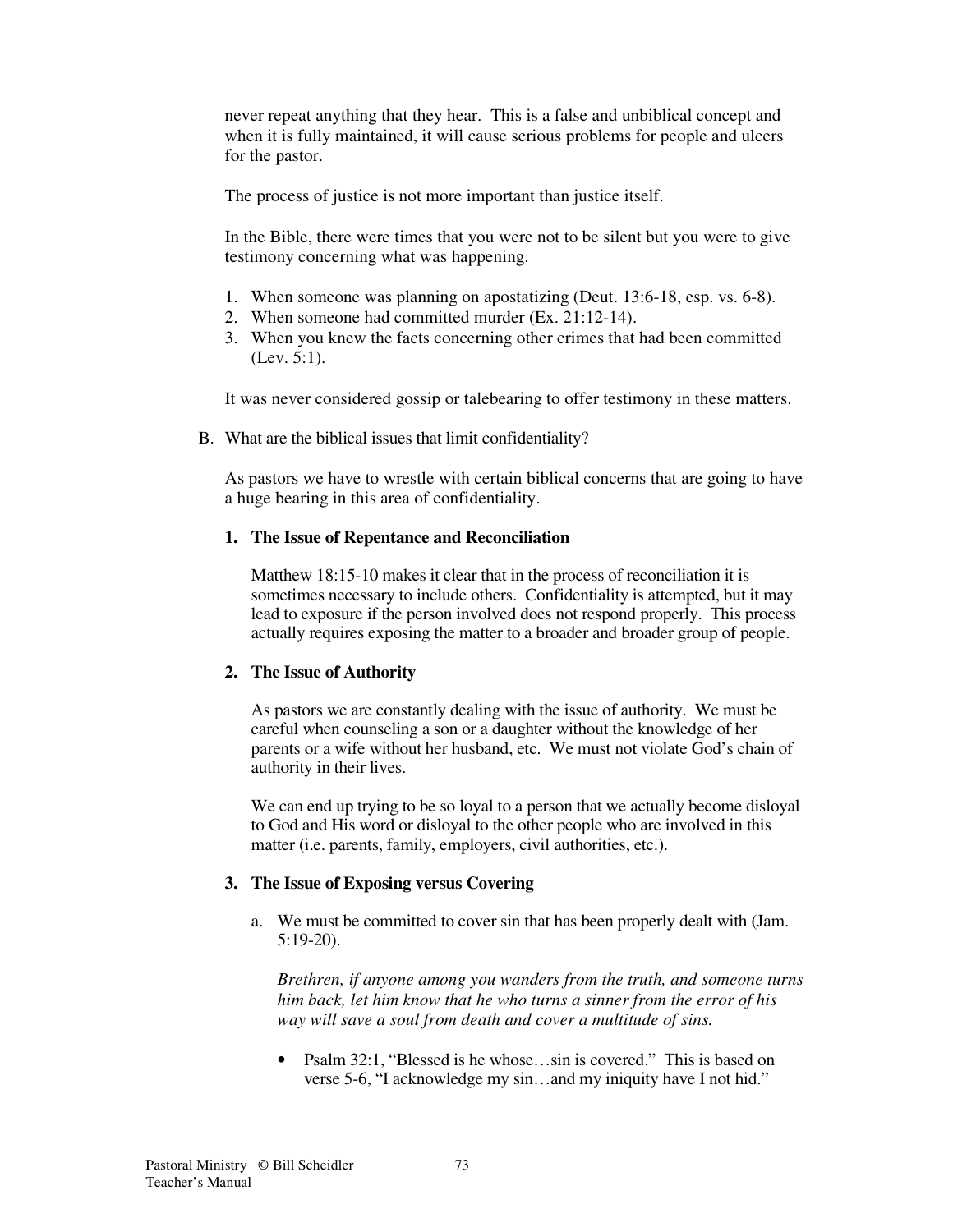- Psalm 85:2, "You have forgiven the iniquity of your people; you have covered all of their sins."
- Proverbs 28:13, "He who covers his sin will not prosper, but whoever confesses and forsakes them will have mercy."
- Others: Job 31:33
- b. Sin that is hidden without being dealt with is to be exposed.
	- Matthew 18
	- Ephesians 5:11, "Have not fellowship with the unfruitful works of darkness, but rather expose them."
- C. What are the basic biblical guidelines that should govern ministerial confidentiality?

Let's bring all of this teaching together. What do we do when people come to us for counseling?

1. Only offer limited confidentiality based on trust.

If they don't trust you as a counselor, they should not be coming to you. This trust is based on your love for them as a person and your commitment to them as a pastor who is only interested in their good and overall well being.

2. Do not seek to know more than you need to know.

We are not to relish getting all of the minor details that have no bearing on a solution. The more you know the greater the temptation to misuse what you know.

Proverbs 17:4, "The wicked give heed to false lips, a liar eagerly listens to a spiteful tongue."

3. Encourage the person to report to his or her authorities.

Encourage people that you counsel to open up themselves to those involved or to the proper authorities and seek biblical solutions. This will keep you from having to expose the matter.

4. Become a pastor that is known for having sealed lips.

Private matters are safe with you. This helps you immensely when you find it necessary to expose matters for the purpose of healing. Things should only be shared with those who are part of the solution.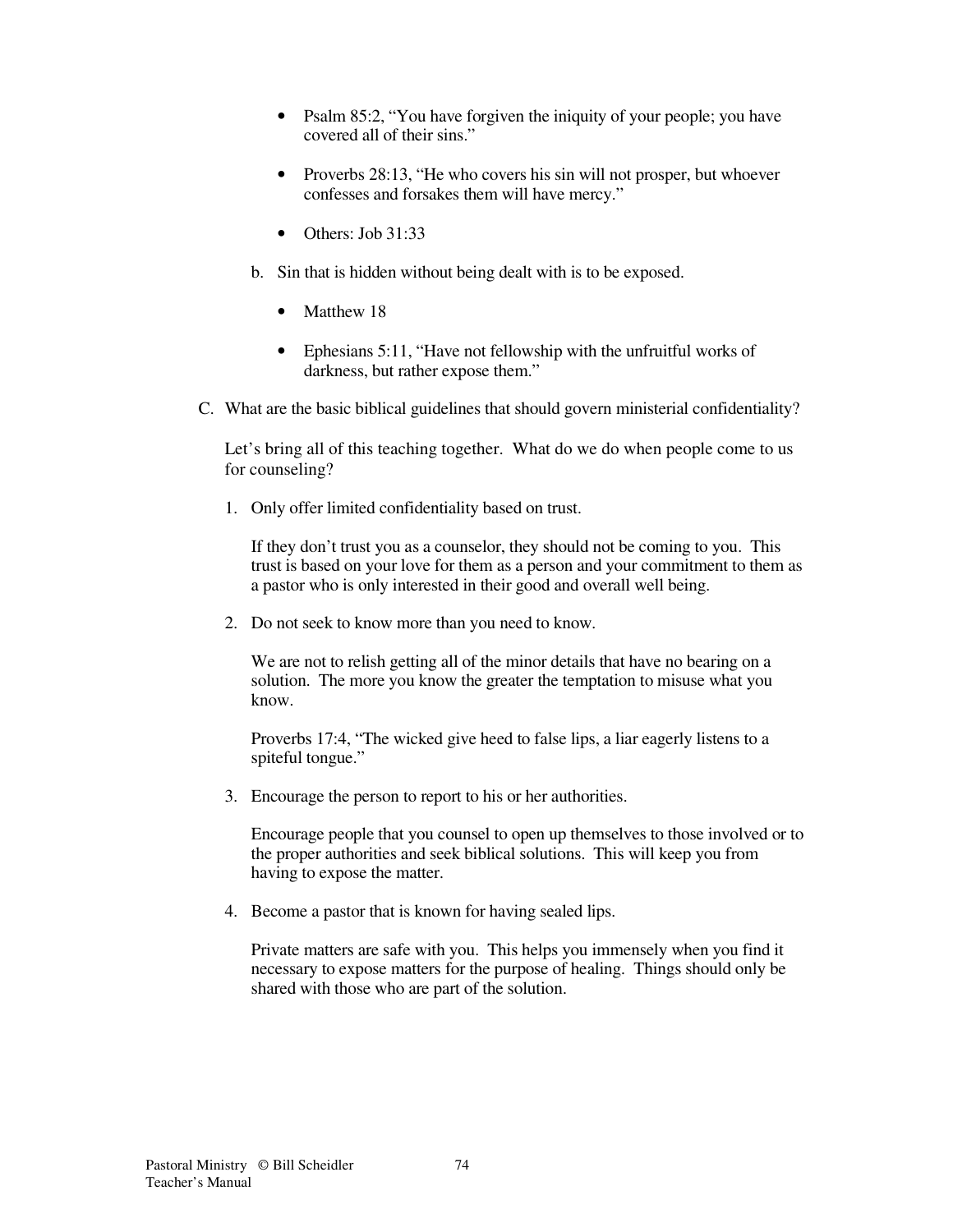# **Lesson 13 Administering Water Baptism**

# **I. The Preparation of the Place**

A. There must be adequate water to baptize by immersion.

- 1. The water should be clean and fresh.
- 2. The water should be a reasonable temperature.
- 3. The water should be easily accessible for both getting in and getting out.
- 4. The place should be useable all year round.
- B. Some possible places that could be utilized.
	- 1. An official church baptistery. If you do not have one, you can possibly utilize one from another church in the area.
	- 2. A swimming pool. The best type of pools are ones that have gradual steps descending into the water.
	- 3. A natural water source. This would include lakes, rivers and oceans. Make sure that a certain amount of privacy can be achieved and that any necessary permits are obtained.
	- 4. A large water trough. These are portable units used for watering livestock. In such a case, those administering baptism would do it from the outside of the tank.
	- 5. A large bathtub or hot tub. This is not ideal, but in emergencies it is possible.
- C. The place should be accessible for members of the congregation to witness the baptism.

# **II. The Preparation of the Candidate**

A. In the spiritual realm

 Provide a baptismal class where the candidates can be instructed in the biblical basis for baptism (See supplemental notes on baptism). This class should be about 45 minutes in length and the person leading the class should see to it that the following occurs:

- 1. Make a list of names for a permanent record.
- 2. Begin with prayer.
- 3. Have each person share very briefly, answering the following questions:
	- a. When, and under what circumstances, did you accept the Lord as your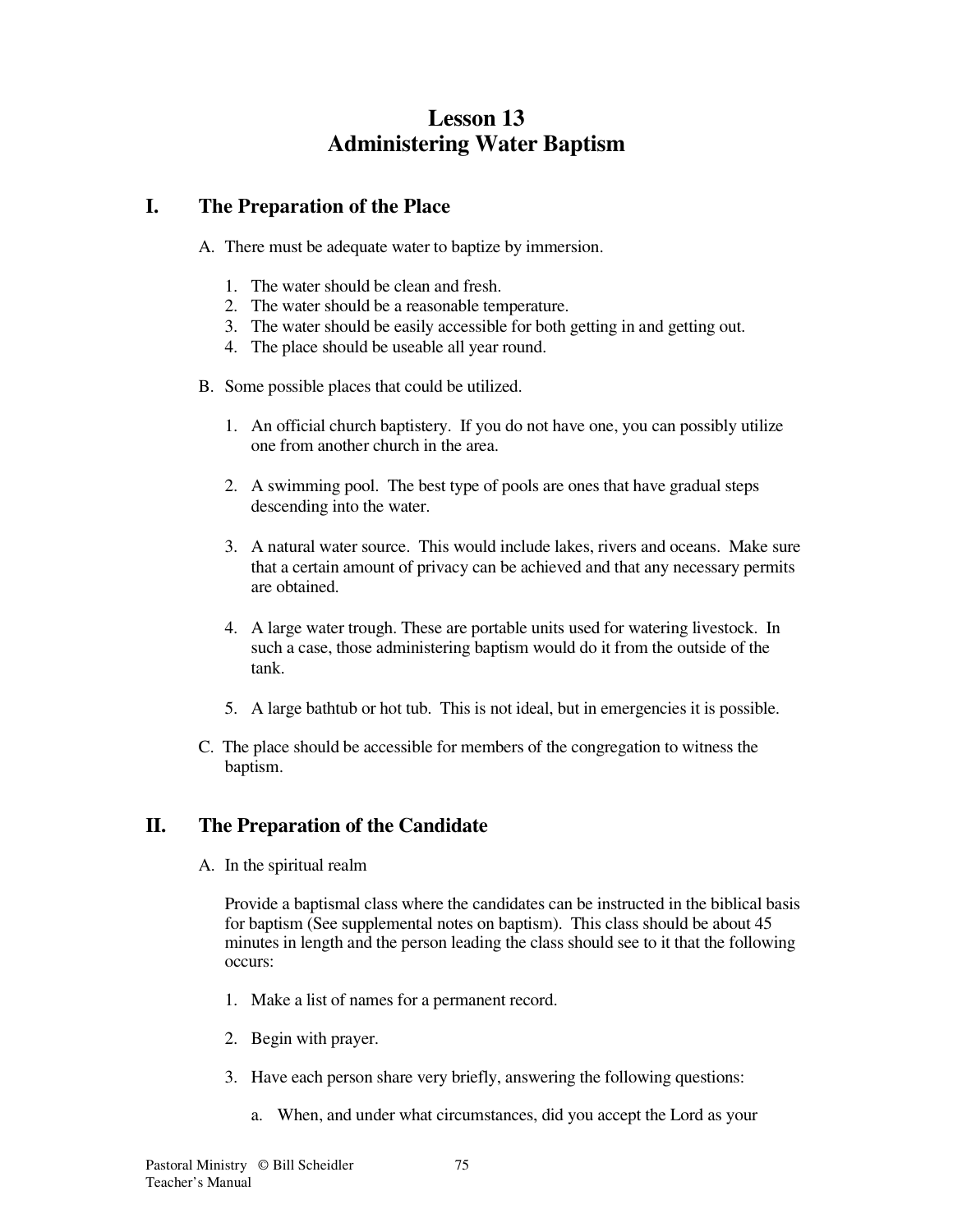personal savior?

b. Why do you desire to be baptized today?

 From these questions you will be able to discern their spirit and the genuine nature of their experience.

- 4. Share with them a basic teaching concerning baptism.
	- a. This teaching should especially include why we should be baptized, and what we can expect to take place.
	- b. This teaching should be aimed at inspiring faith to believe God for a biblical experience.
	- c. This teaching should be simple and clear so that even the children can understand it.
	- d. This teaching should emphasize the truths found in Romans 6 (dying to sin and living for God) and Colossians 3 (circumcision of the heart).
- 5. Ask the people if they have any questions.
- 6. Ask them if they have experienced the baptism of the Holy Spirit with the evidence of speaking with other tongues.
	- a. If they have not, ask them to remain behind when the others are dismissed.
	- b. Share a brief biblical teaching with them on the baptism of the Spirit when the others have been excused.
	- c. Pray with them if they so desire or encourage them to have faith for this experience when they are baptized in water.
- 7. Encourage them to spend time in prayer prior to their baptism.

As they pray they should:

- a. Seek God to do something special in their lives and to break off any life dominating sins.
- b. Ask God to cleanse and purify their hearts and impart grace to them.
- c. Ask God to give them something to share with others as a testimony prior to their baptism.
- B. In the natural realm

There are certain natural guidelines having to do with procedure that will make for a better all around experience.

1. Let them know how to dress.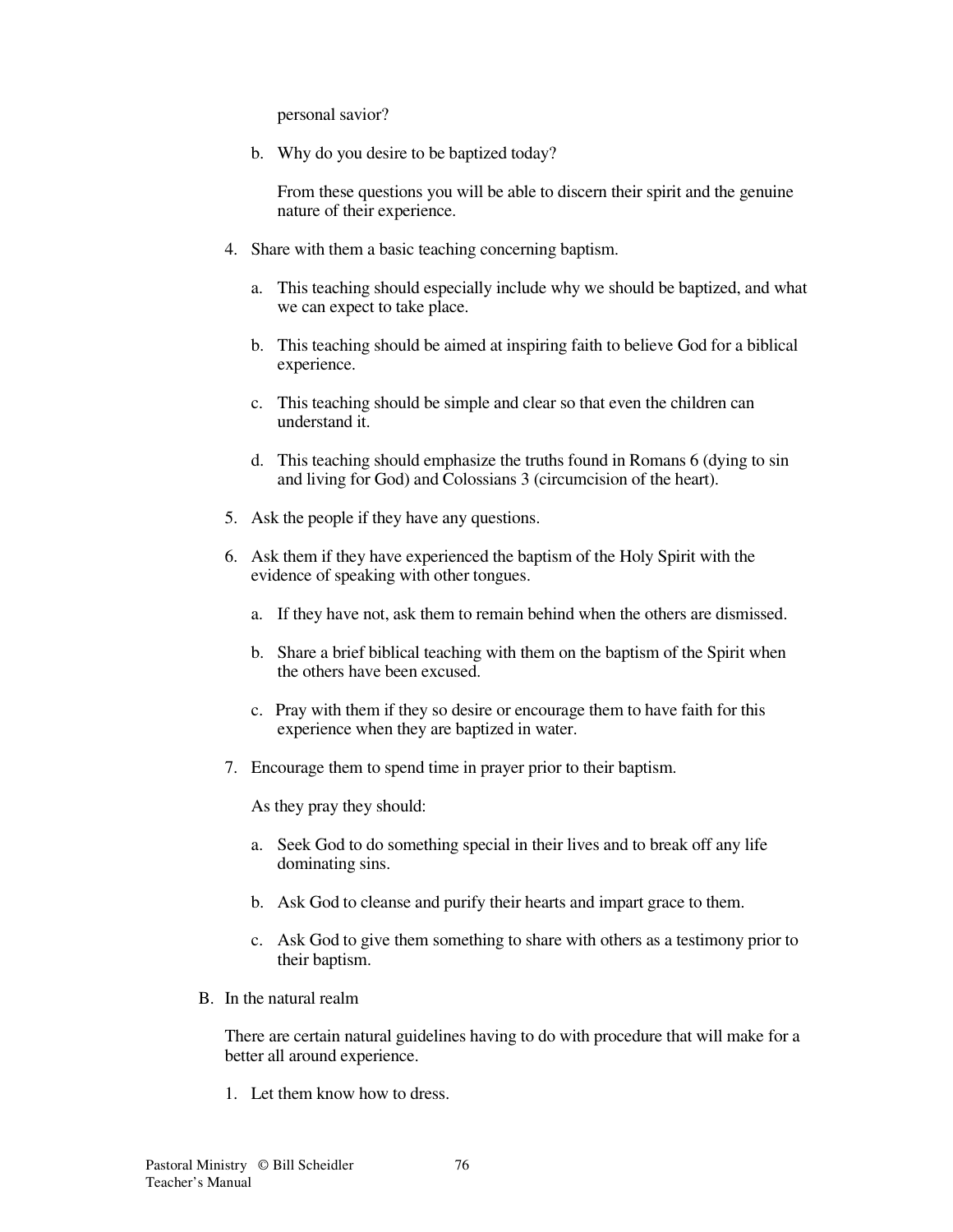- a. Modesty is the rule here especially in relation to the women who will be baptized.
- b. Encourage them to wear a swim suit under street clothes.
- c. Encourage them to bring a complete change of clothes and a large towel.
- d. Have some towels on hand and robes available for those who do not have proper attire.
- e. Have women ready to assist the women candidates before and after baptism.
- 2. Let them know when and where you want them to get ready.
- 3. Let them know what they should do when they join you in the water. Ask them to:
	- a. Be prepared to share a testimony and/or answer questions.
	- b. Hold their nose with left hand and their wrist with right hand as we lower you into the water.
	- c. Come out of the water praising the Lord with hands extended speaking in tongues.
	- d. Wait in the water until those baptizing have had a chance to pray over them.
- 4. Join the candidates prior to baptism for a corporate word of prayer.
- 5. Give a brief exhortation to the congregation concerning what takes place in baptism and encourage them to renew their vows to the Lord.
- 6. Enter the baptistery with the candidates, one at a time. You may want to bring married couples or families who are also being baptized in the water together if the venue permits.
- 7. Introduce the candidate to the congregation and have them answer a few questions or give a brief testimony. These answers should be kept brief and should be regulated based on the time available and the number of candidates being baptized. Some appropriate questions would include:
	- a. Do you love the Lord with all of your heart?
	- b. Under what circumstances did you accept Christ?
	- c. Do you plan to serve God all of your life?
- 8. Baptize the candidate; totally submerging them in water (Have the candidate hold their nose before you put them under).
- 9. As you baptize, say something like:

"Upon the confession of your faith in Jesus Christ as your Lord and Savior, I baptize you into the name of the Father, and of the Son, and of the Holy Ghost;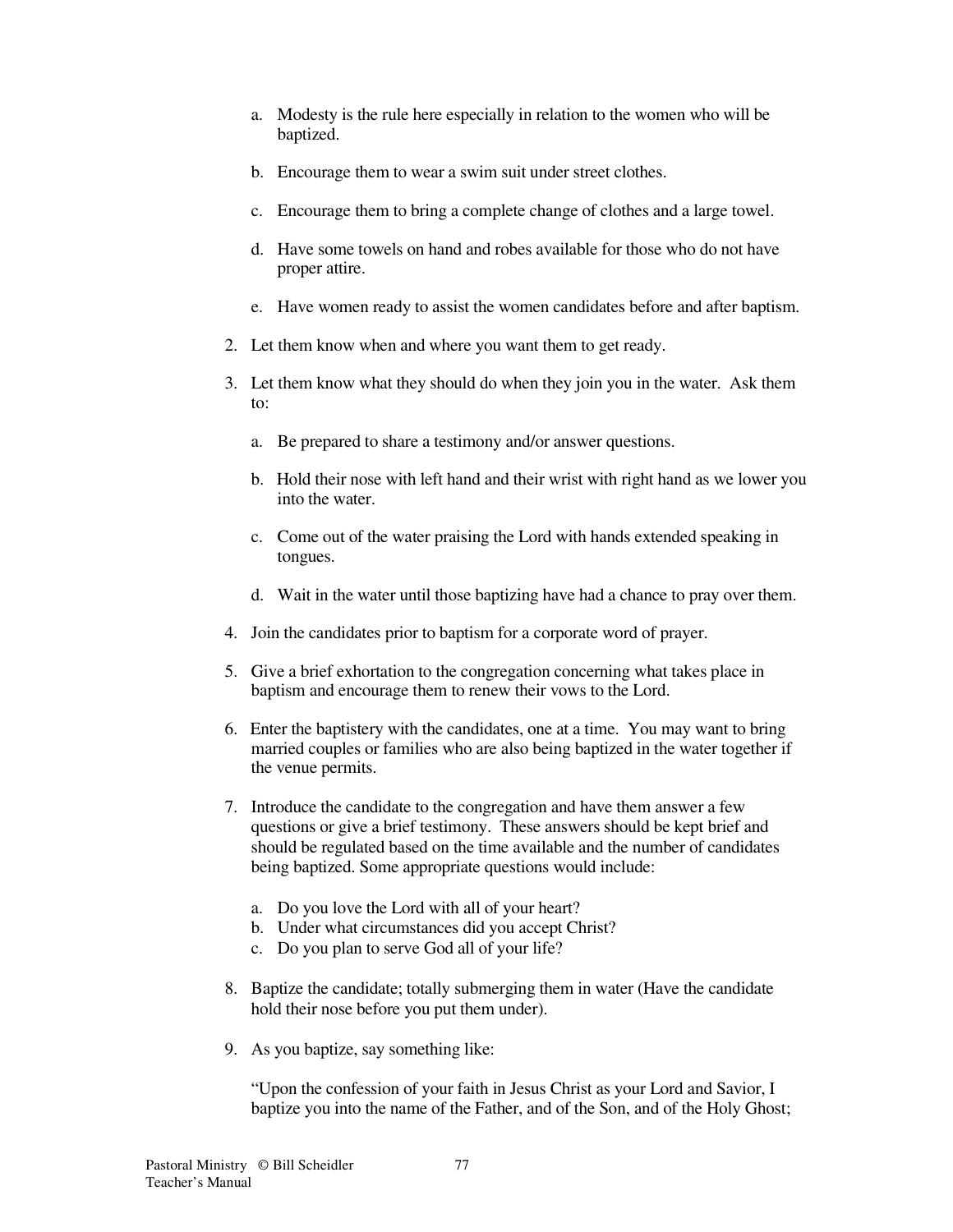in the name of the LORD JESUS CHRIST that like as Christ was raised from the dead by the glory of the Father, even so you also shall rise to walk in newness of life."

- 10. Encourage the candidate and the congregation to worship the Lord, speaking with other tongues.
- 11. Pray over the candidates before you dismiss them.
- 12. Encourage the newly baptised to go in newness of life.
- C. Additional guidelines for children under 12.

Before baptizing young children:

- 1. Their parents must be convinced of their salvation by the confession of their mouth and by the fruit of their life.
- 2. It should be the child's persistent desire to be baptized (not just a one-time emotional request).
- 3. Ideally the child should have the baptism of the Holy Spirit.
- 4. The parents must accompany the child to the class.
	- a. They should be encouraged to help explain the content of the class to their child.
	- b. They should be encouraged to make this a memorable time for the child.

#### **III. The Baptismal Service**

- A. The Atmosphere
	- 1. The congregation should be together to witness the baptism.
	- 2. The context should be one of singing, worship, prayer and praise.
- B. The Worship Leader
	- 1. The worship leader should lead the congregation in worship as the candidate comes out of the water.
	- 2. A song may be sung between the baptisms that take place depending on the time needed and the number of people being baptized..
- Note: All of these guidelines would be subject to revision in the event that 3,000 were to be baptized at the same time (Acts 2:41).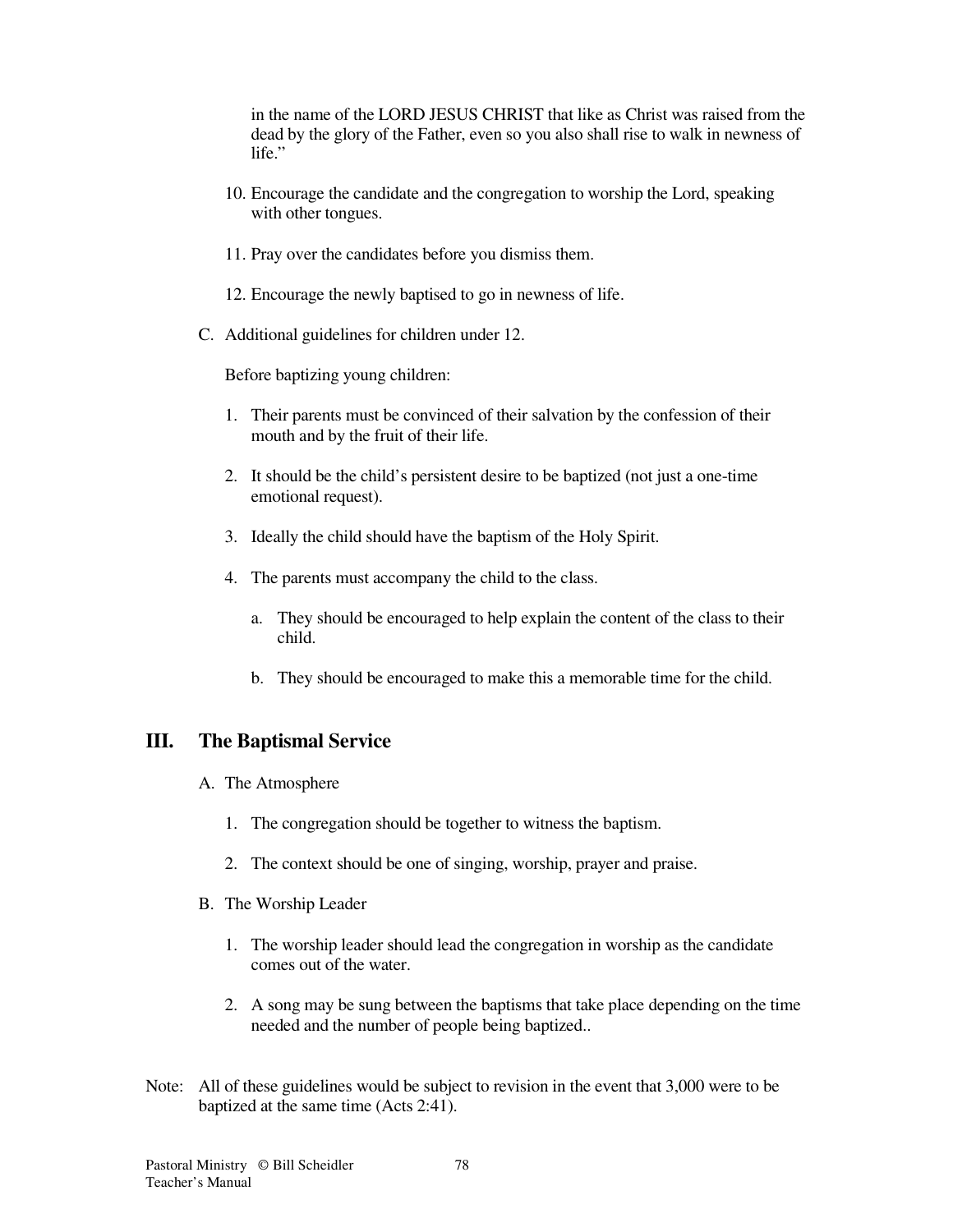# **Lesson 13 Supplement, Water Baptism Class Teaching Material**

# **Water Baptism Class By Bill Scheidler**

# **I. What is meaning of the word "baptize"?**

Christian baptism finds its origin in the command of Christ after His triumphant resurrection from the grave.

*Therefore go and make disciples of all nations, baptizing them in the name of the Father and of the Son and of the Holy Spirit, and teaching them to obey everything I have commanded you. And surely I am with you always, to the very end of the age.* Matthew 28:19-20

*Whoever believes and is baptized will be saved, but whoever does not believe will be condemned.* Mark 16:16

- A. The word "baptize" (English) or "baptidzo" (Greek) means "to dip", "to overwhelm", "to plunge", "to submerge." It actually means "to cause something to be dipped" or "to immerse something beneath the surface of water, or some other fluid" (In most cases the act of immersion is temporary and not permanent).
- B. We are commanded of Christ to "baptize" believers. If this word were translated instead of transliterated, the command in the New Testament would read, "*Therefore go and make disciples of all nations, immersing them in the name of the Father and of the Son and of the Holy Spirit."*

# **II. Why is the believer to be baptized?**

A. Because Jesus commanded that believers be baptized and, therefore, it is a matter of obedience.

*Therefore go and make disciples of all nations, baptizing them in the name of the Father and of the Son and of the Holy Spirit…,* Matthew 28:19

B. Because the apostles commanded converts to be baptized (Acts 2:37-39; 10:44-48).

*Peter replied, "Repent and be baptized, every one of you, in the name of Jesus Christ for the forgiveness of your sins. And you will receive the gift of the Holy Spirit."* Acts 2:38

- C. Because Jesus was baptized to fulfill all righteousness (Mt. 3:13-17).
- D. Because we validate our faith by our obedience to the Word of God (Jam. 2:17-18).
- E. Jesus closely connected baptism with the experience of salvation.

*Whoever believes and is baptized will be saved, but whoever does not believe will be condemned.* Mark 16:16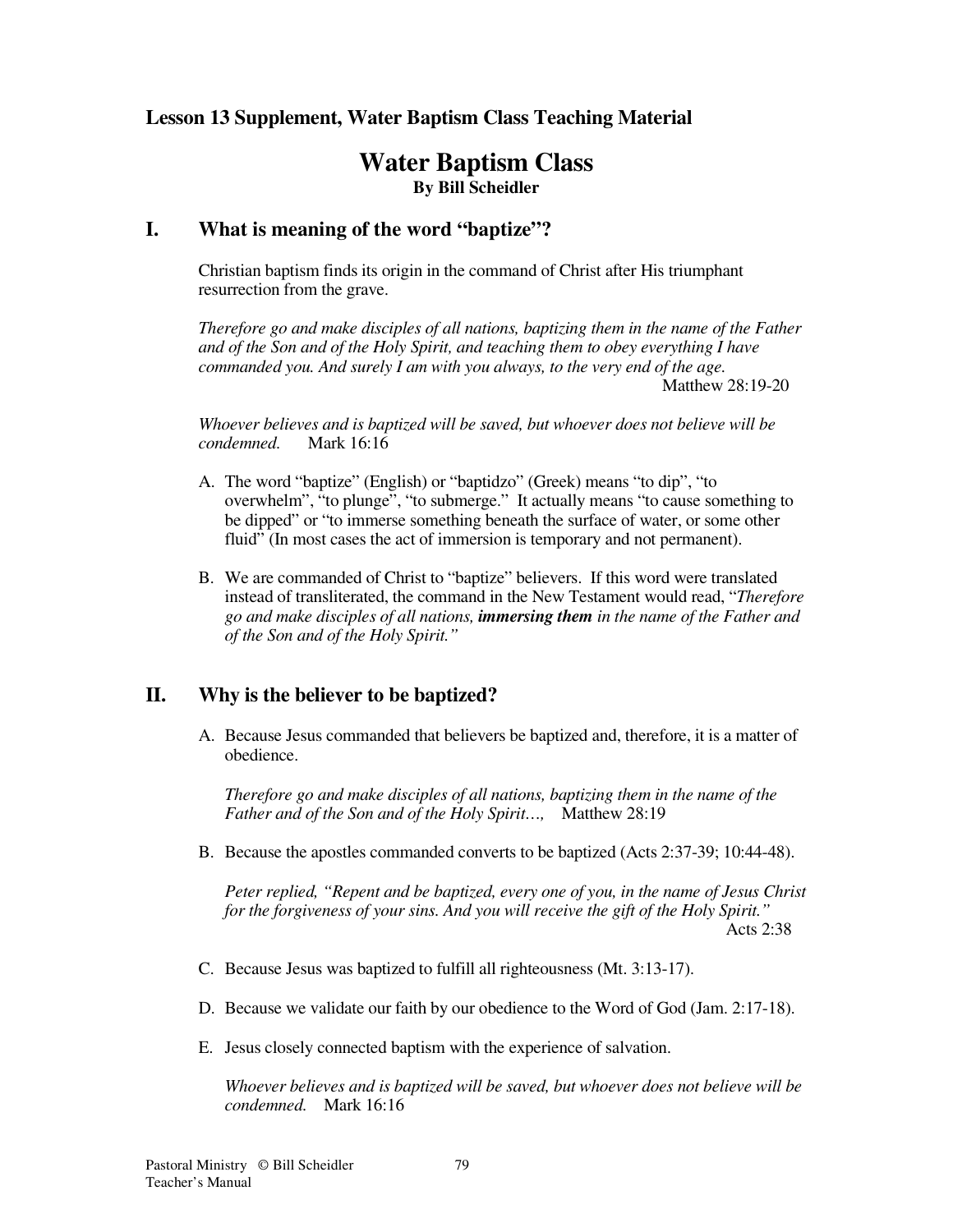Water baptism is an essential part of obedience; it is not optional. To refuse baptism is to live in disobedience to the clearly revealed word of God.

## **III. What are the prerequisites for baptism?**

Baptism, in and of itself, cannot save anyone. It is faith in the Lord Jesus Christ as one's savior that brings an individual to salvation. Therefore, baptism is only effectual for those who have met certain requirements. Those receiving baptism must have already laid the first two foundation stones in the Christian experience, namely—

A. Repentance (Acts 2:38)

*Peter replied, "Repent and be baptized, every one of you, in the name of Jesus Christ for the forgiveness of your sins. And you will receive the gift of the Holy Spirit."*  Acts 2:38

This means one is not baptized merely because he wants to be part of the church.

B. Faith (Acts 8:12; 10:47; Mark 16:16)

*But when they believed Philip as he preached the good news of the kingdom of God and the name of Jesus Christ, they were baptized, both men and women.* Acts 8:12

This means that one must be old enough to know what he or she is doing. This requirement of faith rules out infant baptism.

*Whoever believes and is baptized will be saved, but whoever does not believe will be condemned.* Mark 16:16

#### **IV. What takes place in water baptism?**

We are baptized simply because we are commanded by God to do so. However, as we respond to the Word of the Lord in faith, some very important things will take place. Every person who goes into the waters of baptism should expect to experience five things by faith:

A. An identification with the Lord Jesus Christ in His death, burial and resurrection (Rom. 6:3-5; Col. 2:12; 3:1).

*For I do not want you to be ignorant of the fact, brothers, that our forefathers were all under the cloud and that they all passed through the sea. They were all baptized into Moses in the cloud and in the sea. They all ate the same spiritual food…* I Corinthians 10:1-3

1. We identify with Him in His death.

 *Or don't you know that all of us who were baptized into Christ Jesus were baptized into his death?* Romans 6:3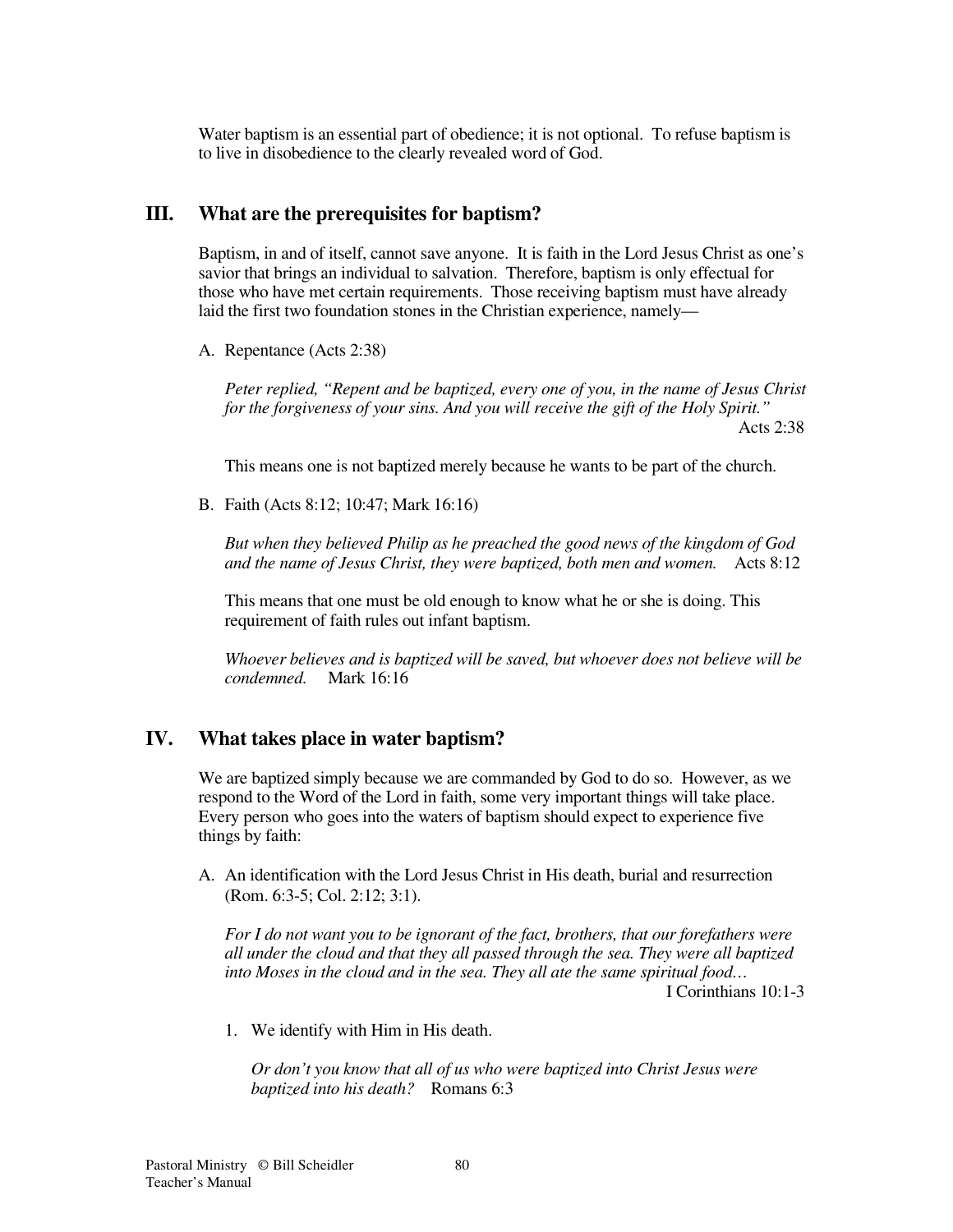2. We identify with Him in His burial.

 *We were therefore buried with him through baptism into death in order that, just as Christ was raised from the dead through the glory of the Father, we too may live a new life.* Romans 6:4

3. We identify with Him in His resurrection.

 *We were therefore buried with him through baptism into death in order that, just as Christ was raised from the dead through the glory of the Father, we too may live a new life.* Romans 6:4

*Buried with Him in baptism, in which you also were raised with Him through faith in the working of God, who raised Him from the dead.* Colossians 1:12

B. A new victory over life dominating sins (Rom. 6:11-18).

 When we are baptized, we lose our old master (sin, Satan) and become servants of righteousness.

*If we have been united with him like this in his death, we will certainly also be united with him in his resurrection. For we know that our old self was crucified with him so that the body of sin might be done away with, that we should no longer be slaves to sin- because anyone who has died has been freed from sin. Now if we died with Christ, we believe that we will also live with him. For we know that since Christ was raised from the dead, he cannot die again; death no longer has mastery over him. The death he died, he died to sin once for all; but the life he lives, he lives to God. In the same way, count yourselves dead to sin but alive to God in Christ Jesus. Therefore do not let sin reign in your mortal body so that you obey its evil desires. Do not offer the parts of your body to sin, as instruments of wickedness, but rather offer yourselves to God, as those who have been brought from death to life; and offer the parts of your body to him as instruments of righteousness. For sin shall not be your master, because you are not under law, but under grace. What then? Shall we sin because we are not under law but under grace? By no means! Don't you know that when you offer yourselves to someone to obey him as slaves, you are slaves to the one whom you obey-whether you are slaves to sin, which leads to death, or to obedience, which leads to righteousness? But thanks be to God that, though you used to be slaves to sin, you wholeheartedly obeyed the form of teaching to which you were entrusted. You have been set free from sin and have become slaves to righteousness. I put this in human terms because you are weak in your natural selves. Just as you used to offer the parts of your body in slavery to impurity and to ever-increasing wickedness, so now offer them in slavery to righteousness leading to holiness. When you were slaves to sin, you were free from the control of righteousness. What benefit did you reap at that time from the things you are now ashamed of? Those things result in death! But now that you have been set free from sin and have become slaves to God, the benefit you reap leads to holiness, and the result is eternal life. For the wages of sin is death, but the gift of God is eternal life in Christ Jesus our Lord.* Romans 6:5-23

C. A spiritual cleansing and renewal.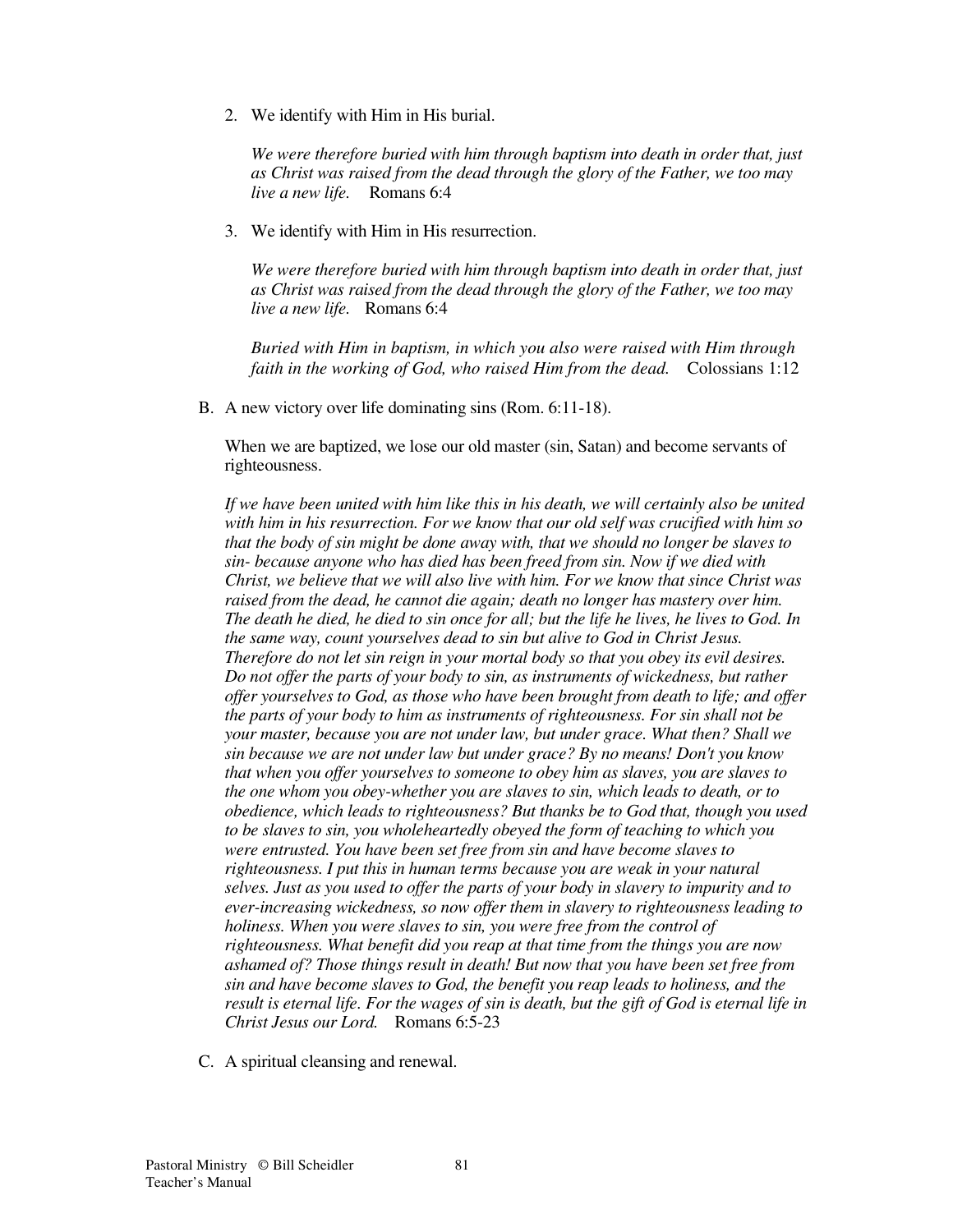The water itself effects no cleansing, but as we respond in faith to the commands of Christ, the Holy Spirit works in connection with the God prescribed means.

 *And now what are you waiting for? Get up, be baptized and wash your sins away, calling on his name.* Acts 22:16

D. An identification with the name of the Lord (Acts 2:38; 8:12, 16; 10:48).

*Because the Holy Spirit had not yet come upon any of them; they had simply been baptized into the name of the Lord Jesus.* Acts 8:16

*So he ordered that they be baptized in the name of Jesus Christ. Then they asked Peter to stay with them for a few days.* Acts 10:48

*On hearing this, they were baptized into the name of the Lord Jesus.* Acts 19:5

Kenyon puts it this way, "Baptism in this sense is equivalent to marriage. When the wife puts on marriage she takes her husband's name and enters into her husband's possessions and has legal right to her husband's home. When the believer is baptized into the Name of Christ, he puts on all that is in Christ. He not only puts on the Name but takes his legal rights and his privileges in Christ."

E. A circumcision of the heart (Col. 2:11-12).

## **V. What is the significance of circumcision of the heart in connection with water baptism?**

In the Old Testament God gave a covenant to Abraham in which He required those who were participating in the covenant to accept and experience the sign and seal of the covenant which was natural circumcision of the flesh (Gen. 17:10-14). In the New Testament God has taken that seal and made it a spiritual requirement. In water baptism we receive the spiritual experience of circumcision of the heart to which the natural rite pointed. The natural rite consisted of four elements that are all symbolic of something that takes place in the circumcision of the heart.

*This is my covenant with you and your descendants after you, the covenant you are to keep: Every male among you shall be circumcised. You are to undergo circumcision, and it will be the sign of the covenant between me and you. For the generations to come every male among you who is eight days old must be circumcised, including those born in your household or bought with money from a foreigner--those who are not your offspring. Whether born in your household or bought with your money, they must be circumcised. My covenant in your flesh is to be an everlasting covenant. Any uncircumcised male, who has not been circumcised in the flesh, will be cut off from his people; he has broken my covenant.* Genesis 17:10-14

A. The cutting away of the flesh. In baptism we put off the old man (Col. 2:11).

*Having been buried with him in baptism and raised with him through your faith in the power of God, who raised him from the dead. When you were dead in your sins and in the uncircumcision of your sinful nature, God made you alive with Christ. He forgave us all our sins…* Colossians 2:12-13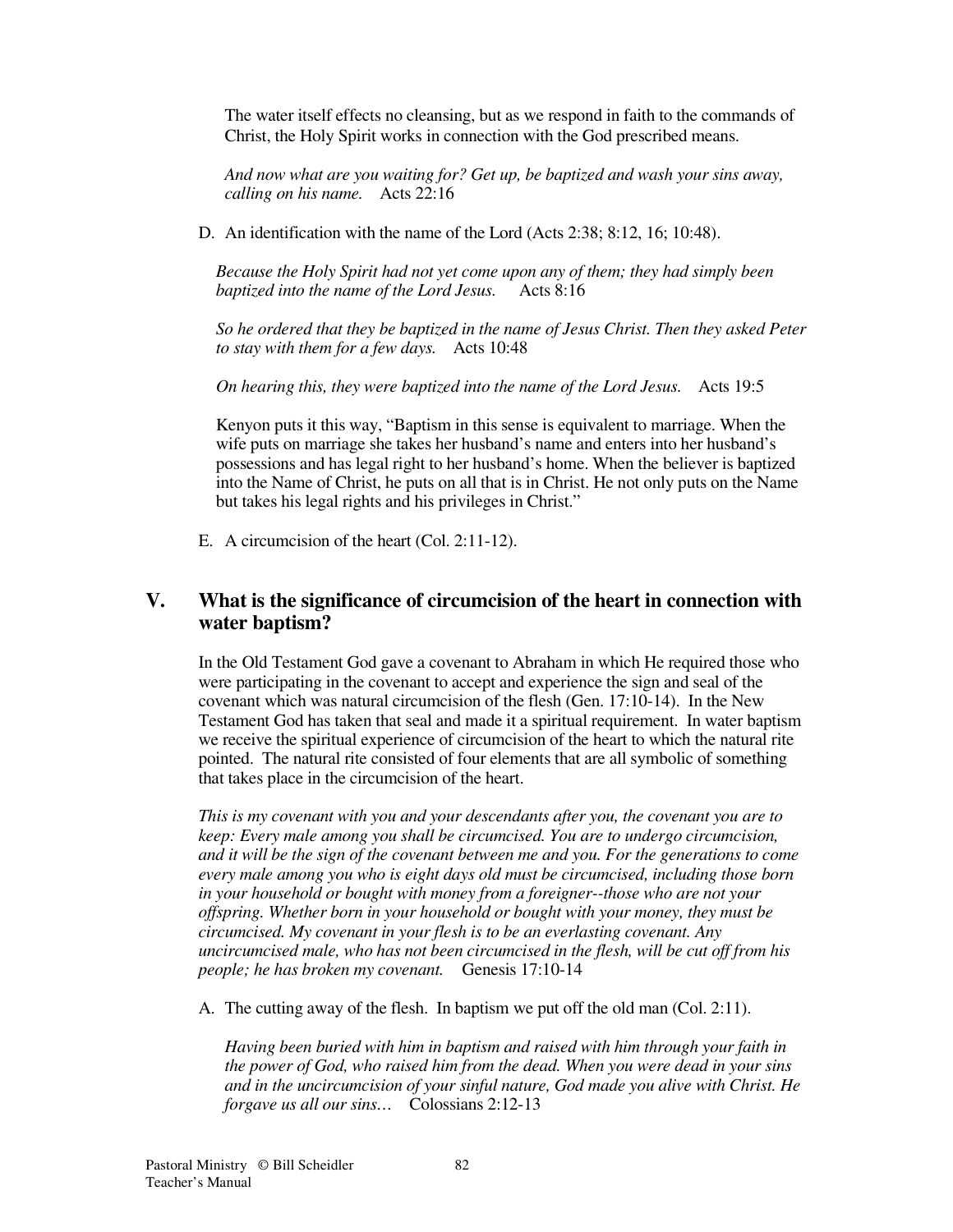*When you came to Christ, you were "circumcised," but not by a physical procedure. It was a spiritual procedure—the cutting away of your sinful nature. <sup>12</sup> For you were buried with Christ when you were baptized. And with him you were raised to a new life because you trusted the mighty power of God, who raised Christ from the dead. <sup>13</sup> You were dead because of your sins and because your sinful nature was not yet cut away. Then God made you alive with Christ. He forgave all our sins. <sup>14</sup> He canceled the record that contained the charges against us. He took it and destroyed it by nailing it to Christ's cross. <sup>15</sup> In this way, God disarmed the evil rulers and authorities. He shamed them publicly by his victory over them on the cross of Christ. --*NLT

- B. The shedding of blood. In baptism a death to self is to take place (Rom. 6:3)
- C. The eighth day. Natural circumcision took place on the eighth day, which is symbolic of new beginning and resurrection life (I Pet. 3:20-21). In baptism we experience a new beginning and newness of life.
- D. The new name given. In baptism we have a new name invoked over us—the Lord Jesus Christ, the fullness of the Godhead bodily.

*For God was pleased to have all his fullness dwell in him…* Colossians 1:19

*For in Christ all the fullness of the Deity lives in bodily form…* Colossians 2:9

Note: All through the Scripture a name change indicated a change in nature as well (Abraham, Sarah, Jacob). As God works through you in baptism, expect your nature to change.

# **VI. How should we be baptized?**

- A. Scriptural baptism is baptism by immersion (burial).
	- 1. Refer again to the definition of the word baptism.
	- 2. In order for something to be buried, it must be all the way under. That which remains exposed will soon begin to stink.
- B. Baptism is to be administered in the name of the Lord Jesus Christ.

Jesus commanded that baptism was to be administered in the name of the Father and of the Son and of the Holy Spirit (Matt. 28:19-20), which name the disciples came to see on the basis of Jesus' ascension and exaltation (Acts 2:33-36), was the Lord Jesus Christ. When they baptized, they baptized in this manner (Acts 2:36-41; 8:12- 16, 35-38; 10:48).

A suitable statement to be made in conjunction with baptism would be:

"Upon the confession of your faith in Jesus Christ as you Lord and Savior, I baptize you in the Name of the Father, and of the Son, and of the Holy Ghost; in the Name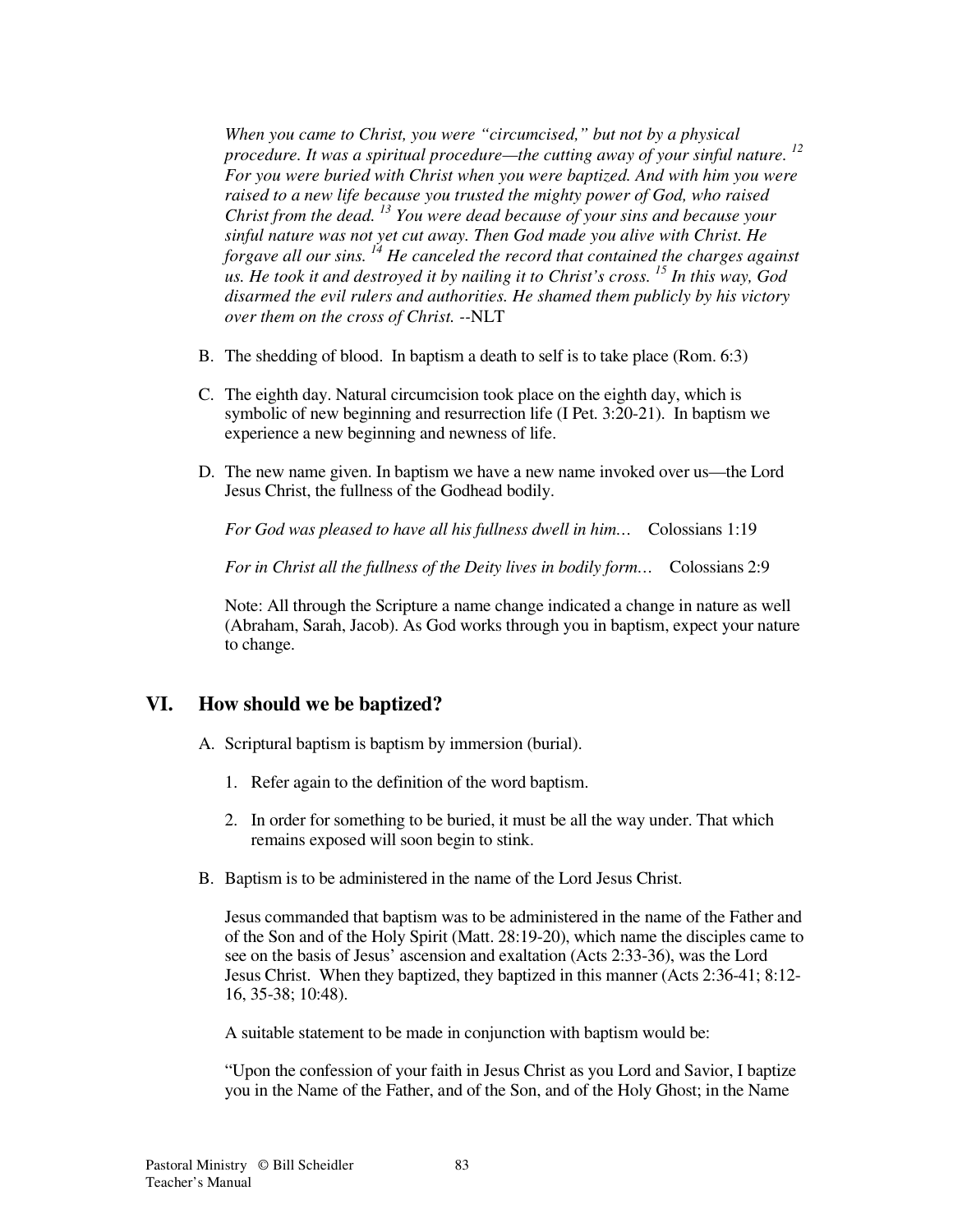of the LORD JESUS CHRIST that like as Christ was raised from the dead by the glory of the Father, even so you also shall rise to walk in newness of life."

This formula:

- 1. Quotes the command of Christ as declared in the Gospels.
- 2. Invokes the Name of the Lord Jesus Christ as demonstrated in the Book of Acts.
- 3. Declares the spiritual significance as revealed in the Epistles.

# **VII. What is the responsibility of the baptized?**

Even as the waters of the Red Sea served as a separation between the Egyptian life of slavery and the land of God's provision for the Israelites of old, so the waters of baptism should serve as a permanent landmark in the life of the believer. Baptism should signal three things:

(The following is from *God and His Word* by Ernest Gentile)

- A. A Break with the Old Way of Life. This means a willingness to sever all connections with ungodliness and those who live in ungodliness. It signifies the start of the CHRISTian life and dedication to Christ and the work of His Church. Baptism into His Name passes the ownership of our life over to the Lord Jesus Christ.
- B. A New Standard of Living. This means that from baptism on, there will be a determination to live by the principles of the Kingdom of God. This entails both its blessings and its obligations.
- C. A Disciple of Jesus. This means that the person being baptized should see himself as a follower of Jesus, a student and a witness to others of all that Jesus stands for.

# **CONCLUSION**

It is very obvious that baptism is more than just an external experience in the Christian life. God wants to do something lasting and permanent at this special time. Sad to say, many people go down into the waters of baptism dry and come up wet and that is the extent of their experience. But if each individual would respond in faith to all that God says is available in baptism, baptism will be one of the greatest experiences of their Christian walk.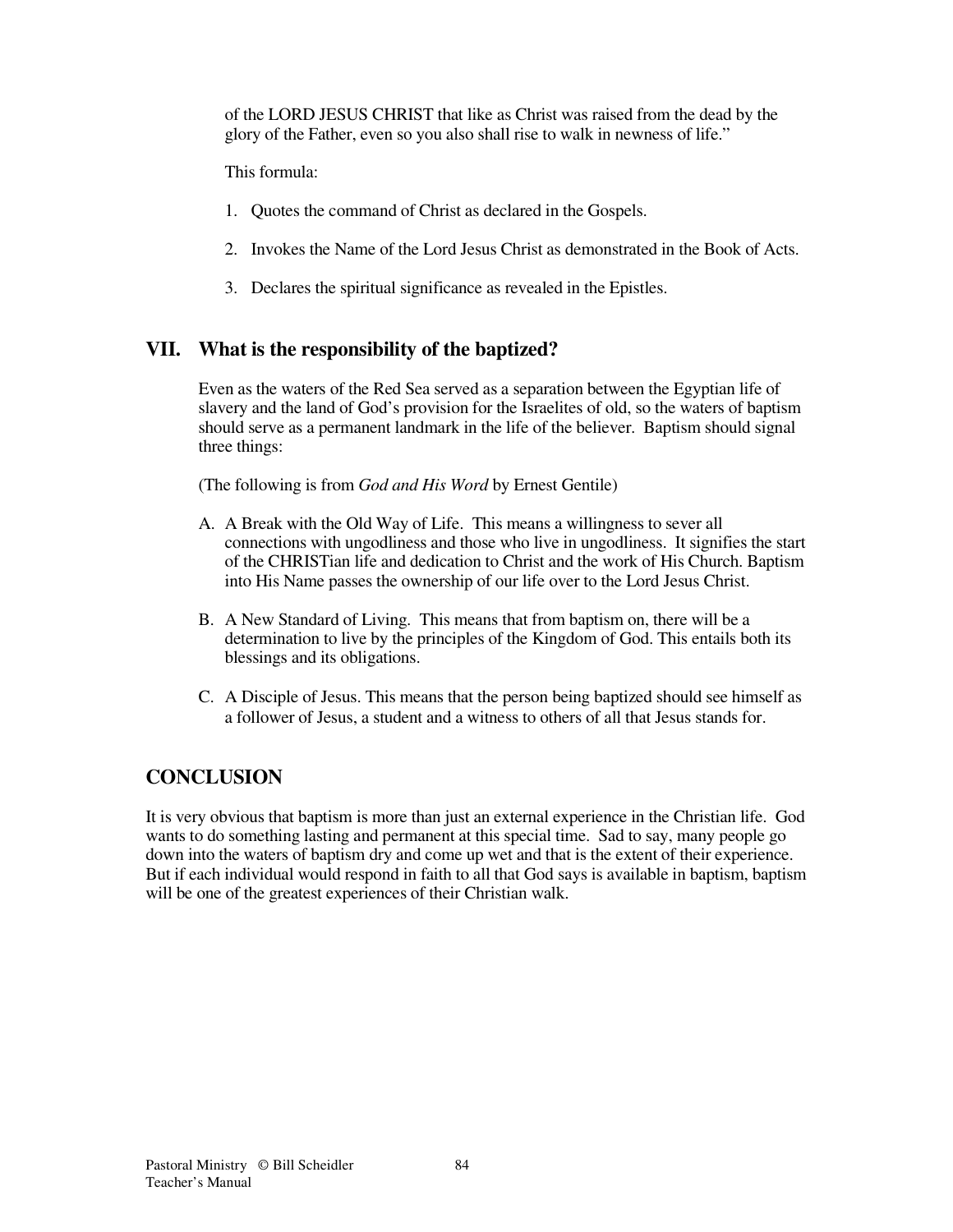# **Lesson 14 Administering Communion**

# **I. What guidelines should govern the practice of communion in the local church?**

A. The right foundation should be laid in the congregation (See supplemental notes on communion at the end of this lesson).

This foundation should include:

- 1. Occasional teaching on communion.
- 2. Frequent exhortations during the celebration of communion itself.
- 3. The service attendants being well schooled on their responsibilities and procedures.
	- a. The bread should always be passed first.
	- b. The service attendants should respond immediately when they see the leadership move the service to this experience.
- B. Prior to the distribution of the elements, some statement may be made regarding who is invited to participate (especially for the sake of visitors).
- C. Distribution should be made while one or more of the following take place:
	- 1. The leader gives a scripture exhortation (Common passages include: I Corinthians 11:23-26; Matthew 26:26-30).
	- 2. Special music is sung.
	- 3. The congregation sings.
	- 4. Special music is played.
- D. Prayer should be offered as blessing over each of the elements before they are partaken.
- E. The congregation should partake together, following Jesus' pattern of the bread first and the cup second. The phrase "Let us eat together" or "Let us drink together" will signal to the congregation when to partake.
- F. Communion should be followed by another song and some worship led by the worship leader.
- G. Collection of cups should be done in an orderly way while the congregation sings.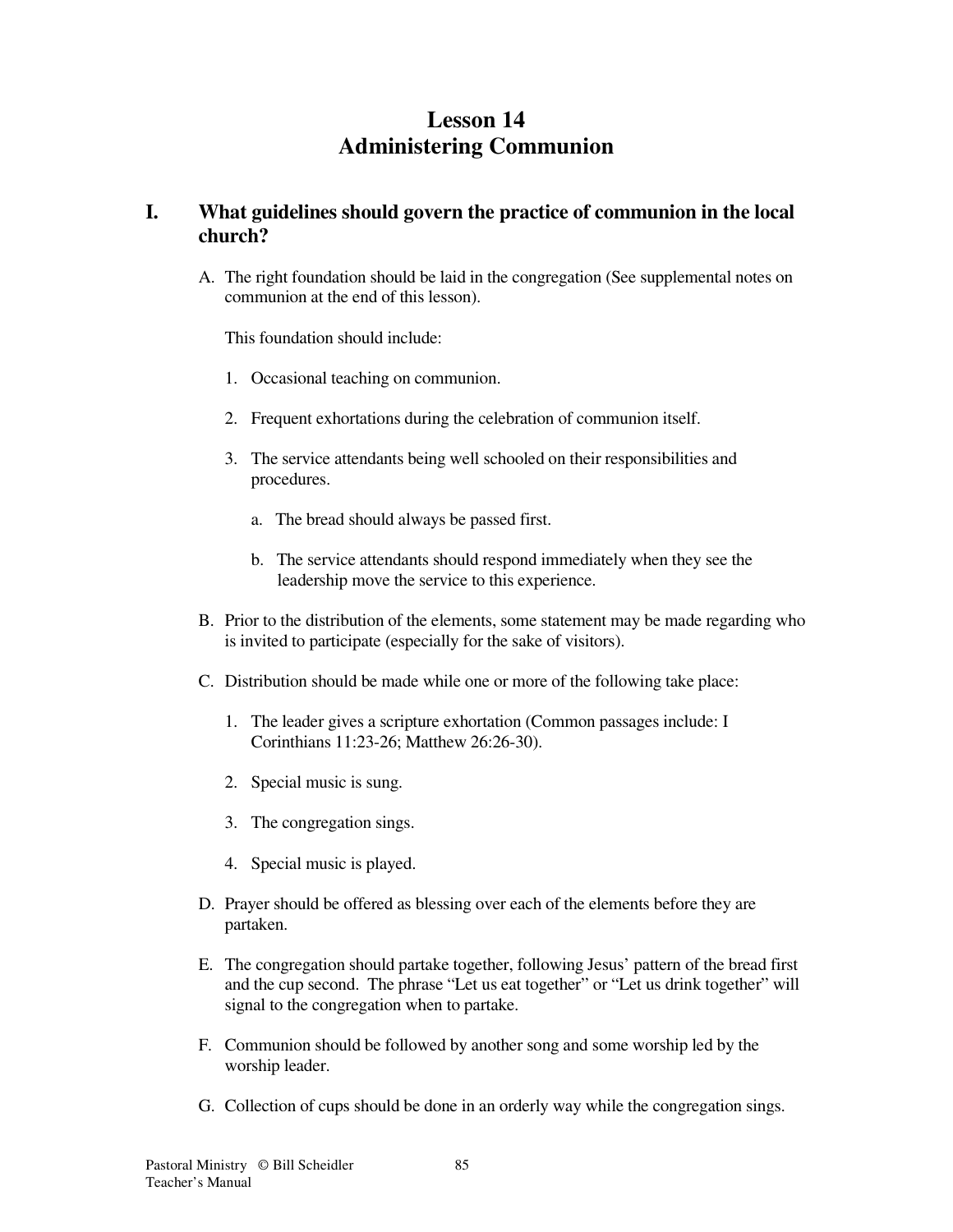## **II. What are the possible variations on this theme?**

#### **The Bread Breaking Service**

- 1. A large piece of bread is distributed to all.
- 2. People are encouraged to share a piece of their bread with others.
- 3. At the same time they are encouraged to give a word of encouragement to the other person.
- 4. They are also encouraged to mend any strained relationships.
- 5. Ample time is given for people to circulate freely.
- 6. The congregation is reassembled for the distribution of the cup.
- 7. The congregation partakes of the cup focusing on their relationship to God.

#### **III. What are some additional communion considerations?**

A. The Age of the Children

Parents should determine when it is proper for their own children to partake of communion. They should give their children some private instruction as to the meaning of what is taking place. The main thing is that parents ensure that their children do not play with the bread and the juice and cause a distraction to others. It is best when the children are very young for the parents to administer the bread and the cup to their children at the appropriate times.

B. The Control of the Children

Again, parents need to be in control of their children during this time to avoid distraction. Parents need to be sure that their children understand that this is a time to be under control.

C. Communion Ministry to the Shut-ins

The Table of the Lord is a significant part of our experience as believers. Pastors and leaders should consider taking communion to those who, by virtue of causes beyond their control, cannot participate in communion in the corporate assembly for a long season of time.

# **IV. What are the specific procedures at City Life Church?**

A. Time in Service

Normally the Communion time will take place sometime during the worship portion of the service. Always check with the Senior Pastor or the elder in charge prior to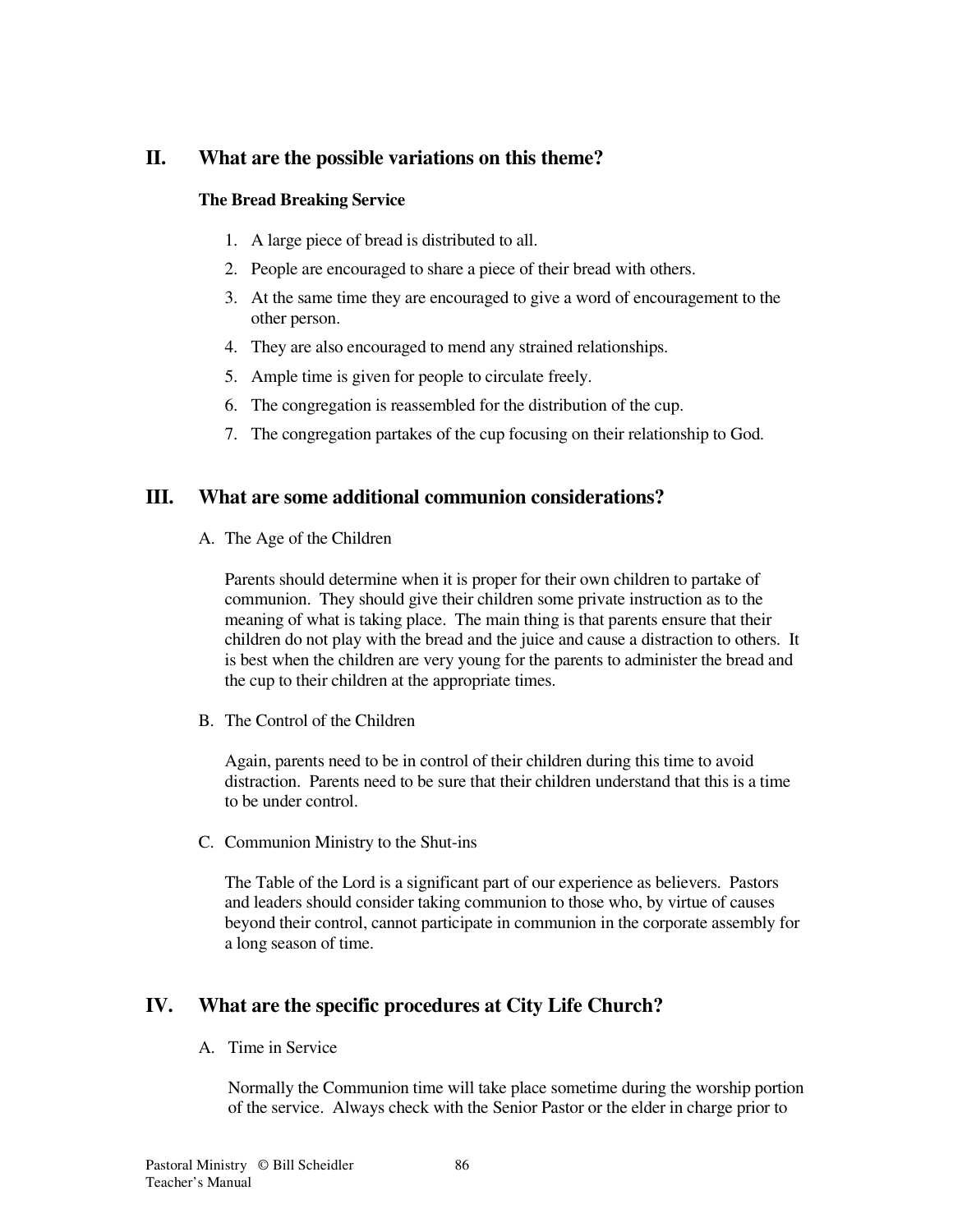the service for the exact time. This must be coordinated with the worship team.

- B. Announcing Communion
	- 1. Go to the pulpit with microphone in hand (or receive it from the worship leader as you near the pulpit).
	- 2. Ask the ushers to come to distribute the elements to the congregation.
	- 3. Invite the congregation to be seated during the distribution.
	- 4. Share an exhortation while the elements are being distributed (Note: In the event of no exhortation the worship team may continue with an appropriate song or a special number may be sung).
- C. The Exhortation
	- 1. The exhortation should be brief. It should only take as long as it takes to distribute the elements.
	- 2. The exhortation should focus on our relationship to the Lord and tie into other communion scriptures.
	- 3. Keep an eye on the ushers to see how the distribution is going.
	- 4. At some point before partaking, it is good to read I Corinthian 11:23-26.
	- 5. Ask the congregation "Is there anyone who has not been served the communion?"
- D. The Partaking

Have the people stand at this point.

- 1. Always start with the bread and focus on the broken body of our Lord.
	- a. Hold the bread up in your hand.
	- b. Pray in relation to the bread.
	- c. Invite the people to partake together, "Let us eat together."
	- d. Partake of the bread with the congregation.
- 2. Proceed to the cup.
	- a. Hold up the cup in your hand.
	- b. Pray in relation to the cup.
	- c. Invite the people to drink together, "Let us drink together."
	- d. Drink the cup with the congregation.
- E. The Conclusion
	- 1. Invite the people to thank the Lord for His goodness.
	- 2. Turn the microphone back to the worship leader for another song.
	- 3. Exit the platform.
	- 4. The ushers will collect the cups as the song is being sung.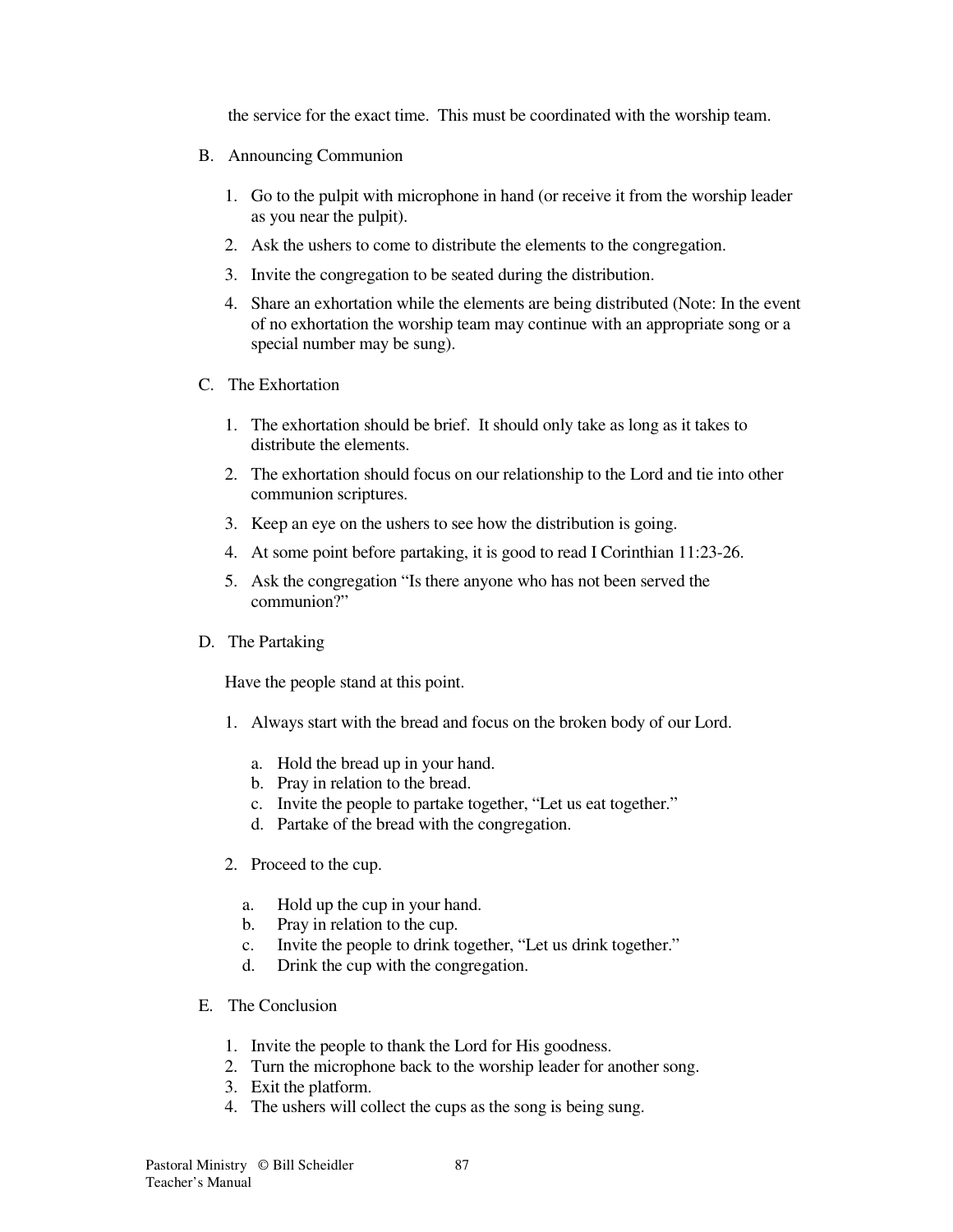# **Lesson 14 Supplement, Teaching on Communion**

# **Communion**

By Bill Scheidler

#### *Purpose:*

The purpose of this lesson is to help us understand the importance of communion as one of the main ordinances of the church and to grow in our appreciation of what is available to every Christian at the "Table of the Lord."

#### *Key Verses:*

*For I received from the Lord that which I also delivered to you: that the Lord Jesus on the same night in which He was betrayed took bread; 24 and when He had given thanks, He broke it and said, "Take, eat; this is My body which is broken for you; do this in remembrance of Me." 25 In the same manner He also took the cup after supper, saying, "This cup is the new covenant in My blood. This do, as often as you drink it, in remembrance of Me." 26 For as often as you eat this bread and drink this cup, you proclaim the Lord's death till He comes.* 1 Corinthians 11:23-26

#### **I. WHAT ARE SOME OF THE NAMES AND TITLES THAT ARE HISTORICALLY GIVEN TO THIS ORDINANCE?**

There are many names and titles that are associated with this ordinance; some of them are biblical, some historical, some traditional. All of them have an element of truth to them.

- A. The Lord's Supper (1 Corinthians 11:20). It is referred to in this way because it was at Christ's last supper with the disciples, prior to his crucifixion, that Jesus established this ordinance (Matthew 26:26-29) and it points to a future supper that all believers of all ages will once again eat with Christ (Revelation 19:9, 17).
- B. The Lord's Table or the Table of the Lord (1 Corinthians 10:21). A table speaks to us of a place of feasting, love, and fellowship. The Lord has provided a place for us to sup with Him in an intimate way.
- C. The Communion (1 Corinthians 10:16). The word "communion" means an intimate sharing of one person with another. Communion is to be a time of intimacy with the Lord and His Body.
- D. Breaking Bread (Acts 20:7). This title refers back to when Jesus initiated communion and He took the bread, broke it, and blessed it (Matthew 26:26).

*"And upon the first day of the week, when the disciples came together to break bread…"* Acts 20:7

E. Other (non-biblical) terms: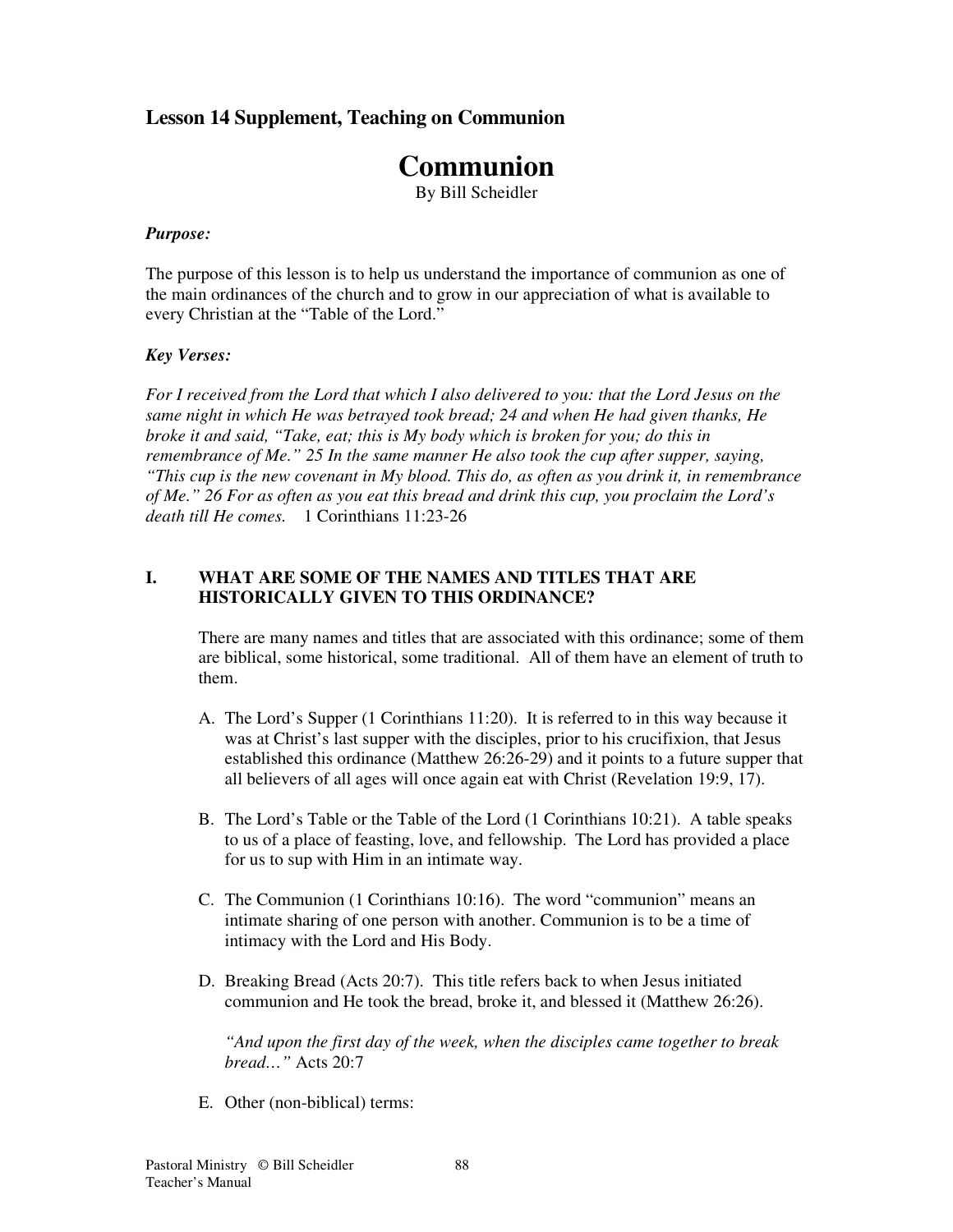- 1. Eucharist. This word comes from the Greek word which means "giving thanks" (I Corinthians 14:16). Certainly, as we remember the Lord, thanksgiving should fill our hearts.
- 2. Sacrament. This word comes from a Latin word meaning "holy" or "set apart." The Communion Table should certainly be hallowed and reverenced by all.

#### **II. WHAT IS THE FOUNDATION FOR THIS ORDINANCE IN THE BIBLE?**

- A. From the first chapters (Genesis 3:8) to the last chapters (Revelation 21:1-3) of the Bible, God has revealed Himself as one who delights in and desires to have intimate fellowship and relationship with His creation.
- B. Even though sin separated man from God, God has always provided a means whereby this intimate relationship could be experienced in His house.

*"And let them make me a sanctuary; that I may dwell among them."* Exodus 25:8

- C. In the Old Testament, at different times, God provided different avenues through which this desire could be manifest. Two such avenues include:
	- 1. The Altar of Sacrifice (Exodus 20:24)
	- 2. The Table of Showbread (Leviticus 24:5-9)
- D. Under the New Covenant, the table of the Lord's presence is the Communion Table. The table is the only piece of furniture taken into the New Covenant celebration or service.

#### **III. WHAT SYMBOLS DID JESUS USE IN ESTABLISHING THE COMMUNION?**

- A. Bread (Luke 22:19)
	- 1. The bread speaks of the body of Christ broken for sinful man.
	- 2. The bread which Jesus provided is necessary for spiritual life (John 6:58).
- B. Fruit of the Vine (Matthew 26:29)

*And as they were eating, Jesus took bread, blessed and broke it, and gave it to the disciples and said, "Take, eat; this is My body." Then He took the cup, and gave thanks, and gave it to them, saying, "Drink from it, all of you. For this is My blood of the new covenant, which is shed for many for the remission of sins. But I say to you, I will not drink of this fruit of the vine from now on until that day when I drink it new with you in My Father's kingdom." And when they had sung a*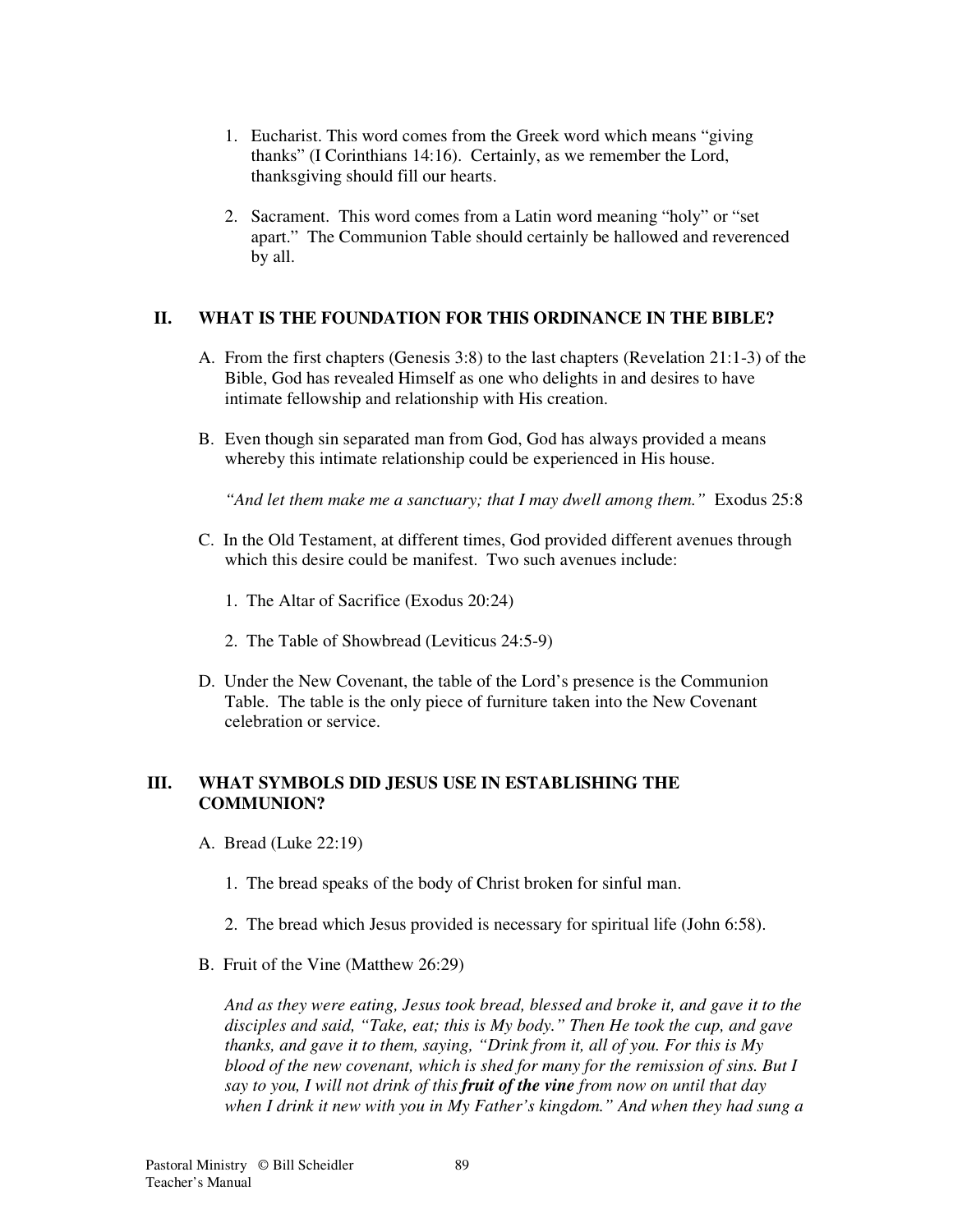*hymn, they went out to the Mount of Olives.* Matthew 26:26-30

- 1. The fruit of the vine speaks of the blood of Christ that was shed for sinful man for cleansing sin (Matthew 26:28).
- 2. Only the blood of Jesus has the power to cleanse from sin (1 John 1:7).

#### **IV. WHAT SPIRITUAL REALITIES ARE DEMONSTRATED AND EXPERIENCED AT THE LORD'S TABLE?**

Everything that we experience in the Christian life we experience as we exercise faith in the Word of God. The simple act of going through a certain formality does not accomplish anything in the spiritual realm. However, as we exercise faith in the Word of God we should expect communion to be a very meaningful time.

A. It should be a time of Remembrance (Luke 22:19; 1 Corinthians 11:24-25). As Christians, we should continually remember the death, burial, and resurrection of Christ and what it provided for us.

*And He took bread, gave thanks and broke it, and gave it to them, saying, "This is My body which is given for you; do this in remembrance of Me."* Luke 22:19

B. It should be a time of Communion (1 Corinthians 10:16). All believers need to renew and maintain a communion relationship with the Lord.

The cup of blessing which we bless, is it not the communion of the blood of *Christ? The bread which we break, is it not the communion of the body of Christ?* 

C. It should be a time of Unity (1 Corinthians 10:17). At the Table believers should be united around the Lord and recognize their interdependence and need for the spiritual Body of Christ.

*For we, though many, are one bread and one body; for we all partake of that one bread.* 

D. It should be a time of Love (Luke 22:15). Christ's death was the highest expression of His love for us. The Table of the Lord is a feast of His love.

*Then He said to them, "With fervent desire I have desired to eat this Passover with you…"* 

E. It should be a time of Healing (1 Corinthians 11:28-30). The truths found at the Table of the Lord should have healing effects on relationships among believers and bring health to the physical body.

*But let a man examine himself, and so let him eat of the bread and drink of the cup. For he who eats and drinks in an unworthy manner eats and drinks judgment to himself, not discerning the Lord's body. For this reason many are weak and sick among you, and many sleep.*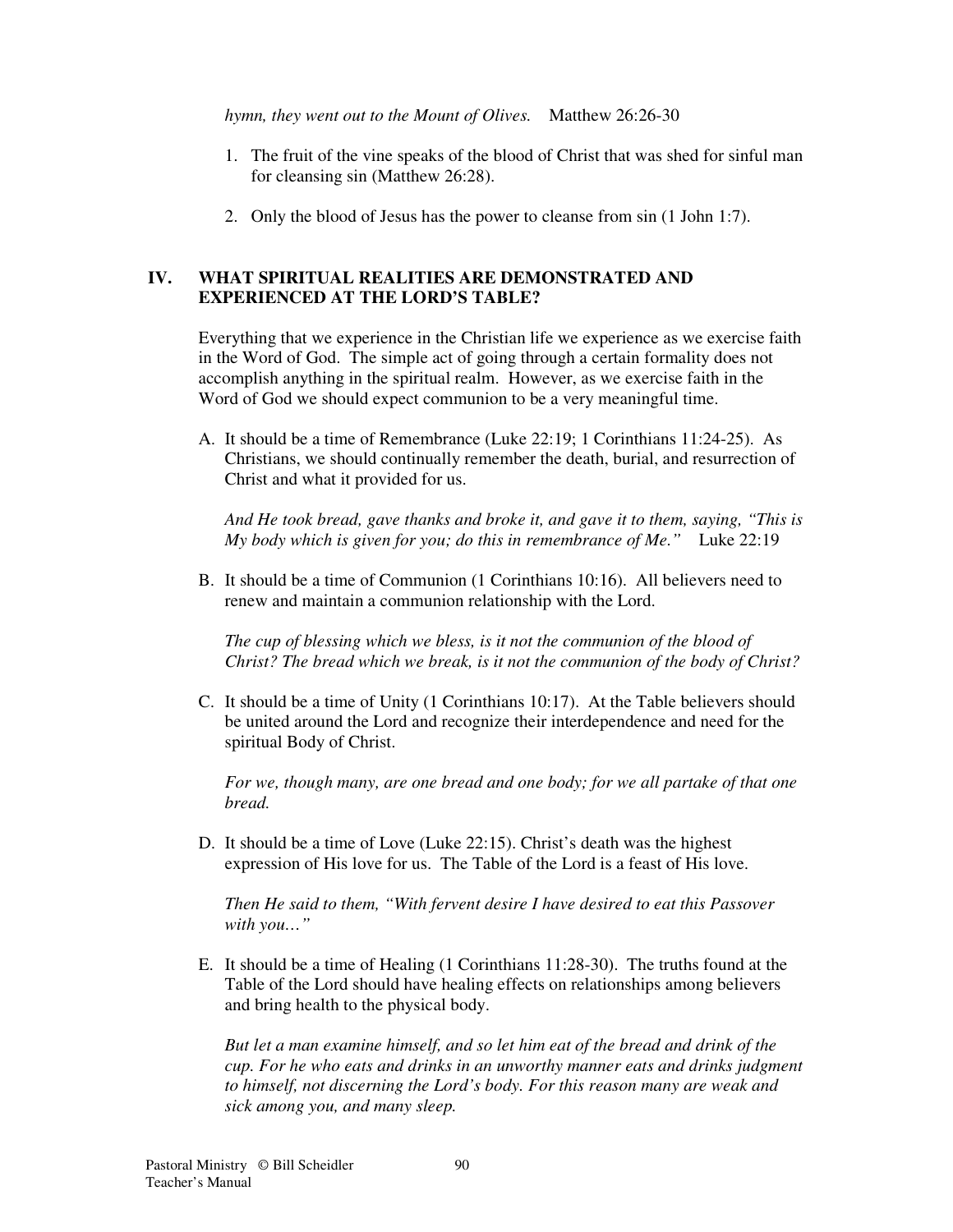- F. It should be a time of Examination (1 Corinthians 11:28-32). Every believer should examine his heart to make sure it is free from enmity toward God and enmity toward our fellowman (Luke 22:21; 1 Corinthians 11:29).
- G. It should be a time of Thanksgiving (Matthew 26:27). As we remember Christ's work, a new spirit of thanksgiving should be ours.
- H. It should be a time of Blessing (1 Corinthians 10:16). God's desire is to bless His people through the blessed bread and the blessed cup.
- I. It should be a time of Witness or Proclamation (1 Corinthians 11:26). Up to the Second Coming of Christ, the practice of communion in the Church is a visible sign and witness to the death of Christ.

*For as often as you eat this bread and drink this cup, you proclaim the Lord's death till He comes.* 

#### **V. HOW CAN A SINFUL MAN FIND A PLACE AT THE KING'S TABLE?**

It is only on the basis of God's infinite love, mercy, and grace that we can sit and feast at the Table of the Lord. Gratitude should fill our hearts every time we share this meal together. The magnitude of Christ's love is symbolized in the Old Testament account of Mephibosheth finding a place at the table of the king (2 Samuel 9:1-13).

#### *Conclusion:*

Paul the Apostle had a great love and appreciation for the Table of the Lord. His understanding did not come because he was familiar with the procedure, because he read about it in a book, or because he was told by a church leader. Paul's understanding came to him by a personal revelation by the Spirit of God (1 Corinthians 11:23). As you read and meditate on the Scriptures in this lesson, ask God to give you a personal revelation of the love of God expressed to you in the Table of the Lord.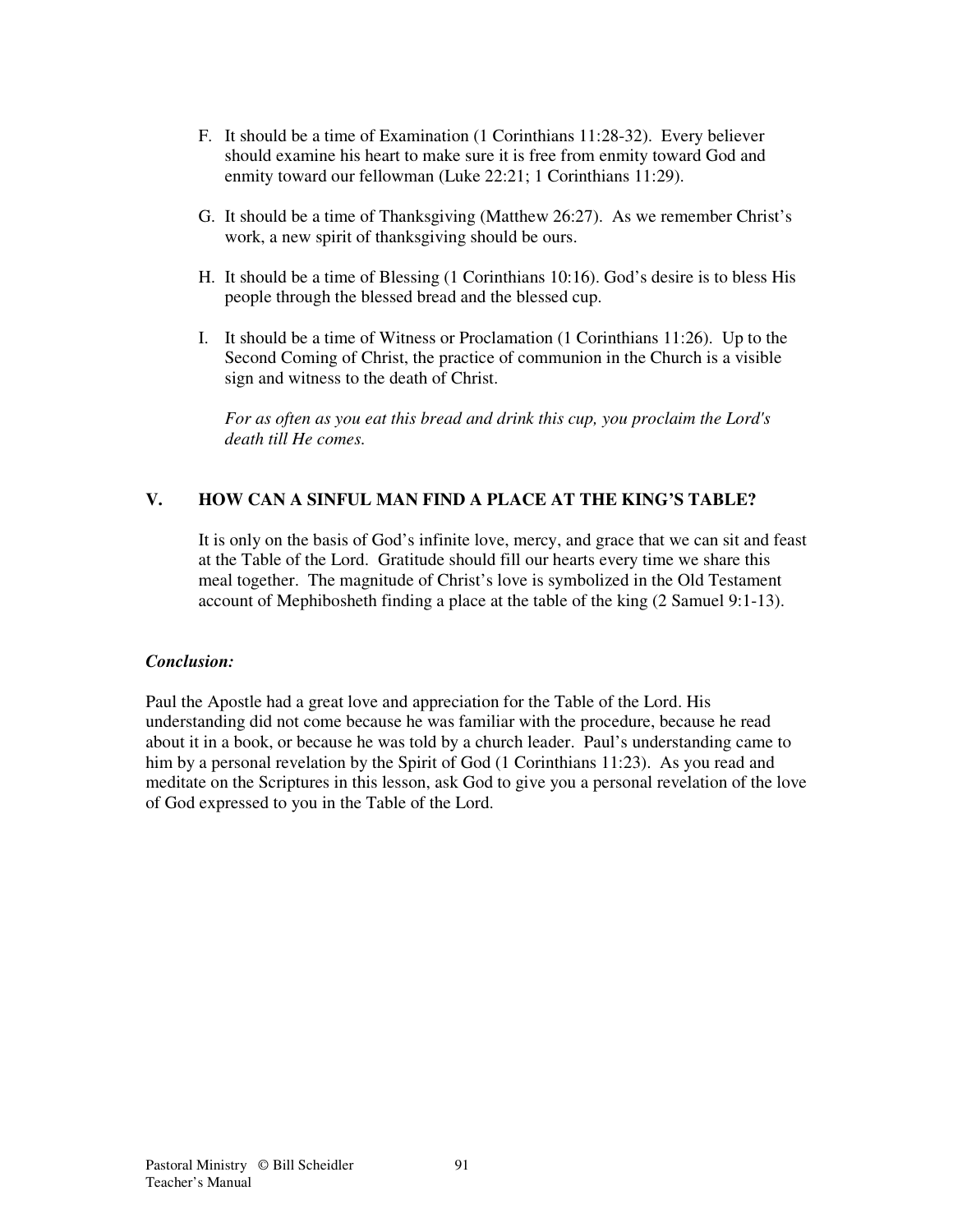# **Lesson 15 Dedication of Infants**

The dedication of infants is not a sacrament in the same way that communion and water baptism are. Both communion and water baptism are commanded by Christ, demonstrated in the Book of Acts and explained in the epistles.

Infant dedication is not a New Testament commandment. Parents are not more spiritual for formally dedicating their children and parents who do not dedicate their children are not walking in disobedience. Infant dedication falls more into the category of a local church tradition. It is a good tradition if it constantly affirms the sanctity of life, the importance of the family and the responsibility of all to see children as a serious blessing and responsibility.

Should infant dedication ever become more than that, it should suffer the same fate as the bronze serpent (II Kgs. 18:4).

# **I. What are some important definitions relative to this practice in the church?**

- A. The English definition of the word "dedicate" means:
	- 1. To set apart for sacred uses; consecrate
	- 2. To set apart for or devote to any special use, duty or purpose
- B. The New Testament Greek word used for "dedicate" (*enkainizo*) means to renew, to initiate, to commence to use (John 10:22; Heb. 9:18; 10:20). The thought here is that we want to renew this child to use according to the purpose of God for his or her life.
- C. There are two Hebrew words for "dedicate".
	- 1. The first one *(chanak*) is most often translated dedicate or train up (Deut. 20:5; Pro. 22:6; I Kgs. 8:63; II Chr. 7:5). It means:
		- a. To make narrow

*Train up a child in the way he should go, and when he is old he will not depart from it.* Proverbs 22:6

The thought of dedicating a child includes the idea of narrowing the use of that child for the purposes of God.

b. To initiate the use of

See also: Num. 7:10; 7:11; 84, 88; II Chr. 7:9; Neh. 12:27; Ps. 30:1; Ezra 6:16, 17; Dan. 3:2, 3

2. The second one (*qadash*) is most often translated "consecrate, dedicate, hallow or sanctify (Ex. 13:2; I Sam. 7:1; Num. 3:13). It means: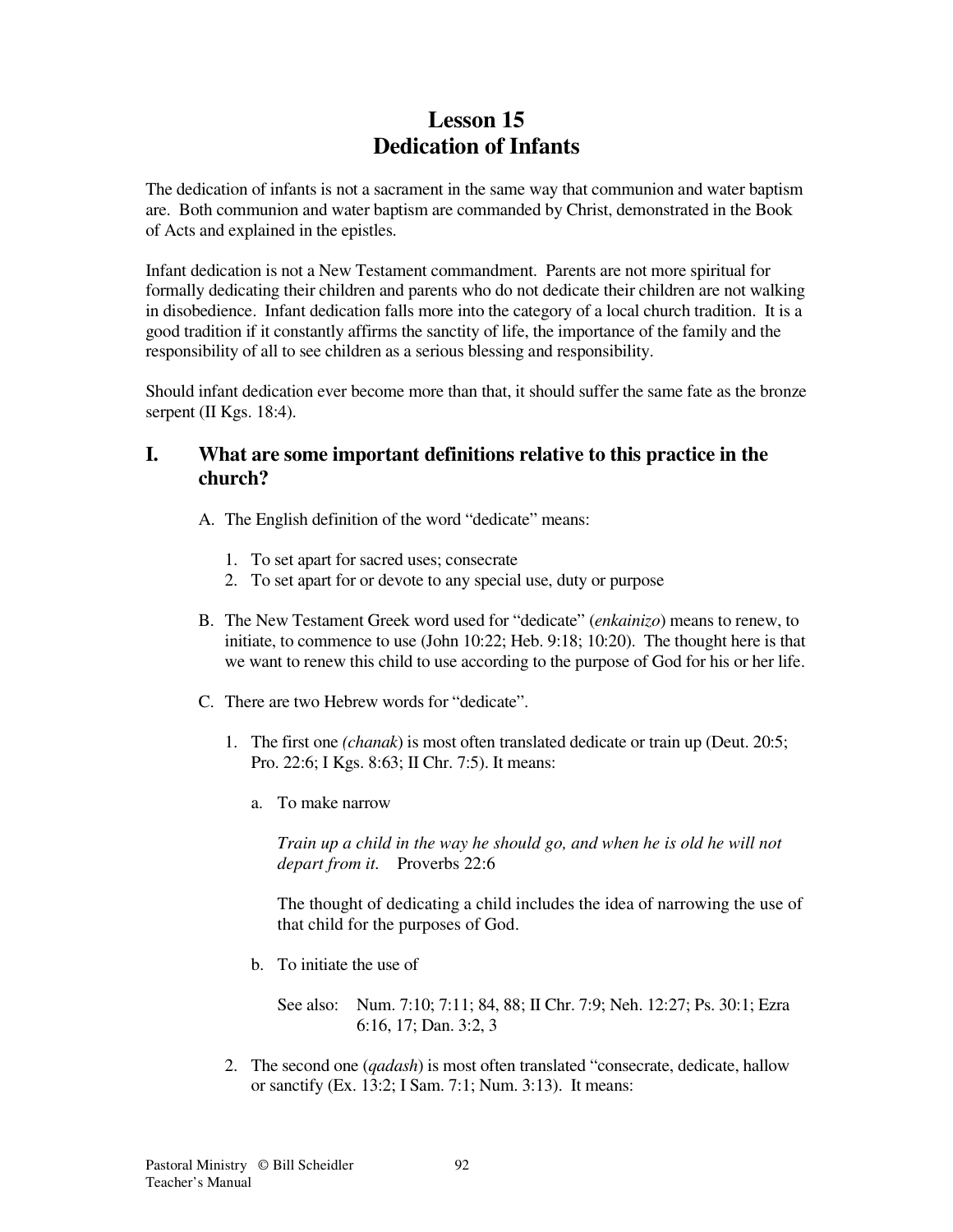- a. To be pure, clean
- b. To be holy, sacred, set apart
- c. To consecrate to God

#### **II. What the dedication of infants is not.**

- A. It is not equivalent to Old Testament circumcision of the child for covenant privileges and relationship.
- B. It is not equivalent to infant baptism without the water.
- C. It is not christening (making the baby a Christian or a member of the Church).

#### **III. What the dedication of infants is.**

Infant dedication is:

A. A returning of the child to the Lord (I Sam. 1:24-28).

*"For this child I prayed, and the LORD has granted me my petition which I asked of Him. Therefore I also have lent him to the LORD; as long as he lives he shall be lent to the LORD." So they worshiped the LORD there.* I Samuel 1:27-28

- B. A public declaration of the intent of the parents to raise this child to serve the Lord.
- C. A placing of the child into the hands of the Lord to be used at His disposal (Luke 2:22).

*Now when the days of her purification according to the law of Moses were completed, they brought Him to Jerusalem to present Him to the Lord.* Luke 2:22

The word used in the above passage for the word "present" means "to put at the disposal of another." In dedication, parents are putting the child into the hands and at the disposal of the Lord (See: Romans 12:1).

D. An impartation of divine blessing to the child through the laying on of hands (Mark 10:13-16; Luke 2:28).

*Then they brought little children to Him, that He might touch them; but the disciples rebuked those who brought them. But when Jesus saw it, He was greatly displeased and said to them, "Let the little children come to Me, and do not forbid them; for of such is the kingdom of God. Assuredly, I say to you, whoever does not receive the kingdom of God as a little child will by no means enter it." And He took them up in His arms, laid His hands on them, and blessed them.*

Mark 10:13-16

A blessing is an invocation of good. Just as Jesus laid hands on children and blessed them, in infant dedication church leaders lay hands on children and bless them. The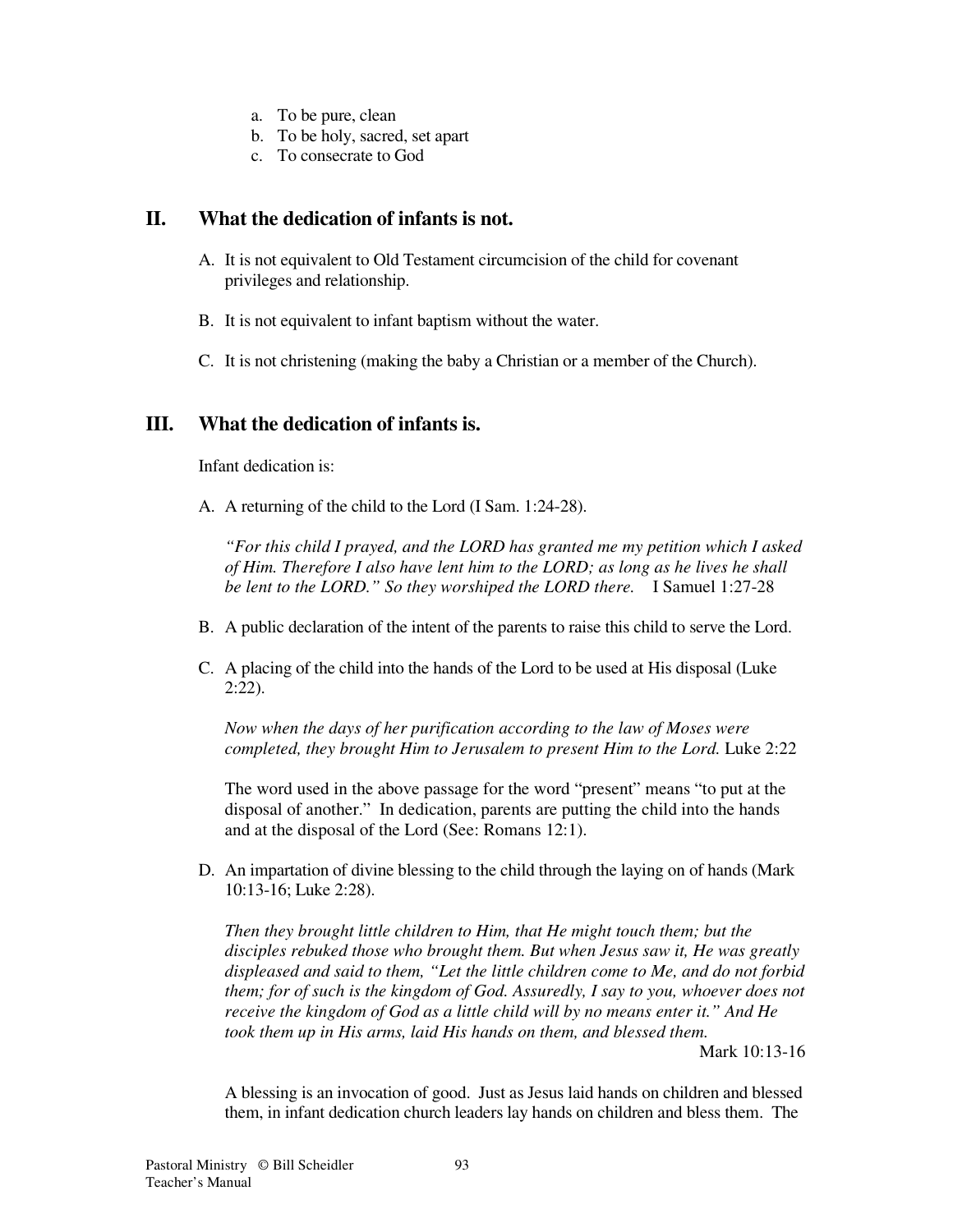blessing of the Lord makes rich and causes prosperity (Pro. 10:22).

# **IV. What is God's attitude toward children?**

A. Children are a heritage of the Lord (Ps. 127:3).

*Behold, children are a heritage from the LORD, the fruit of the womb is a reward.* 

B. Children are arrows in the hands of their parents (Ps. 127:4-5).

*Like arrows in the hand of a warrior, so are the children of one's youth. Happy is the man who has his quiver full of them; they shall not be ashamed, but shall speak with their enemies in the gate.* 

C. Children are worthy of the Lord's time and attention (Mark 10:16; Mt. 19:14).

*But Jesus said, "Let the little children come to Me, and do not forbid them; for of such is the kingdom of heaven."* Matthew 19:14

D. Children are as olive plants (Ps. 128:3).

*Your wife shall be like a fruitful vine in the very heart of your house, your children like olive plants all around your table.* 

# **V. What is the part of the parents in the dedication of the child?**

- A. They are acknowledging the divine origin of the child.
- B. They are acknowledging their responsibility to oversee the development of that child.
- C. They are "setting apart" that child to God's covenant and purposes (I Cor. 7:14).
- D. They are acknowledging their need for divine assistance in the rearing of that child.
	- 1. In giving wisdom (Judges 13:8)
	- 2. In giving protection (Mt. 18:10)
- E. They are making a public confession of their desire to keep the Lord as head of their homes (John 24:15c).

*But as for me and my house, we will serve the LORD.*

# **VI. What elements could be part of the dedication of infants?**

A. Appropriate Scripture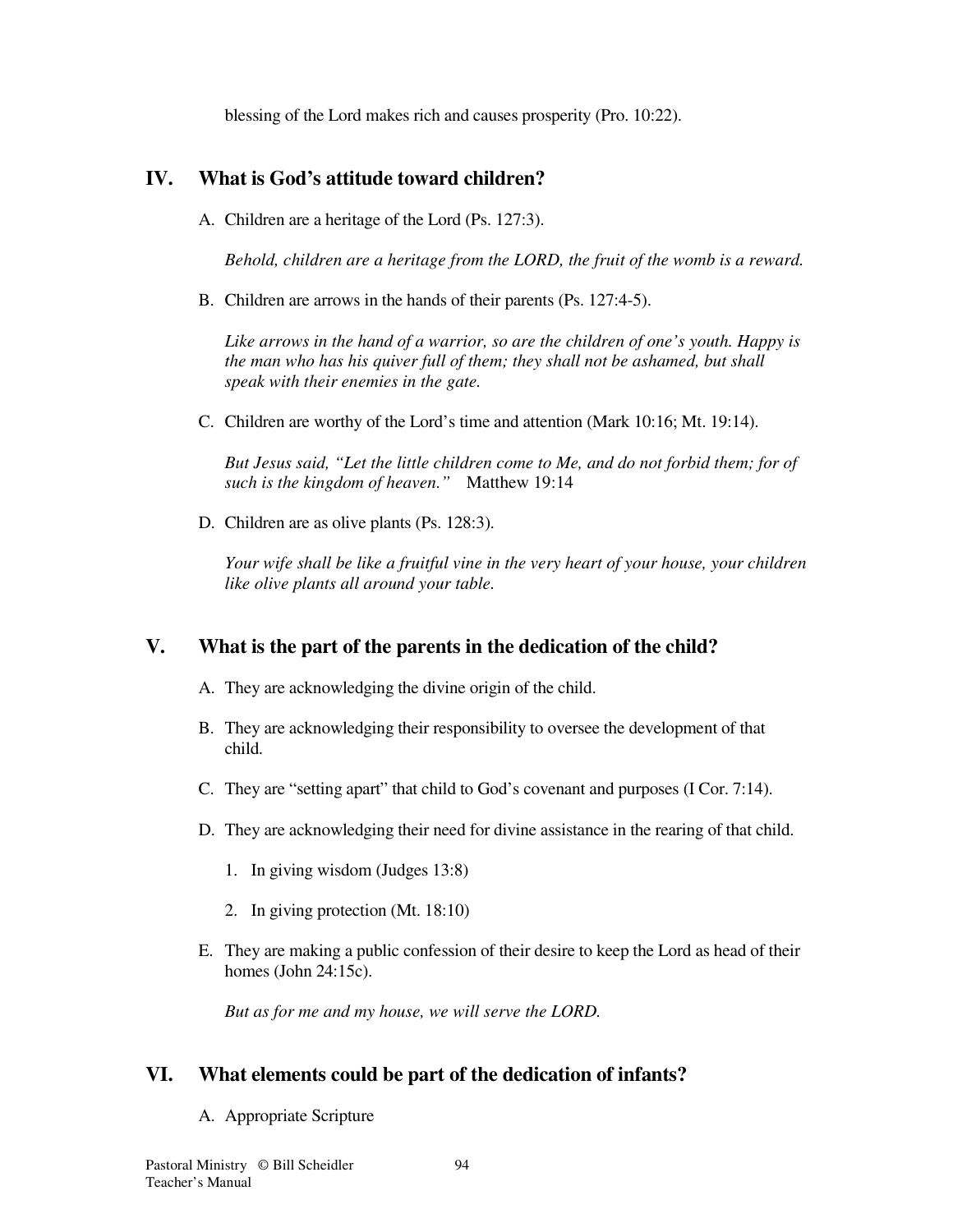- B. Charge to the Parents
- C. Testimony of Parents (if time permits)
- D. The Meaning of the Name(s)
- E. Prayer for Child and Parents
- F. Introduction to the People

## **VII. What are some of the things to guard against in the dedication of infants?**

- A. Leaders should avoid using terminology that would make the act of dedication of infants a sacrament in the local church.
	- 1. Do not say, "Now this child is a part of the family."
	- 2. Do not associate it with infant baptism and new birth language.
	- 3. Do not approach infant dedication as if it is a command from the Lord.

Parents who do not choose to dedicate their children in a public way are not to be seen as disobedient, lax or unspiritual.

- B. Leaders should prepare for the dedication time in advance to avoid embarrassing mistakes such as:
	- 1. Referring to the child in the wrong gender.
	- 2. Mispronouncing the first and/or last name of the child.

#### **VIII. What are some additional benefits to the practice of infant dedication?**

- A. Infant dedication becomes a great point of pastoral contact for members and their relatives.
- B. Infant dedication gives a regular opportunity for an exaltation of child bearing and biblical concepts of parenting.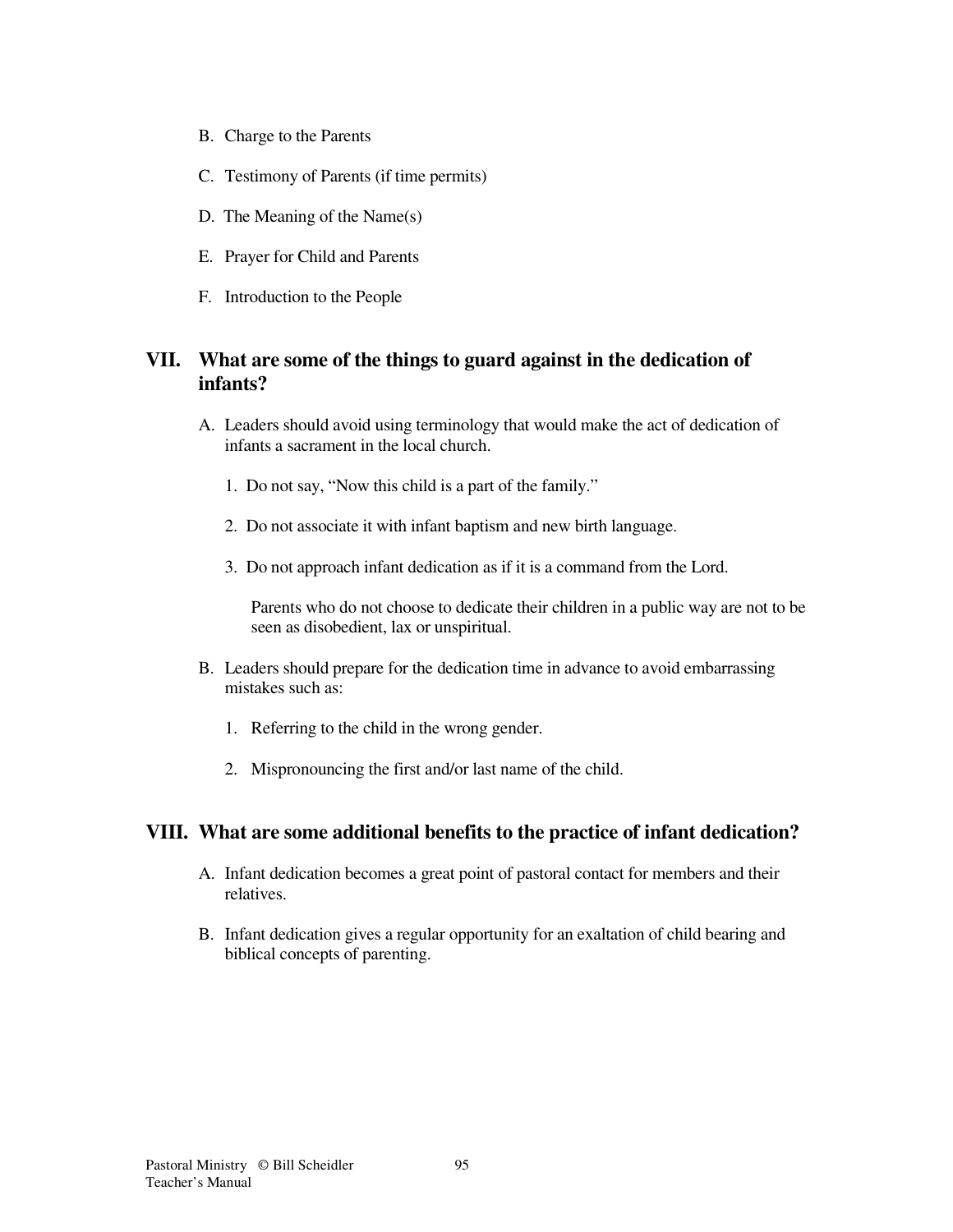# **Lesson 16 Pre-marital Counseling**

When we approach the subject of marriage, it is vitally important that as pastors we constantly affirm the sacredness and permanency of the marriage relationship. We must also remember that the marriage decision is, apart from our decision to accept Christ in our lives, the most important and consequential decision that anyone makes, because people must live with the consequences of that decision for the rest of their lives.

As pastors we have the privilege of preparing people for this covenantal life together. The foundation that we help them lay at the beginning will hopefully guide them throughout their married life. How a couple starts out is very important if they are to have a rewarding life and a peaceful home. For this reason it is vital that we take seriously the times of preparation that we have with this couple.

The following guidelines are suggested as a minimum in this preparation process. Each pastor must determine how much more is needed in each case. All couples vary in maturity and therefore some may require more attention.

# **I. Marriage Approval**

- A. Things to find out before approval takes place
	- 1. Are both parties Christians (II Cor. 6:14)?
	- 2. How long have they been Christians?
	- 3. Are both parties free to marry (Mt. 5:32; 19:9)?
	- 4. Has either party been married before?
	- 5. How long have they known each other?
	- 6. How long have they been dating?
	- 7. How do the parents feel about their relationship?
	- 8. How do the parents feel about the possibility of marriage?
- B. Additional questions to ask the couple
	- 1. Have you asked (not told) both sets of parents about marrying?
	- 2. What have been their responses?
	- 3. What kinds of activities have you been involved in on your dates?
	- 4. Has God been a part of your relationship? In what way?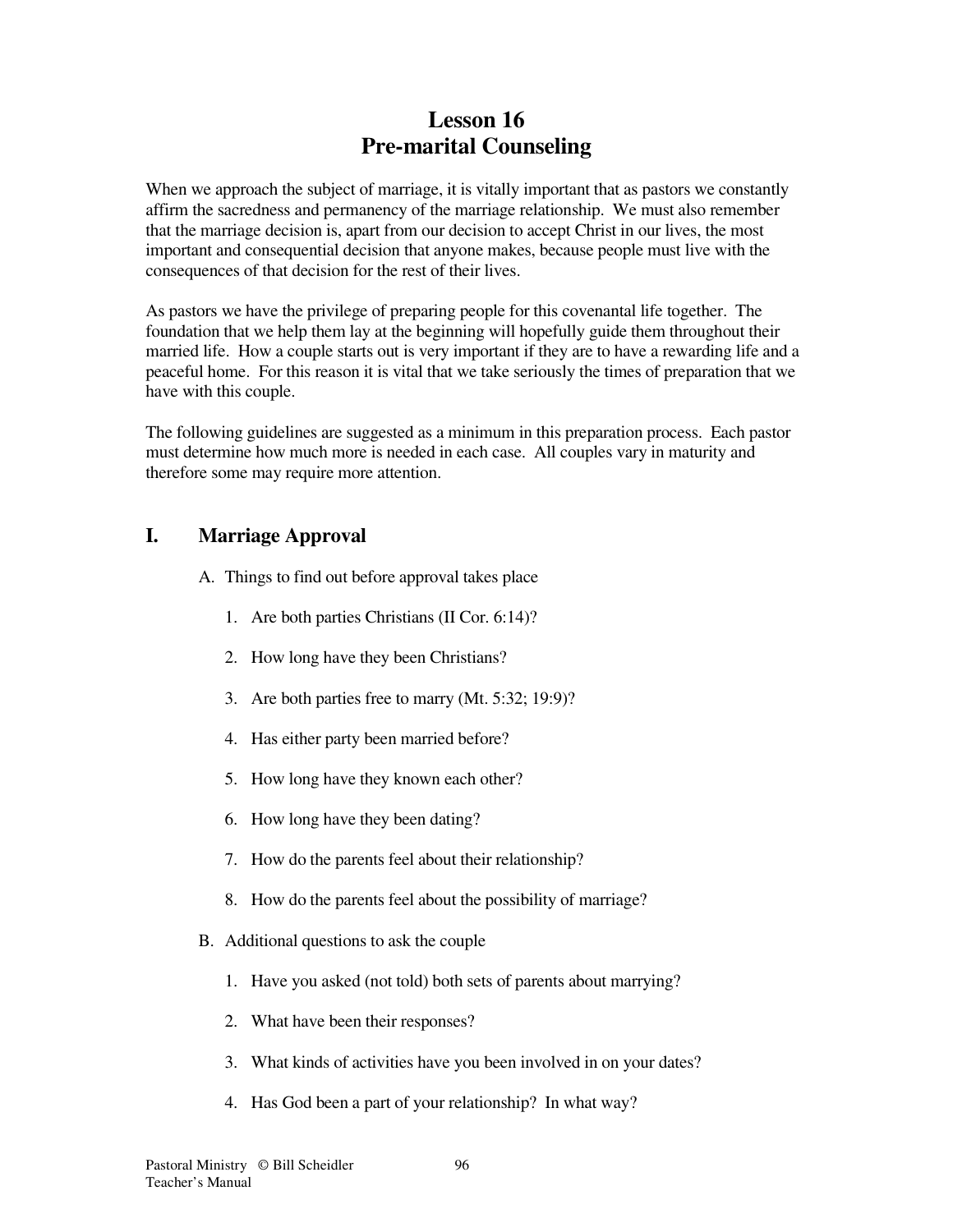- 5. How intimate have you been in your relationship?
- 6. Why do you believe that you are to marry this person?
- 7. What do you feel you have to bring into this relationship?
- 8. What do you hope to get out of this relationship?

In order to facilitate the asking of the appropriate questions, you may want to use the *Pre-engagement Questionnaire* included as a supplement to this lesson.

- C. Things to do
	- 1. On the basis of the answers to the above questions (or the results of the questionnaire) make a checklist for the couple to work through prior to approval.
	- 2. Talk to other leaders who may be more intimately involved with them.
	- 3. Set a date for the wedding.
	- 4. Set up the first pre-marital counseling session (should be within two weeks).
	- 5. Inform them of pertinent state laws relating to marriage and the marriage license.
	- 6. Help them or send them to a designated wedding coordinator who will help them make up a time table for wedding plan preparation.

#### **II. The Pre-Marriage Questionnaire**

 Be sure to have each person fill out their questionnaire without consulting or sharing information with the other party. These questionnaires cover many areas that are vital to every couple's relationship. They are not meant to be an outline for your counseling time. It is only a tool for gaining information and should be used as follows:

A. When they finish the questionnaire:

- 1. Read it over carefully.
- 2. Mark any areas concerning which you would like further clarification.
- 3. Compare with the other party's questionnaire and note all differences in their answers.
- 4. Set an agenda of areas to cover in the counseling sessions.
- B. Return the questionnaire to the parties involved when you are finished with them.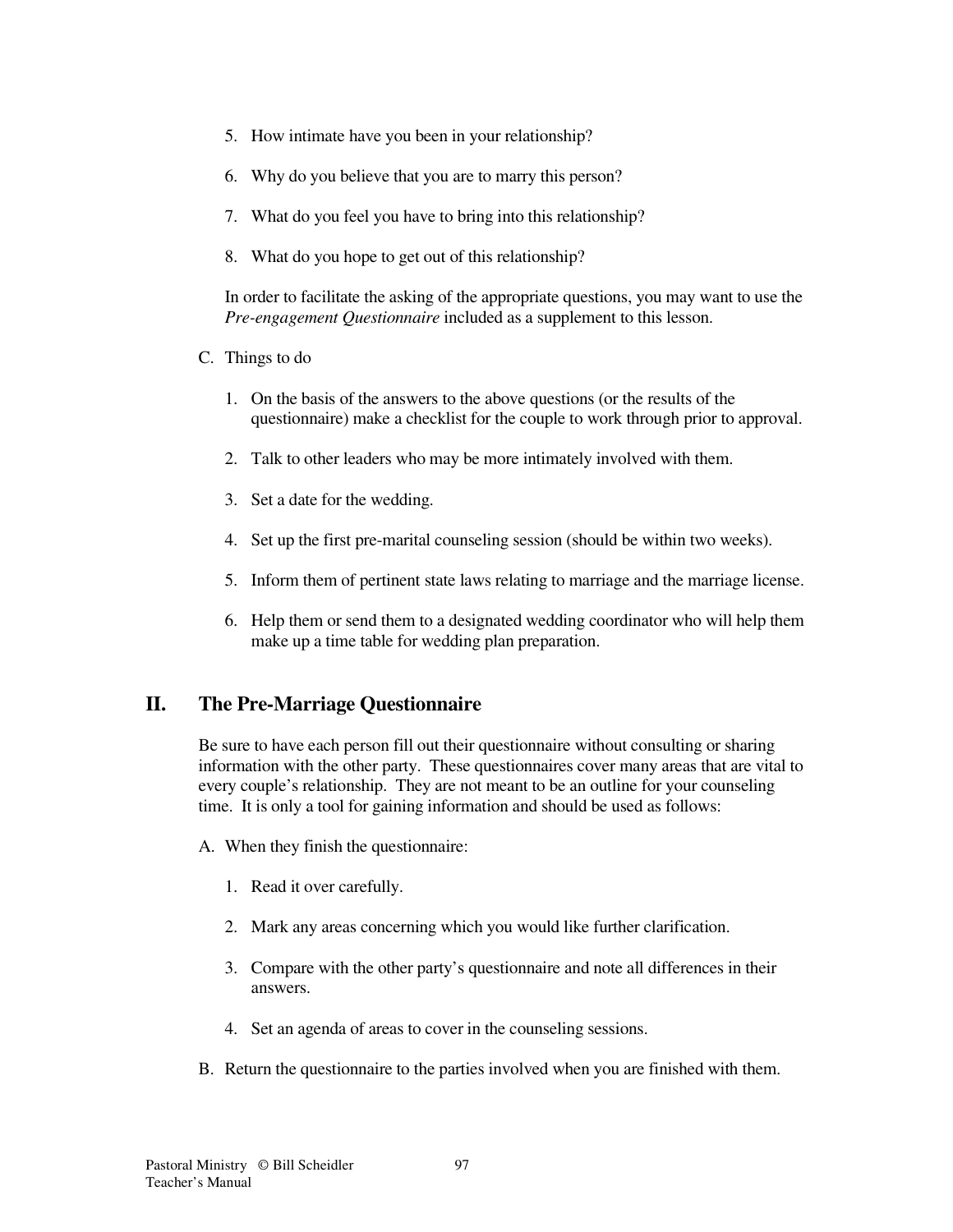# **III. The Counseling Sessions**

#### A. The Number

- 1. The counselor and his or her spouse (if possible) should meet between 3-5 times with each couple.
- 2. It is good to schedule one session with an older couple who have a successful marriage (guidelines follow).
- 3. The actual number of sessions will be greatly determined on the basis of your initial evaluation of the couple's readiness for marriage.
- B. Frequency
	- 1. The first session should be within two weeks from the initial approval.
	- 2. The other sessions should be spread evenly between the first session and the marriage date.
	- 3. The final session should be approximately two weeks before the wedding (for which you should reserve discussion concerning the sexual aspects of marriage).
- C. The Content

The following areas should be covered in a general way, unless you can tell from the questionnaire that specific guidelines are needed. Note: Information on many of these subjects can be gleaned from the marriage section of the course titled *Family Issues*.

- 1. Communication
- 2. Spiritual life (individually and together)
- 3. Priorities
- 4. Goals
- 5. Vocation
- 6. Children
- 7. Birth control
- 8. Church life and ministry involvements
- 9. Sex
- 10. Money matters (credit, savings, insurance)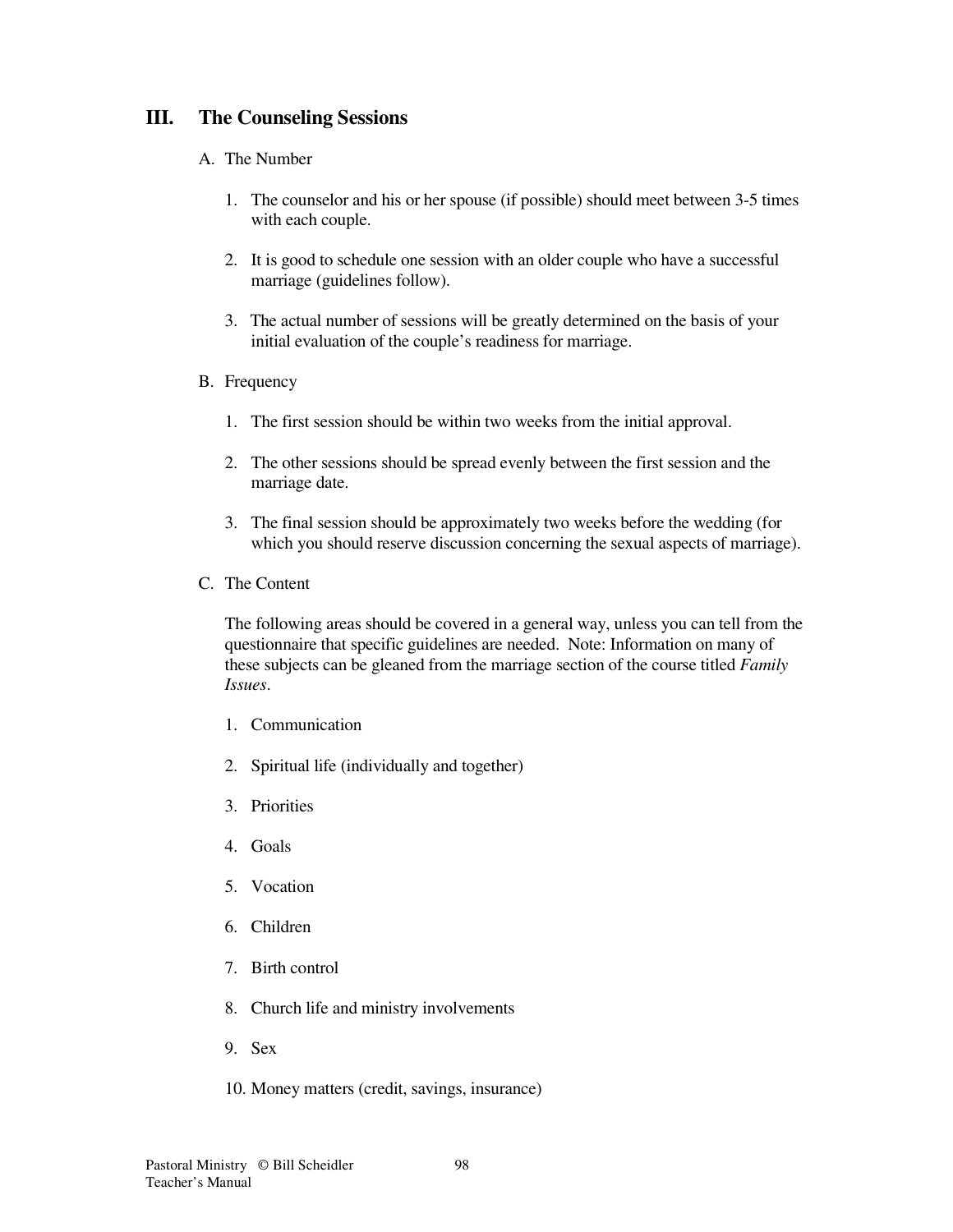- 11. Buying a home
- 12. Developing friendships
- 13. Solving conflicts
- 14. Leadership and submission
- 15. Relating to relatives

#### **IV. Special Homework—Learning from the Pros**

- A. The prospective bride must talk to an older married woman and the prospective groom must talk to an older married man (Titus 2:1-5).
	- 1. This older person should be in your church, if possible.
	- 2. This person should be successful in marriage and a true servant of the church.
- B. Supply the bride and groom with questions to ask the older couple when they have the interview.
	- 1. What has allowed your marriage to work?
	- 2. What have you personally done to help the marriage?
	- 3. How have you handled difficulties in your marriage?
	- 4. What did you do when the going got tough?
	- 5. As you look back over the last 50 years, what times were the hardest?
	- 6. What advice would you give to someone like me?
- C. The couple must report back to you concerning this interview.

#### **V. Planning the Ceremony**

- A. Be a resource person in relation to the ceremony.
- B. Warn them that this will be a tense time if they do not release their anxieties to the Lord.
- C. Help them make it a meaningful time.
- D. Be prompt in all your areas of responsibility.
- E. Give preference to the bride's desires when conflicts occur.
- F. Be sensitive to relatives and extend pastoral ministry to them.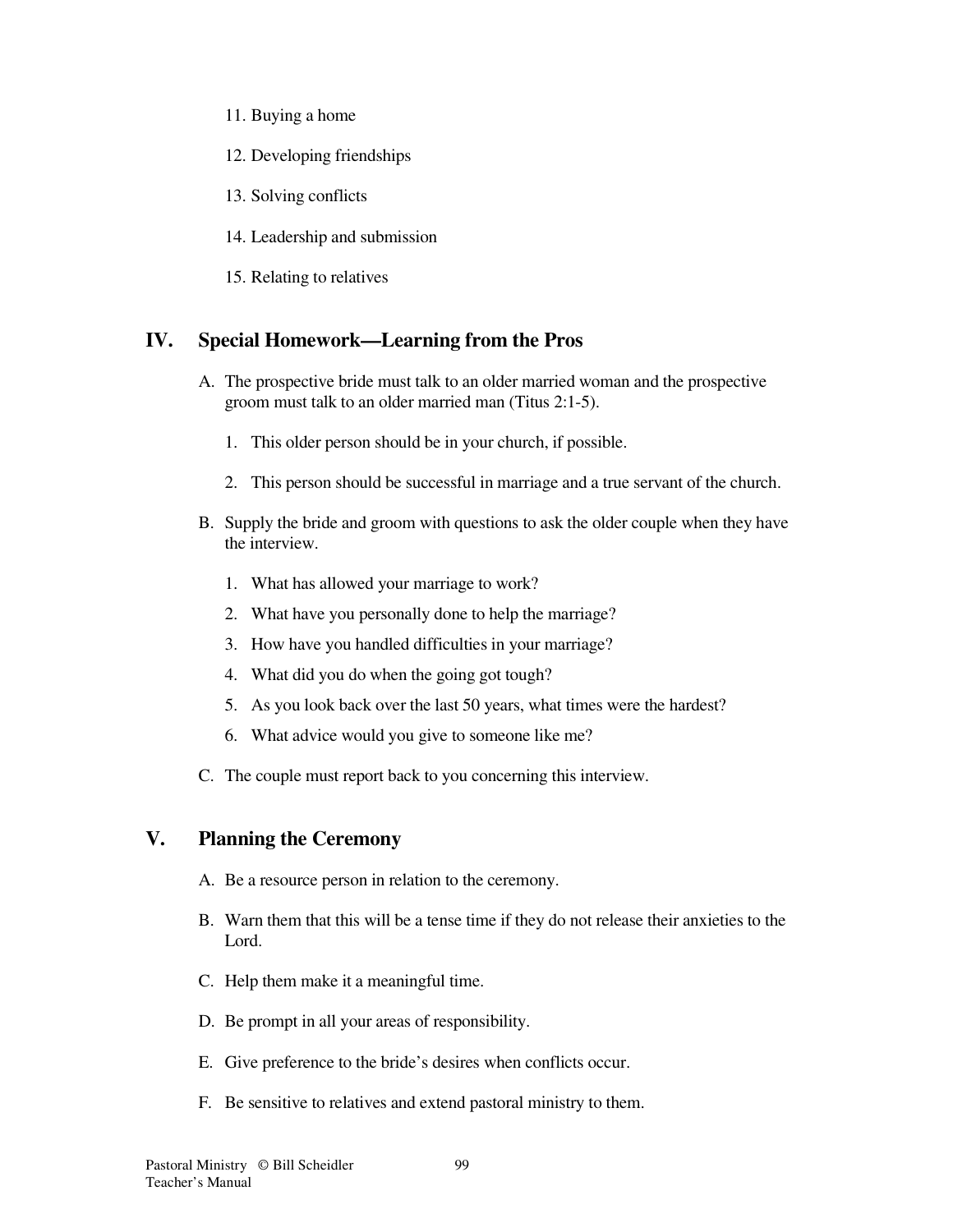# **A PRE-ENGAGEMENT QUESTIONNAIRE**

**A Guide for Couples and their Counselor** 



**By Bill Scheidler**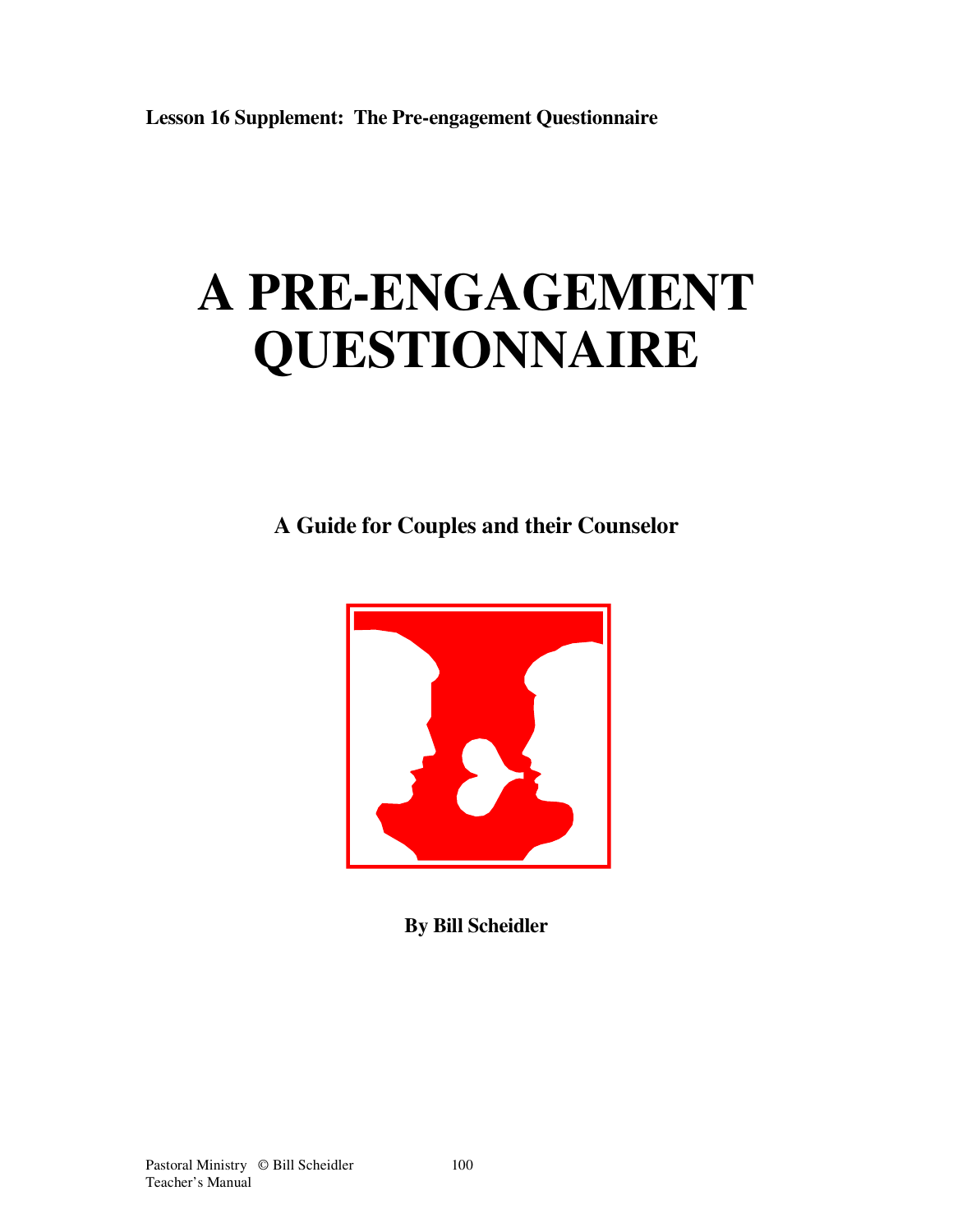# **Pre-Engagement Questionnaire**

The following questionnaire is designed as a counseling tool for pastors and a tool for Christian couples to help them evaluate their own readiness for marriage. It is meant to assist couples in considering the level of their relationship in a spirit of honesty, openness and true understanding. The questionnaire may be used with a pastoral advisor to help clarify the direction of and the speed with which the relationships should progress. Many of the questions have no right or wrong answer, but are only given to insure that the right kinds of questions are being addressed in the relationship.

#### **I. ARE WE QUALIFIED TO MARRY?**

| 1.       |                                                                                                                 |
|----------|-----------------------------------------------------------------------------------------------------------------|
| 2.       | Baptized in the Spirit No _______ Yes ______ When? ______________________________                               |
| 3.       | Baptized in water? No _______ Yes _______ When? _________________________________                               |
| 4.       | Living a life committed to Christ and the service of others? No ___ Yes ____                                    |
| 5.       |                                                                                                                 |
|          |                                                                                                                 |
|          |                                                                                                                 |
|          |                                                                                                                 |
|          | C. Are we qualified to get married? Do we have a past marriage relationship that is not<br>biblically resolved? |
|          |                                                                                                                 |
| 1.       | Any children from a past relationship? No ________ Yes ______                                                   |
| 2.<br>3. |                                                                                                                 |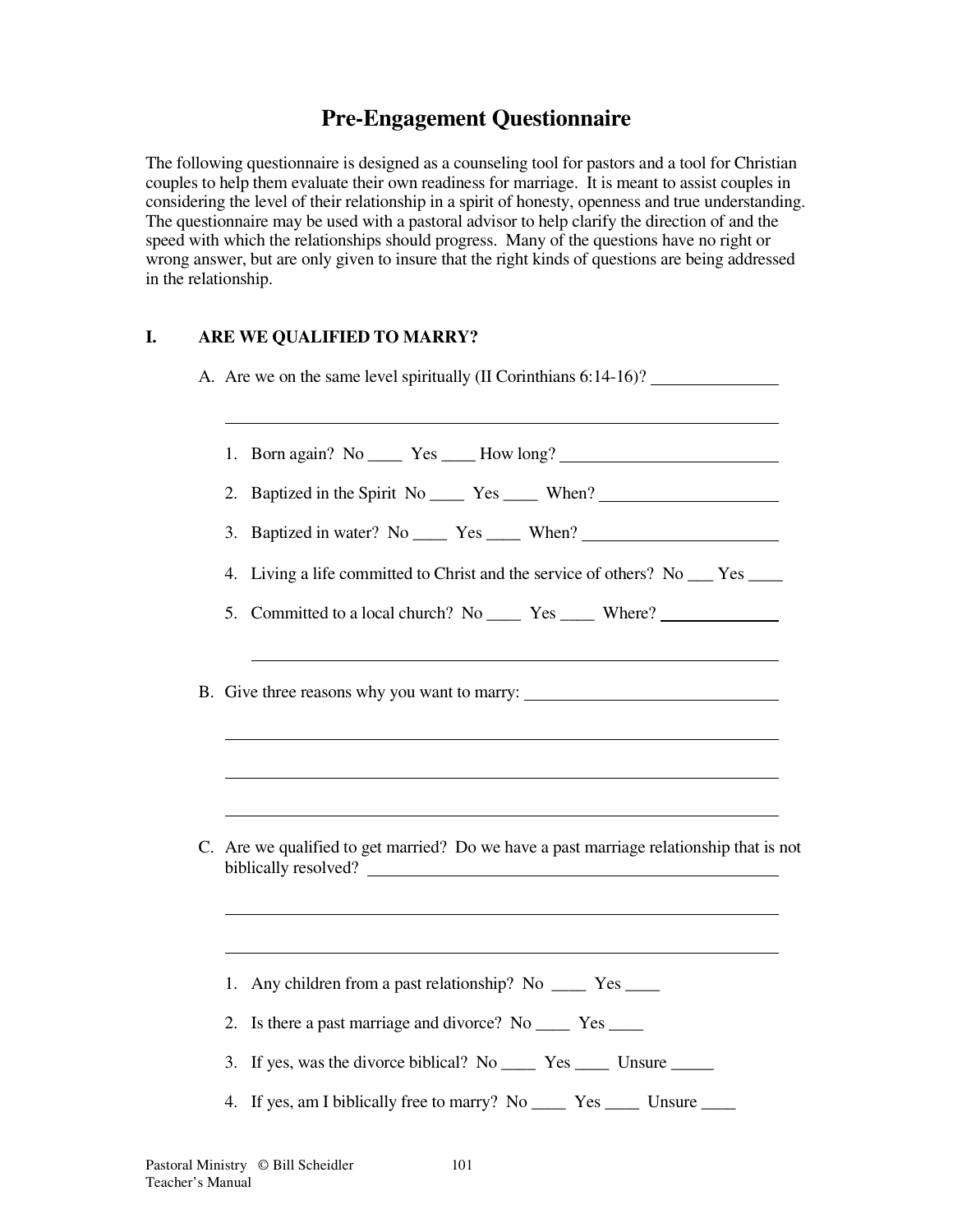Explain your situation:

| potential marriage? Check all that apply.                                             | D. How do my parents and spiritual leaders <b>honestly</b> feel about our relationship and             |                                                                                               |
|---------------------------------------------------------------------------------------|--------------------------------------------------------------------------------------------------------|-----------------------------------------------------------------------------------------------|
| <b>Mother</b><br>$\Box$ Eager for it<br>$\Box$ Reserved about it<br>$\Box$ Against it | <b>Father</b><br>$\Box$ Eager for it<br>$\Box$ Reserved about it<br>$\Box$ Against it                  | <b>Pastor / Elder</b><br>$\Box$ Eager for it<br>$\Box$ Reserved about it<br>$\Box$ Against it |
|                                                                                       | If any authorities have reservations about the relationship, what are their<br>$\frac{1}{2}$ concerns? |                                                                                               |
|                                                                                       |                                                                                                        |                                                                                               |
|                                                                                       |                                                                                                        |                                                                                               |
|                                                                                       |                                                                                                        |                                                                                               |
|                                                                                       | E. Is it God's will for us to marry? (Comment on answers)                                              |                                                                                               |
|                                                                                       | 1. Do I have the gift of singleness (I Corinthians 7:1-9, 17-40)?                                      |                                                                                               |
|                                                                                       | $No$ $Yes$ $Yes$ $\\$                                                                                  |                                                                                               |
|                                                                                       | 2. Do we have the same long-term goals? (Amos 3:3)?                                                    |                                                                                               |
|                                                                                       |                                                                                                        |                                                                                               |
|                                                                                       | 3. Does God have an active part in our relationship?                                                   |                                                                                               |
|                                                                                       | Have I prayed sincerely about this relationship? No _________ Yes ________                             |                                                                                               |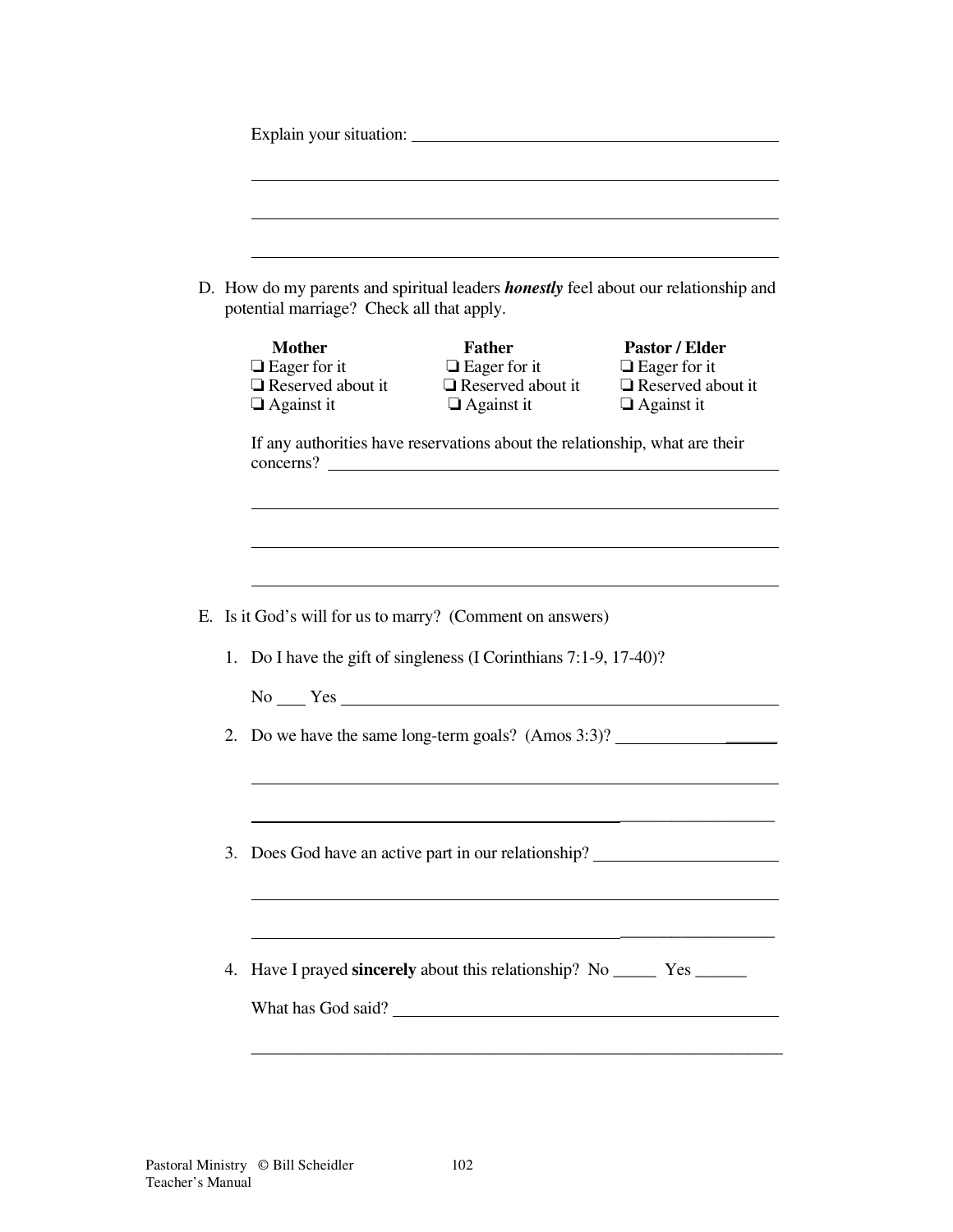| 5. Would marriage hinder or help your usefulness to the Lord and fulfillment of His<br>will? Help ______ Hinder ______ In what way? ___________________________________                                               |
|-----------------------------------------------------------------------------------------------------------------------------------------------------------------------------------------------------------------------|
| <u> 1989 - Johann Stoff, amerikansk politiker (* 1908)</u>                                                                                                                                                            |
| ARE WE MATURE ENOUGH TO MARRY?                                                                                                                                                                                        |
|                                                                                                                                                                                                                       |
| 1. What problems or disagreements have you had during your courtship?                                                                                                                                                 |
| 2. How did you resolve them?                                                                                                                                                                                          |
| 3. Do you feel that they are completely settled now?                                                                                                                                                                  |
| and the control of the control of the control of the control of the control of the control of the control of the<br>4. Do you feel that either of you ever uses wrong means to get your own way?<br>$No$ $Yes$ $\_\_$ |
| a. Is one a bully? No ________ Yes ________ Which one?                                                                                                                                                                |
| c. Does one avoid facing problems? No _________ Yes _______<br>Which one?                                                                                                                                             |
| d. Do you let things slide until forgotten? No _______ Yes ______                                                                                                                                                     |
|                                                                                                                                                                                                                       |
| f.                                                                                                                                                                                                                    |
| Which one?                                                                                                                                                                                                            |
| 5. Do you use biblical skills to solve problems?                                                                                                                                                                      |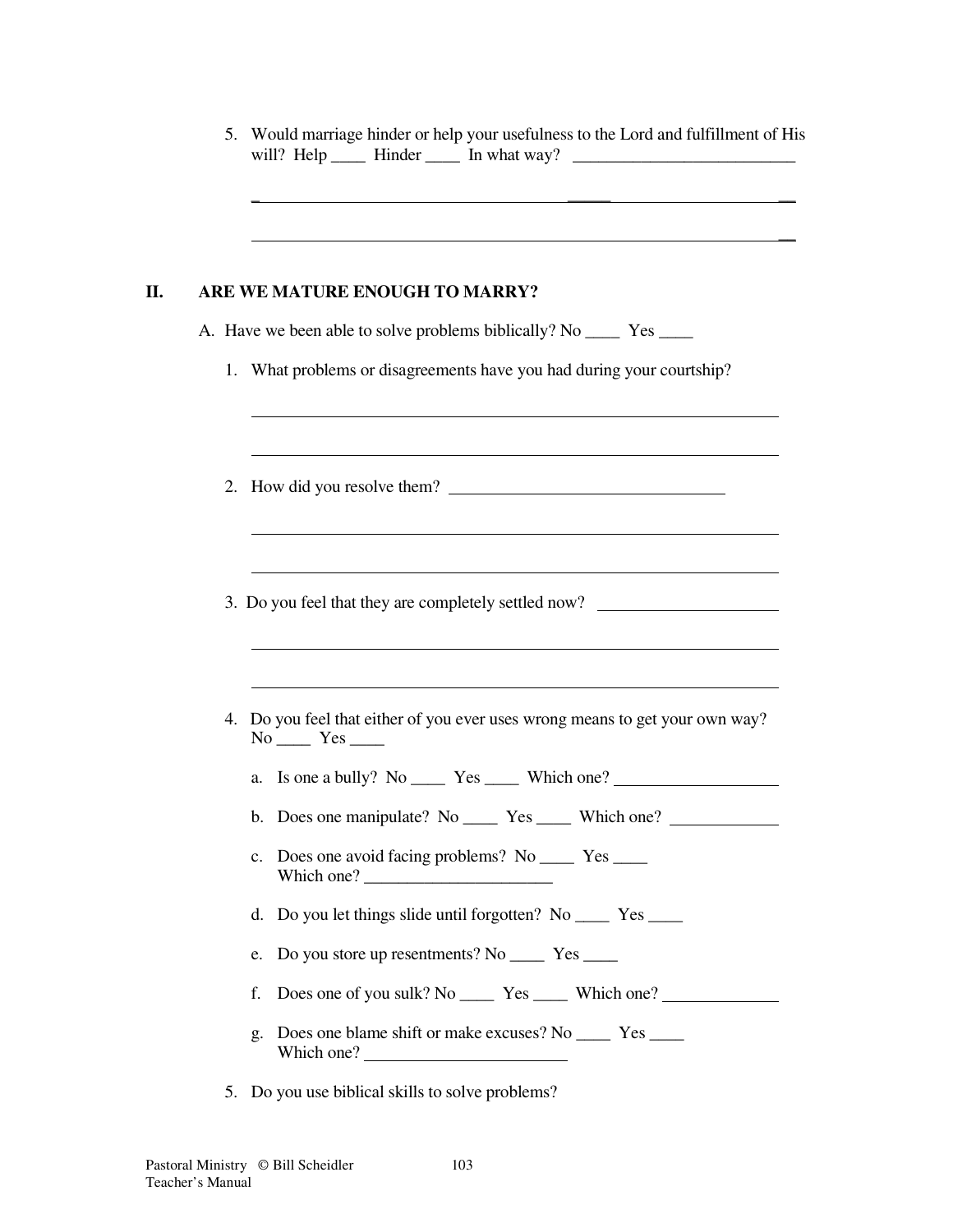|    | b. Do you find it easy to express your true feelings to your partner?<br>$No$ $Yes$ $\_\_$           |
|----|------------------------------------------------------------------------------------------------------|
|    |                                                                                                      |
|    | d. Do you ask forgiveness for your failures? No _______ Yes ______                                   |
|    |                                                                                                      |
|    | f.                                                                                                   |
|    | g. Do you keep lines of communication open? No _________ Yes _______                                 |
|    | B. Have we experiences maturity in our relationship? No _______ Yes ______                           |
|    |                                                                                                      |
| 2. | Is either tempting the other sexually? No ________ Yes _______<br>Which one?                         |
| 3. | Is either critical toward the other in a verbal or physical way?                                     |
| 4. | Do I lie to the other in this relationship? Never _______ Occasionally ______<br>Often $\_\_\_\_\_\$ |
|    | 5. Does either spend money impulsively? No _______ Yes ______<br>Which one?                          |
|    | 6. Do we have a good relationship with our parents? Comment                                          |
|    |                                                                                                      |
| 7. | Do I have any extreme fears? No ________ Yes ______ Comment ____________________                     |
|    |                                                                                                      |
| 8. | Do you detect strong feelings of jealousy in your partner? No _______ Yes ______                     |
|    | Is it a problem for you?                                                                             |
|    |                                                                                                      |
|    |                                                                                                      |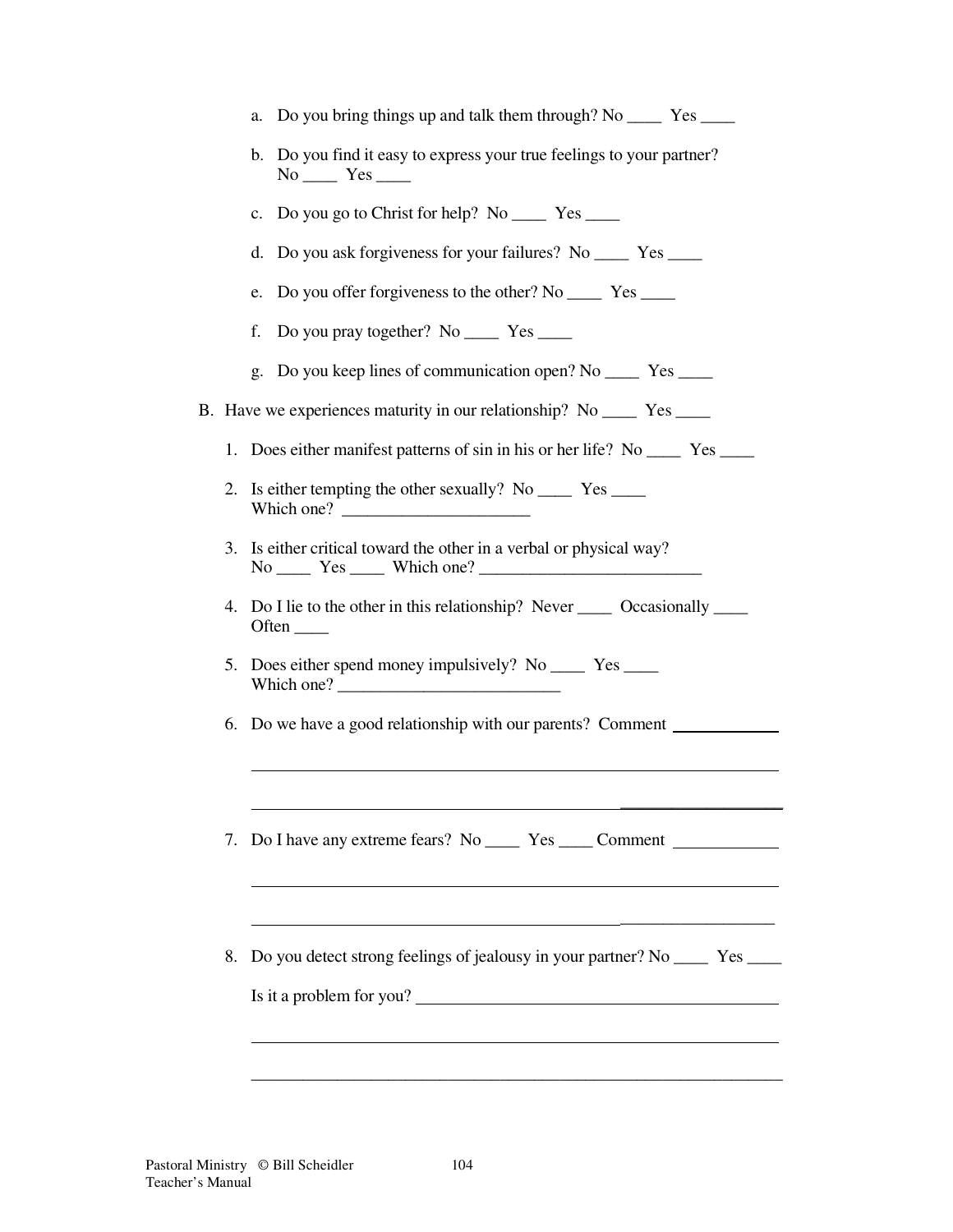# **III. ARE WE WILLING AND READY TO "LEAVE" OTHER ATTACHMENTS?**

|           | A. Are we willing to emotionally break with our parents? No _______ Yes _______                                            |  |  |  |  |  |
|-----------|----------------------------------------------------------------------------------------------------------------------------|--|--|--|--|--|
|           | B. Are we able to financially break from our parents? No ________ Yes _________                                            |  |  |  |  |  |
|           | C. Are we willing to put the relationship before all other possessions?                                                    |  |  |  |  |  |
|           |                                                                                                                            |  |  |  |  |  |
|           | D. Are we willing to give up the right to make independent decisions?                                                      |  |  |  |  |  |
|           | E. Are we willing to adjust our relationship to other singles of the opposite sex?<br>$No$ $Yes$ $\_\_$                    |  |  |  |  |  |
|           | ARE WE READY TO "CLEAVE" TO EACH OTHER?<br>A. Are we willing to become accountable to the other? No ________ Yes _________ |  |  |  |  |  |
|           |                                                                                                                            |  |  |  |  |  |
|           |                                                                                                                            |  |  |  |  |  |
| <b>B.</b> | Are our lives going in the same direction?                                                                                 |  |  |  |  |  |
|           | 1. What are my career goals?                                                                                               |  |  |  |  |  |
|           |                                                                                                                            |  |  |  |  |  |
|           | 2. What are my ministry goals?                                                                                             |  |  |  |  |  |
|           | 3. What are the ministry goals of my desired spouse?                                                                       |  |  |  |  |  |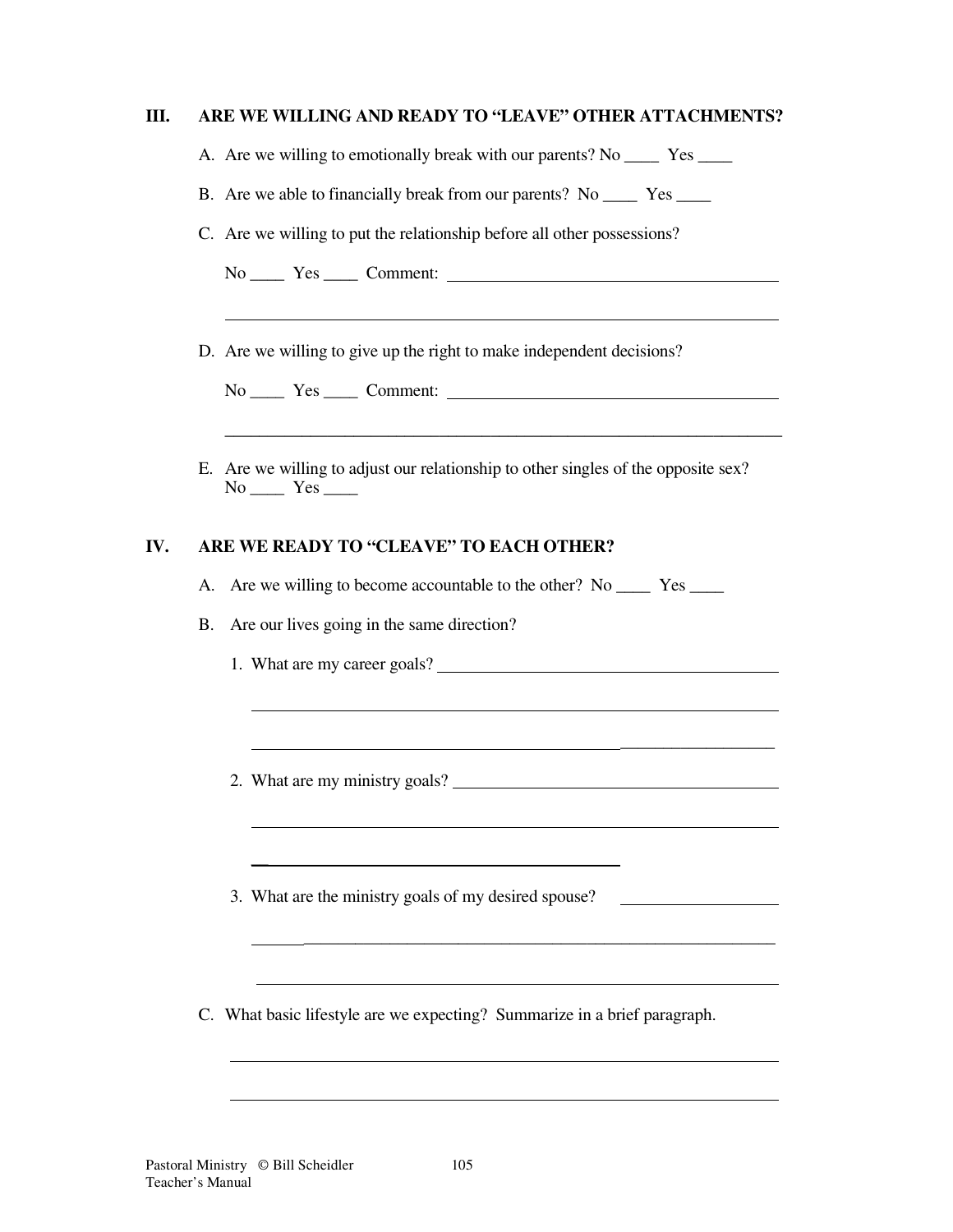|    | <u>a sa mga barangay na mga barangay na mga barangay ng mga barangay ng mga barangay ng mga barangay ng mga barangay ng mga barangay ng mga barangay ng mga barangay ng mga barangay ng mga barangay ng mga barangay ng mga bara</u> |
|----|--------------------------------------------------------------------------------------------------------------------------------------------------------------------------------------------------------------------------------------|
|    | 1. What income level?                                                                                                                                                                                                                |
|    | ,我们也不会有什么。""我们的人,我们也不会有什么?""我们的人,我们也不会有什么?""我们的人,我们也不会有什么?""我们的人,我们也不会有什么?""我们的人<br>2. What work hours?                                                                                                                              |
|    | ,我们也不会有什么。""我们的人,我们也不会有什么?""我们的人,我们也不会有什么?""我们的人,我们也不会有什么?""我们的人,我们也不会有什么?""我们的人<br>3. What television habits?                                                                                                                       |
|    | <u> 1989 - Johann Stoff, deutscher Stoff, der Stoff, der Stoff, der Stoff, der Stoff, der Stoff, der Stoff, der S</u>                                                                                                                |
|    | <u> 1989 - Johann Stoff, amerikansk politiker (d. 1989)</u><br>5. What types of recreation?                                                                                                                                          |
|    | <u> 1989 - Johann Stoff, amerikansk politiker (* 1908)</u>                                                                                                                                                                           |
|    | 7. What church do we plan to attend?                                                                                                                                                                                                 |
|    | D. Do we agree philosophically?                                                                                                                                                                                                      |
|    |                                                                                                                                                                                                                                      |
| 2. | Comment:                                                                                                                                                                                                                             |
|    |                                                                                                                                                                                                                                      |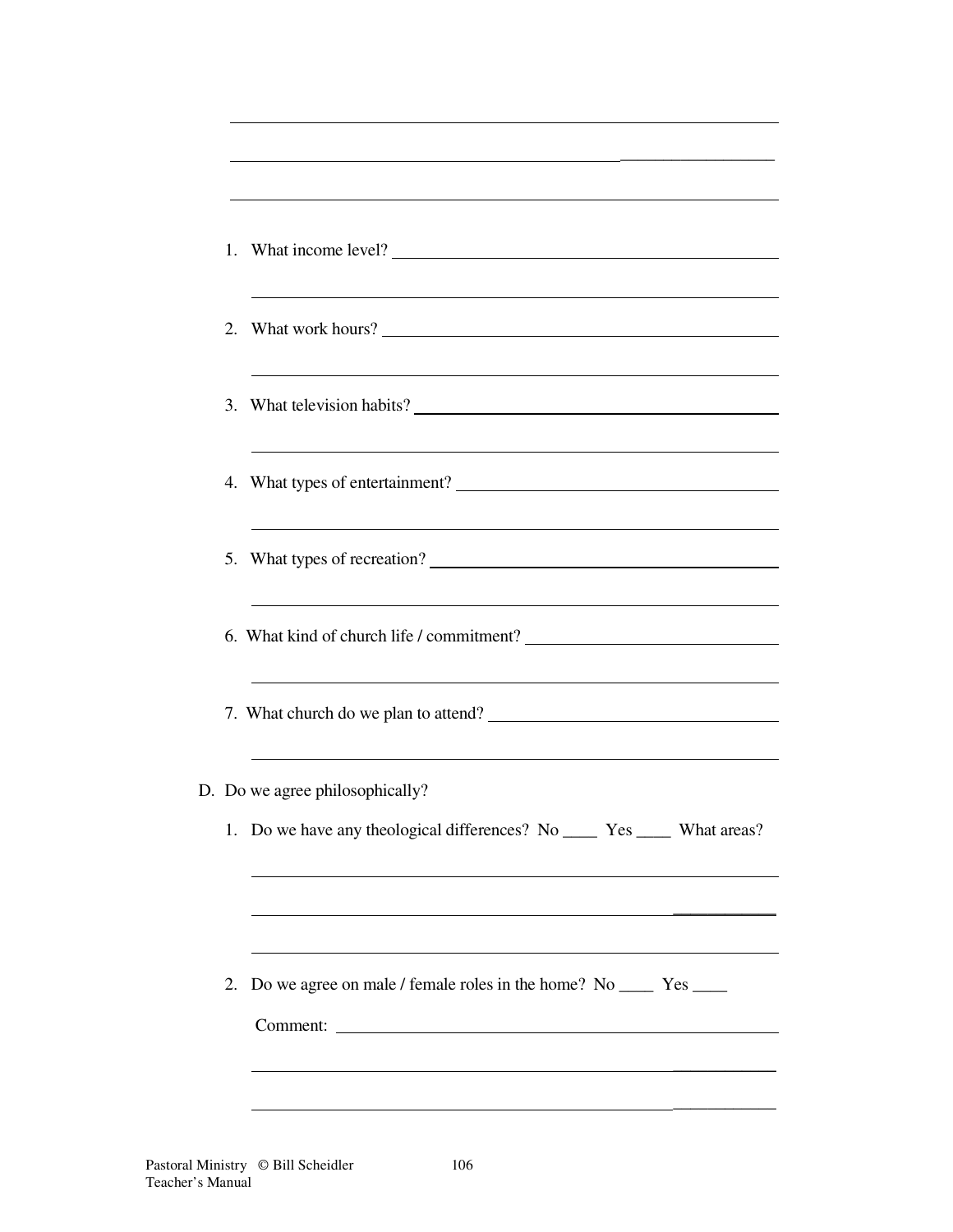|    | 6. What are your views on contraceptives and which partner should use them? |
|----|-----------------------------------------------------------------------------|
|    |                                                                             |
|    |                                                                             |
| 8. |                                                                             |
| 9. | How do we envision our relationship to relatives?                           |
|    |                                                                             |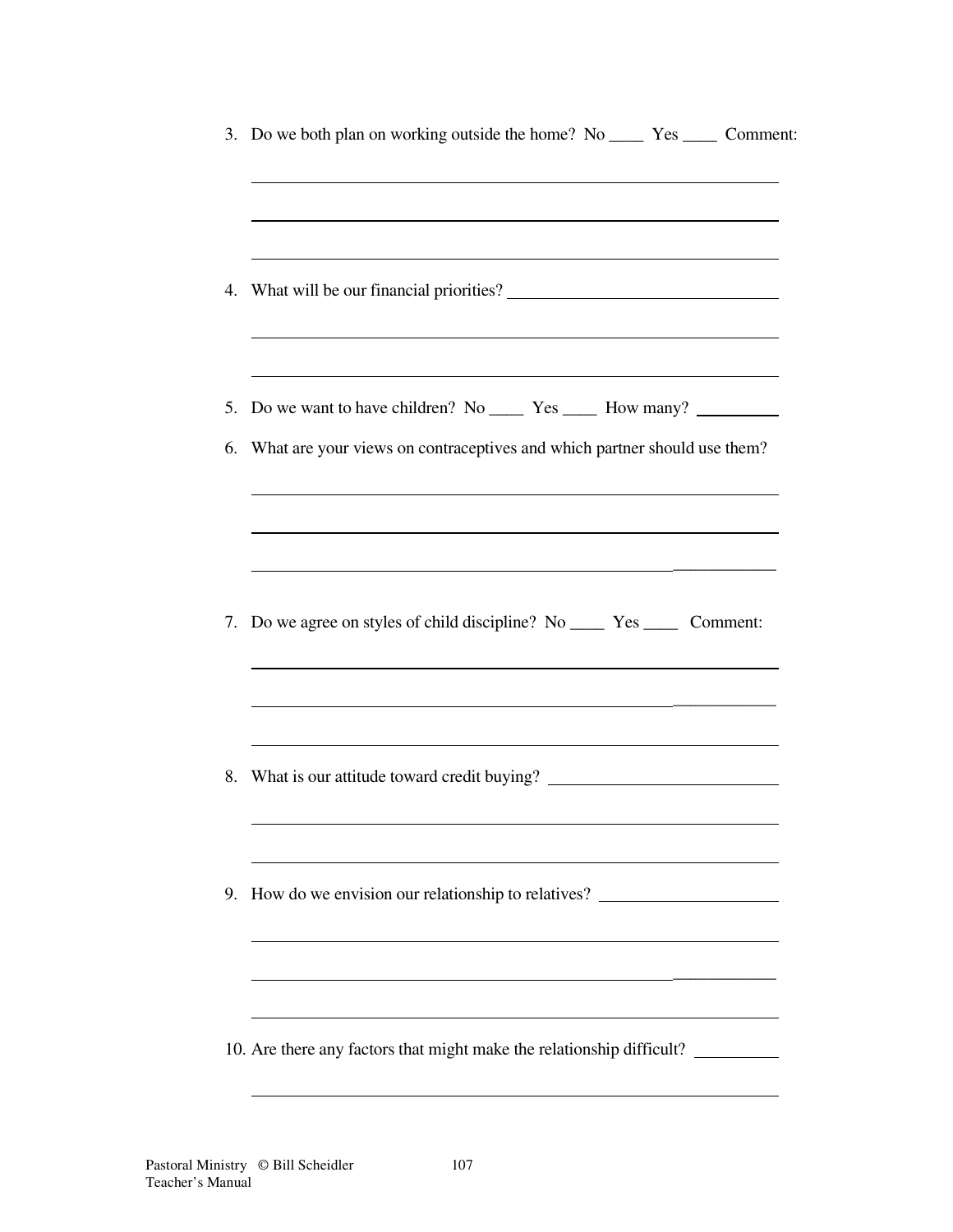#### **V. ARE WE READY TO ACCEPT EACH OTHER JUST AS WE ARE?**

 $\overline{a}$ 

|                                      |         | <b>MY POTENTIAL SPOUSE</b> |        | <b>ME</b> |           |        |  |
|--------------------------------------|---------|----------------------------|--------|-----------|-----------|--------|--|
| <b>QUALITY</b>                       | Usually | Sometimes                  | Rarely | Usually   | Sometimes | Rarely |  |
| <b>Strong godly character</b><br>1.  |         |                            |        |           |           |        |  |
| 2. Fully trustworthy                 |         |                            |        |           |           |        |  |
| Brings out best in others<br>3.      |         |                            |        |           |           |        |  |
| A servant spirit<br>4.               |         |                            |        |           |           |        |  |
| A hard worker<br>5.                  |         |                            |        |           |           |        |  |
| Self-sacrificing for others<br>6.    |         |                            |        |           |           |        |  |
| <b>Financially responsible</b><br>7. |         |                            |        |           |           |        |  |
| 8. Plans ahead                       |         |                            |        |           |           |        |  |
| Good self-image<br>9.                |         |                            |        |           |           |        |  |
| 10. Generous                         |         |                            |        |           |           |        |  |
| 11. Courteous to others              |         |                            |        |           |           |        |  |
| 12. Builds others up                 |         |                            |        |           |           |        |  |
| 13. Fun to be around                 |         |                            |        |           |           |        |  |
| 14. Generally optimistic             |         |                            |        |           |           |        |  |
| 15. Complimentary                    |         |                            |        |           |           |        |  |
| 16. Easy to talk to                  |         |                            |        |           |           |        |  |
| 17. Faithful on the job              |         |                            |        |           |           |        |  |
| 18. Respectful of authority          |         |                            |        |           |           |        |  |
| 19. Not angry quickly                |         |                            |        |           |           |        |  |
| 20. Calm under pressure              |         |                            |        |           |           |        |  |

\_\_\_\_\_\_\_\_\_\_\_\_\_

A. If my potential spouse never changed, am I willing to accept them as they presently are?

No \_\_\_\_ Yes \_\_\_\_ Comment:

B. Am I confident that this is **the right time** for us to be contemplating marriage?

No \_\_\_\_\_ Yes \_\_\_\_\_ Anticipated wedding date? \_\_\_\_\_\_\_\_\_\_\_\_\_\_\_\_\_\_\_\_\_\_\_\_\_\_\_\_\_\_\_\_\_\_\_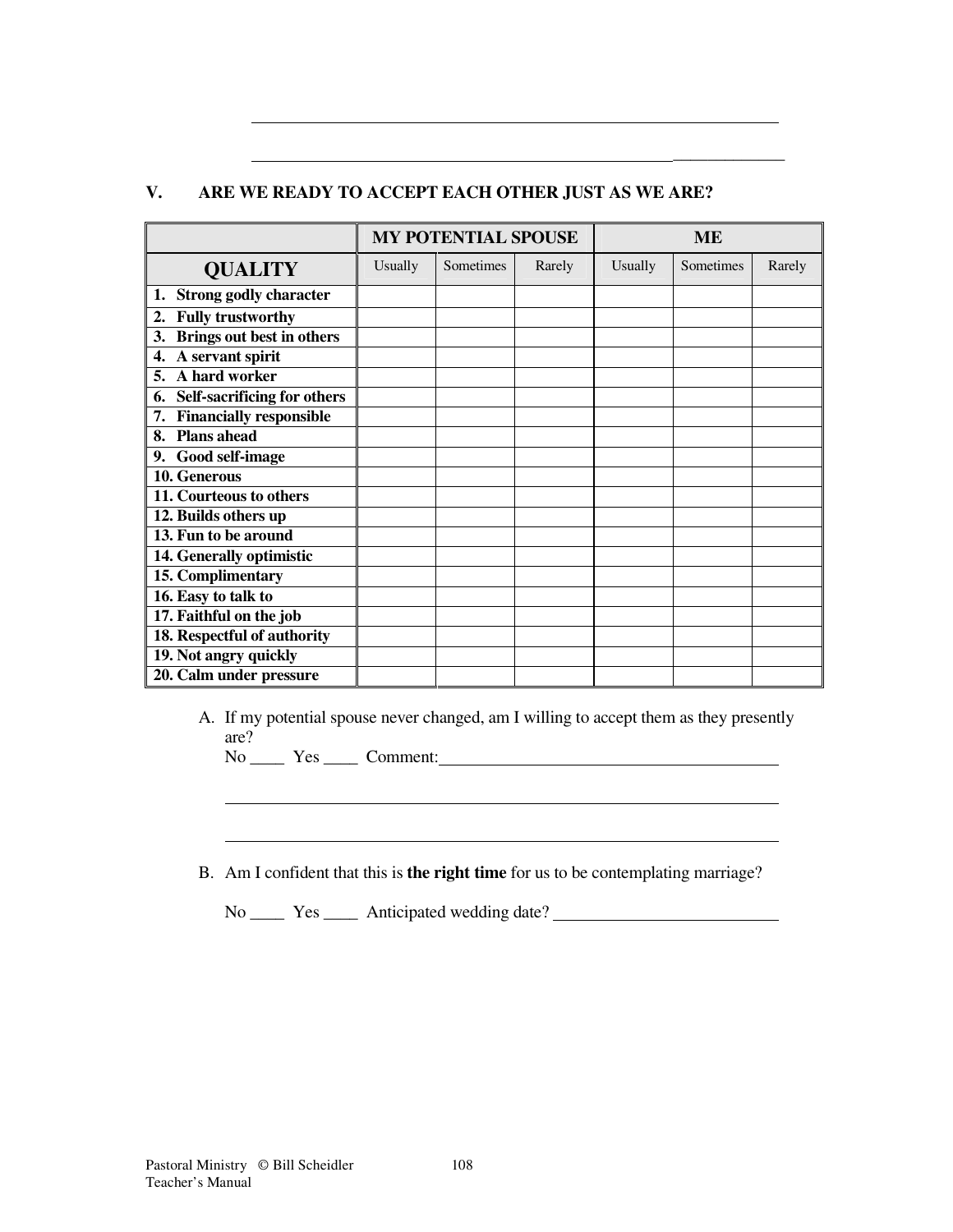# **Lesson 17 Performing Weddings**

# **I. Do everything you can to promote the sanctity of marriage in the life of the church.**

- A. It is a covenant made before man and before God.
- B. It is a public witness of their covenant love.
- C. It is symbolic of Christ's relationship to the church (Eph. 5:23-32).
- D. It is part of God's eternal purpose for the man and the woman (Gen. 1:28).

# **II. Be sure a proper foundation is laid in the local church for successful marriages.**

- A. Public teaching of dating and courtship principles.
- B. Pre-marital counseling of marriage candidates.
- C. Working in close association with the parents in the engagement process.
- D. Consider training a wedding coordinator in the church to help couples through the process.

# **III. Settle for yourself those whom you will marry and those whom you will not marry.**

Develop a written policy so that your decisions in these matters will not seem personal or arbitrary with a particular couple (See supplement to this lesson for a sample policy statement).

As a pastor, you must be able to answer the following questions:

- A. Would you marry people who were previously married, but are now divorced? If so, under what circumstances?
- B. Would you marry an unsaved couple? Why have you come to this decision?
- C. Would you marry anyone who came to you? Does a pastor have any responsibility before God for his or her function in the ceremony?
- D. Would you marry mixed situations?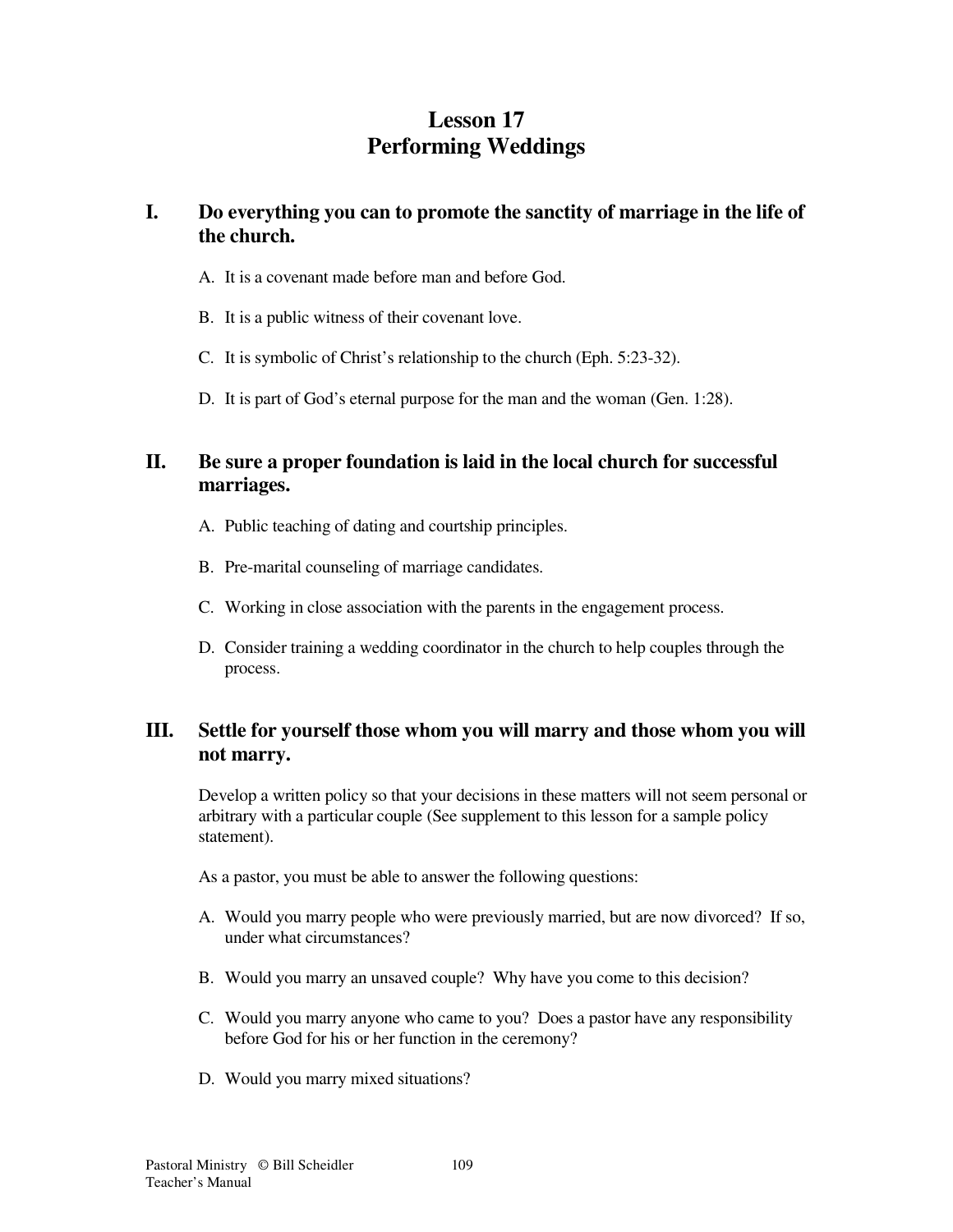- 1. Protestant/Catholic
- 2. Racial Differences
- 3. Believers/Unbelievers
- 4. Charismatic/Non-Charismatic

# **IV. Be familiar with the laws in your area so you can guide the couple on the proper time line.**

- A. Physical exam?
- B. Marriage license?
- C. Waiting period?

# **V. Be a resource to the couple as they make wedding plans.**

- A. Help them remain balanced in their perspectives.
	- 1. In finances
	- 2. In extravagances
	- 3. In length of ceremony
	- 4. In wedding participants
	- 5. In venue options
- B. Help them to have realistic expectations as the date approaches.
	- 1. In their budget
	- 2. In their relationship
- C. Help them make decisions concerning the ceremony itself.
	- 1. Attendants
	- 2. Involvement of Parents
	- 3. Singers/Songs
	- 4. Musicians
	- 5. Vows
	- 6. Officiants
	- 7. Reception
	- 8. Date/Time
	- 9. Other elements in the service
	- 10. Congregational concerns
	- 11. Pictures
	- 12. Recording (audio or video)
- D. Help them develop an order of service to their liking (Note: When disagreements occur, encourage the groom to let the bride have her preference.).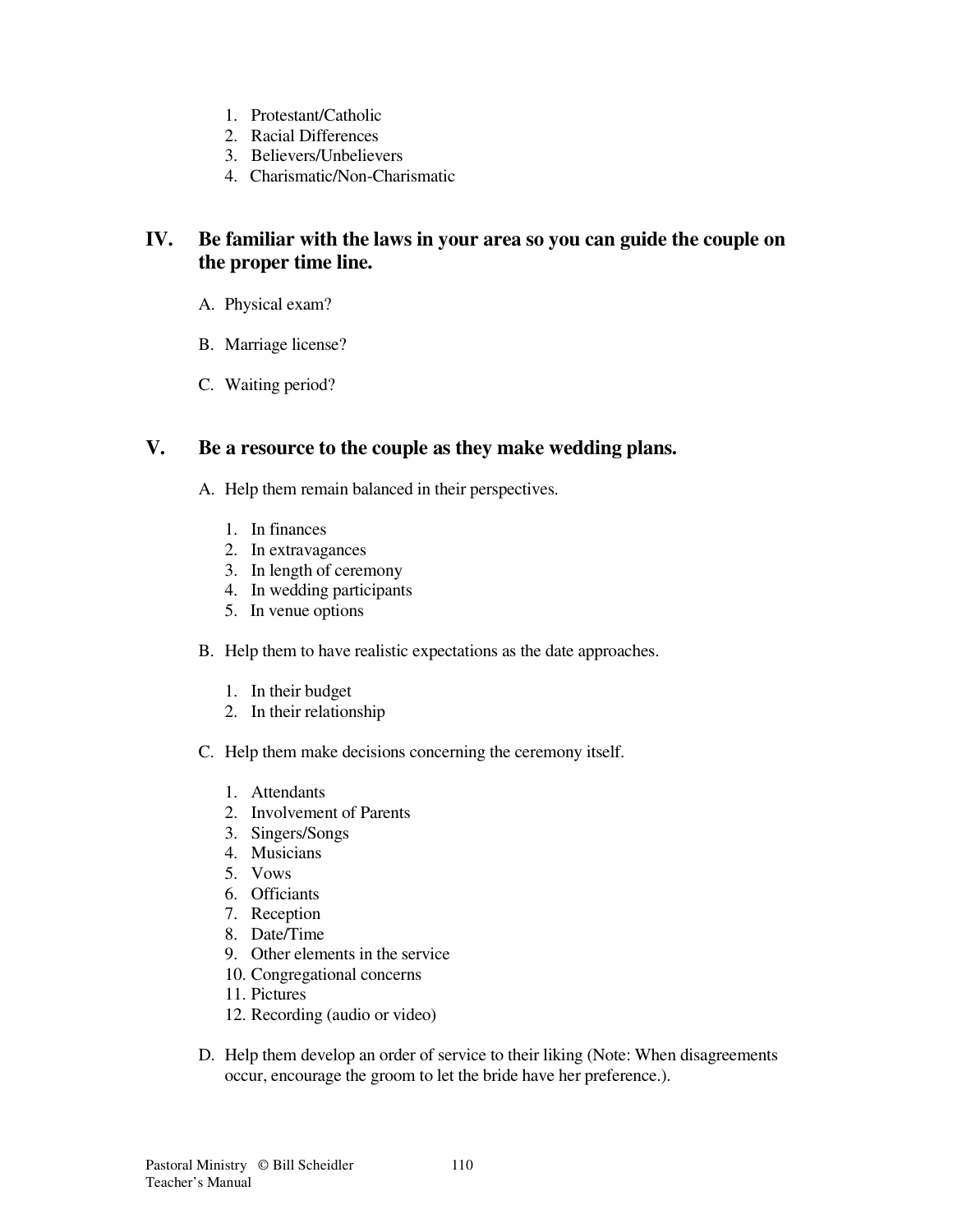# **VI. Schedule a rehearsal a day or two before the wedding.**

- A. Be punctual in all of your duties.
- B. Make sure all audio-visual personnel are present.
- C. Meet and be prepared to minister to relatives and other participants.
- D. Double check that all of the legal documents are in order.
- E. Keep the rehearsal flowing smoothly.

## **VII. Make the ceremony as meaningful as possible.**

- A. Spend time getting your part down well.
- B. Be punctual in everything that you do.
- C. Be prepared for the unusual.
- D. Do your best to keep everyone relaxed.
- E. Make your exhortations meaningful, but brief.
- F. Be sure to say their names properly.
- G. Make sure all legal documents are properly signed and registered.

## **VIII. A Traditional Model**

- Musicians playing as people are seated
- Parents and Grandparents seated
- Candles are lit by acolytes
- Groom and Groomsmen enter at front (pastor enters with them)
- Bridesmaids process
- Bride enters with father (congregation stands)
- Father and mother give the bride to the groom
- Couple join pastor at the altar
- Song is sung
- Exhortation by the pastor
- Vows exchanged
- Candle ceremony while song is sung
- Wedding prayer (couple kneeling)
- Pronouncement of "Husband and Wife"
- Kiss
- Recession
- Musicians play while people ushered out
- Reception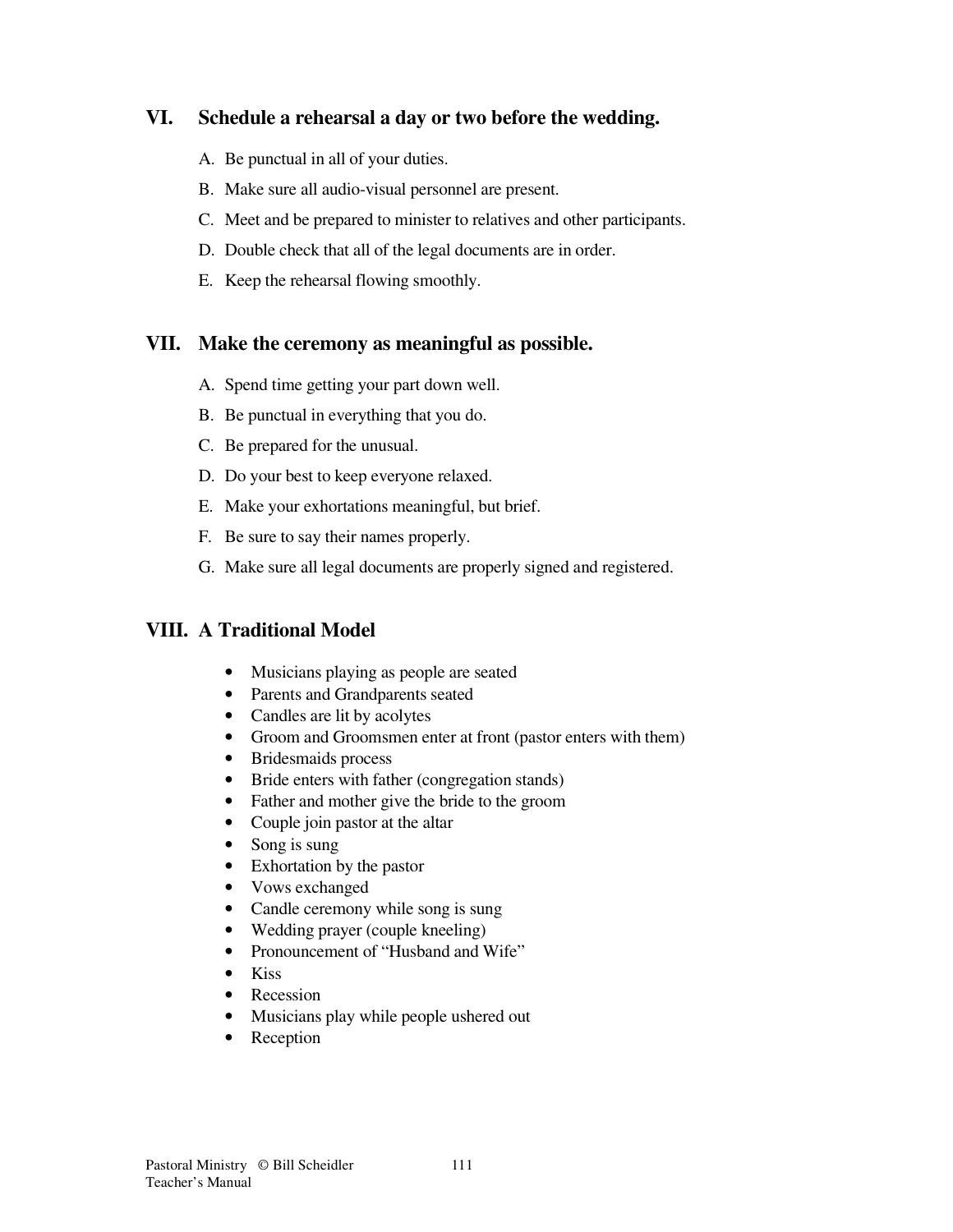## **Lesson 17 Supplement: Wedding/Marriage Prerequisites at City Life Church**

# **City Life Church Wedding/Marriage Prerequisites**

Marriage is a sacred institution that was created by God to reflect the relationship of Christ to the Church (Eph. 5:25-32). God is concerned about every marriage relationship and the ultimate success of each marriage. We must also remember that the marriage decision is, apart from our decision to accept Christ in our lives, the most important and consequential decision that anyone makes because people must live with the consequences of that decision for the rest of their lives. How a couple starts out is very important if they are to have a rewarding life and a peaceful home. For this reason the leadership of City Life Church takes every marriage seriously and strives to represent Christ and His word to every couple that seeks their involvement in their wedding.

## **In order for the pastoral staff of City Life Church to be officially involved in the wedding of any couple, the following prerequisites must be met:**

#### **A. The couple must be Christian and must be willing to submit to the biblical standards for a Christian throughout their courtship. This means that:**

- 1. Both parties in the relationship must be born-again Christians. It is advisable that both be baptized in water and in the Holy Spirit as well.
- 2. Both parties must be biblically free to marry.
	- a. They are of legal age.
	- b. They are not already married.
	- c. If they have been previously married, they are biblically released to remarry (Mt. 19:1-10; Mark 10:1-12; I Cor. 7:10-16).
- 3. The couple must not be involved in fornication which is a sexual relationship outside of marriage (I Th. 4:3-8). If they have been involved in this way, they must cease immediately.
- 4. The couple must not be living together. If they are, they must separate immediately.

## **B. The couple must be willing to follow the prescribed premarital track set forth by the eldership of City Life Church.**

- 1. At least one of the parties must have been a regular attender of City Life Church for at least 3 months.
- 2. The parents of the couple must be in approval of the relationship and the wedding. Note: Under certain conditions, an exception may be made.
- 3. The couple must be willing to complete the Pre-marriage Questionnaire.
- 4. The couple must be willing to submit to three to four months of pre-marriage counseling with a leader of City Life Church assigned by the pastoral staff.
- 5. The couple must be willing to complete any homework that is given as an assignment by their counselor.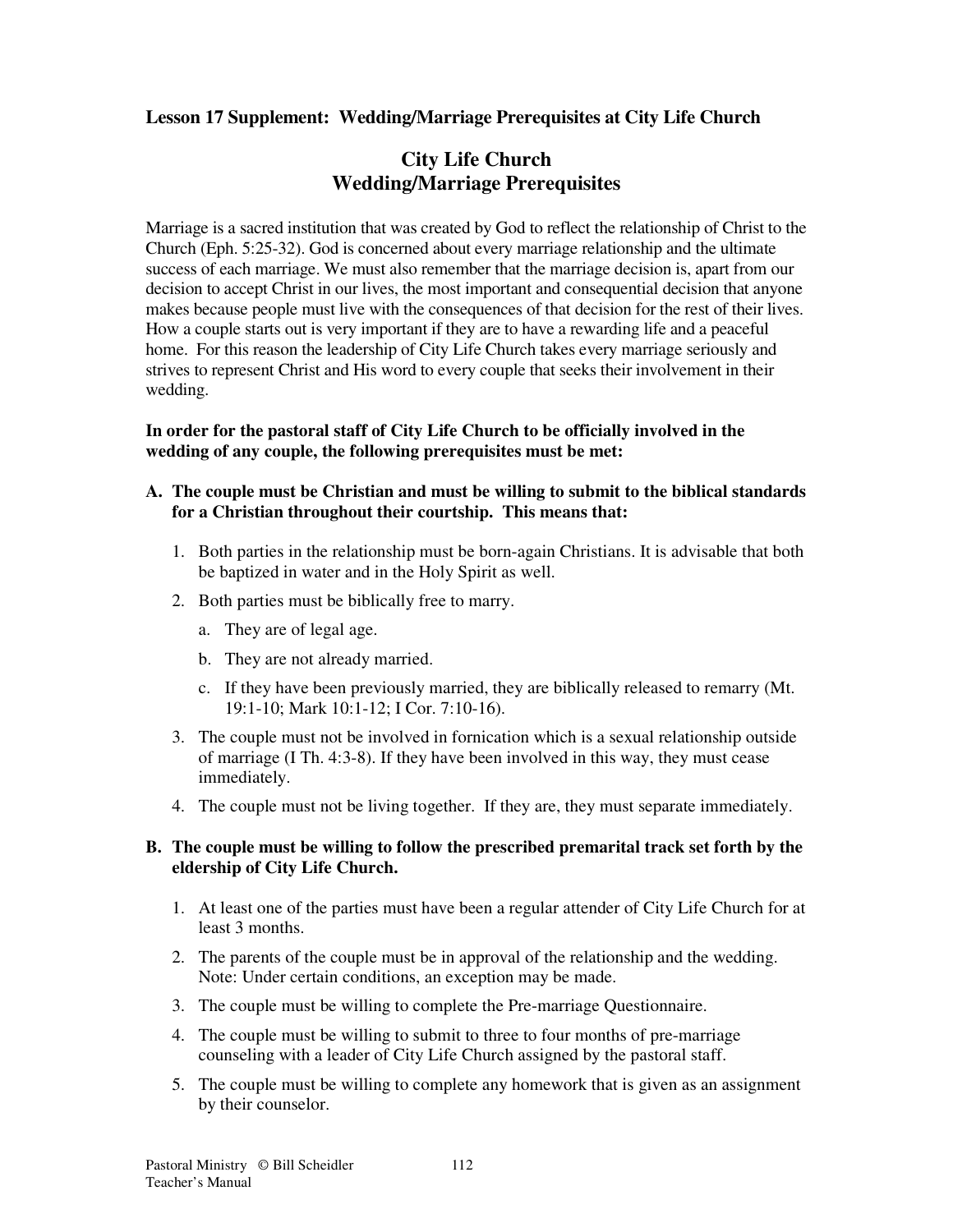#### **C. The couple needs to be aware that there are other things that could be a factor when it comes to the involvement of the leadership of City Life Church in their wedding.**

In asking for the participation of the pastoral staff of City Life Church in their wedding, each couple is acknowledging the fact that they are Christian, that they want to live their married life as Christians and that they want God to be honored in all that they do in conjunction with their wedding experience. A Christian is someone who is more concerned about pleasing God than pleasing man. A Christian is a Christian at all times whether they are in a church service, on the job or at play.

If God is to be honored in what is done, the wedding plans should not include elements that clearly violate the spirit of the Word of God. If there is a desire for God is to be honored, the wedding atmosphere should be in keeping with his holy nature. Remember that your wedding ceremony should be a Christian witness to the world. This position could affect several things:

1. Gowns

While the leadership of City Life Church has no desire to speak to issues of dress, the Bible does hold up a standard of dress that reflects God's heart in this area. Christian apparel is to be modest at all times. This includes wedding ceremonies. No one who attends a wedding should be struggling with impure thoughts due to the immodest dress of the participants in the wedding party (I Tim. 2:9-10). Brides and bridesmaids are encouraged to be discrete when selecting the official garments to be worn for the ceremony.

2. Bachelor Parties

Many bachelor parties are totally unchristian in their atmosphere and activities including such things as intoxication, strippers, and other clearly sinful behaviors. If the leadership of City Life Church becomes aware of any such activity, they may refuse to perform the ceremony. It is the responsibility of the groom to inform the wedding party and friends that a Christian party is the only acceptable party. Note: This standard applies to the bride as well.

3. Wedding Reception

Because of the varying standards among Christians and the normal abuse of alcohol in relation to many wedding receptions, the leadership of City Life Church would prefer that no alcoholic beverages be served at the official wedding reception. However, if they are served, they should be served in moderation to ensure that drinking does not lead to the sin of drunkenness (Rom. 13:13; Gal. 5:21).

Maintaining a Christian atmosphere at the reception may also have a bearing on other activities included in the program, such as music selection, dancing and entertainment. The following questions should be asked when doing all planning:

• Is it to the glory of God?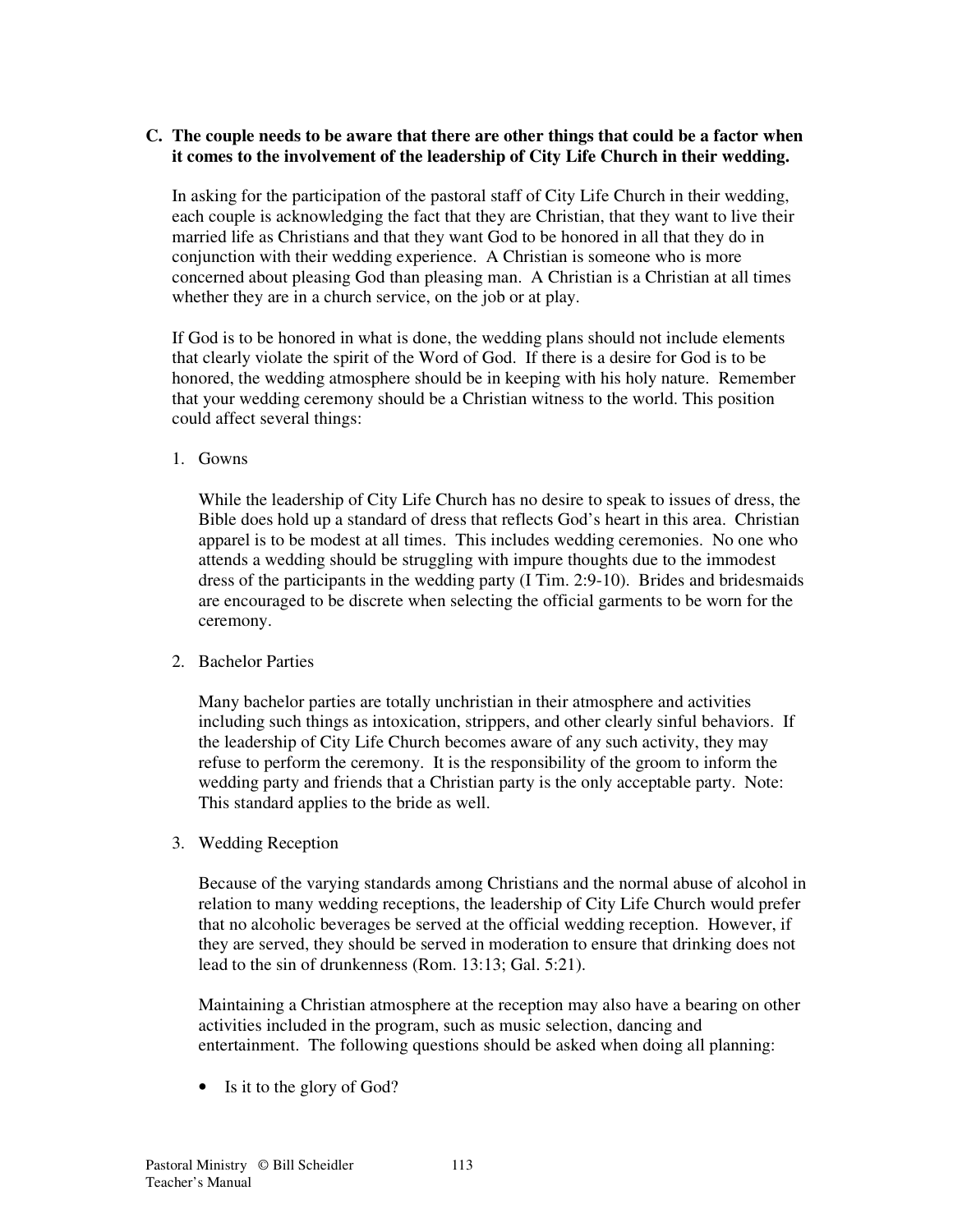*Therefore, whether you eat or drink, or whatever you do, do all to the glory of God.* I Corinthians 10:31

• It is a stumbling block to others?

*Give no offense, either to the Jews or to the Greeks or to the church of God, just as I also please all men in all things, not seeking my own profit, but the profit of many, that they may be saved.* I Corinthians 10:32-33

• Has it the appearance of evil?

I Thessalonians 5:22 says, "Abstain from all appearance of evil." (KJV) The Knox translation says "all that has a look of evil about it."

• Is its atmosphere good? Could you enjoy communion with God when engaging in this activity or would God be out of place?

*Do not be unequally yoked together with unbelievers. For what fellowship has righteousness with lawlessness? And what communion has light with darkness?* II Corinthians 6:14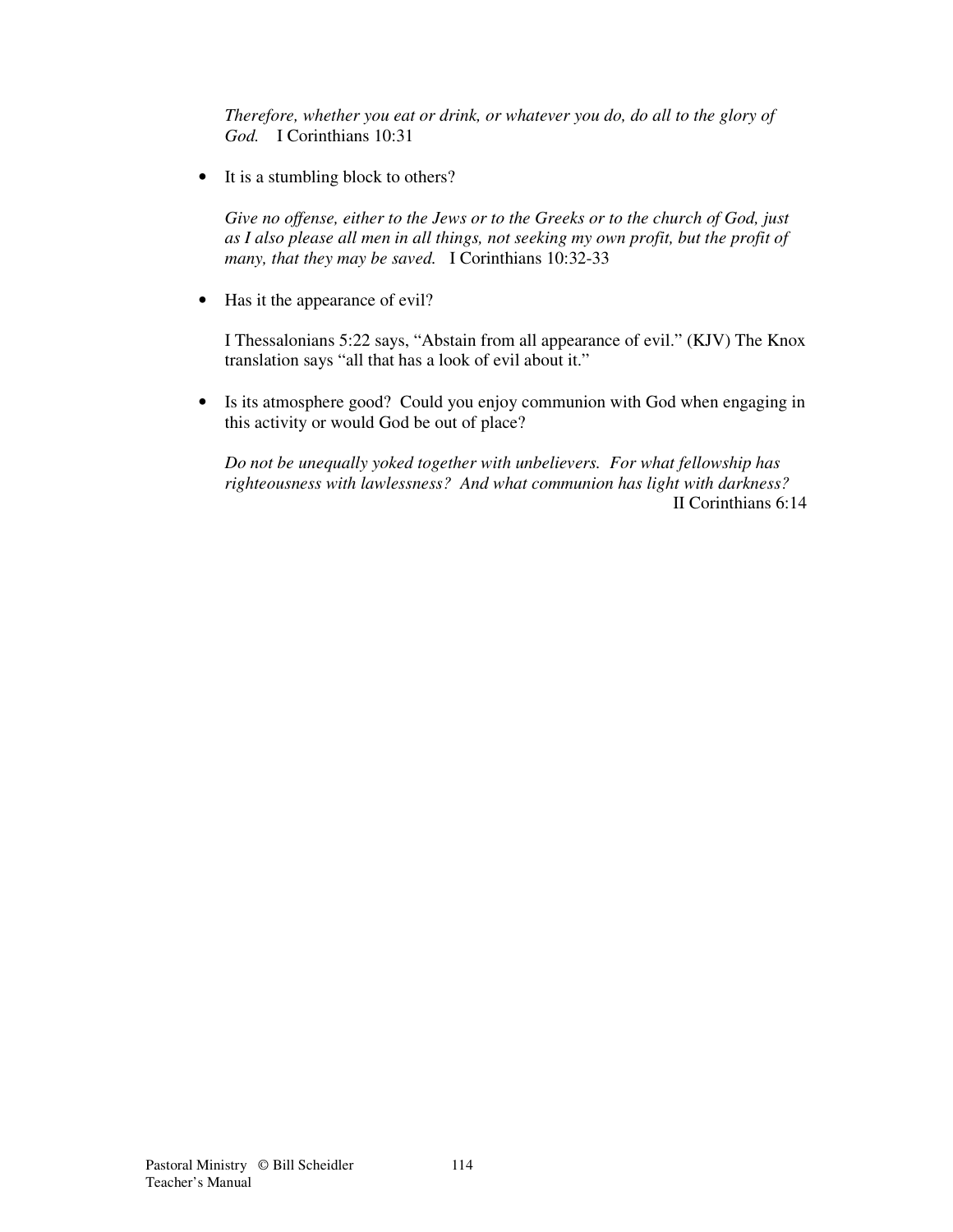# **Lesson 18 Handling Funerals**

## **I. Introduction**

 The subject of death is not one that is handled very well by most people. The word "morbid" speaks of the sensitive nature of death. There is something about death that levels us all. For this reason, the funeral service can be one of the most challenging services for the pastor to perform. One of the reasons it is so challenging is that the pastor is often the officiant for the service and at the same time a mourner.

 In spite of this, however, because death is something that will touch every family the funeral experience is one of the greatest opportunities that we have to minister to people at a very deep level.

*And as it is appointed for men to die once, but after this the judgment, so Christ was offered once to bear the sins of many. To those who eagerly wait for Him He will appear a second time, apart from sin, for salvation.* Hebrews 9:27-28

Every death that takes place forces us to be reminded of two unchangeable realities.

#### **A. The fact of death**

 Every man, woman and child who is born into the world will ultimately die. The fact is that only two people in history have not died (Enoch and Elijah). That means that billions have died and more will die, both the godly and the ungodly. No matter how much you care for your body or how much you try to extend your life through natural means you will not escape your appointment with death.

#### **B. The fact of judgment**

A second fact is that every man, woman and child will ultimately face judgment after death. Believers who die will face the Judgment Seat of Christ and unbelievers will face the Great White Throne judgment. No amount of rationalization or denial of an afterlife will change the reality of this. After death it is too late to prepare for death.

## **II. What is the purpose of the funeral service?**

Different cultures have many different practices associated with death. Some of these practices are very ungodly and based on a lack of understanding of spiritual realities. However, many practices surrounding the death of a loved one can be very meaningful and can provide a great benefit to the living. The funeral service has value for six reasons.

#### **A. It is the final act of recognition for a life lived.**

People are honored at various points in their life where notable events occur. These are special times that God gives us to reinforce certain truths. These events include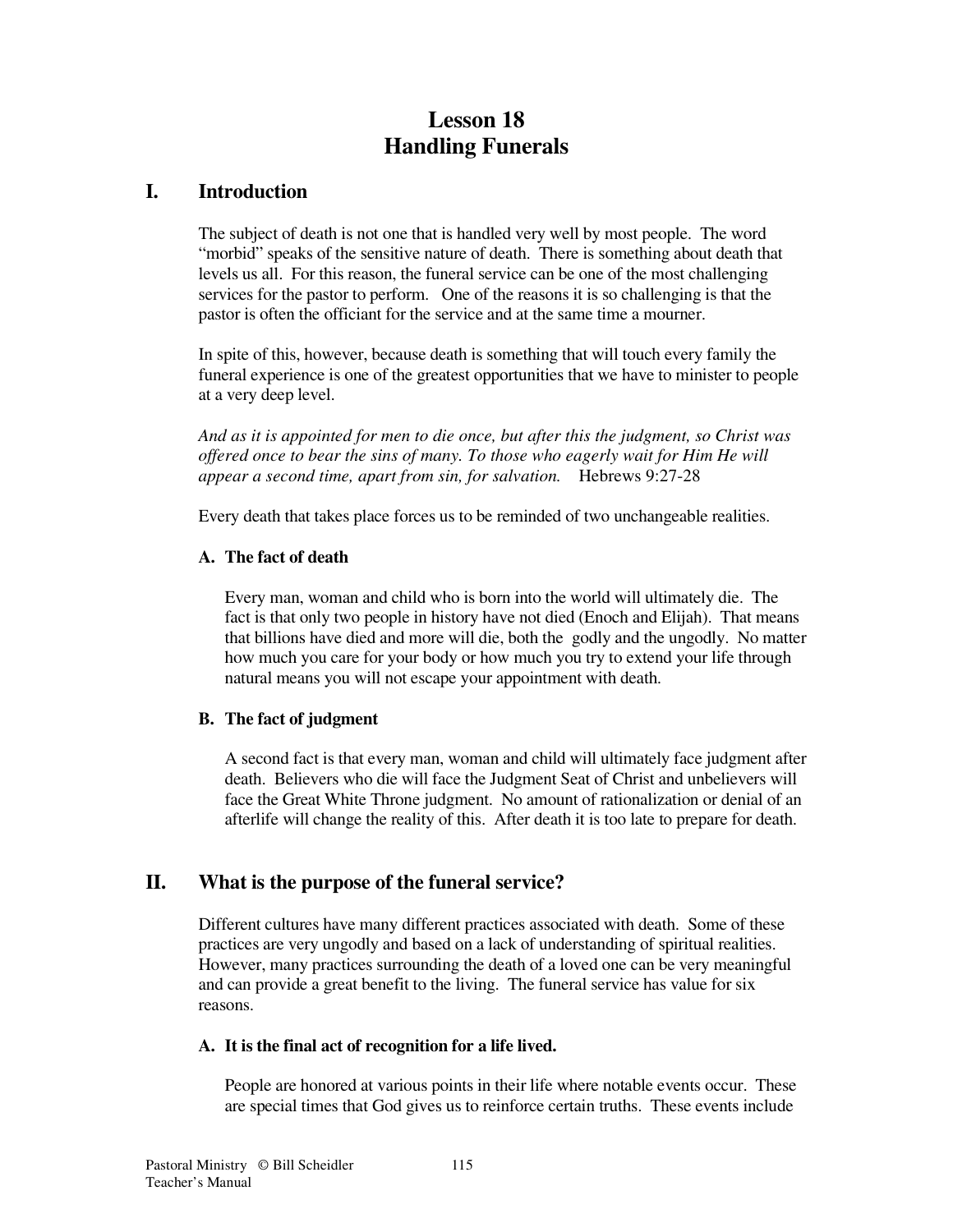such things as birthdays, graduation days, promotions, wedding days, anniversaries, retirements and even deaths. The funeral service is a final act of recognition for this life lived. The service is not held for the sake of honoring the person who has died, but it is for the purpose of strengthening those who are alive.

#### **B. It is to help loved ones face the reality of their loss.**

 It is not uncommon for someone who has experienced the loss of a person who has been very close to them to feel that what is going on around them is not really happening. They believe that it is all a bad dream from which they will awaken. In some cases they imagine that their loved one will walk through the door and everything will be back to the way it was. The funeral service helps to being a sense of finality and opens the door for quicker recovery.

## **C. It is a time for friends and relatives to share love and support.**

Having a service at a specific place and time affords loved ones from various geographical locations to have a focal point where they can grieve together and reminisce together. Without such a service it is very unlikely that such a gathering would take place or that people would make the effort to come together. At times like these people can reconnect with the living for the purpose of comfort, healing and even reconciliation.

#### **D. It is a time to highlight and affirm the life message of the life lived.**

Every person is a living epistle (II Cor. 3:3). That is, every person has certain distinctive things about them that become a life message. The Bible instructs us that we are to learn from the example of others (I Cor. 10:6, 11; Heb. 13:7). The funeral service is a time to highlight the life message of the loved one and to be sure that we have heard what his or her life preached.

## **E. It is a time to comfort believers in the hope of the resurrection (Ps. 116:15).**

## *Precious in the sight of the LORD is the death of His saints.*

Believers need not see death as an enemy. Death is indeed a fact of life, but Christ has overcome both death and hell. The funeral service is a time to remind believers of the saving grace that has come to us in Jesus Christ and the blessed hope that we have of an eternity spent with all believers of all time. The funeral service is sometimes referred to as a "home-going" service because of the heavenly home that has been prepared for all believers.

#### **F. It is a time to challenge all men with sacredness of life and the necessity of living it for God (Ps. 90:12).**

#### *So teach us to number our days, that we may gain a heart of wisdom.*

The funeral service is a time to remind us once again of the gift of life that has been given to us and the fact that the gift of life is a stewardship from God for which we will give an account. At most funeral services unbelievers will be present. It is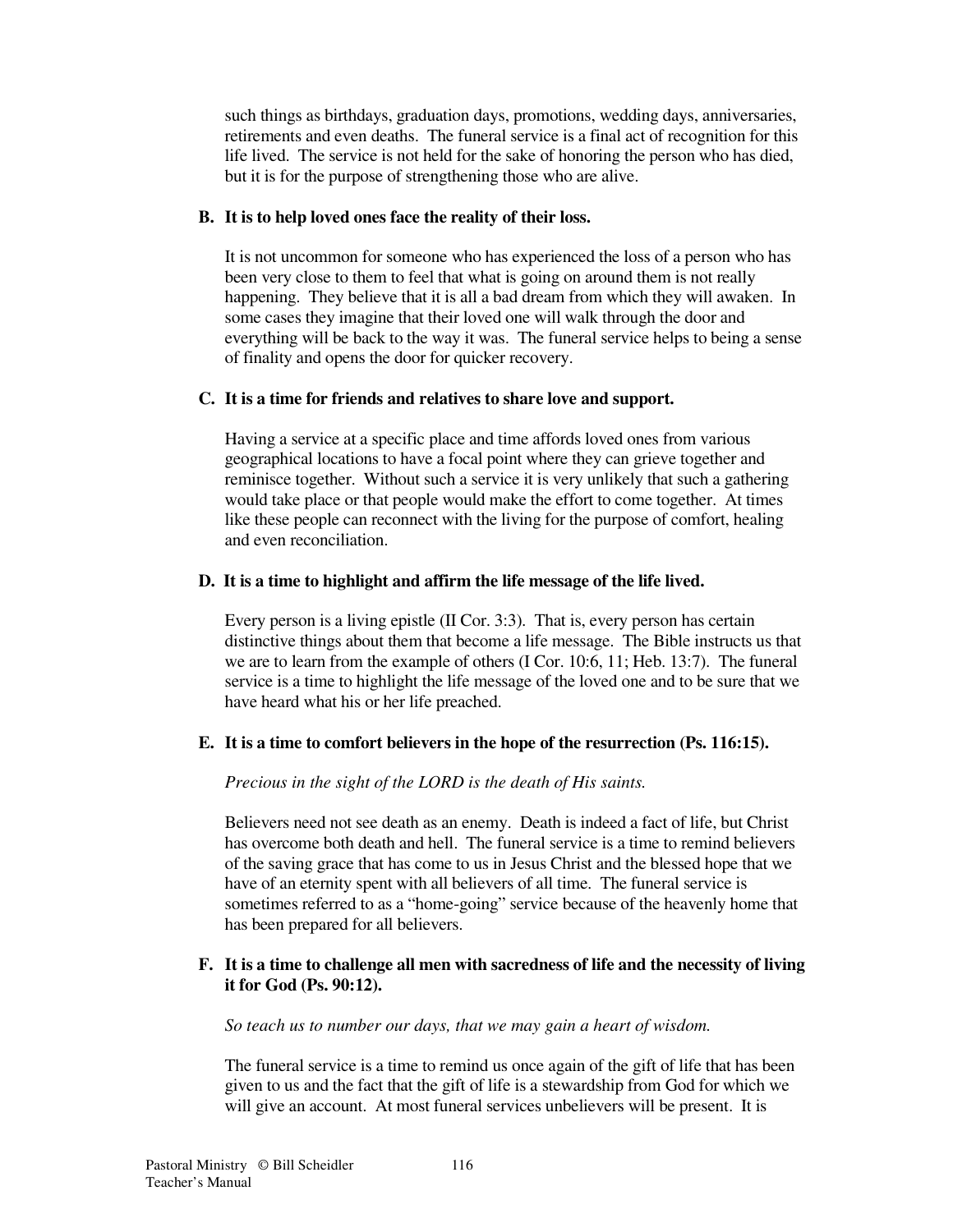important that at this vulnerable time they have an opportunity to hear the Gospel one more time. It is important that pastors exercise sensitivity to the desires of the immediate family in this context, but the message of the Gospel should be clear. Remember, the service is for the living and not the dead.

## **III. What is the pastor to do when a death takes place?**

A. Visit the home (or place of death) as soon as possible.

This is one of those times where the pastor should drop everything and run. However, when you arrive be calm and be sensitive.

1. Be prepared to share a comforting scripture (Rom. 15:4).

*For whatever things were written before were written for our learning, that we through the patience and comfort of the Scriptures might have hope.* 

2. Be prepared to offer words of encouragement and hope (Phil 2:1; II Th. 2:16-17).

*Now may our Lord Jesus Christ Himself, and our God and Father, who has loved us and given us everlasting consolation and good hope by grace, comfort your hearts and establish you in every good word and work.* II Thessalonians 2:16-17

- 3. Be prepared to be still, listen and weep (Rom. 12:15). This is not a time to adjust or correct.
- 4. Be prepared to handle unexpected and even negative responses. Some typical responses include:
	- a. Bewilderment—What should I do?
	- b. Hopelessness—What am I going to do now?
	- c. Anger—Why did God let this happen to me?
	- d. Resentment—Why did my beloved do this to me?
- 5. Be prepared to pray together with those present.
- B. Assist in making immediate decisions (if no prior arrangements have been made).

Most people have never been so close to a death where they are the one who has to make decisions in this context. No one gets good at this process. The pastor, however, can guide them and even accompany them through the process pastoring them every step of the way. Never force your preferences upon them.

1. Selection and notification of funeral home.

It is advisable for the pastor to have developed a relationship with one or two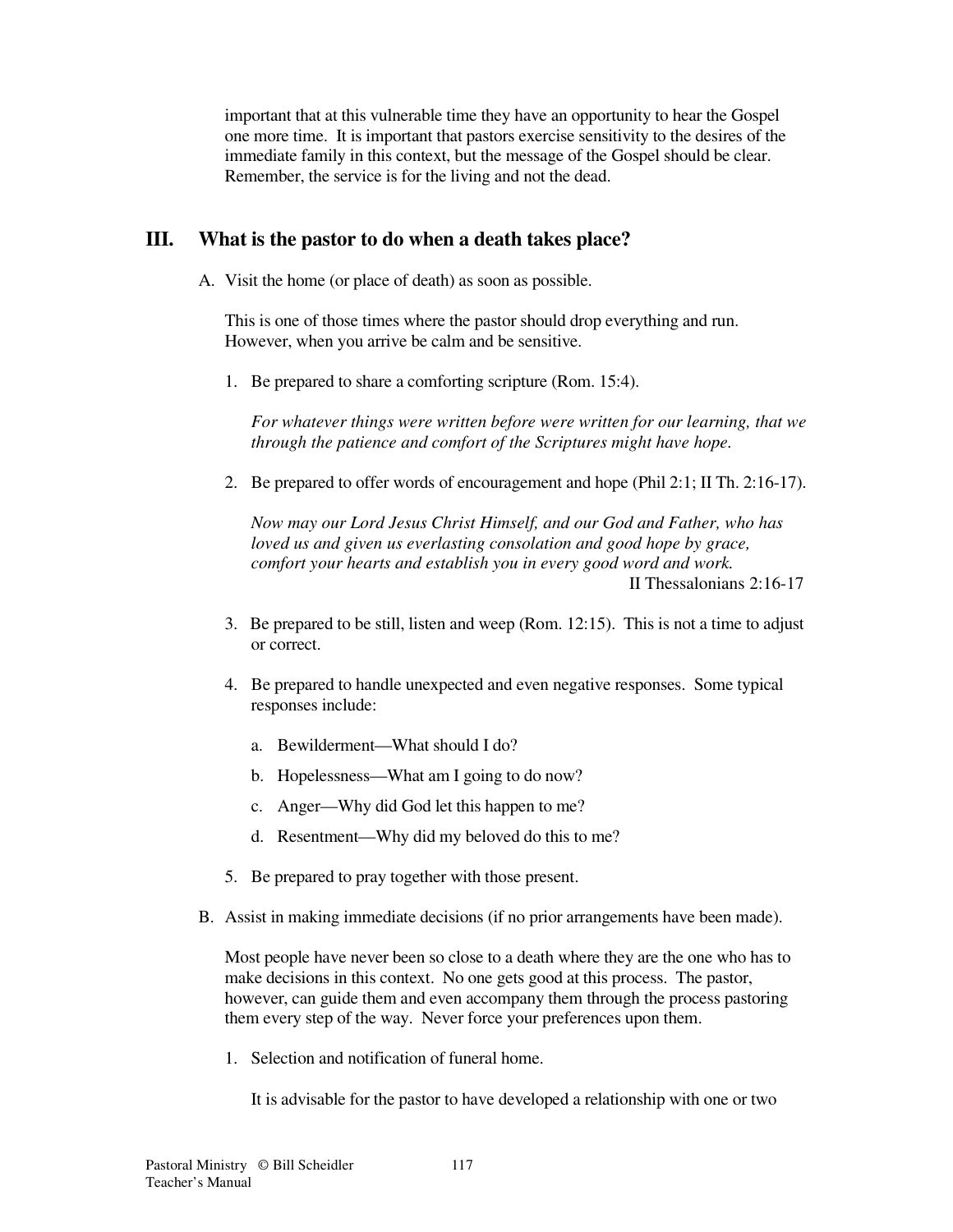funeral homes and their directors so that they can give an informed recommendation to those who have not made have any previous arrangements.

2. Notification of relatives and close friends

 In order to take stress off of the bereaved, the pastor can assist in organizing callers to notify those who need to know.

- C. Be ready to follow-up in the days preceding the funeral.
	- 1. Accompany them to the funeral home and help them to make the decisions that will be required.

These are subjects that no one likes to think about when it comes to close family members. However, they are decisions that have to be made and, unfortunately, they have to be made in a relatively timely manner.

Most funeral directors and their staff are very good with people at this point. However, it must be remembered that they are not the person's pastor and ultimately funeral service is a business for them. In some cases they will try to oversell product and service that is really unnecessary. The pastor needs to constantly remind the grieving that we cannot do anything more for the person that has died. At this point we need to think about the living.

- a. Where the service will be held (church, home, funeral hall)?
- b. When it will be held (day, hour)? Is the venue available at that time?
- c. Who is to participate in service (preach, play, sing, etc.)?
- d. Who will be the pallbearers?
- e. Will there be a grave side service and procession?
- f. Casket selection and gravesite
- 2. Call daily prior to the service for help and support.
- 3. Send or give a card with a personal note. Give some serious thought to your comments. This card will be something that they will cherish, that they will read many times and that will be a constant reminder to them of where they can go for help.
- 4. Reserve necessary rooms and notify participants (especially if held in church).
- 5. Provide assistance relative to housing and meals for out-of-town guests.
- 6. Make sure flowers are sent from the church.
- 7. Look for opportunities to minister to other family members and friends.

It should be noted that the pastor does not have to do all of these things personally, but the church should be mobilized to minister in these ways.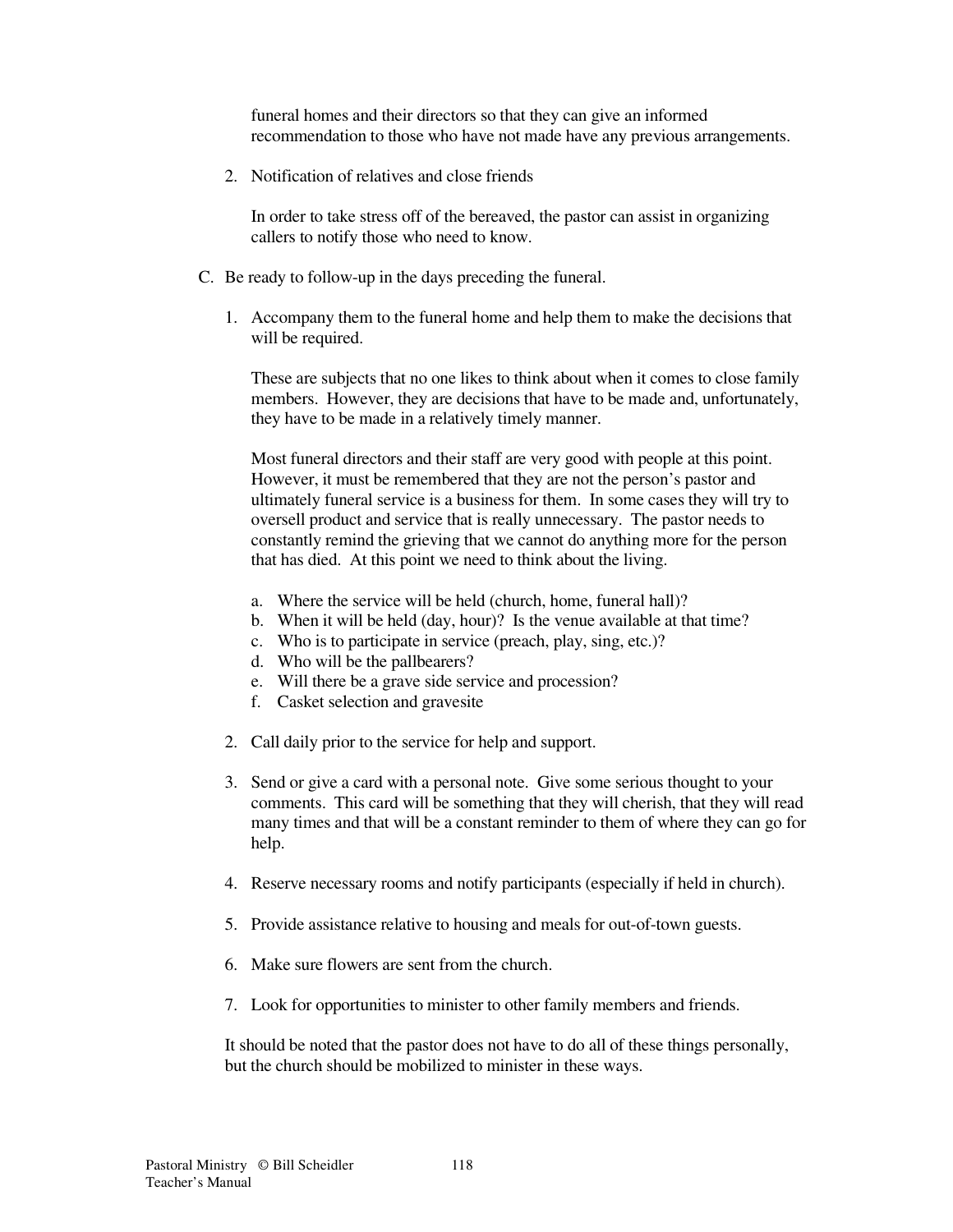# **IV. How does the pastor prepare for the funeral service?**

A. Ask for the Bible of the deceased a few days in advance.

The Bible of the deceased will often give you insight into the person and their relationship with the Lord. Look for underlined passages, notes written in the margin and other items that are found in its pages. During the service you can highlight these things and it can be as if the message is coming from the deceased themselves.

An example of this was the Bible of a man by the name of Jack Talbott. In the front of his Bible in his own handwriting were these words, "I, Jack Talbott, being of sound mind do hereby vow to live by the words of this book all of the days of my life."

- B. Ask the relatives for comments about the deceased to get a personal perspective.
	- 1. Obvious strengths/character qualities
	- 2. Favorite songs
	- 3. What you remember the most
	- 4. Last words
- C. Ask immediate family for desires concerning the actual service (length, message, etc.).
- D. Ask God to give you the appropriate word of comfort to share.
- E. Arrange the order of service. The service *may* include some or all of the following:
	- 1. Congregational singing
	- 2. Prayers
	- 3. Special music
	- 4. Testimony of close friend or family member (Eulogy).
	- 5. An open microphone for selected persons to share.
	- 6. Exhortation and comfort
	- 7. Scripture reading
	- 8. Obituary
	- 9. Dismissal
- F. Call the funeral home to inform them of the approximate length of the service. You should be careful about the time. You can be too short to do the person justice, but you can also be too long.

## **V. How should the order of service by arranged?**

 Many variations are acceptable in the service depending on the preferences of the family, but a general order would be as follows:

A. Opening prayer and scripture reading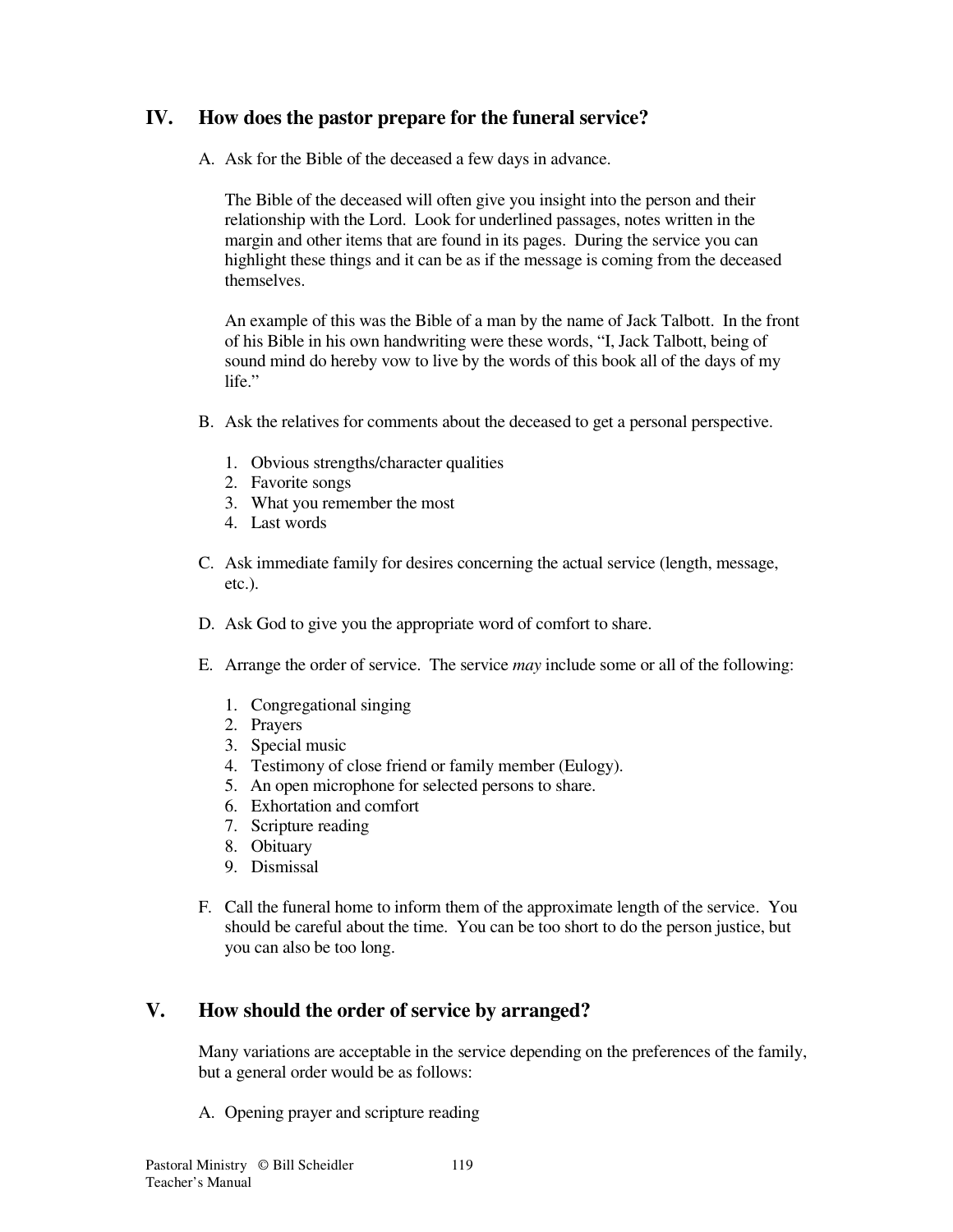- B. Special musical number and/or congregational singing. Congregational singing should only be used where a good segment of the attendees are believers. Song selection should include well-known songs.
- C. Brief testimonial and obituary concerning the deceased
- D. Exhortation and words of comfort
- E. Special musical number
- F. Closing prayer and benediction
- G. Announcement regarding procession or grave side committal (This information may also be in the funeral bulletin).
- H. Dismissal

It is good to print up several copies of the order of service for the funeral directors and other participants in the service to use as a reference as the service progresses.

# **VI. What is the pastor's role at the graveside service?**

Not all funerals end with a graveside service. This is especially true when the remains are cremated. However, when there is such a service the following guidelines would apply.

- A. Be a strength to the family—ready to comfort.
- B. Read an appropriate scripture (e.g. I Corinthians 15:20-28; I Th. 4:13-18; Rev. 21:1- 7; Psalm 23).
- C. Read an appropriate committal.

*Then the dust will return to the earth as it was, and the spirit will return to God who gave it.* Ecclesiastes 12:7

1. Committal for the Unsaved

Inasmuch as it has pleased God in His infinite wisdom and providence to remove from this world the soul of \_\_\_\_\_\_\_\_\_\_\_\_\_, we commit his (her) body to the ground, earth to earth, dust to dust, ashes to ashes, there to await the Day of Resurrection, when the earth and the sea will give up their dead, to appear before the Lord Jesus Christ, the Righteous Judge of the living and the dead.

2. Committal for the Saved:

Inasmuch as it has pleased God in His infinite wisdom and providence to remove from this world the soul of \_\_\_\_\_\_\_\_\_\_\_\_\_, we commit his (her) body to the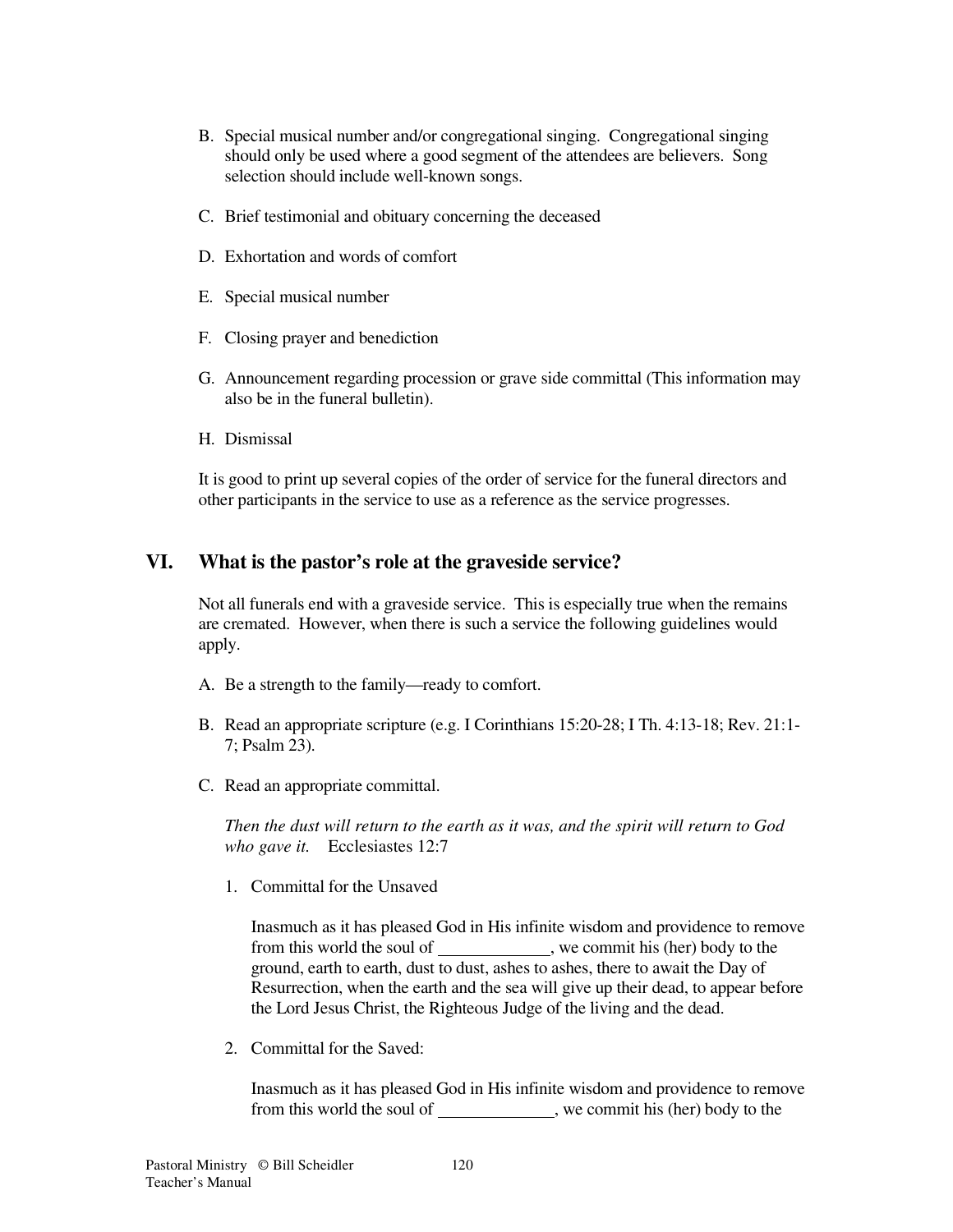ground, earth to earth, dust to dust, ashes to ashes, there to await the glorious appearing of Our Lord Jesus Christ, when at His coming the earth and the sea will give up the righteous dead, and the bodies of those who sleep in Jesus shall be raised and made like His glorious body.

3. Committal for a Crematory Service

. . . we commit his (her) body to the elements, awaiting the day of the resurrection, when the dead shall appear before the Lord Jesus Christ . . . .

4. Committal for a Vault or Tomb Burial

. . . we commit his (her) body to the tomb, awaiting the day of the resurrection, when the dead shall appear before the Lord Jesus Christ . . . .

- D. Close with prayer.
- E. Allow the family to take their time.

#### **VII. What should be done when the service is over?**

- A. Be open and sensitive to the needs of relatives.
- B. Call several times in the weeks ahead.
- C. Volunteer services in helping sort out affairs and disposing of personal possessions of deceased (be sensitive here).
- D. Be ready to suggest ways in which that person can fill the obvious vacuum.

## **VIII. What about honorariums for participants?**

Do not refuse honorariums that are given. Usually these areas are covered in the overall funeral package for which they have made arrangements. Most people value your involvement and help a great deal, but they do not know how else to say it but to give a monetary gift. On the other hand, if they do not offer an honorarium, please do not mention it.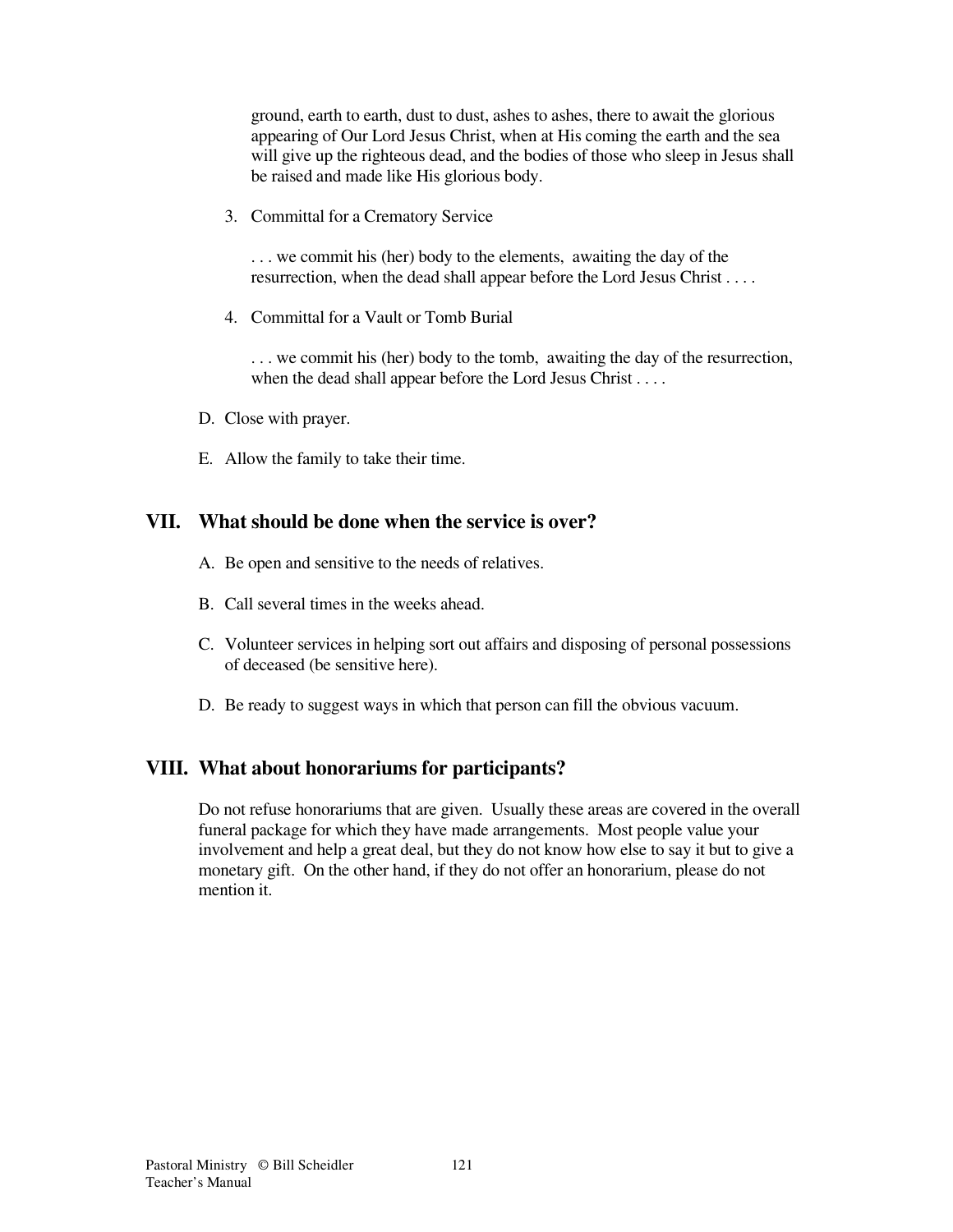# **Lesson 19 Hospital Visitation**

# **I. The Importance of Visiting the Sick**

A. Jesus expects it (Jer. 23:1-2; Mt. 25:34-45).

*"Then the King will say to those on His right hand, 'Come, you blessed of My Father, inherit the kingdom prepared for you from the foundation of the world: 35 for I was hungry and you gave Me food; I was thirsty and you gave Me drink; I was a stranger and you took Me in; 36 I was naked and you clothed Me; I was sick and you visited Me; I was in prison and you came to Me.' 37 Then the righteous will answer Him, saying, 'Lord, when did we see You hungry and feed You, or thirsty and give You drink? 38 When did we see You a stranger and take You in, or naked and clothe You? 39 Or when did we see You sick, or in prison, and come to You?' 40 And the King will answer and say to them, 'Assuredly, I say to you, inasmuch as you did it to one of the least of these My brethren, you did it to Me.'"* Matthew 25:24-40

B. Pastors and elders are specially called and gifted for visitation (Jam. 5:14-15; Luke 9:2; 10:9).

*Is anyone among you sick? Let him call for the elders of the church, and let them pray over him, anointing him with oil in the name of the Lord. And the prayer of faith will save the sick, and the Lord will raise him up. And if he has committed sins, he will be forgiven.* James 5:15-15

- C. People can be unusually open during times of sickness.
- D. People will remember what happened in the hospital for a long time.
- E. It is a time of special opportunity to impart life to people and other family members.

## **II. Preparations for the Visit**

- A. Dress appropriately. The hospital will treat you differently when they know you are a pastor. However, it helps to look like what their expectation of a pastor would be.
- B. Take your spouse, another elder or a leader in training when you visit. Remember that Jesus sent his disciples out two by two (Luke 10:1, See also: Mt. 18:19).
- C. Bring your Bible. Ask God for a word of comfort to share for their specific situation.
- D. Bring some flowers and a card from the church. The flowers left in their room will be an ongoing reminder of your love and care of them.
- E. Pray for sensitivity to that person.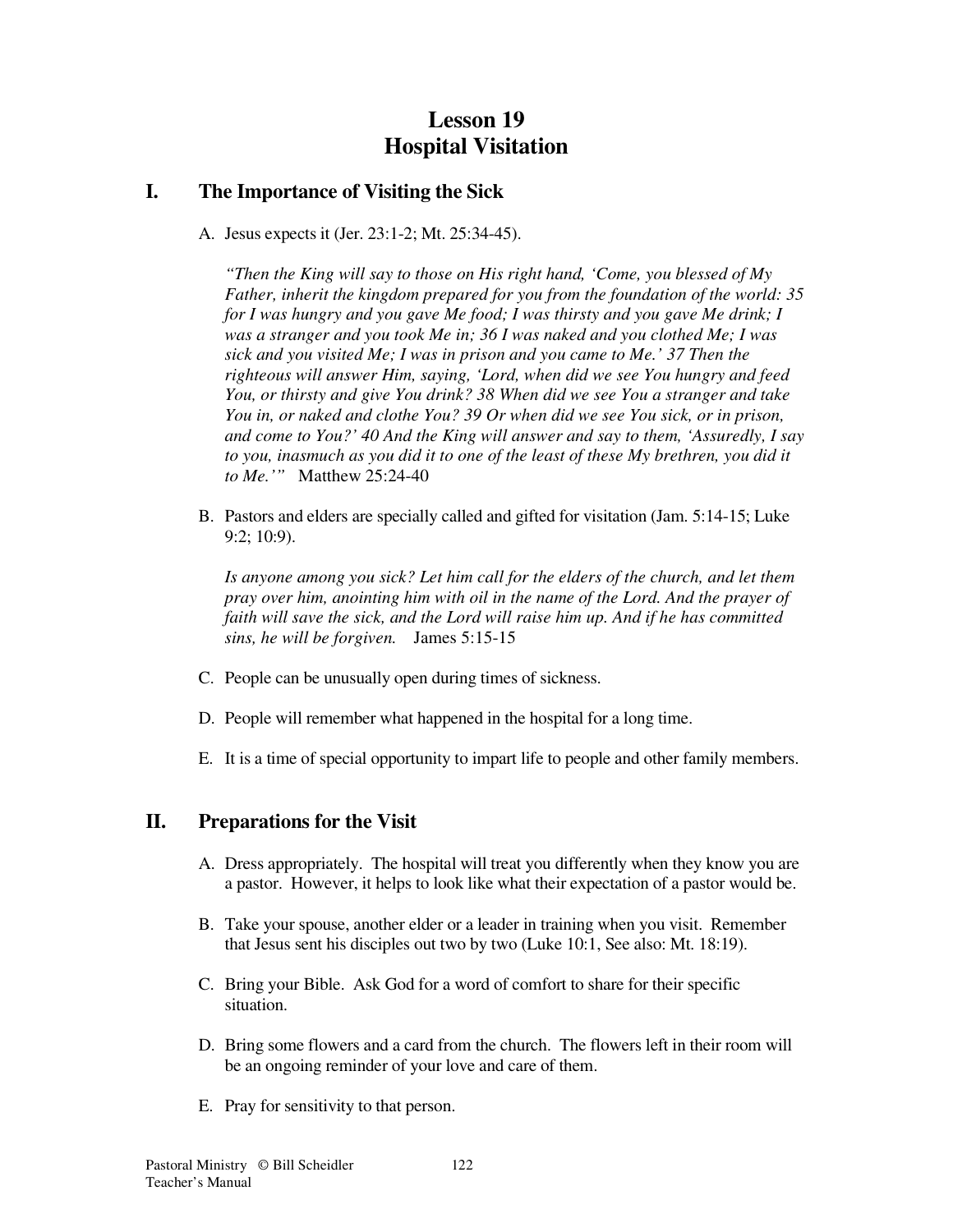Each person will have different needs. Each relationship will dictate a different opportunity. They may be fearful. They may be worried about certain issues while they are sick. They may have special needs. As a pastor you care about all of these things.

## **III. The Visit Itself**

- A. Be prompt, calling on them at the first opportunity.
- B. Handle yourself in a pastoral manner.
	- 1. Be thoughtful

 Make sure that it is a convenient time. Unless it is an emergency situation, try to observe hospital visiting hours.

2. Be cheerful

Be pleasant, friendly, positive, full of faith but not plastic.

3. Be courteous

 Your politeness toward other visitors, other patients and hospital staff will leave a positive impression that may open other doors.

4. Be tactful

Ease yourself into delicate situations. Try to carry the conversation in such a way that the patient opens up on the sensitive areas.

5. Be natural

Be relaxed and avoid professionalism. They get enough of that treatment by doctors and specialists.

6. Be observant

Notice cards, other family members, other patients and hospital staff. There may be additional ministry opportunities and divine appointments associated with this visit.

7. Be anxious to help

Maintain a servant spirit. Do not take for granted that other family members are doing the right thing in giving needed assistance in the natural areas of life.

8. Be strong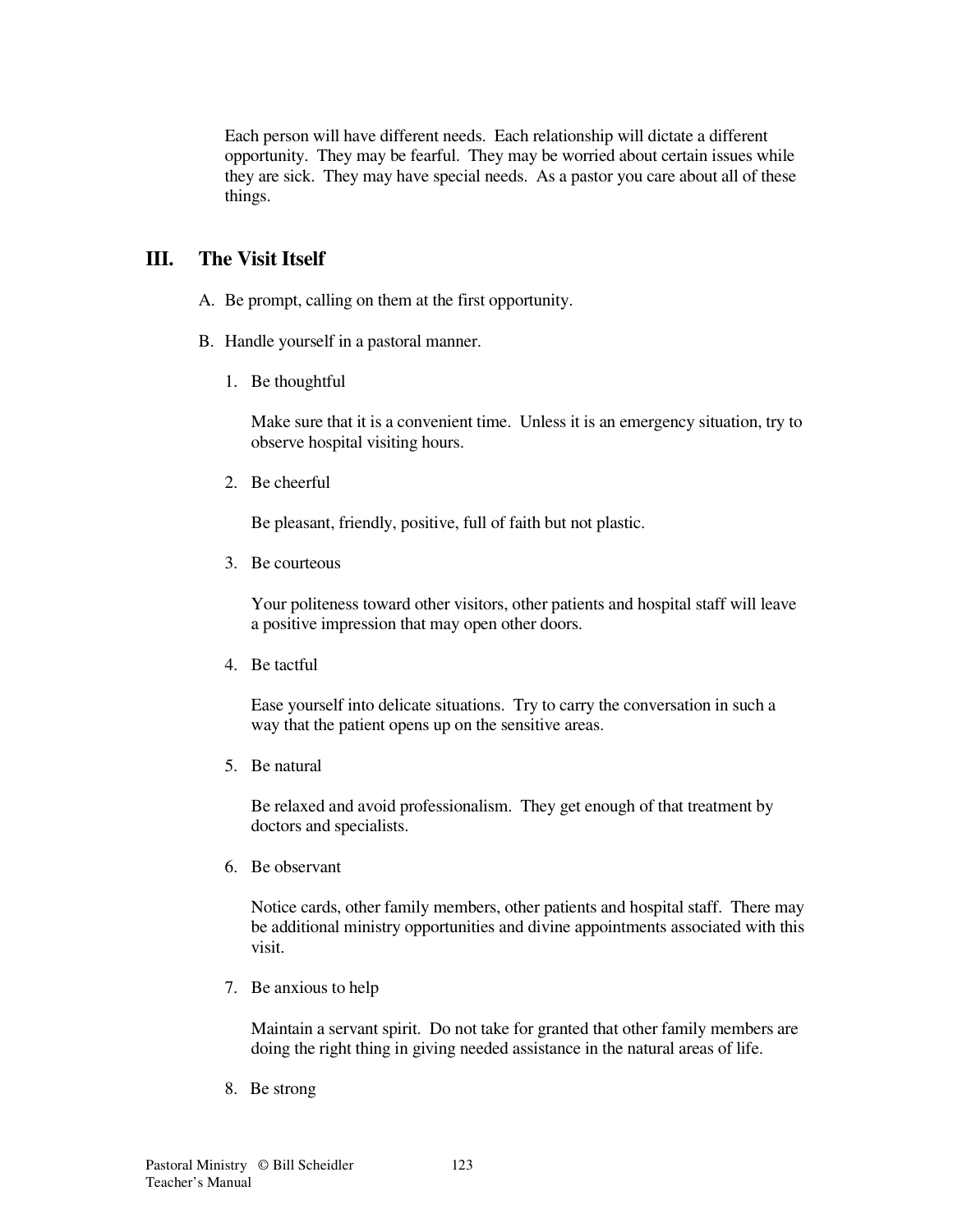You are there to be of assistance. This is not a time to break down and require assistance of your own.

C. Be brief, but not in a hurry.

 Lengthy visits can tire patients. Ten minutes is an adequate time to minister to the person in need. However, do not give the impression that you can not wait to leave.

- D. Be sensitive in conversation.
	- 1. Do not talk about yourself and your own problems.
	- 2. Do not talk over the sick person in their presence. People can begin to feel like an object or a thing.
	- 3. Do not make jovial remarks or comments about the body (e.g. referring to the urinary track as "the plumbing", etc).
	- 4. Do not reprimand or scold the patient.

Do not use this as an opportunity to adjust the patient regarding such things as diet and exercise or other spiritual issues.

5. Do not preach sermonettes.

 This is a time for prayer and encouragement, not a time for exhortation and rebuke.

6. Do not change the subject if the patient wants to talk to you about something serious to them.

Do not avoid serious conversation when it is initiated by the patient. The patient may have spent hours thinking about something in anticipation of your visit.

E. Be prepared for various reactions to their condition.

 Some people are prone to overreact while others may be more likely to under react to a serious situation.

- 1. Fear of death or some other issue.
- 2. Anxiety and worry about finances or how things will work out.
- 3. Anger and bitterness that this is happening to them.
- 4. Doubt regarding God's love and promises to them.
- F. Do not overstep your authority.
	- 1. Observe hospital rules.
	- 2. Co-operate with the medical instructions.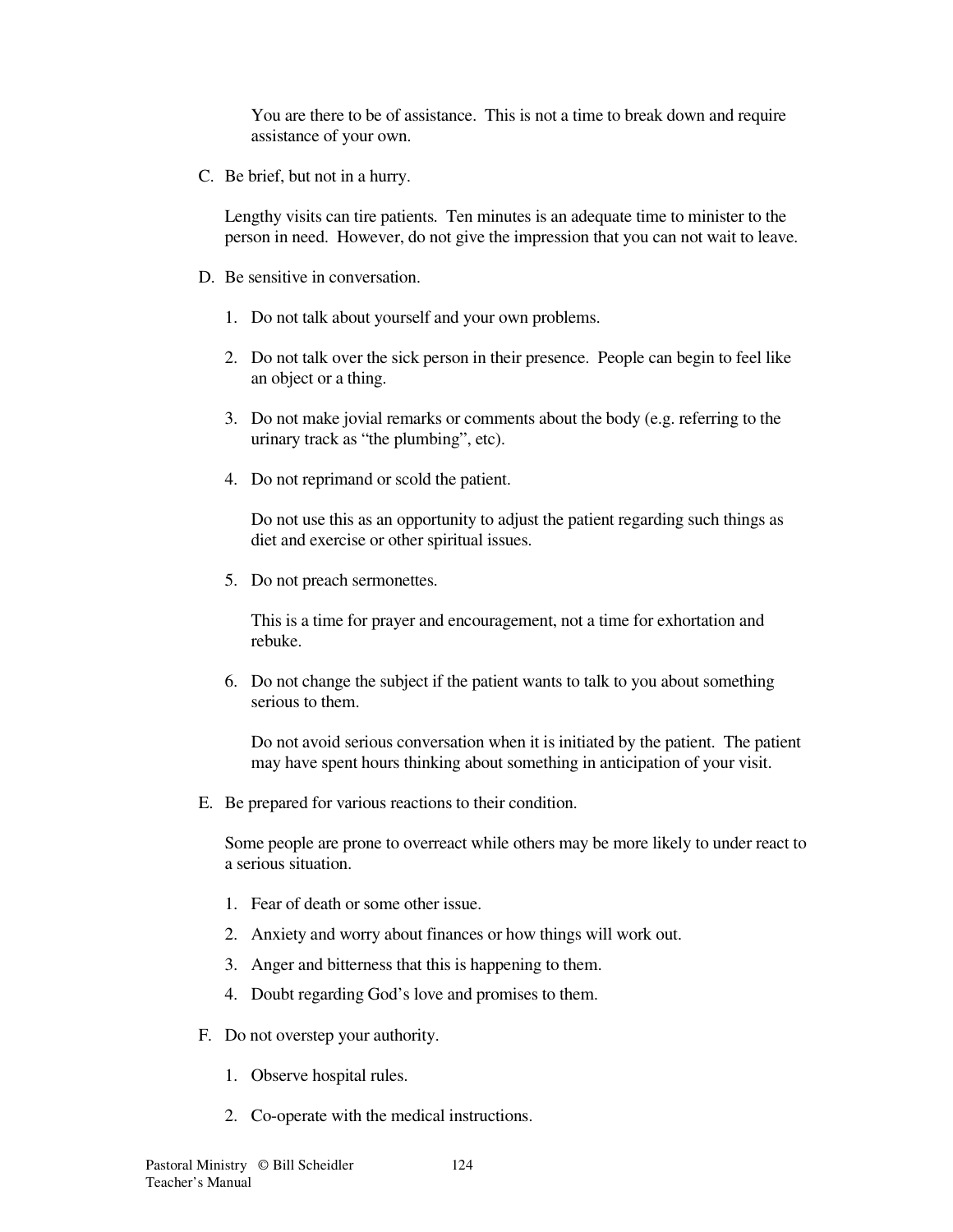- 3. Be supportive of staff and other personnel.
- 4. Do not tell the patient what his feelings ought to be.
- 5. Do not minimize the patient's condition (to them it is serious).
- 6. Do not give premature assurance or reassurance that you have no authority to give.
- 7. Do not be presumptuous when dealing with contagious diseases. If the doctors tell you to wear a mask, do it. We are not to intentionally "drink any deadly thing."
- G. Other "don't's" for the pastor
	- 1. Don't act as if their church attendance was the most important goal in their life.
	- 2. Don't sit on the patient's bed.

 True Story: Larry Knox was visiting in the hospital as was invited to sit on the bed. He remembered the teaching from this class and refrained from doing so. Five minutes later the patient threw up right where he would have been sitting.

- 3. Don't bore or scare the patient with stories of other sick people.
- H. Other "do's" for the pastor
	- 1. Share a good word of encouragement from the Bible.
	- 2. Pray for them.
		- a. Anointing with oil (Mark 6:13)
		- b. Laying on of hands (Mark 6:5; 16:18)
	- 3. Make sure you have helped with any natural needs.
	- 4. Be aware of other patients in the room.

## **IV. Following Up on the Visit**

- A. Touch base with them every day.
- B. Visit every other day.
- C. Be prepared to assist them after they return home.
- D. For long term stays provide new flowers from time to time.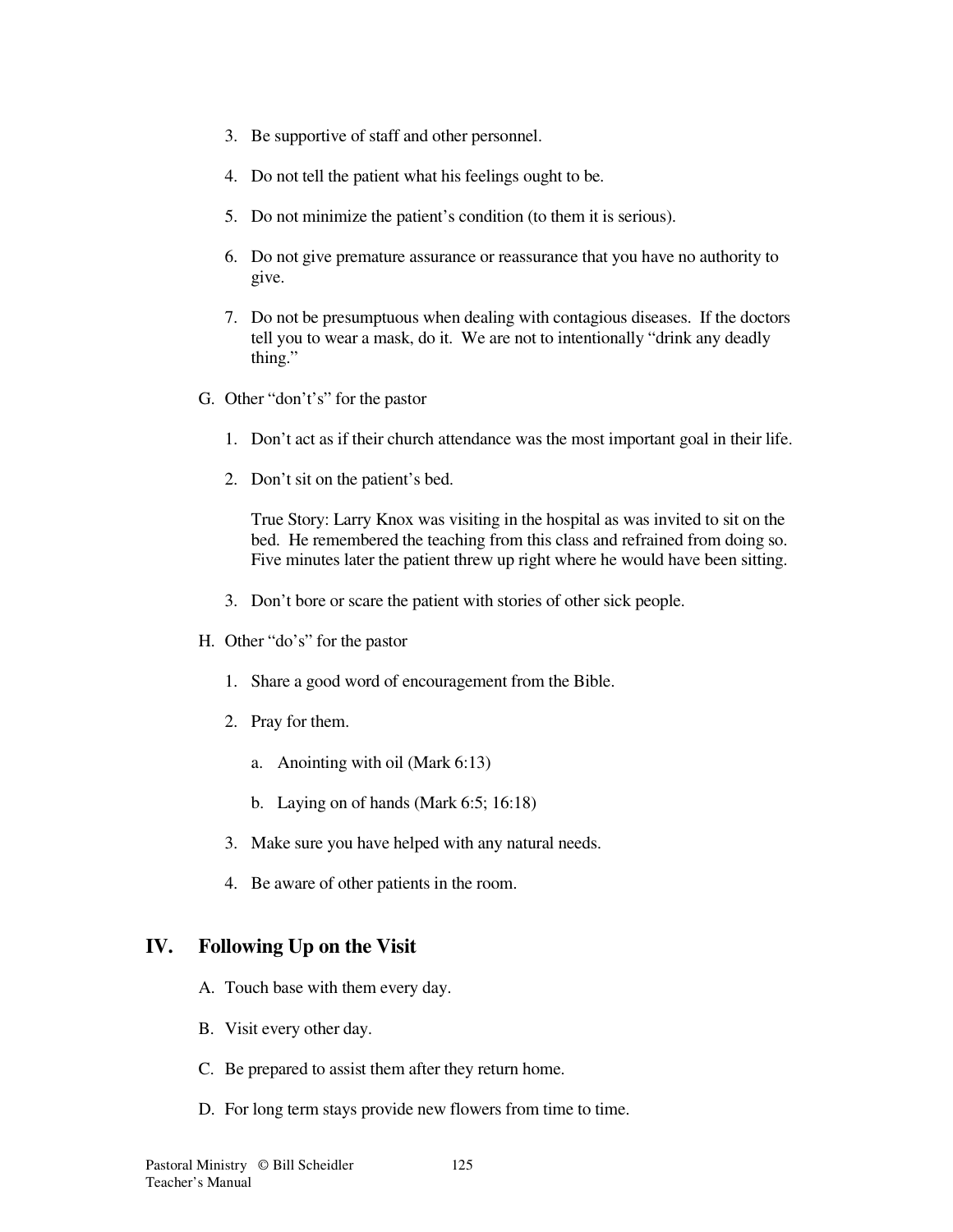# **Lesson 20 Church Discipline**

We spend much time discussing the area of church disciple in Lesson 14 of the course titled *Local Church*. It would be good to review that material in conjunction with this lesson. In this lesson, the focus will be more on church discipline in its practical application.

# **I. What is the foundation for pastoral discipline in the local church?**

#### **A. The foundation for discipline in the local church comes from Jesus Himself.**

The foundation for discipline in the church comes from two important instructions given to us by Jesus Himself.

- 1. Jesus gave a commission to the church that involved making followers of Christ into "disciplined ones" (Mt. 28:19-20).
- 2. Jesus gave instructions to the church as to how to handle difficulties that arise between members of the church (Mt. 18:15-18).

#### **B. The foundation for pastoral disciple comes from the biblical job description of a pastor.**

1. Pastors are to be watchmen.

This means pastors are on the alert for issues that might have a negative effect on the flock and they warn them of potential danger.

- 2. Pastors are to guard and protect the flock from threats from within and without.
- 3. Pastors are to be those that bring the flock to maturity.

## **C. The foundation for discipline in the local church is the actual need for it.**

- 1. Without church discipline there is no clear standard of right and wrong among the congregation.
- 2. Without church discipline sinning members go on sinning, destroying their own potential fruitfulness in God.
- 3. Without church discipline there is the potential for others to do outwardly what they have only been tempted to do inwardly because the unjudged, outward activity is a tacit approval of it.
- 4. Without church discipline the spiritual life of the body as a whole becomes greatly weakened. Spiritual vitality and life seep out and a progressive spiritual stagnation sets in.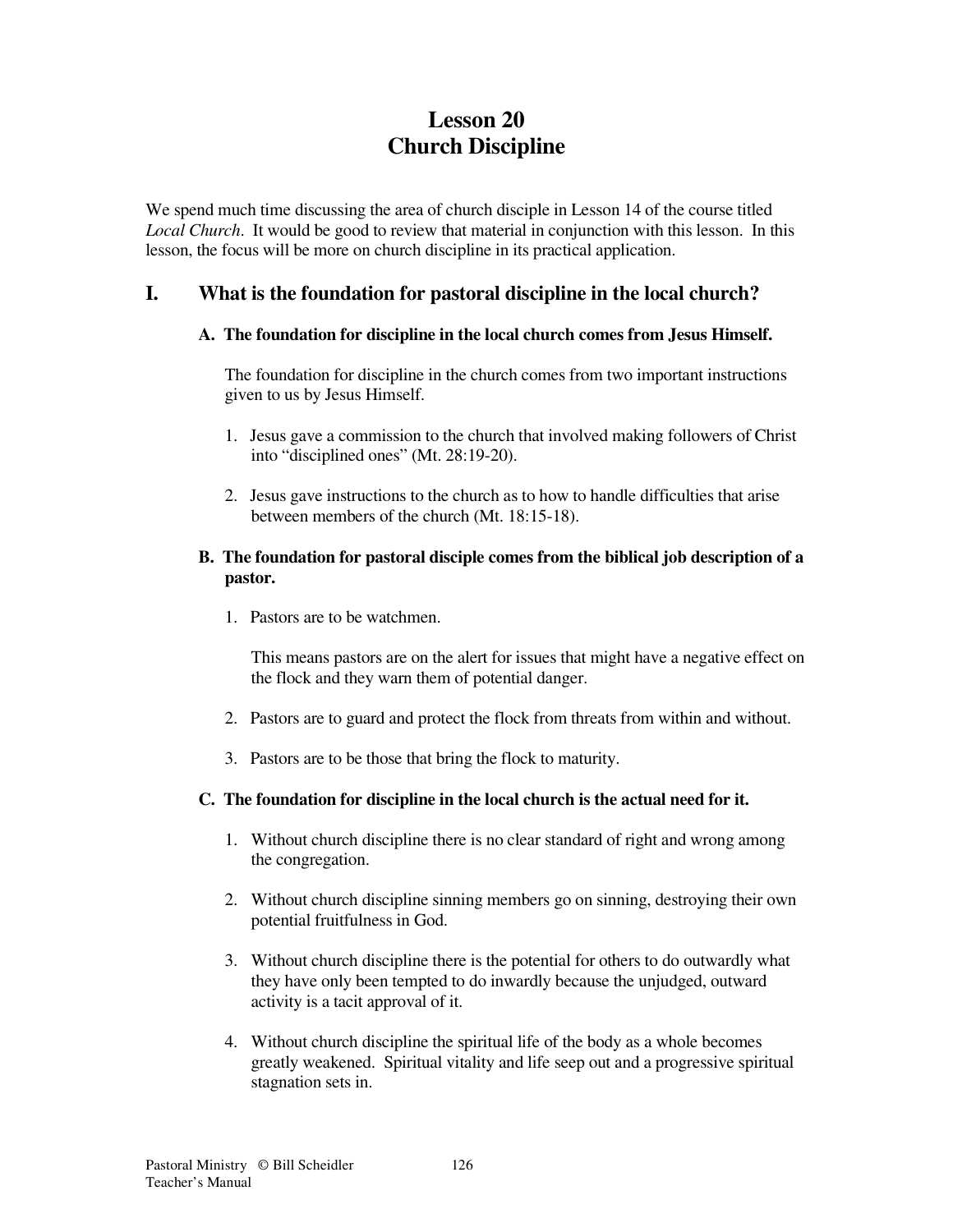5. Without church discipline confidence and respect for the church leadership is lost. People do not judge a church by the preached standard but by the practiced standard.

## **II. Why is pastoral discipline often neglected?**

A. It is neglected because of fear.

- 1. Fear of confrontation in general.
- 2. Fear of being unpopular among the people.
- 3. Fear of a church split or polarization.
- 4. Fear of a negative reputation in the community.
- 5. Fear of a lawsuit.
- B. It is neglected because of ignorance.
	- 1. Ignorance of the necessity of it.
	- 2. Ignorance of the practice of it.
	- 3. Ignorance of the true heart of God concerning it.
- C. It is neglected because of a lack of true covenantal love for the sheep.
	- 1. Discipline is a demonstration of love.
	- 2. Discipline requires a laying down of one's life.

*I know, O LORD, that Your judgments are right, and that in faithfulness You have afflicted me.* Psalm 119:75

# **III. What are the biblical commands that are used in connection with leadership and discipline?**

- A. Reprove (*Elenko*)
	- 1. Definition: To convict, to expose, by conviction to bring to light, to admonish, to correct, to call to account, to show one his fault (demanding an explanation), to chasten, to punish

*Preach the word! Be ready in season and out of season. Convince, rebuke, exhort, with all longsuffering and teaching.* II Timothy 4:2

*Preach the Word; be prepared in season and out of season; correct, rebuke*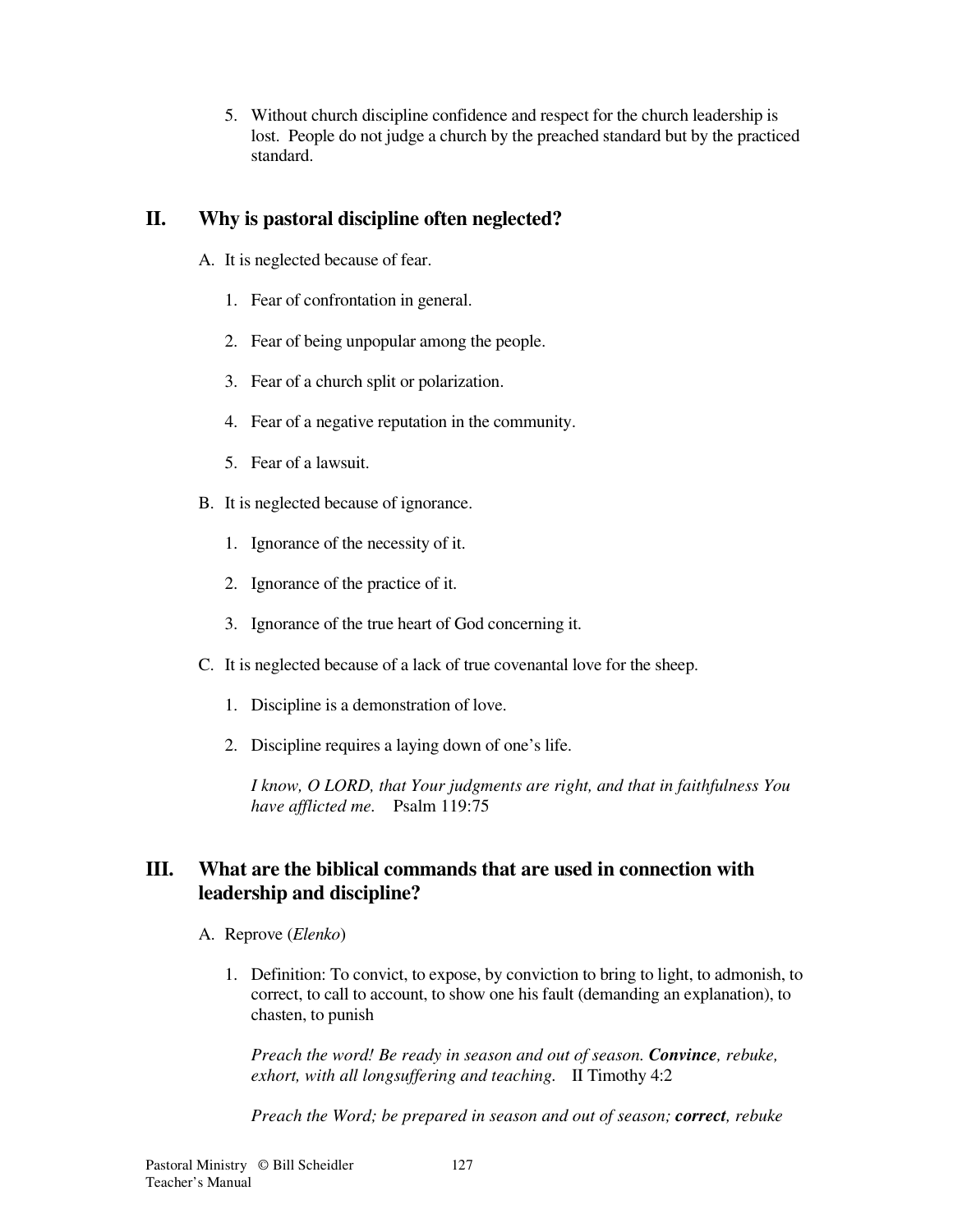*and encourage--with great patience and careful instruction.* –NIV

- 2. Other references: Mt. 18:15; Luke 3:19; John 3:20; 8:9,46; 16:8; I Cor. 14:24; Eph. 5:11,13; I Tim. 5:20; II Tim. 3:16; Tit. 1:9,13; 2:15; Heb. 12:5; Jam. 2:9; Rev. 3:19
- B. Rebuke (*Epitimao*)
	- 1. Definition: To tax with a fault, rate, chide, reprove, censure severely

*Preach the word! Be ready in season and out of season. Convince, rebuke, exhort, with all longsuffering and teaching.* II Timothy 4:2

- 2. Other references: Mt. 12:16; 16:22; 17:18; Luke 9:55; 17:3; Jude 9
- C. Admonish (*Noutheteo*)
	- 1. Definition: To admonish, warn or exhort

*And we urge you, brethren, to recognize those who labor among you, and are over you in the Lord and admonish you…* I Thessalonians 5:12

*Dear brothers and sisters, honor those who are your leaders in the Lord's work. They work hard among you and warn you against all that is wrong.* –NLT

*Brothers and sisters, we urge you to warn those who are lazy. Encourage those who are timid. Take tender care of those who are weak. Be patient with everyone.* II Thessalonians 5:14, NLT

- 2. Other references: Acts 20:31; Rom. 15:14; I Cor. 4:14; 10:11; Eph. 6:4; Col. 1:28; 3:16; II Th. 3:15; Tit. 3:10
- D. Correct (*Epanorthosis*)
	- 1. Definition: To correct, to restore to an upright or right state, to raise up again, to reform, to restore, to reestablish
	- 2. See: II Timothy 3:16-17

*All Scripture is given by inspiration of God, and is profitable for doctrine, for reproof, for correction, for instruction in righteousness, that the man of God may be complete, thoroughly equipped for every good work.* 

*Brethren, if anyone among you wanders from the truth, and someone turns him back, let him know that he who turns a sinner from the error of his way will save a soul from death and cover a multitude of sins.* James 5:19-20

E. Judge (*Krino*)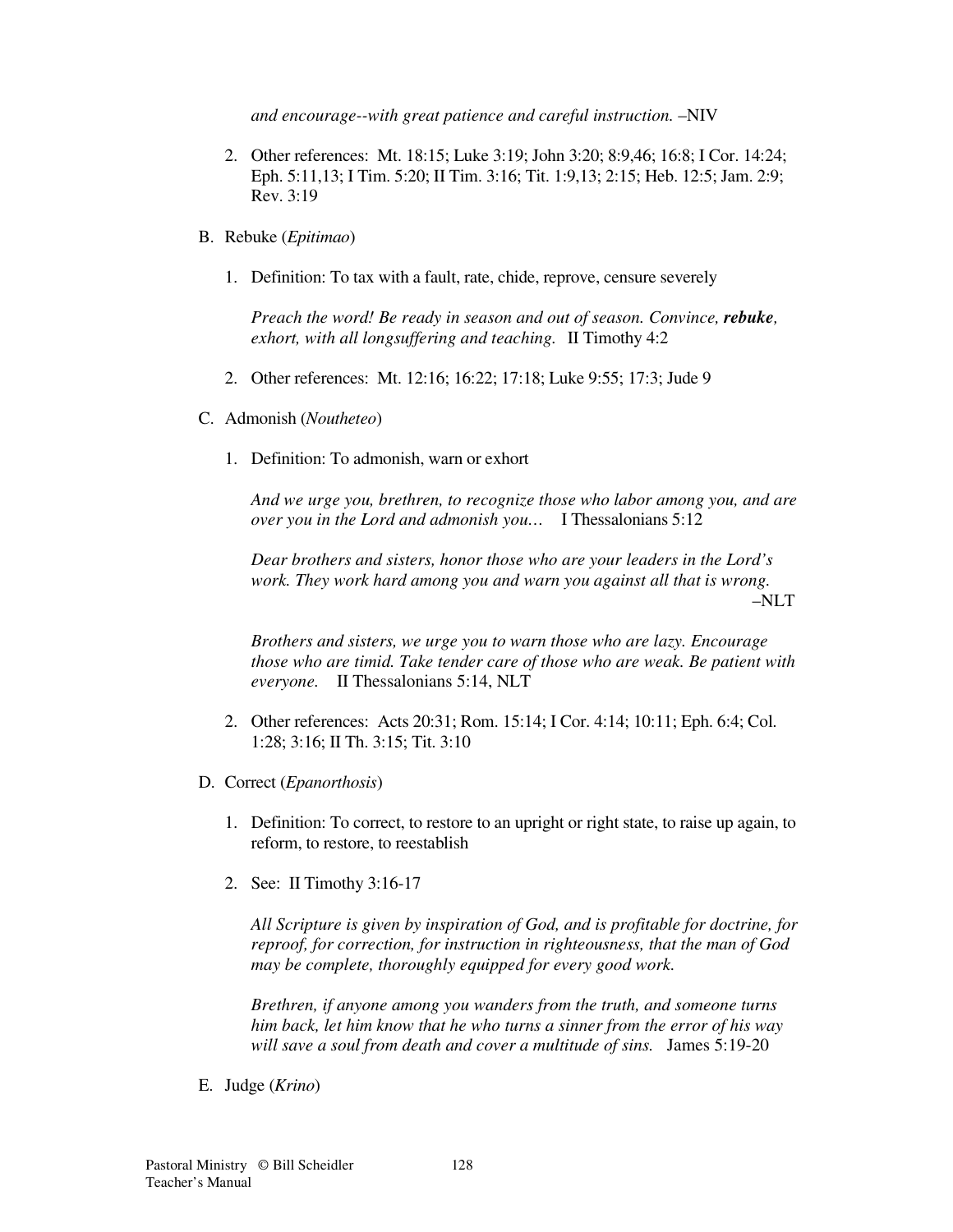1. Definition: To separate, put asunder, to select, to approve, to determine, decree, to judge, to pronounce an opinion concerning right and wrong, to rule, to govern, to preside over with power of giving judicial decisions

*For I indeed, as absent in body but present in spirit, have already judged (as though I were present) him who has so done this deed… For what have I to do with judging those also who are outside? Do you not judge those who are inside? But those who are outside God judges. Therefore "put away from yourselves the evil person."* I Corinthians 5:3, 12-13

These verses tell us that God takes responsibility to judge those that are outside of the walls of the church, but that we are to take responsibility to judge those that are inside the church. We are not to do God's judging. However, we cannot ask God to do our judging for us.

2. Other references: I Cor. 6:2-31; 14:29

## **IV. What areas of sin are to come under discipline in the local church?**

(Taken from notes by Bill Gothard)

Notice that the key to all of these issues is the ongoing nature of them.

- A. **Irresolvable** disputes between members (Mt. 18:15; I Cor. 5:11).
- B. **Persistent** teaching of false doctrine (Tit. 1:9-11; 3:10-11; Rom. 16:17).
- C. **Continuing** immorality and disorderliness (II Th. 3:6; I Cor. 5:11).

## **V. What are the levels of discipline in the local church?**

*Moreover if your brother sins against you, go and tell him his fault between you and him alone. If he hears you, you have gained your brother. But if he will not hear, take with you one or two more, that "by the mouth of two or three witnesses every word may be established." And if he refuses to hear them, tell it to the church. But if he refuses even to hear the church, let him be to you like a heathen and a tax collector. Assuredly, I say to you, whatever you bind on earth will be bound in heaven, and whatever you loose on earth will be loosed in heaven.* Matthew 18:15-20

Jesus laid out the prescription for discipline in the local church. He indicated that true discipline moves through stages and the acceleration of discipline is totally dependent upon the response of the person being disciplined.

#### **A. Private**

 The first step of discipline is private, one on one. If more people would take personal responsibility for the first step very little would have to go beyond that.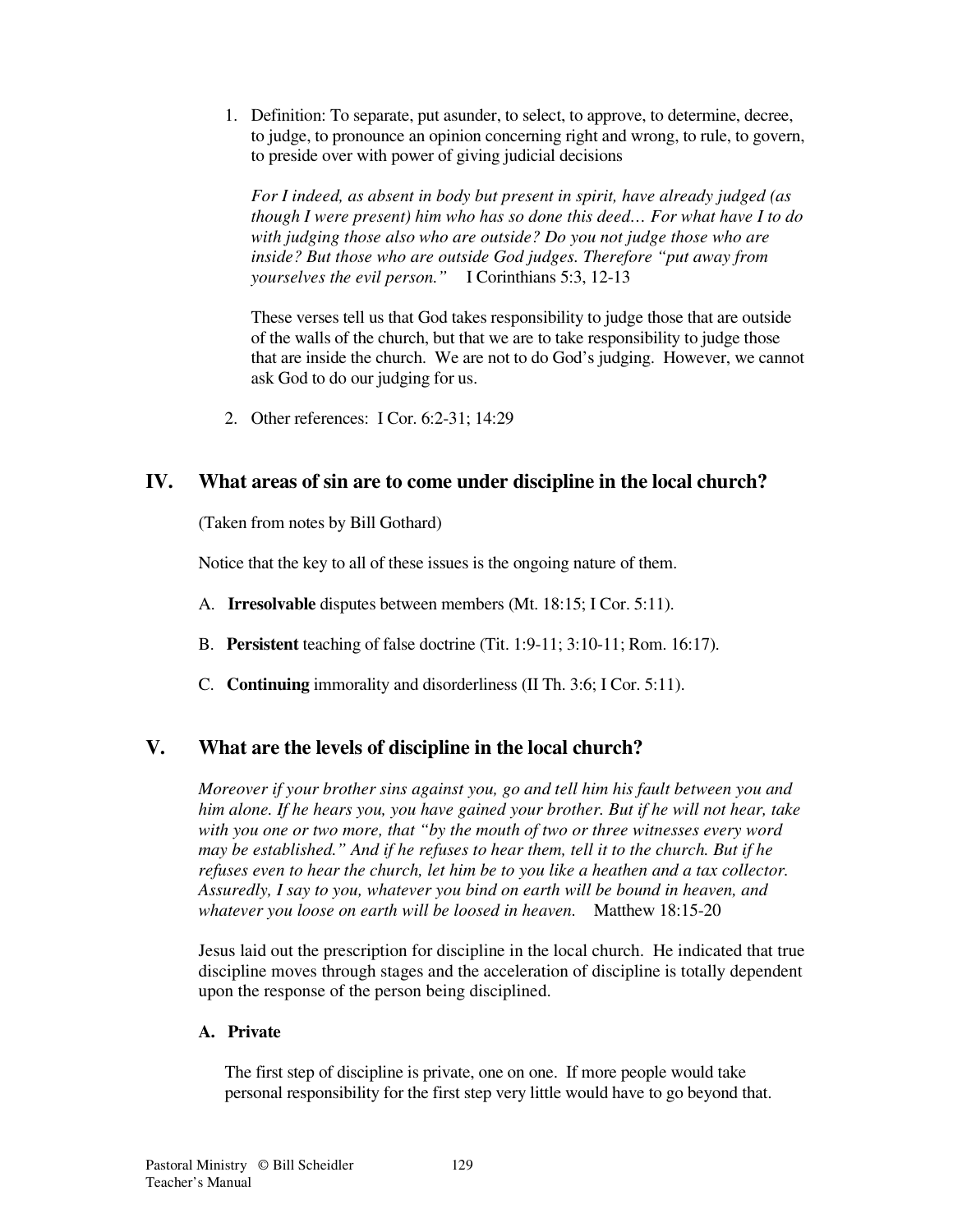#### **B. Semi-Private**

 The next step is to include others. Who should be included? It should be those who have authority in their lives including parents, church leaders and people of influence in their lives. Remember, you are primarily after the result of repentance and healing not punishment and excommunication.

## **C. Public**

 This step is handled by the leadership of the church and should only be done when all else fails. This involves a removing of the person from the covering of the local church and putting them into the hands of the highest authority—God. He will discipline them personally from this point (Heb. 10:31).

## **VI. What are the pre-requisites for effective discipline in the local church?**

Before any actual discipline can take place in the local church four things must be done. These can be established from the inception of the church, but, if they are not, they must be established before effective discipline can take place.

A. There must be the establishment of a biblical standard of Christian living in the life of the church.

 The sins that are disciplined by the church must be understood by the vast majority of the congregation as being clearly wrong; otherwise the discipline of a member can result in division.

- B. There must be teaching of the membership concerning discipline.
- C. There must be an example given by the church leadership in all areas of living.
- D. There must be a genuine dedication to all the levels of confrontation, especially the first level.
- E. There must be a consistent application of discipline relative to the entire membership.

## **VII. What is excommunication and how does it work?**

- A. Excommunication is the public removal of a church member from membership and a severing of fellowship with the believing community.
- B. What happens in excommunication?
	- 1. The sinning member is placed outside of the spiritual covering of the church (I Cor. 5:17).
	- 2. The sinning member is turned over to God for direct discipline (I Cor. 5:12-13).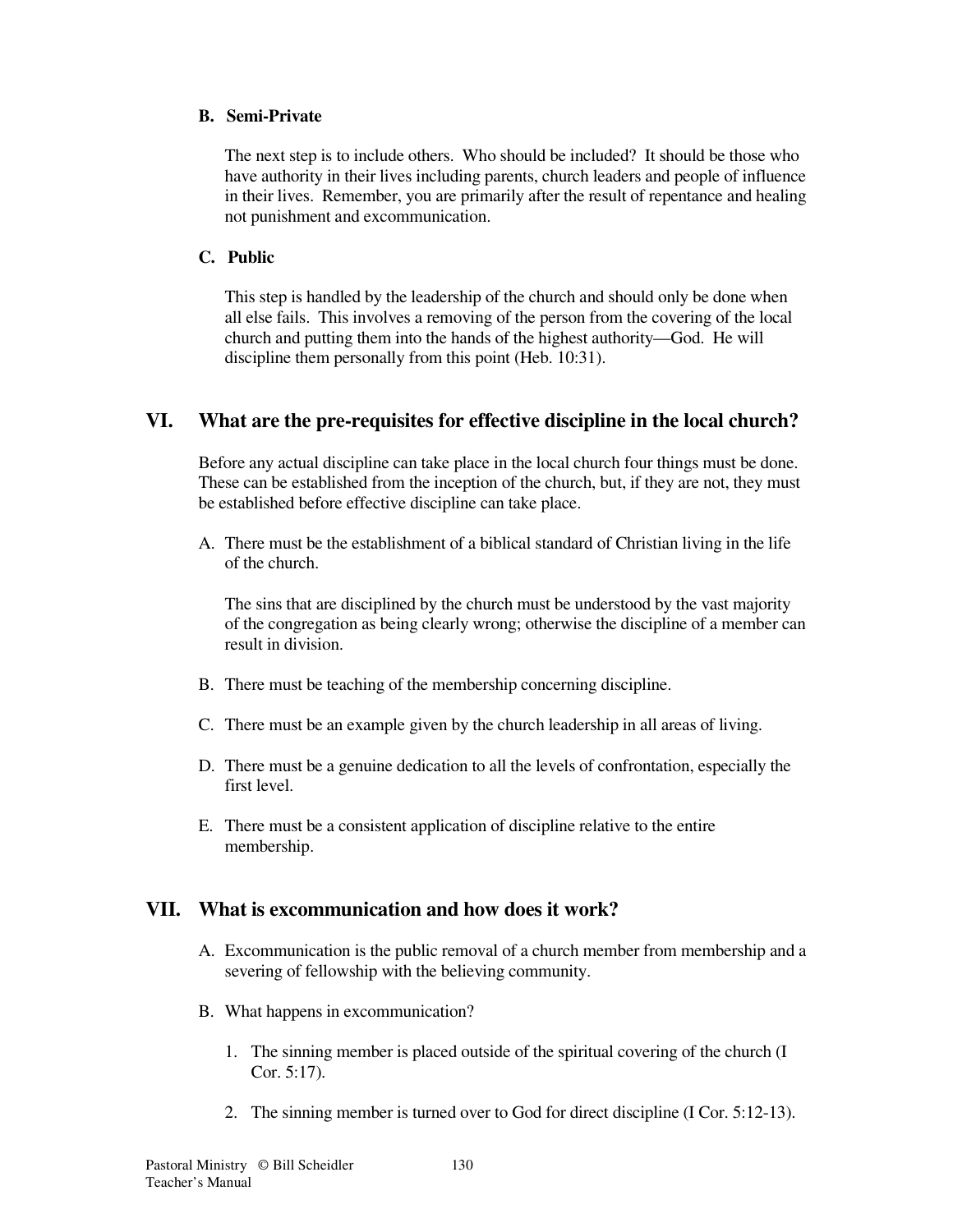C. What is the congregation's part in excommunication?

The power of excommunication is the congregation's support of the process (II Cor. 2:6). Members of the local congregation must:

- 1. Refuse to fellowship with the sinning member (I Cor. 5:9-11; Rom. 16:17-18; II Th. 3:6, 14; Tit. 3:10).
- 2. Continually urge and implore the sinning member to repent (Mt. 18:17; II Th. 3:15).
- 3. Pray for the sinning member that they might be restored.
- D. How is the repentant excommunicant to be received back into fellowship?

*This punishment which was inflicted by the majority is sufficient for such a man, so that, on the contrary, you ought rather to forgive and comfort him, lest perhaps such a one be swallowed up with too much sorrow. Therefore I urge you to reaffirm your love to him.* II Corinthians 2:6-8

- 1. He is to be forgiven.
- 2. He is to be comforted.
- 3. He is to be affirmed by the congregation.

*What the majority of you agreed to as punishment is punishment enough. Now is the time to forgive this man and help him back on his feet. If all you do is pour on the guilt, you could very well drown him in it. My counsel now is to pour on the love.* –Msg

Note: Depending on the nature of the sin involved, it might be appropriate to let some time go by between the initial act of repentance and the restoration back to full fellowship to ensure that the sinful behavior has indeed been broken off. You do not want to restore the person only to have to excommunicate them again for the same problem.

## **VIII. What are some practical steps for pastoral discipline?**

Note: The following notes were gleaned from Bill Gothard's Pastors' Seminar

- A. Thoroughly investigate charges (Mt. 18:16; I Tim. 5:19; Deut. 13:14; 19:18; Pro. 25:9; 18:13).
- B. Work with parents and other authority figures whenever possible.
	- 1. Parents still have much influence (Deut. 4:9; Pro. 23:22).
	- 2. Parents can give background information.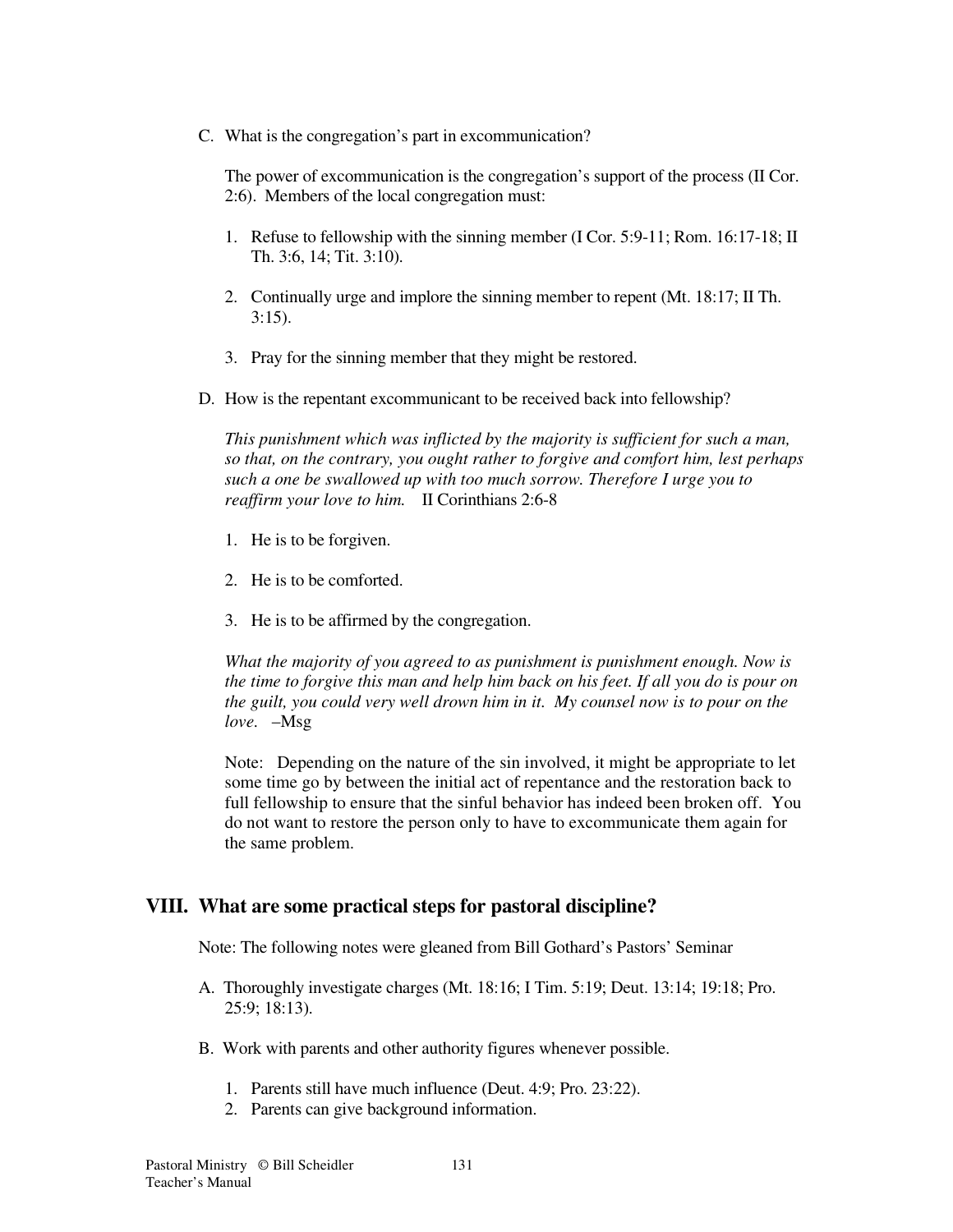- 3. Parents should be first to get involved (Eph. 6:1; Deut. 21:20).
- C. Prepare the church for public discipline.
	- 1. In teaching
	- 2. In prayer, fasting and self-examination (II Cor. 7:11)
	- 3. In reminding them of the purpose and place of discipline in the church
- D. Inform the church (Mt. 18:17).
	- 1. Read a prepared and approved (lawyer and leadership) statement. Statement should be brief, factual and project no malice.
	- 2. The church should be called to continued prayer for and appeal to the sinning members.
	- 3. The posture of scriptural love, but avoidance should be followed.
- E. Restore the offender when repentant (II Cor. 2:7-11).

#### **PUBLIC ANNOUNCEMENT**

*It has come to the attention of the leadership team that a member of our church must be dealt with by church discipline.* 

*The elders have carefully and thoroughly investigated the facts, and have confirmed that discipline is necessary.* 

*The parents and the elders have appealed to the one who has sinned. All attempts have so far been rejected.* 

*Scripture now instructs us to inform the church so that the united prayer and obedience of the members to the scriptural steps of discipline may be used of God to bring this person to repentance and to a life of victory over sin.* 

*During this period of discipline we would ask that you not continue to fellowship with this person as usual but when you see them implore them to adjust their behavior, repent and be restored to God and the local church.* 

*In the meantime we urge you to pray for this person, but also to set aside a time of personal self-examination, confession of sin, and commitment to God's Word as the rule and norm for our lives.* 

*We are doing this so that Satan will be given no opportunity to bring confusion or division on this matter and that God may be free, because of our obedience, to accomplish His purpose in the life of the one who has sinned.* 

Name the person Identify the category of sin (no specifics) Pray for the individual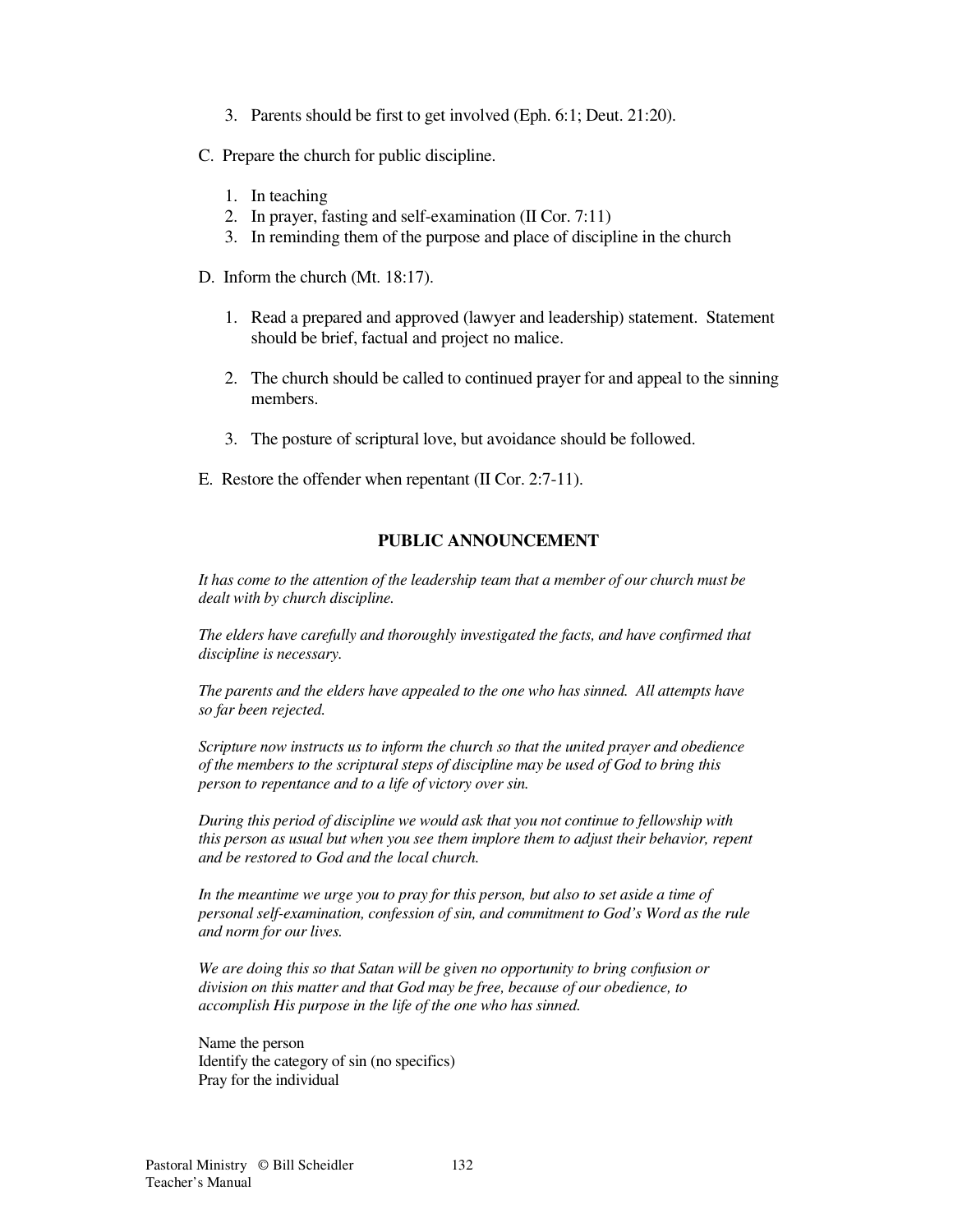# **Lesson 21 Training a Pastoral Team**

## **I. The job description of a pastor is very comprehensive.**

It includes the following:

- A. Getting to know the sheep personally.
- B. Helping bring the people of God to maturity and into their place of function.

Pastors are to:

- 1. Stir-up
- 2. Encourage
- 3. Comfort
- 4. Pray for
- 5. Admonish
- 6. Exhort
- 7. Counsel
- 8. Teach
- C. Maintaining personal disciplines that can serve as an example to the flock.

This includes:

- 1. Personal study in the word
- 2. Personal prayer life
- 3. Family times
- 4. Home in order
- 5. Good neighbor
- 6. Balanced life
- D. Providing assistance in emergency situations.

This includes such things as:

- 1. Baby showers
- 2. Wedding showers
- 3. Hospital visitation
- 4. Moving
- 5. Widows/Fatherless/Elderly
- 6. Ministry to poor
- 7. General emergency situations (night calls)
- E. Being available for counsel when needed.
	- 1. Job/Vocational
	- 2. Finances
	- 3. Pre-Marital
	- 4. Family crisis
	- 5. Breaking power of sin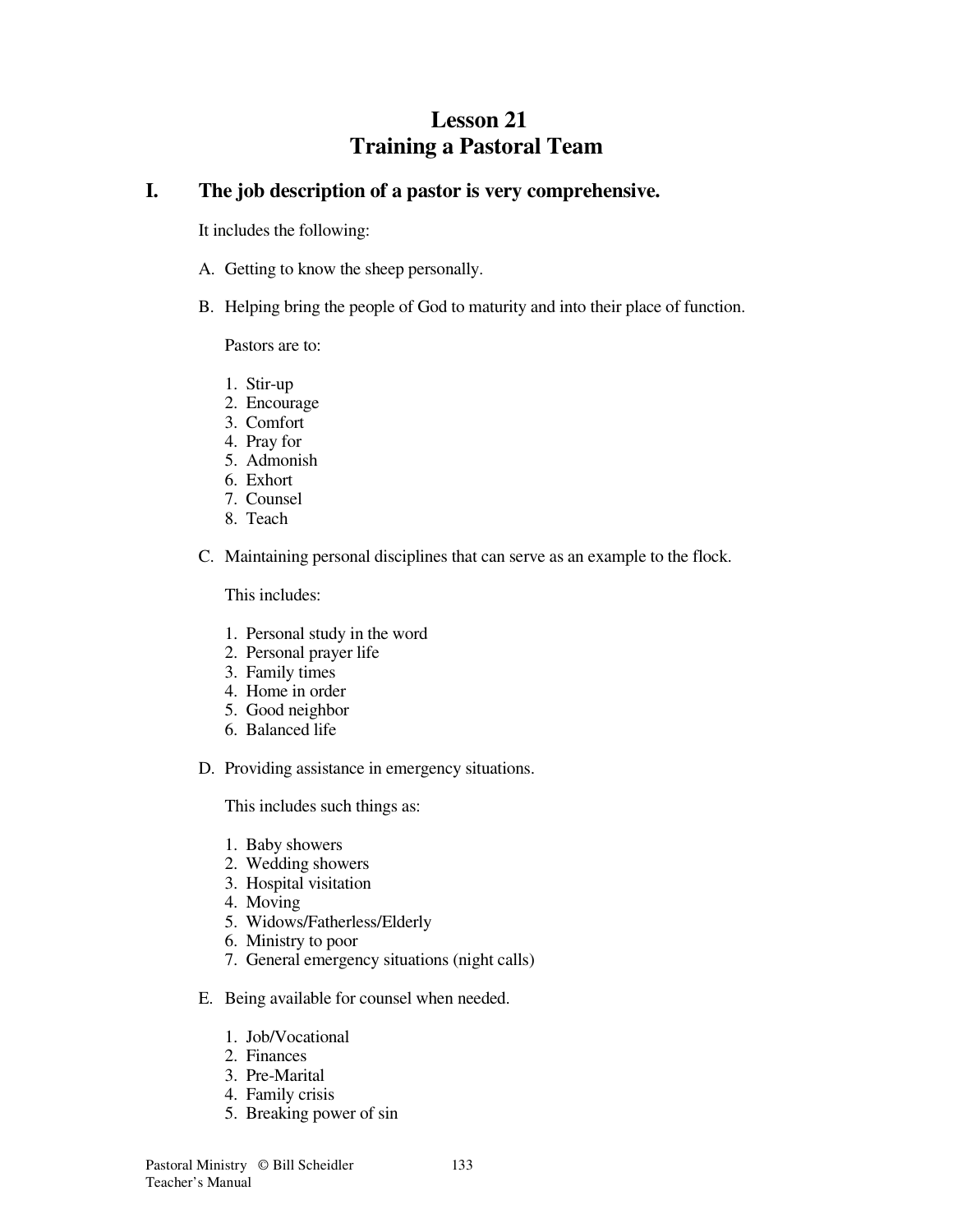- 6. Confrontation
- 7. Ministry/Function
- 8. Etc.
- F. Providing specialized ministry to various groups.
	- 1. Children
	- 2. Teens
	- 3. Single
	- 4. Single Parents
	- 5. Divorced
	- 6. Elderly
- G. Being sensitive to new prospects.
	- 1. Evangelism/follow-ups
	- 2. Visitor follow-up
	- 3. Altar work
- H. Providing training for current and future leaders.
	- 1. Personal Contact
	- 2. Study Times
	- 3. In depth counseling
	- 4. Impartation of vision
- I. Providing general pastoral services.
	- 1. Wedding planning assistance
	- 2. Funeral arrangements
	- 3. Retreats / Special events
- J. Providing oversight for every area of the church.
	- 1. Small Groups
	- 2. Ushers
	- 3. Greeters
	- 4. Education
	- 5. Outreaches
	- 6. Youth
	- 7. Young Adults
	- 8. Nursery
	- 9. Audio/Visual.
	- 10. Music/Choir
	- 11. Taping
	- 12. Administration
	- 13. Food Service
	- 14. Custodial/ Maintenance
	- 15. Secretarial
	- 16. Missions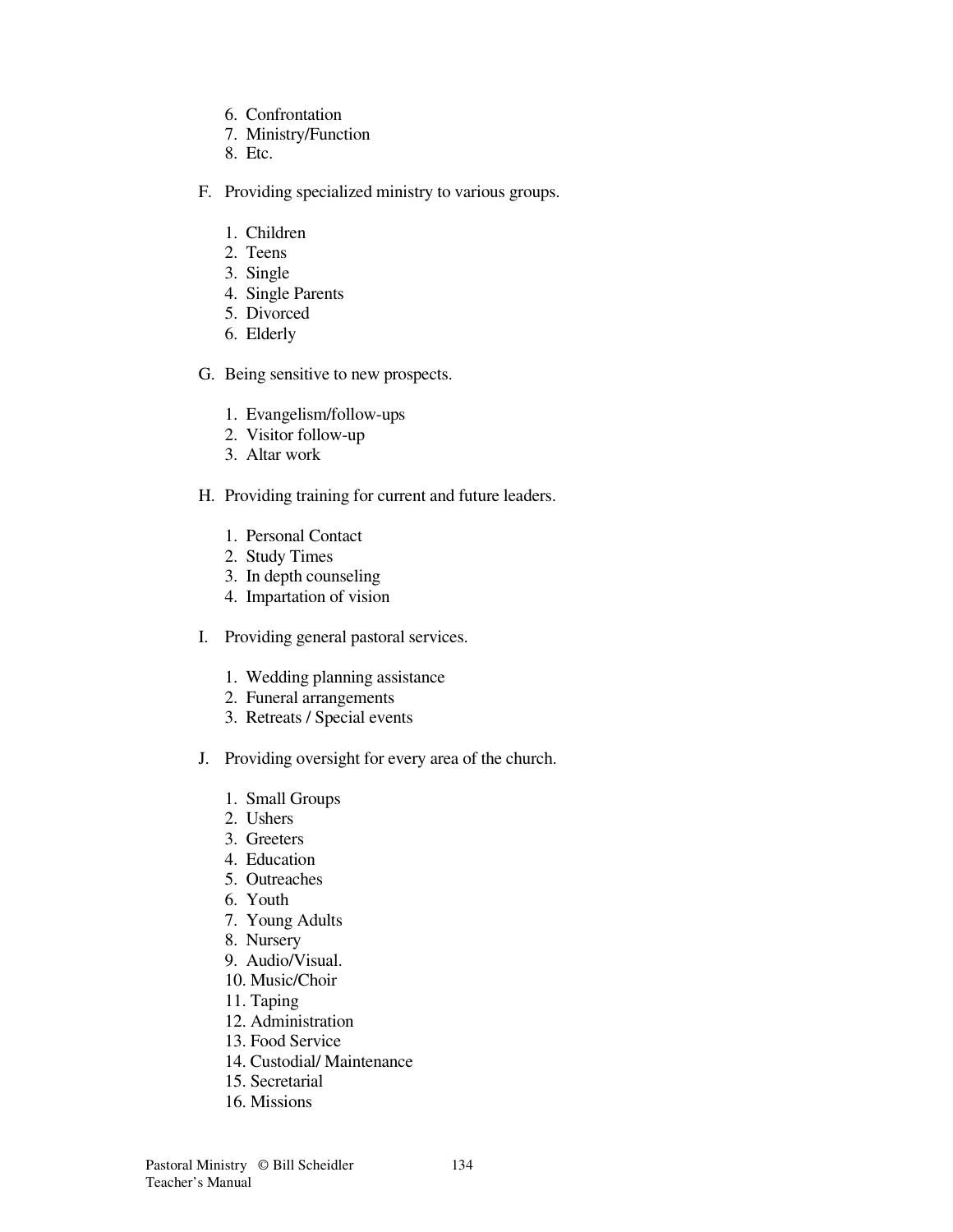- L. Being available for many other tasks.
	- 1. Meetings
	- 2. Hospitality
	- 3. Further education
	- 4. Etc.

#### **QUESTION: HOW LARGE DOES A CHURCH HAVE TO GET BEFORE THESE RESPONSIBILITIES ARE TOO MUCH FOR ONE PERSON?**

## **II. The Need for Team Ministry**

If the pastor is to succeed in the ministry he will have to make the building up a pastoral team a high priority.

A. The need was felt by Moses (Ex. 18:17-26).

Moses and the people were wearing away when Moses was trying to take care of all of the needs of the congregation. His father-in-law, Jethro, was able to pinpoint the problem. He suggested three things:

- 1. Get back before the Lord in prayer, taking the needs of the people to God.
- 2. Take up the mantle of a teacher and teach the entire congregation the principles that you are using in counseling. Teach them the way in which they should walk and the work that they should do.
- 3. Delegate authority to others and bring them into your ministry according to their skill and ability levels.
- B. The need was felt by Jesus (Mark 6:35-44)

Jesus could not personally touch each hungry person in a crowd of 5,000-10,000 people. However, He had the people sit down in groups of 50 and 100 and He used His disciples to feed the people directly. In this way every person was fed. Jesus realized that if He was to build the church He would need others to be with Him in the work (Luke 6:12-13; Mark 3:13-15).

C. The need was felt by the Early Church (Acts 6:1-6; 14:23; 20:17; Tit. 1:5).

In order to meet the needs of the congregation and still be able to give themselves to their primary task, the early apostles had to delegate responsibility to others. In all of the churches that they established they set in a plural leadership team (elders). This does not mean that there was not a senior elder who presided over the work, but the size of the task necessitated team ministry.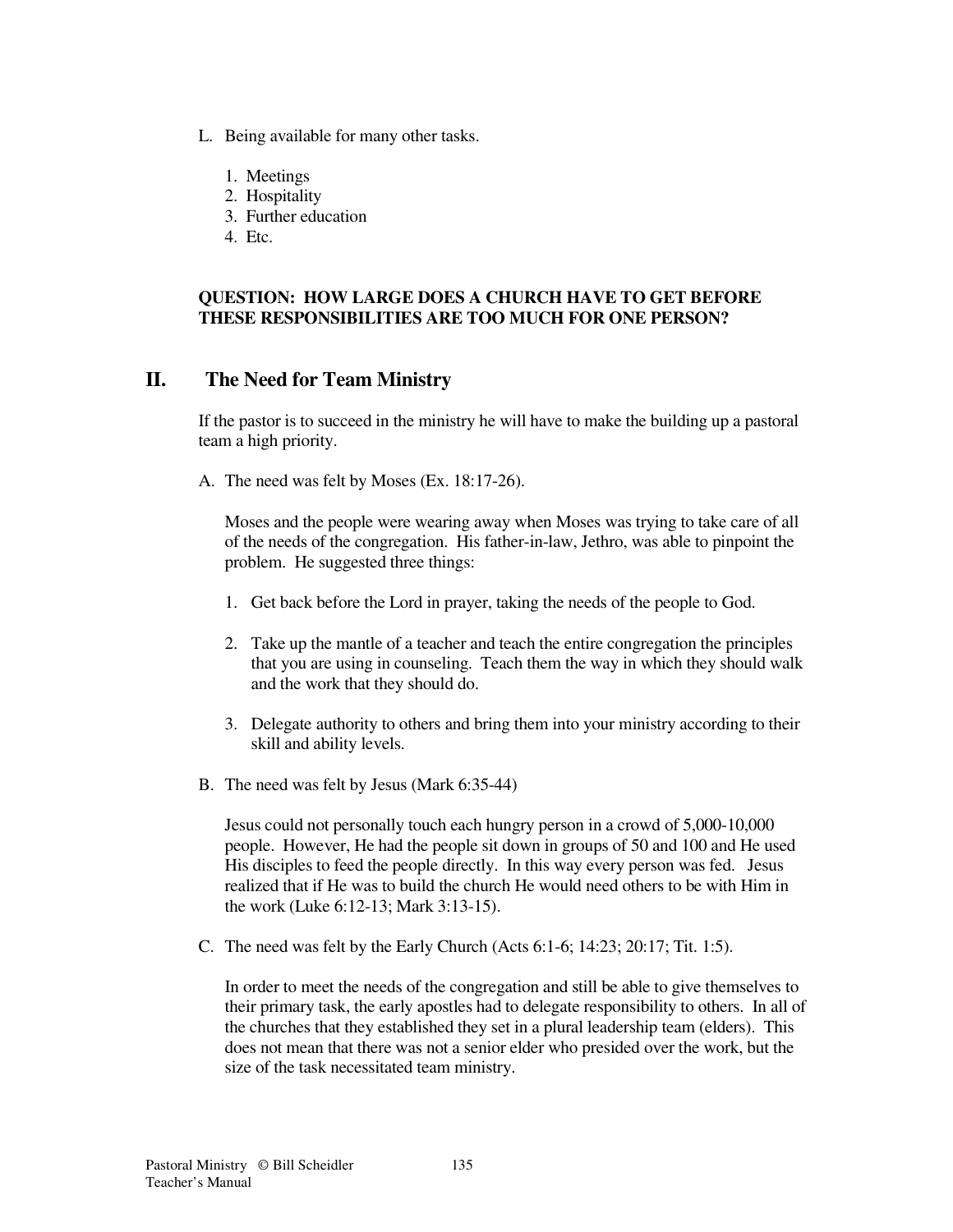## **III. Developing a Pastoral Team**

#### **A. What is a team?**

A team is "Two or more beasts of burden harnessed together to perform a specific work or function."

God gave five ministries to be harnessed together to build up the church and equip the saints (Eph. 4:11-12). The five ministries need to be linked together to accomplish God's purpose.

#### **B. What are the advantages of the team concept?**

## **1. ACCOMPLISHMENT.**

A team can accomplish more toward a goal than a single individual or even two individuals.

The Bible is clear, two are better than one (Eccl. 4:9). When two join together, they do not just add their strength, they multiply their strength. In Deuteronomy 32:30 it says that, "one will put a 1000 to flight, two will put 10,000 to flight." There is great power in unity and agreement (Mt. 18:19).

## **2. SAFETY (Eccl. 4:10; Pro. 11:14)**

A team can provide safety and accountability in ministry.

It is clear from the first chapters of the Bible that it is not good for a man to be alone (Gen. 2:18). The task is too great, but it is also dangerous. Someone once said, "a man who lives alone thinks his own thoughts." We all need others to give wisdom in counsel. We need others to which we are personally accountable. Many ministries have fallen in recent years because there was no one close enough to them to see the fall coming. Having those to which we have voluntarily become accountable gives us great power to resist temptation.

## **3. COMPLEMENTARY MINISTRY (Eph. 4:11-12)**

A team can demonstrate the principle of body ministry before the people.

A team consists of people with diverse abilities and temperaments being linked together for a common goal and purpose. No one person can do it all (Example: Ted Mack's one-man band. The end results were not very good, but it sure was fun to watch!). No one has all of the gifts and abilities that are needed. What is lacking in one is supplied by the other. Where one is weak the other is strong. A good team is composed of diversity, not everyone being just the same.

When the team is diverse reflecting all five of the leadership ministries, all of the people in the congregation have a point of identification for their ministry.

In addition, with team ministry there is a greater chance for edification and inspiration since different people respond to different types of ministries.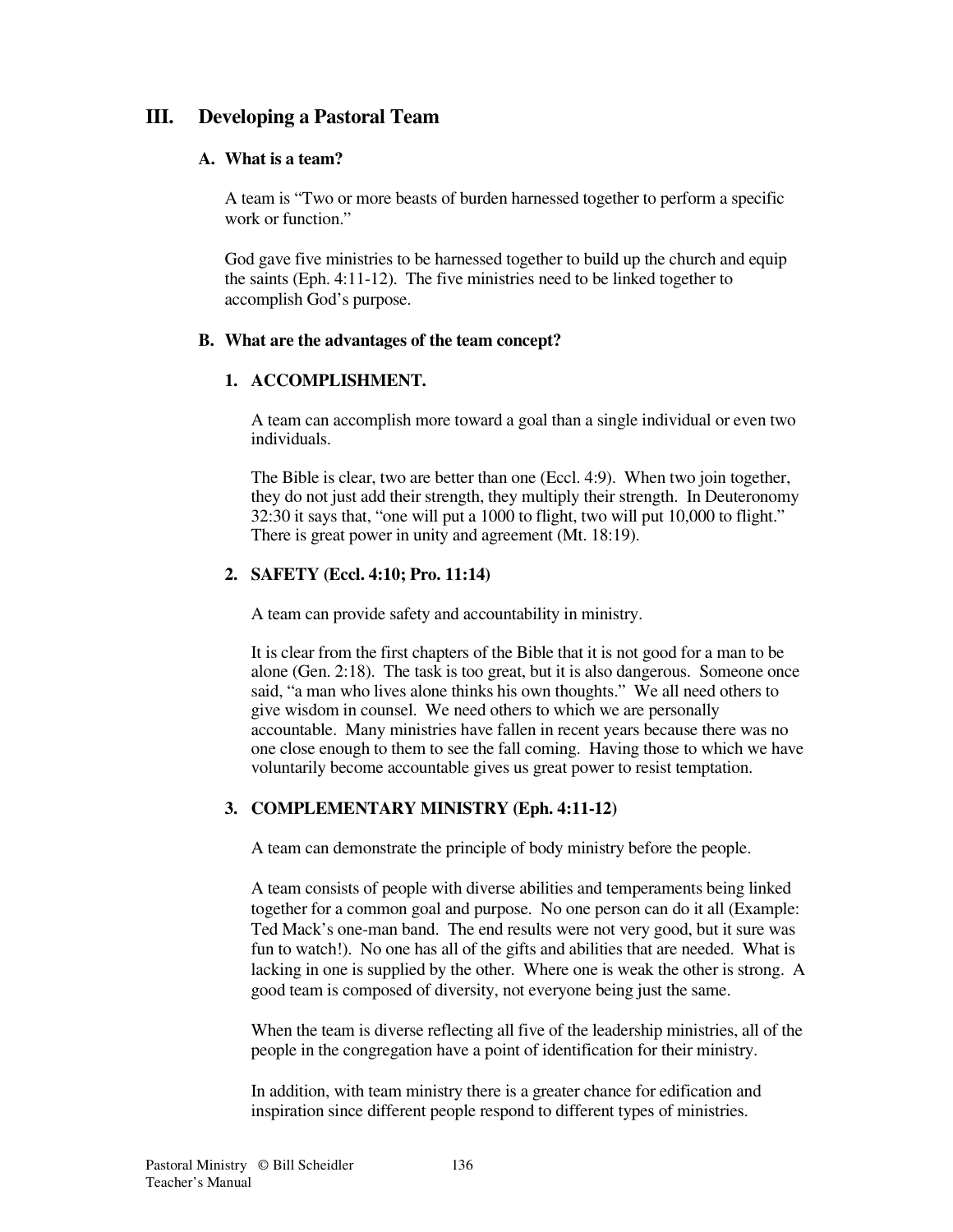#### **4. TESTIMONY (Deut. 19:15)**

A team can be more effective in rooting and establishing the ways of God in the lives of the people.

The Bible says that in the mouth of two or three witnesses every word is established. When you have several voices saying the same thing there is a greater establishing and confirming of the Word of the Lord in the hearts of people.

## **5. COMPANIONSHIP (Mark 3:13-15)**

A team can become a source of great personal strength and fellowship.

Who are the pastor's friends? With whom does the pastor pray? Who ministers to the needs of the pastor and his family? As the team grows and matures the members of the team will become a great source of personal encouragement and strength and can significantly share the load on the senior pastor.

"Few burdens are heavy when everyone lifts."

#### **C. What qualities make up a good team?**

1. Talent

A team member must be called to this ministry. They must have a pastor's heart, a five-fold gift and, most of all, the desire to function in their place. If a person cannot play basketball they will not make a good team member (If you can't sing get out of the choir).

2. Faithfulness (I Tim. 1:12; II Tim. 2:2)

Team members need to be faithful in every area. They are to be a pattern believer both in front of people and behind the scenes.

3. Mutual Submission

Team members need to be subject to Christ (Eph. 5:24) but they also need to be submitted to the captain or senior leader (Acts 15:13, 19, 22). In addition, they need to be able to submit to other team members as they function in their areas of responsibility.

4. Unity and Agreement (I Cor. 1:10)

Team members need to be able to come to one mind and one judgment. The team needs to be on the same page philosophically. That means unity in doctrine, standards and moral judgments. We can't all play the same instrument, but we can all be on the same song in the same key.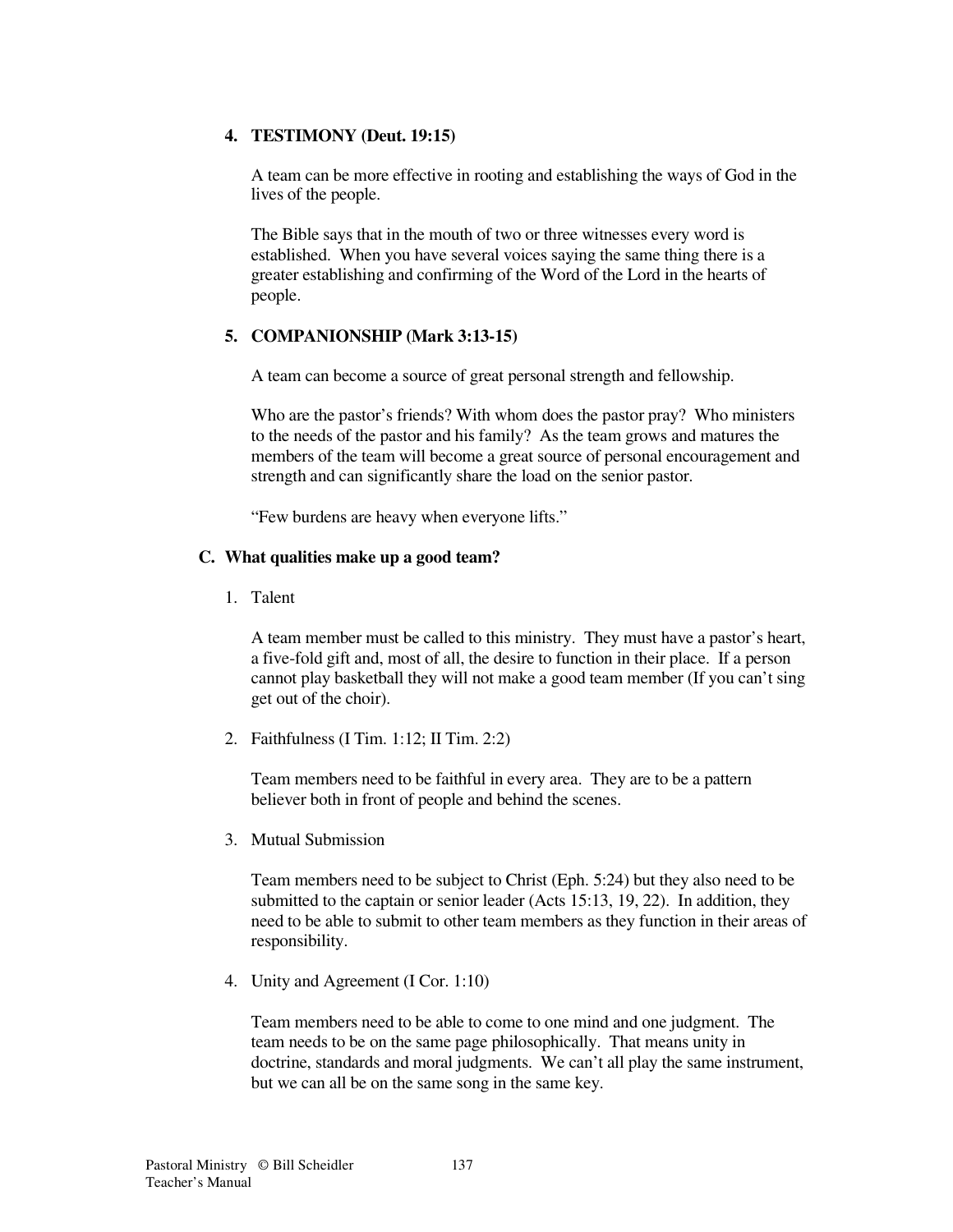5. Common Vision/Goals

What is our purpose, direction and ultimate goal? What do we want to build? We cannot work together without a common goal. In basketball the goal is not dribbling, or passing, although those help us to reach the goal. Our goal is higher than our personal department.

6. Teamwork

A team is the coming together of people with different skills and functions to achieve a common goal. There is strength in our differences. A suitable help is often someone who is our opposite (man/woman). Basketball teams need ball handlers, shooters and rebounders, but you do not want all of the players to have the same strength. The five-fold ministries all complement each other.

7. Communication

If a team is to be in sync, there must be a lot of communication on and off the court. All misunderstandings need to be resolved and everyone needs to be running the same play. True unity can only occur where honest dialog takes place.

8. Relationship

More and more teams are learning that chemistry on and off the court has a strong bearing on their ability to accomplish goals. Team members must be one another's friends. This means a high priority must be placed on the things that build and maintain relationships. This type of activity cannot be seen as wasting time. Time spent here will be gained in many other ways.

9. Commitment

Every member of the team must be committed to the goal and personally committed to every other member of the team. A concept of spiritual "free agency" can create a spirit of mistrust among team members where everyone is out for what they can get for themselves.

#### **D. What are the marks of a good team member?**

- 1. Factors that should serve as "green lights" when selecting team members.
	- a. Faithfulness in all areas.
	- b. Humility when corrected or adjusted.
	- c. Willingness to serve in menial areas.
	- d. High level of personal integrity.
	- e. Responsiveness to your preaching and teaching.
	- f. Genuine love for people.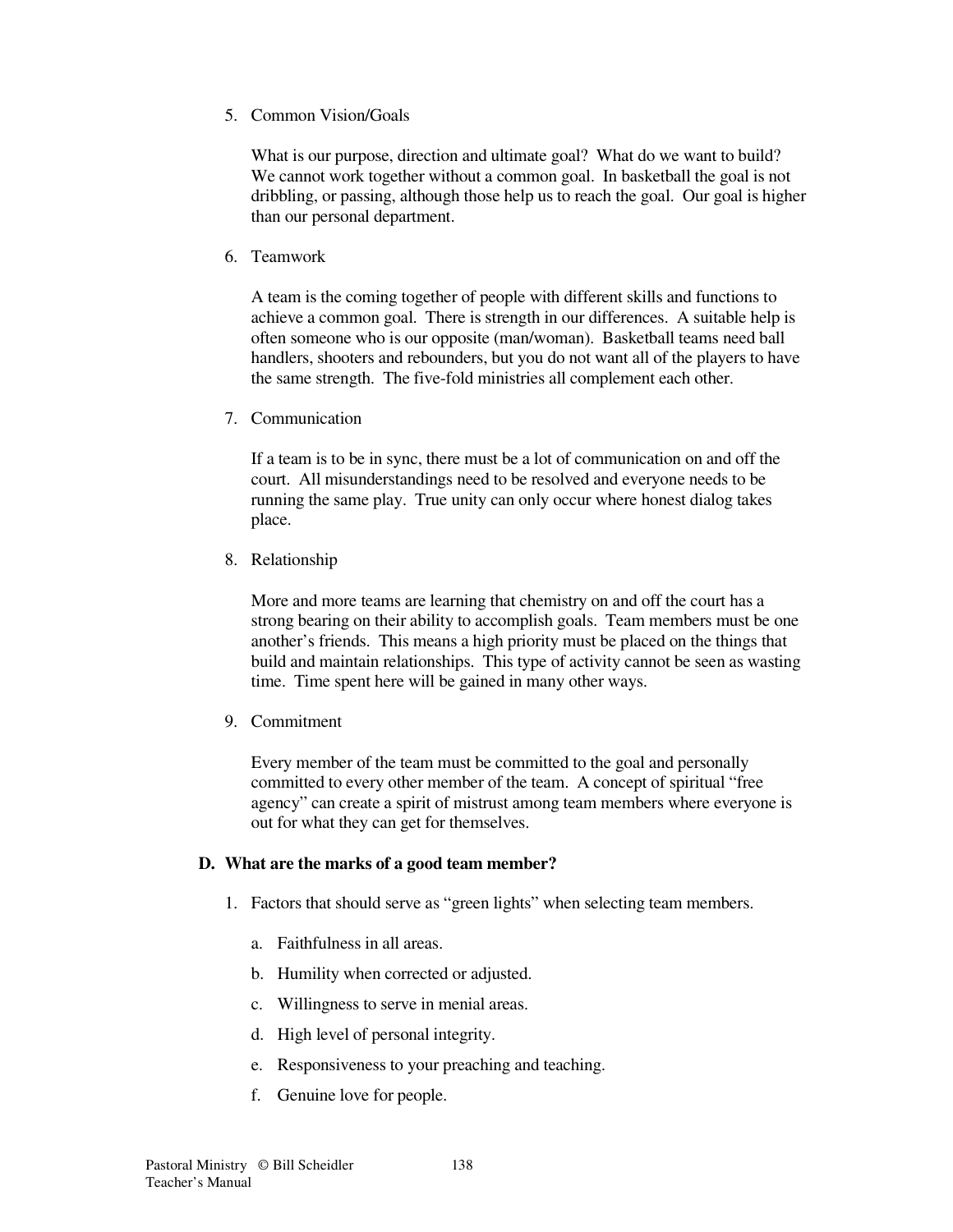- g. Sensitivity to the needs of others.
- h. Continual personal growth.
- i. Successful relationship on the personal, family and occupational level.
- j. Strong hunger for the Lord and the Word of God.
- 2. Factors that should serve as "red lights" when selecting team members.
	- a. The opposite of all the above.
	- b. Inability to keep confidences.
	- c. Hasty in decision making.
	- d. Constant poor judgments (even after instruction).
	- e. Aggressive and domineering in relationships.
	- f. Emotional instability.
	- g. Pushing for promotion and recognition.
	- h. Constantly on the wrong side of decisions.
	- i. Continual conflicts with those under their charge.
	- j. Continual justifying and blame shifting.

#### **E. How does one develop a good a pastoral team?**

1. Have a vision for a good team.

This means realizing this is God's plan and desiring it to the point of being willing to do everything in your power to make it a reality.

2. Choose the right kind of talent.

Put a primary emphasis on a servant's heart, faithfulness, loyalty, spirit of cooperation and openness over ability. However, ability must be present to the degree that it can be developed.

3. Spend time with your team members at work and at play.

Your relationships must be more than a business arrangement. You must get to know the team members on a personal level. Remember when you have a team, that team should be the main object of your personal, pastoral ministry. This means that some effort should be given to spend non-agenda time together not only as individuals, but as couples and families

4. Teach them your ways.

A lot of this comes through direct teaching, but much of it comes by them just being with you as you handle certain situations. Teach them what you expect. People cannot be accountable unless they know what is expected.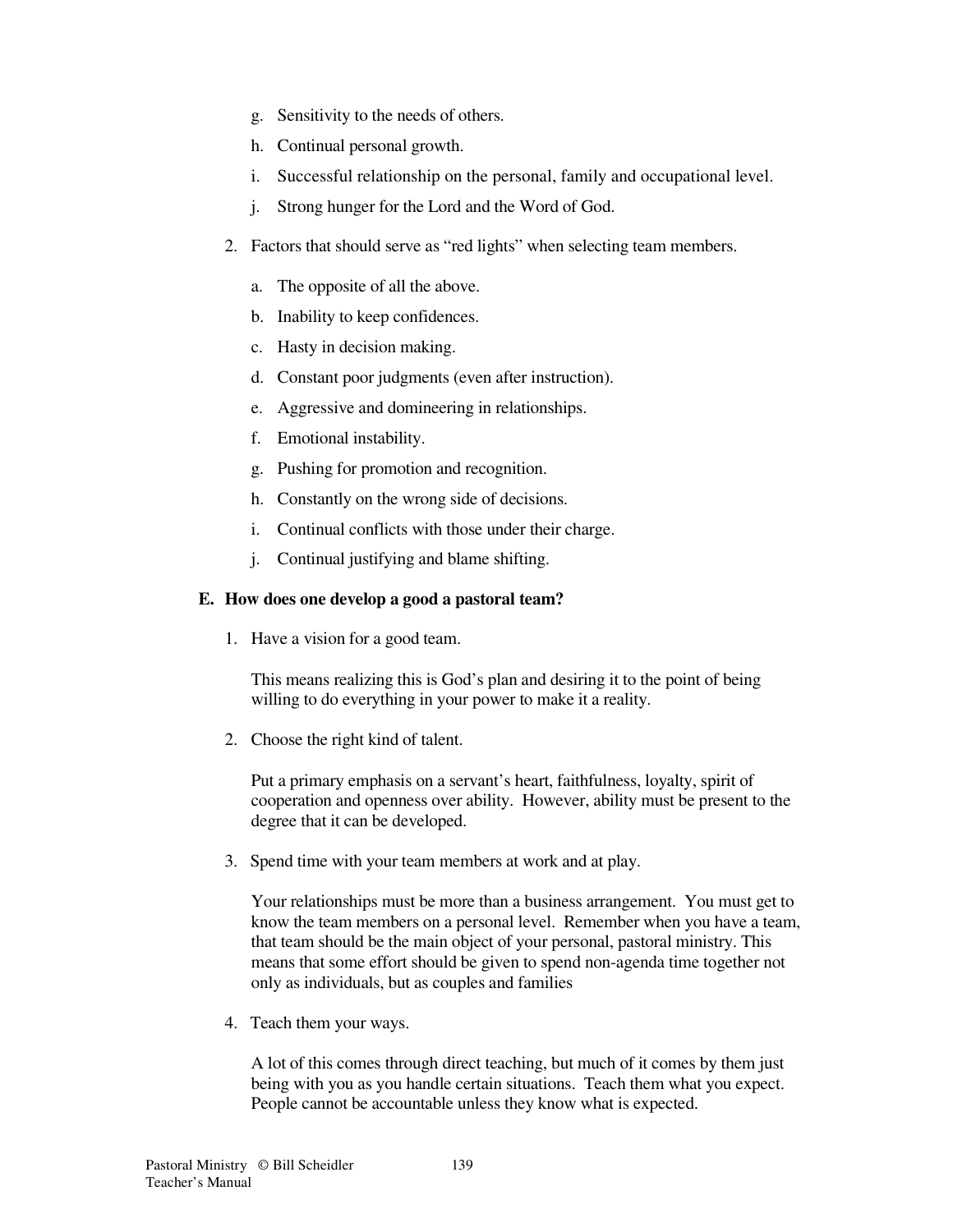5. Give appropriate assignments.

Give them specific tasks on an ascending level that will develop the skills and judgment that you require. Be patient with them in the learning process as long as their heart is right.

6. Keep lines of communication open.

Talk about everything. Don't take anything for granted and make no assumptions. Be quick to resolve any conflicts.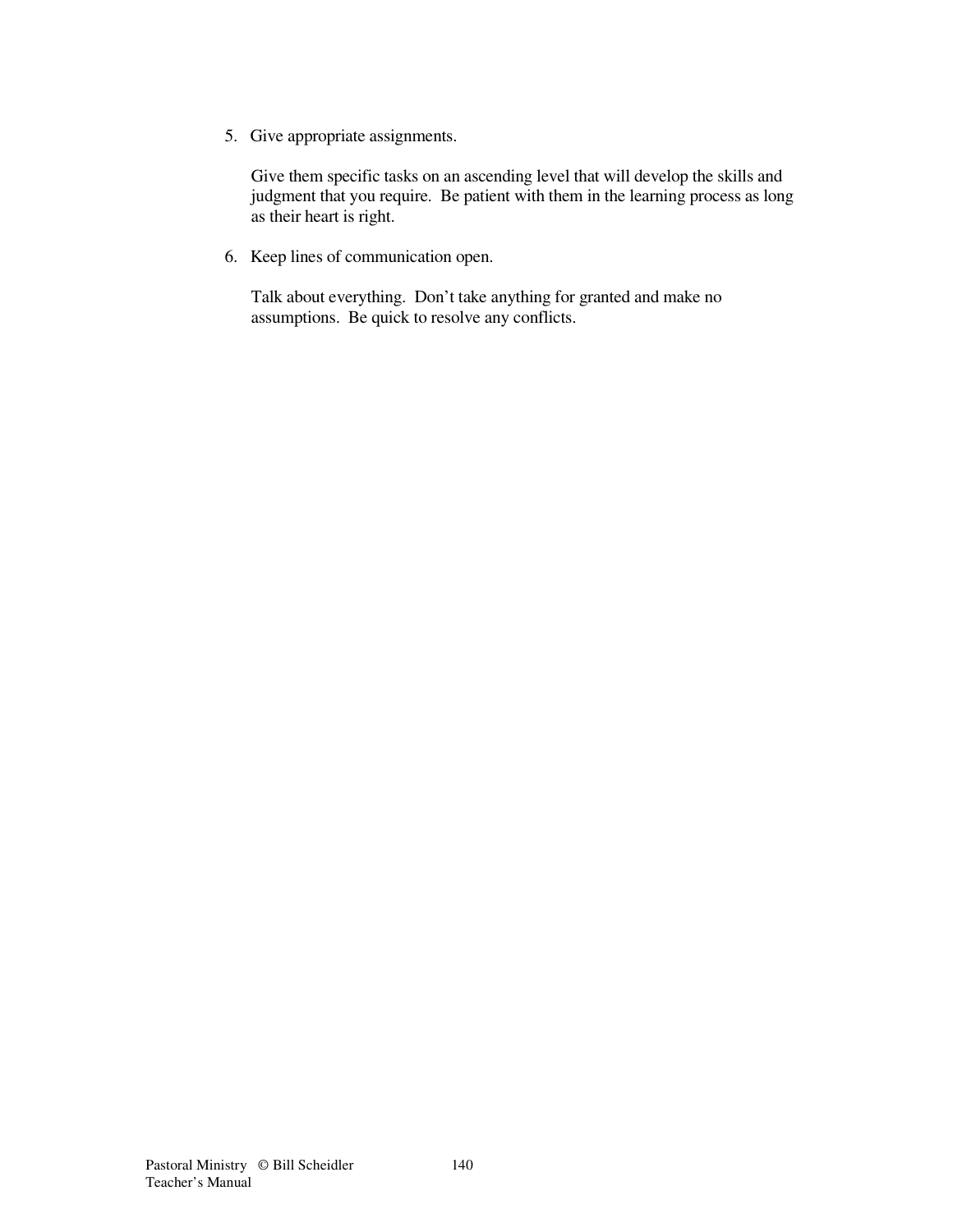# **Lesson 22 Pastoring through Small Groups**

# **I. The Desire of the Chief Shepherd (John 10:7-18)**

 Jesus is the Great Shepherd of the sheep and has certain desires in relationship to the sheep. As leaders, we must all share these desires.

- A. To care for all the needs of the flock (Psalm 23:1; Jer. 23:4)
- B. To raise up strong marriages and families (Mal. 4:6)
- C. To bring each person to a place of personal maturity (Eph. 4:13)
- D. To foster strong inter-personal relationships among the sheep (Eph. 4:16)
- E. To assist and equip each person in finding and fulfilling their place of ministry (Eph. 4:11-12)
- F. To be available to each member of the body for counsel, support, encouragement, and comfort (Psalm 23:3)
- G. To gather lost sheep and integrate them into the flock (Ezek. 43:12-16)

# **II. The Problem**

A. The generation in which we are living is working against us (Acts 2:40; II Tim. 3:1- 7).

*But know this, that in the last days perilous times will come: <sup>2</sup> For men will be lovers of themselves, lovers of money, boasters, proud, blasphemers, disobedient*  to parents, unthankful, unholy, <sup>3</sup> unloving, unforgiving, slanderers, without self*control, brutal, despisers of good, <sup>4</sup> traitors, headstrong, haughty, lovers of pleasure rather than lovers of God, <sup>5</sup> having a form of godliness but denying its power. And from such people turn away! <sup>6</sup> For of this sort are those who creep into households and make captives of gullible women loaded down with sins, led*  away by various lusts, <sup>7</sup> always learning and never able to come to the knowledge *of the truth.* I Timothy 3:1-7

Some of the challenges of this generation include:

- 1. Self-centeredness and covetousness
- 2. Divorce and anti-family mentality
- 3. Irresponsibility and rebellion
- 4. Isolation or lack of socialization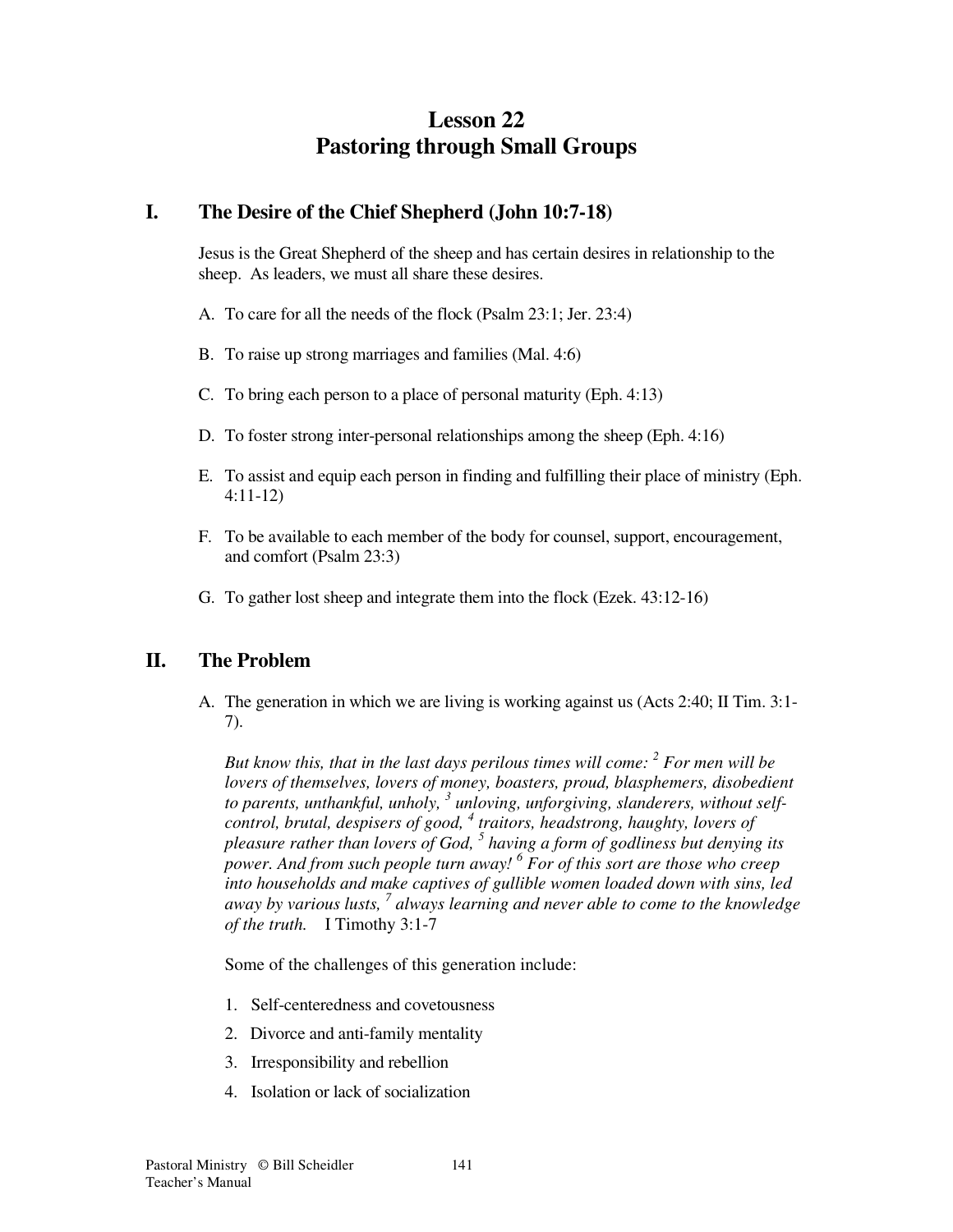- 5. Educational system and humanistic value system
- 6. Sexual upheaval
- 7. Neighborhood crime and general suspicion
- B. The church growth phenomenon compounds the problem. Five changes can occur in a church that grows.
	- 1. The church can become program orientated rather than people orientated.
	- 2. The church can easily slip into pulpit pastoring rather than people pastoring.
	- 3. The church can become an assembly hall rather than an assembly line.
	- 4. The church can become an orphanage rather than a family.
	- 5. The church can become a ministry center rather than a ministry factory.
- C. As a church grows, different structures are needed to effectively minister to the people and assimilate new growth.

## **III. The Solution**

A. Moses' solution to overseeing 3,000,000 people (Ex. 18:17-26; Deut 1:9-18)

*<sup>17</sup> So Moses' father-in-law said to him, "The thing that you do is not good. <sup>18</sup> Both you and these people who are with you will surely wear yourselves out. For this thing is too much for you; you are not able to perform it by yourself. <sup>19</sup> Listen now to my voice; I will give you counsel, and God will be with you: Stand before God*  for the people, so that you may bring the difficulties to God.<sup>20</sup> And you shall teach *them the statutes and the laws, and show them the way in which they must walk and the work they must do. <sup>21</sup> Moreover you shall select from all the people able men, such as fear God, men of truth, hating covetousness; and place such over them to be rulers of thousands, rulers of hundreds, rulers of fifties, and rulers of tens. <sup>22</sup> And let them judge the people at all times. Then it will be that every great matter they shall bring to you, but every small matter they themselves shall judge. So it will be easier for you, for they will bear the burden with you. <sup>23</sup> If you do this thing, and God so commands you, then you will be able to endure, and all this people will also go to their place in peace." <sup>24</sup> So Moses heeded the voice of his father-in-law and did all that he had said. <sup>25</sup> And Moses chose able men out of all Israel, and made them heads over the people: rulers of thousands, rulers of hundreds, rulers of fifties, and rulers of tens. <sup>26</sup> So they judged the people at all times; the hard cases they brought to Moses, but they judged every small case themselves.* 

Jethro's advice can be capsulated in the following four steps.

1. Concentrate in public on the preaching and teaching of the word, focusing on practical principles of living.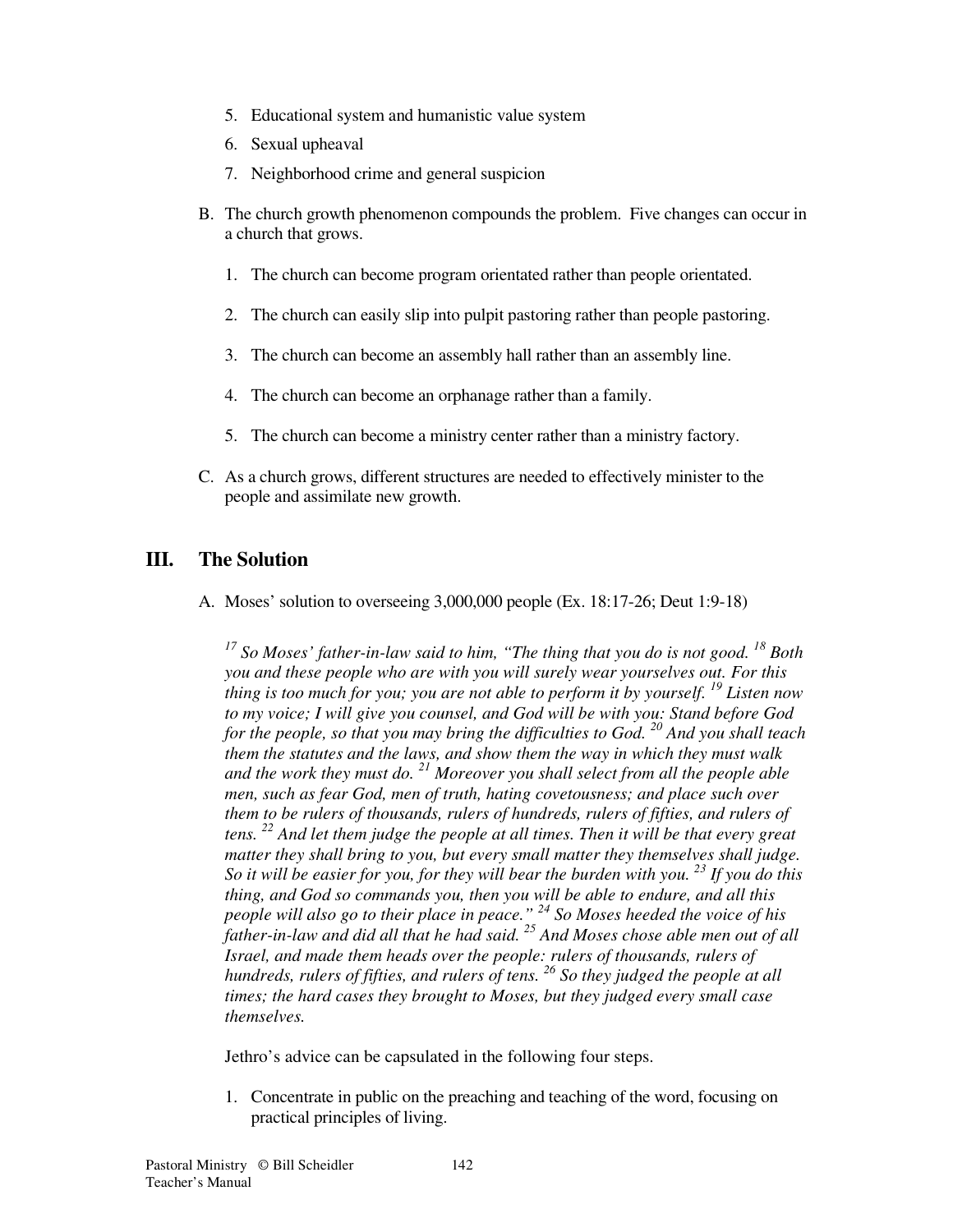- 2. Divide the congregation into smaller segments.
- 3. Place over these segments, individuals who are qualified and responsible.
- 4. Work to train and equip these individuals to feed on their level.
- B. Jesus' solution to feeding the 5,000 (Luke 9:12-17; John 6:10-11)

*<sup>12</sup> When the day began to wear away, the twelve came and said to Him, "Send the multitude away, that they may go into the surrounding towns and country, and lodge and get provisions; for we are in a deserted place here." <sup>13</sup> But He said to them, "You give them something to eat." And they said, "We have no more than five loaves and two fish, unless we go and buy food for all these people." <sup>14</sup> For there were about five thousand men. Then He said to His disciples, "Make them sit down in groups of fifty." <sup>15</sup> And they did so, and made them all sit down. <sup>16</sup> Then He took the five loaves and the two fish, and looking up to heaven, He blessed and broke them, and gave them to the disciples to set before the multitude. <sup>17</sup> So they all ate and were filled, and twelve baskets of the leftover fragments were taken up by them.* Luke 9:12-17

*Then Jesus said, "Make the people sit down." Now there was much grass in the place. So the men sat down, in number about five thousand. And Jesus took the loaves, and when He had given thanks He distributed them to the disciples, and the disciples to those sitting down; and likewise of the fish, as much as they wanted.* John 6:10-11

Jesus' method could be summarized as follows:

- 1. Raise up and invest yourself into leaders.
- 2. Spend enough time with them so that they share your heart.
- 3. Give to them that which they need to focus on others.
- 4. Divide the congregation into small groups.
- 5. Have the trained disciples/leaders feed the small groups.
- C. The Early Church's solution to pastoring the crowds.

The Early Church utilized the home for accomplishing their purpose (Acts 2:38-47: 5:42).

*<sup>38</sup> Then Peter said to them, "Repent, and let every one of you be baptized in the name of Jesus Christ for the remission of sins; and you shall receive the gift of the Holy Spirit. <sup>39</sup> For the promise is to you and to your children, and to all who are afar off, as many as the Lord our God will call." <sup>40</sup> And with many other words he testified and exhorted them, saying, "Be saved from this perverse generation." <sup>41</sup> Then those who gladly received his word were baptized; and that day about three thousand souls were added to them. <sup>42</sup> And they continued steadfastly in the apostles' doctrine and fellowship, in the breaking of bread, and in prayers. <sup>43</sup>*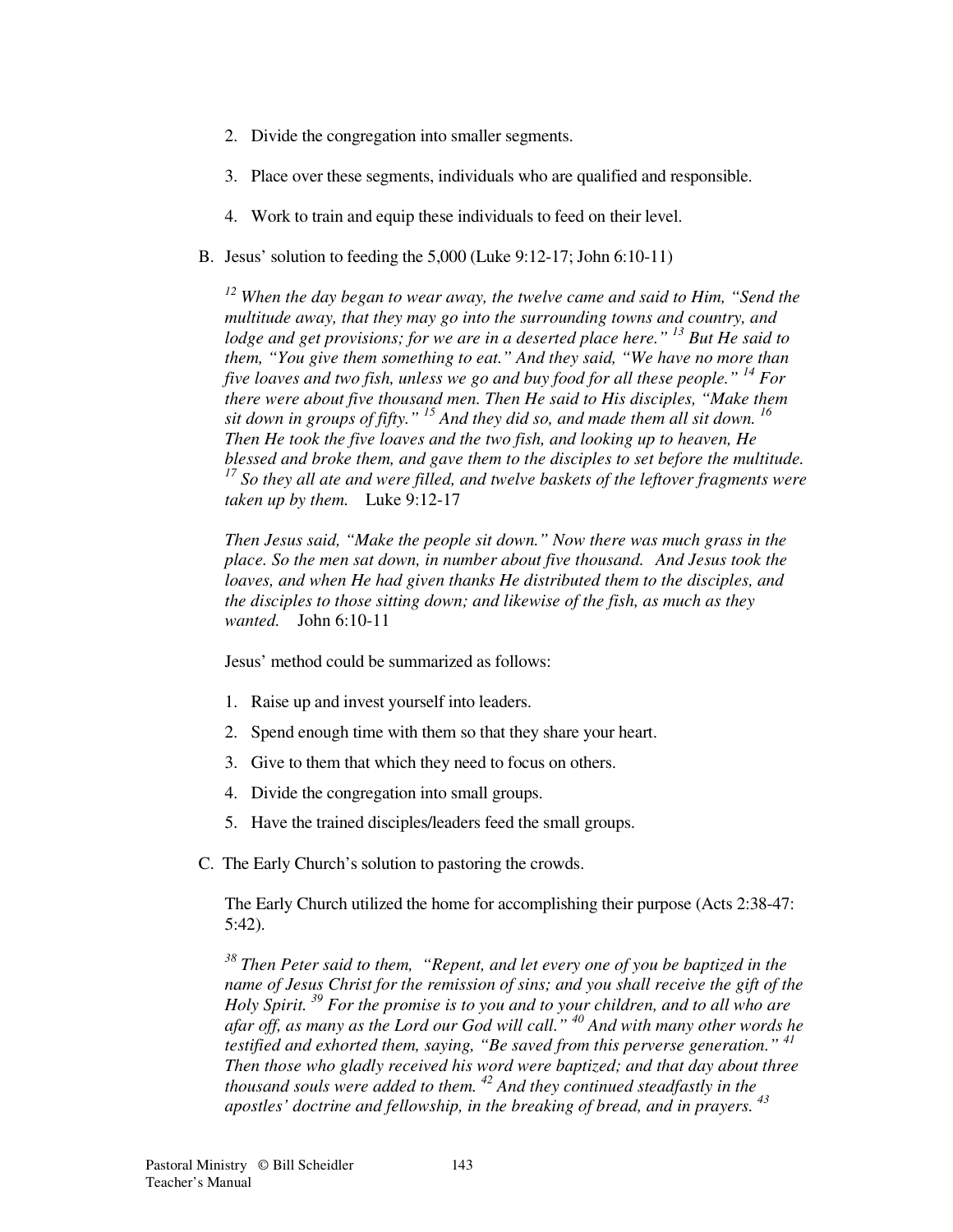*Then fear came upon every soul, and many wonders and signs were done through the apostles. <sup>44</sup> Now all who believed were together, and had all things in common, <sup>45</sup> and sold their possessions and goods, and divided them among all, as anyone had need. <sup>46</sup> So continuing daily with one accord in the temple, and breaking bread from house to house, they ate their food with gladness and simplicity of heart, <sup>47</sup> praising God and having favor with all the people. And the Lord added to the church daily those who were being saved.* Acts 2:38-47

*And daily in the temple, and in every house, they did not cease teaching and preaching Jesus as the Christ.* Acts 5:42

# **IV. The Purpose of Small Groups**

## **A. Pastoral Care and Discipleship**

God has definitely given His church the burden for pastoral care and discipleship. Our desire should go beyond just birthing people into the Kingdom, but it should involve providing effective covering and accountability that precipitates growth and the bringing of people to a place of personal fruitfulness and ministry. It is impossible to pastor a crowd in any individual way. The small group approach is a biblical way of feeding a multitude of people.

## **B. Building Relationships and Fellowship (Developing Community)**

It is clear that God wants the individual members of the church to be more closely linked to one another so that they can be in a position to better minister to the needs of one another as the Bible clearly directs. This was a top priority of the church in the Book of Acts and the small group helps to keep people from being alone in the midst of a large number of people. This is more important for the more passive, reserved and quiet personality, and yet all will benefit greatly by their involvement.

## **C. Assimilating New People into the Church**

Whether people are newly saved or simply new to the church, there needs to be a means whereby they can quickly feel a part if they are going to be permanently established and genuinely committed to the vision of the local church. It takes several years to feel a part of a crowd, but in a few, brief contacts in an intimate setting, people can feel loved, cared for and needed.

## **D. Evangelism**

God wants every believer to be reaching out to others in their sphere of influence. The small group is a perfect place to introduce new people to other believers in the Body of Christ. Through the small group, it is possible for them to gain the support and the relationships that they need for them to be established.

# **V. The Successful Small Group Model**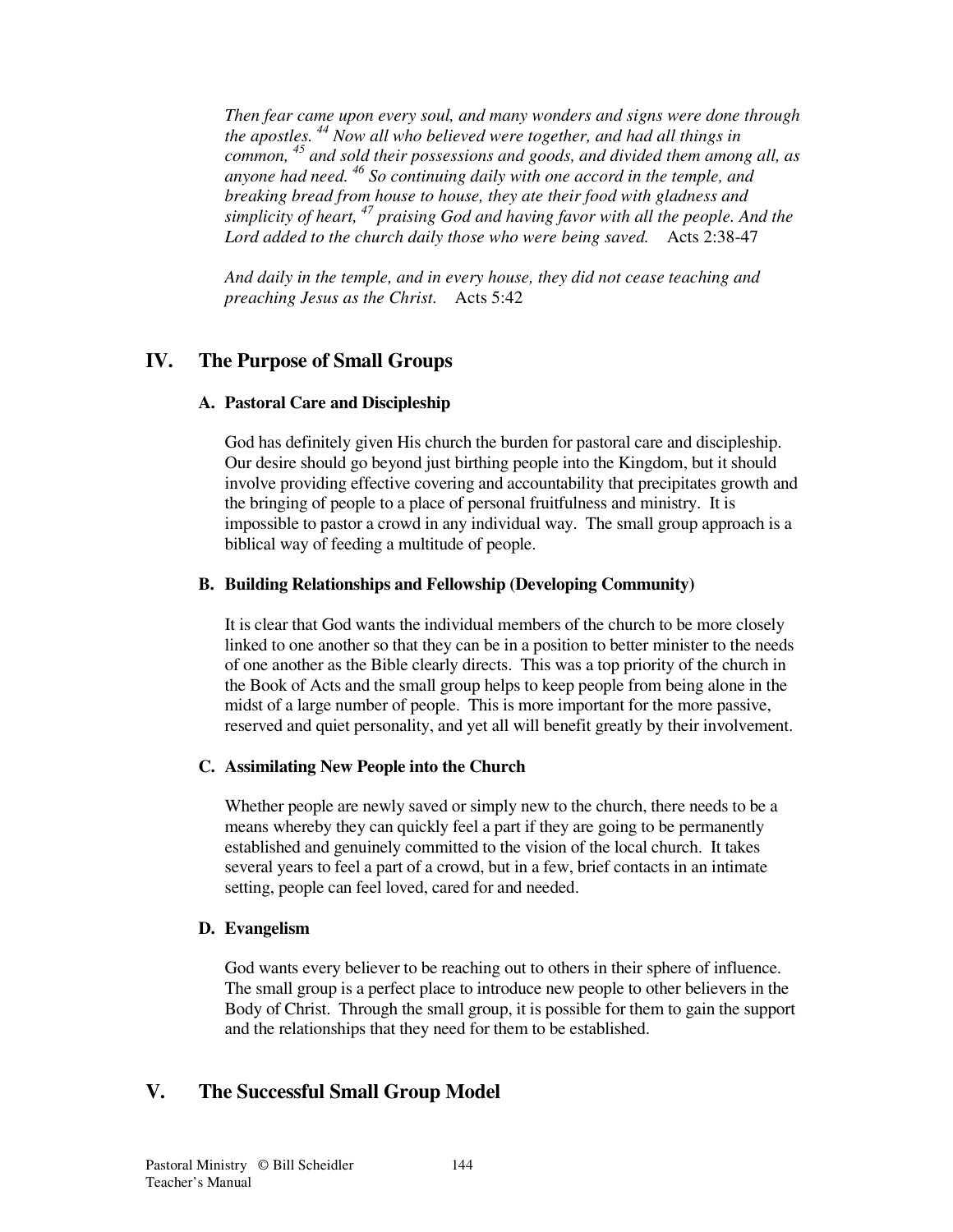- A. Small group models that have proven the most effective have some common elements.
	- 1. The small group ministry is the main program of the church.
		- a. It cannot be simply added on to a full church program.
		- b. It should not compete with other programs for leadership.
	- 2. The small group ministry is led, fanned, and envisioned by the senior leadership of the church.
		- a. This involves pulpit visibility and exhortation.
		- b. This involves leadership training (perhaps even weekly).
		- c. This involves attendance to meetings.
	- 3. The small group must meet often.
		- a. It should not represent an extra night out for the people.
		- b. It should replace a service in their schedule.
	- 4. The small group must be growth orientated.
		- a. No groups are closed groups (open to new people at all times).
		- b. Birthing new groups is the goal.
		- c. Multiplying in a certain time frame is encouraged (each six months).
	- 5. The small group must become the vehicle through which most ministry occurs.
		- a. Personal discipleship
		- b. Visitor follow-up
		- c. Pastoral care
		- d. Hospital visitation
		- e. Wedding / baby showers
		- f. Evangelistic endeavors
	- 6. The small group must be small in size.
		- a. Average of 10-12 adults
		- b. Maximum of 15 adults
	- 7. The small group must become the center for the release of the body ministry in the church.
		- a. Caring for each other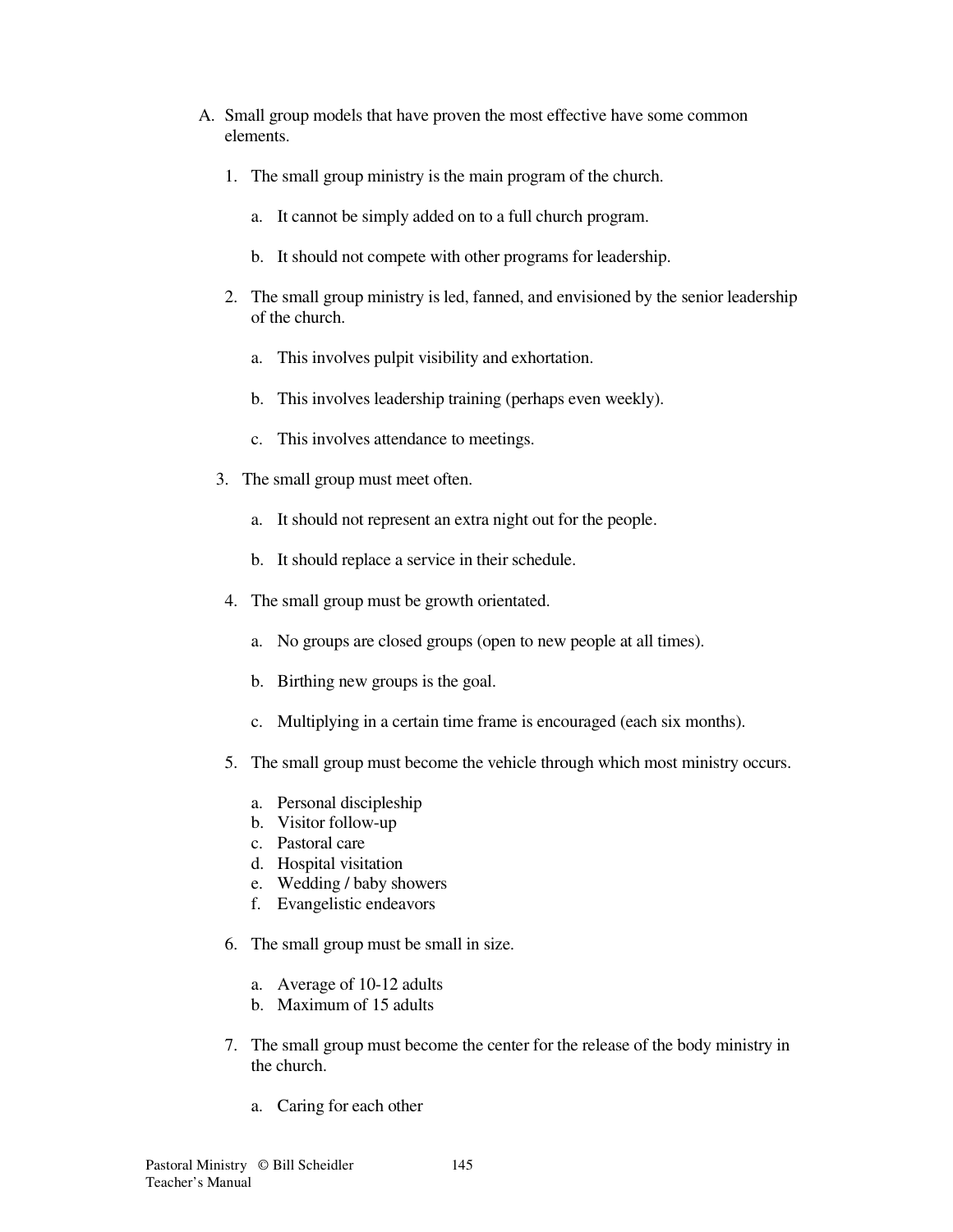- b. Functioning in the gifts of the Spirit
- c. Edifying each other
- 8. The small group must exist for building relationships and a caring community.
	- a. Not for equipping (a corporate function of five-fold ministry)
	- b. Not for teaching (a corporate function of gifted teachers).
	- c. For team ministry to the deep, felt needs
	- d. For focusing on serving the needs of people coming into the groups
- 9. The small group must be a priority function of all of the leadership of the church and every single staff person in the church.
	- a. Attending groups (good)
	- b. Leading groups (better)
- B. Other observations or issues that affect the group's success
	- 1. Leaders must be prepared for every meeting so that something significant takes place.
	- 2. There needs to be a strong emphasis on training of leaders and every leader must have an intern leader who is being trained to start his or her own group.
	- 3. The focus of the corporate gathering is for worship, edification and the equipping of the saints.

## **VI. Small Groups Meet the Need**

- A. They provide a context where deeper love can be cultivated. We are commanded to love others.
	- 2. With a pure heart (I Pet. 1:22)
	- 3. With unfeigned love (II Cor. 6:6)
	- 4. With brotherly love (Rom. 12:10)
	- 5. With fervency (I Pet. 1:22)
	- 6. With abounding love (I Th. 3:12)
- B. They provide a context whereby deep relationships can be established and brotherly love can be demonstrated.
	- 1. There must be a context for relating to each other spiritually.
		- a. Stirring one another up (Heb 10:24)
		- b. Encouraging one another (Heb 3:13)
		- c. Comforting one another (I Th. 5:14; Gal. 6:2)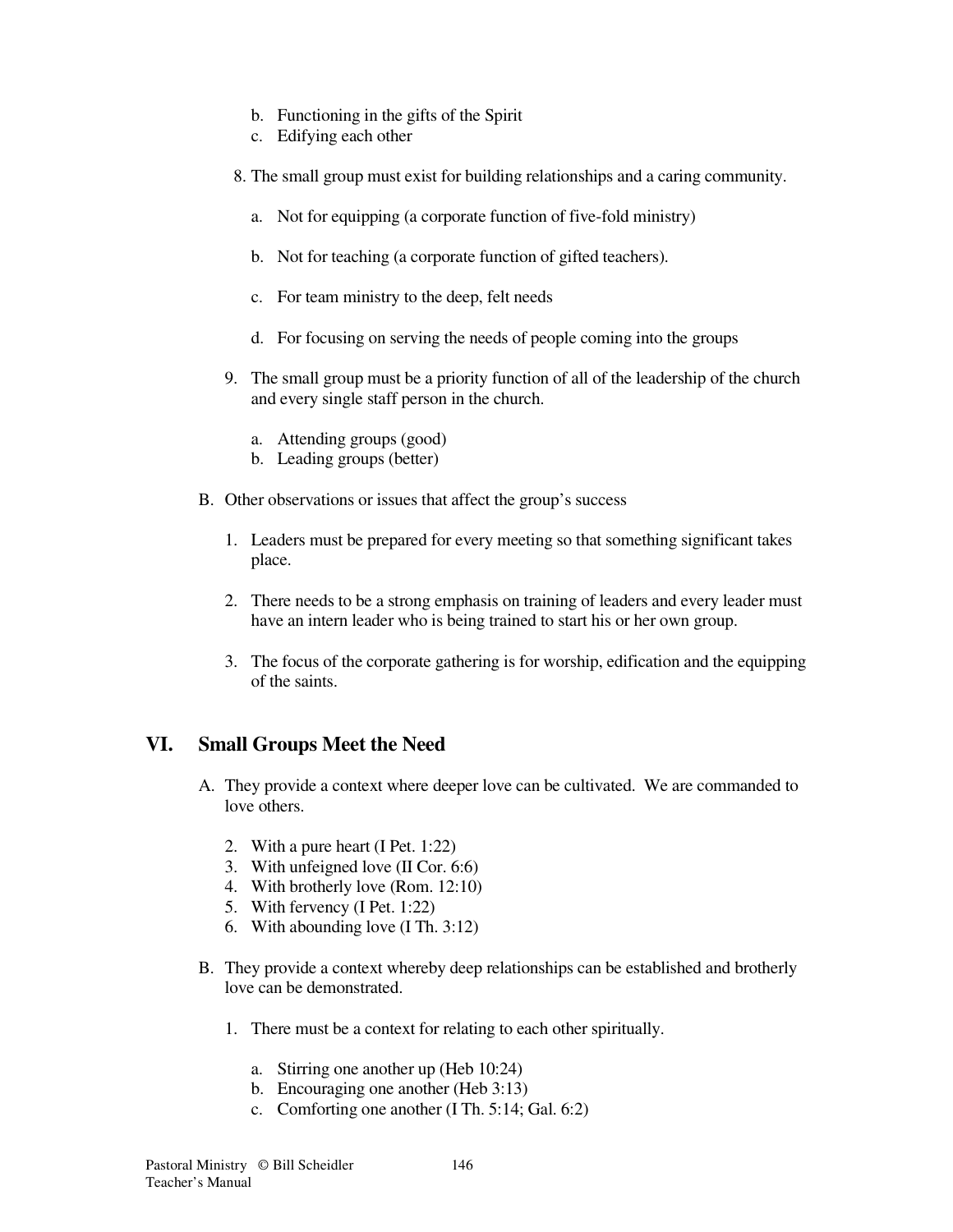- d. Building up one another (Rom. 14:19; I Th. 5:11)
- e. Praying for one another (Jam. 5:16)
- f. Teaching and admonishing one another (Col. 3:16)
- 2. There must be a context for caring for each other's natural needs.
	- a. Serving and sacrificing for others (I John 3:16)
	- b. Meeting the practical needs of others (I John 3:17-18)
	- c. Giving financially to others (Rom. 12:13)
	- d. Exchanging of skills with others (Eph. 4:28)
	- e. Rushing to the "emergency" needs of others (Tit. 3:13 NAS)
	- f. Showing hospitality to others (Rom. 12:13; I Pet. 4:9)
	- g. Doing good to others (Gal. 6:9-10)
- 3. There must be a context for fellowshipping with each other casually.
	- a. Eating together (Acts 2:46)
	- b. Thinking together (Phil. 2:2)
	- c. Rejoicing together (I Cor. 12:26; Rom. 12:15)
	- d. Sharing new songs (I Cor. 14:26)
	- e. Refreshing one another with joy (Rom. 1:12)
- 4. In addition, the small group is an excellent vehicle for the cultivation of interpersonal relationships in the Body.
	- a. It provides a context where someone new can be identified immediately with other members of the church.
	- b. It provides a context where people can get acquainted with those who live close to them.
	- c. It provides a context where people can be made aware of needs in the Body of Christ.
	- d. It provides a context where people can get more intimately involved with each other through practical expressions of love.
	- e. It provides a context where the people of God can get a vision for the salvation of their own communities.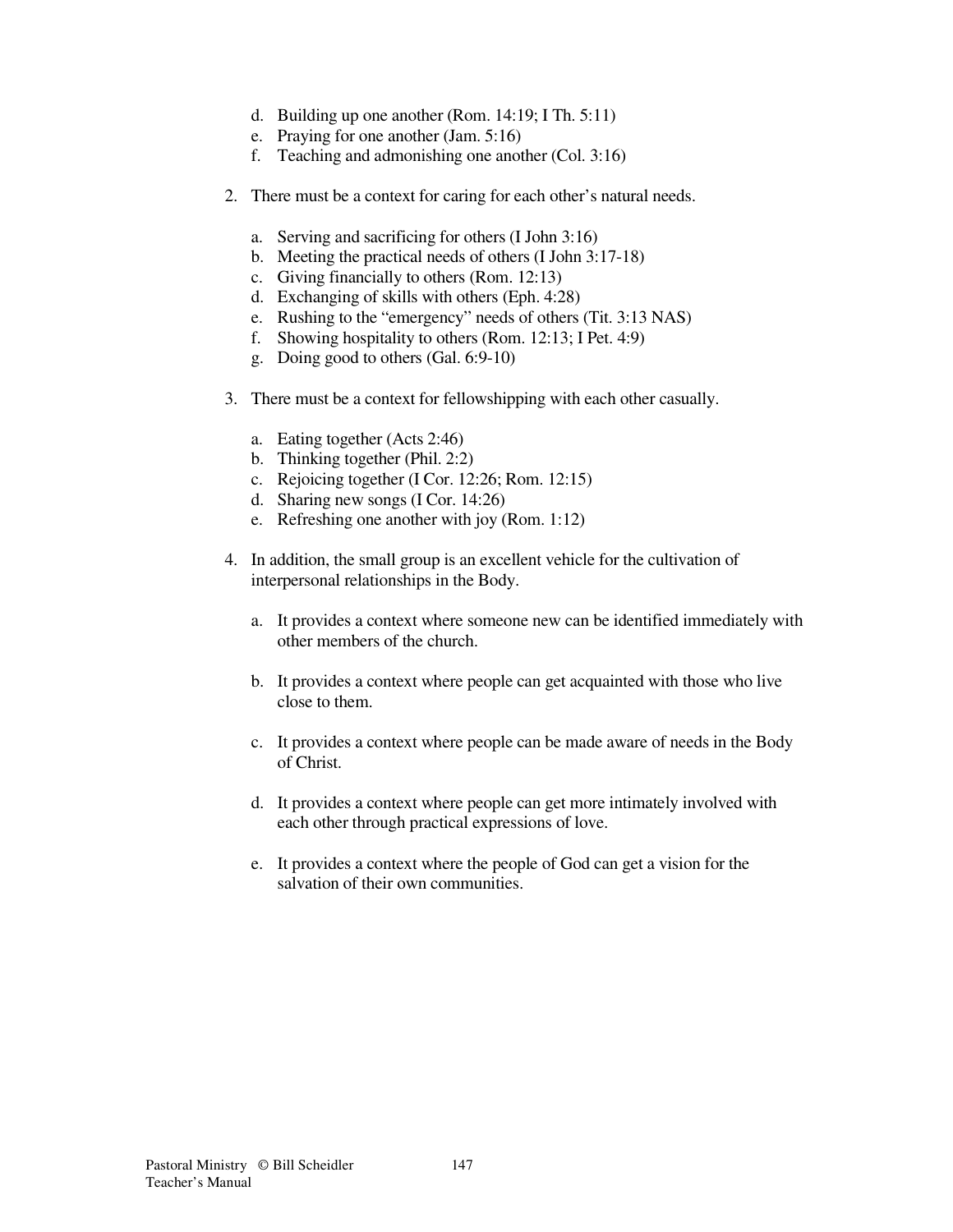## **Lesson 22, Supplement, "Small Group Discussion Guide"**

# **City Cell Leader's Discussion Guide**

For general small groups that focus on a discussion centered on the Sunday morning message, the focus should be on the practical application of the message to our individual lives. For the sake of those who were not present in the morning service a brief summary of the message would be appropriate. This summary can be given as a group function.

In order to generate discussion relative to the Sunday morning message the leader should present some of the following questions to the group. There will not be enough time to go through every question in every meeting. Therefore, the actual questions chosen by the leader should be those that most specifically apply to the topic under discussion. The depth and personal nature of the questions should be determined on the basis of the leader's knowledge of his or her group.

#### **Starter Questions:**

- 1. Does anyone remember the title of this morning's message?
- 2. What are some of the key points or thoughts that you remember from the message?
- 3. What was the most interesting feature of this message to you personally?
- 4. Were there any points that you feel applied specifically to you?
- 5. Have you ever had a positive or a negative experience that illustrates the importance of this message?
- 6. If you had been preaching this message what would you have added to the message?
- 7. Are you facing any personal challenges in relation to the word that was preached today?
- 8. What are some of the ways in which we need to respond to this word to make sure that we are both hearers and doers of the word?
- 9. Do you have a personal testimony of victory that fits well with the message today?
- 10. What do you need to change personally if you are to apply this word to your life?
- 11. Is there any way in which this group can assist you in applying this word to your life?
- 12. Are there other people in your sphere of influence with whom you should be sharing the principles contained in this message?

The leader should be sensitive to the time. After about an hour of discussion the leader should try to summarize what has been said and turn it into a time of prayer for the specific areas discussed. The leader should also be sure to pray for any other pressing needs in the group before breaking for refreshments.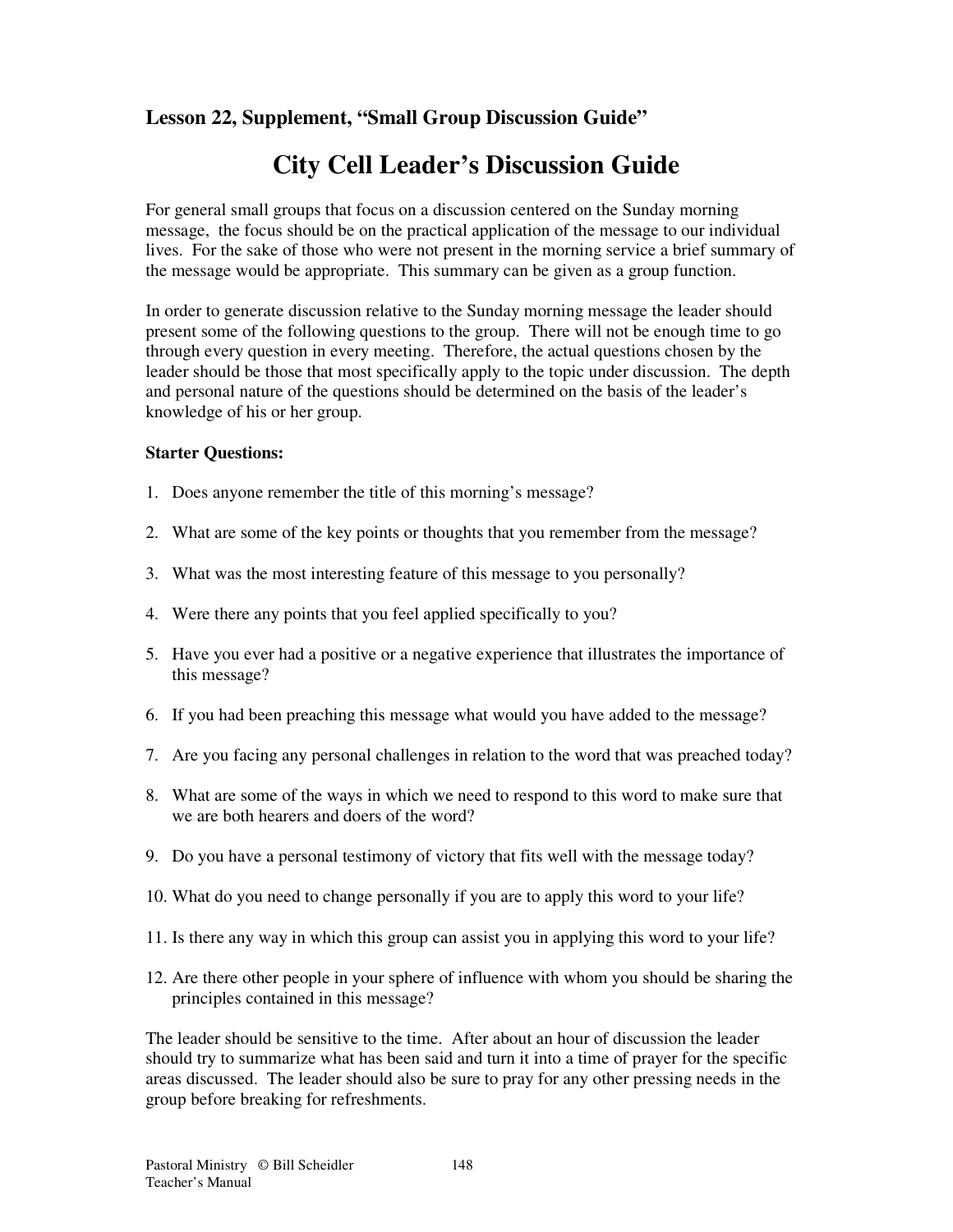## **Lesson 23 Working with an Eldership**

## **I. The Foundation for a Biblically Functioning Eldership**

If the senior pastor is to have a strong, functioning eldership team, the senior pastor must have four deep convictions:

A. A strong conviction concerning the biblical basis for eldership.

If a strong eldership is going to happen, we must have strong faith, based upon a clear biblical revelation that eldership is the only form of church government that will ultimately build churches that last and churches that prevail. This understanding will help you work through the difficulties of bringing an eldership into being.

B. A strong conviction that the biblical qualifications for eldership are applicable for the church today (I Timothy 3; Titus 1).

The qualifications listed in the Bible are applicable to every culture and every age and are the only insurance policy that an eldership will work as God intended it to work. If these qualifications are not stringently adhered to, an eldership can be just as dysfunctional as any other unbiblical form.

C. A commitment to wait until these qualities to emerge.

One should never be in a hurry to set in elders (I Tim. 5:22). We must be willing to wait even if it takes a few years.

D. A commitment to the principle of unity (Acts 1:14; 2:1; 4:23-24, 32-33).

Unless each leader is committed to the principle of unity and is willing to defer personal tastes to the body of elders, a team will never function properly. It will lead to divisions in the body (I Cor. 1:10; 3:1-4; Jam. 4:1-2).

## **II. The Importance of a Clear Description of Function**

A. The function of the senior pastor includes several things (Note: There may be some variation depending on gifts and experience of the person involved).

The senior pastor serves as the pastoral team leader and as such is:

- 1. The public spokesperson and principle leader (who drives the bus).
- 2. The ex officio chairman of all boards and committees. This means that there are to be no secret meetings without the knowledge of the senior leader.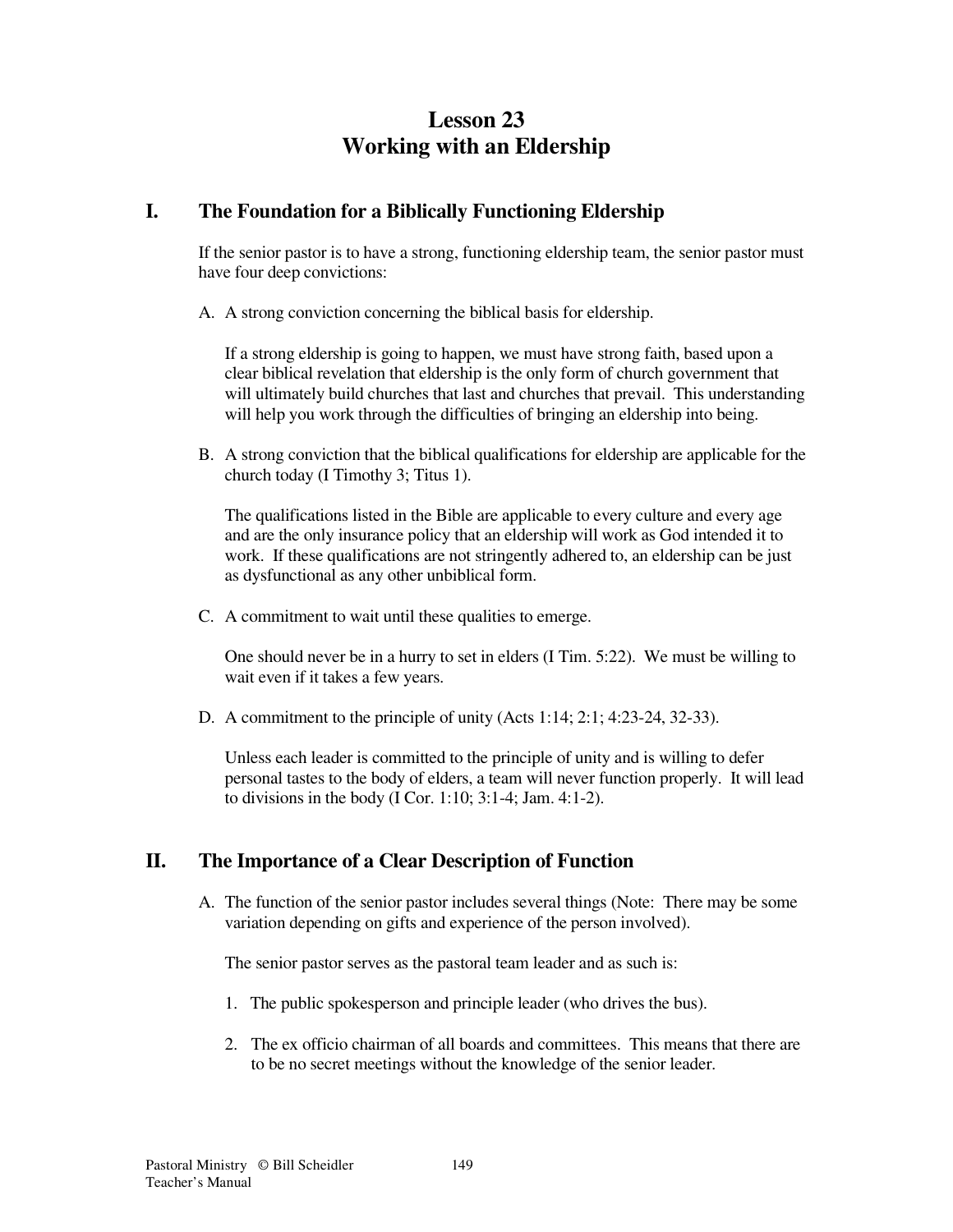- 3. Sets the principal vision and is responsible for the overall spiritual health of the church. Certainly the team will enhance this vision and add to it, but the senior pastor must feel it or own it.
- 4. In charge of all public services of the church (everything that happens on the platform including the music and worship ministries).
- 5. Calls all elder's meetings and approves (screens) the agenda.
- 6. The official nominator of all new elders (confirmed by all elders).
- 7. Has limited financial latitude (especially in the area of honorariums).
- 8. Maintains doctrinal purity (no change in doctrine without his approval).
- 9. Approves and invites all guest and local speakers (determines who speaks and when).
- 10. Has final say on all hiring and firing (veto rights on all staffing).
- 11. Approves all special meetings of the church.
- 12. Oversees all ministry placement and the job description of team members much like the coach on a sports team.
- B. The functions of the eldership

The eldership as a unit has corporate functions relating to the following:

- 1. Processing and approving all church discipline (i.e. excommunication).
- 2. Confirming new elders and church members.
- 3. Endorsing any changes in doctrinal positions.
- 4. Approving overall budget and finances of the church.
- 5. Approving of all ministries sent out and supported by church including church plants.
- 6. Approving all buying and selling of real property.
- 7. Approving schedule changes in church life (service times, etc.).
- 8. Helping establish policy for how things are handled.
- 9. Governing the general affairs of the church (i.e. church programs).

### **III. How an Elders' Meeting Works (Acts 1 and 15)**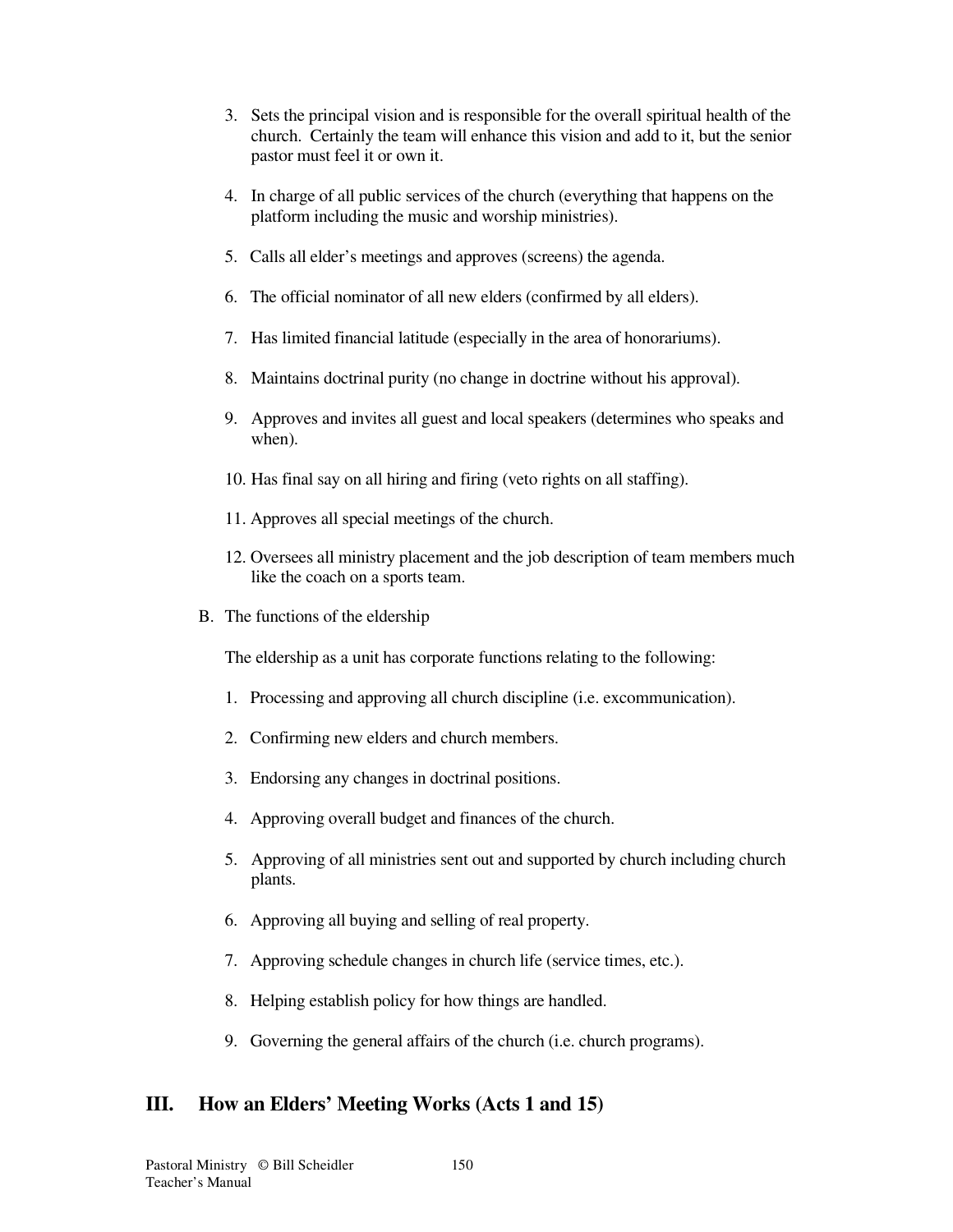- A. Proposal (Acts 1:15; 15:6) Presentation of the issue at hand
- B. Discussion (Acts 1:23; 15:7, 12, 13) Testimony, gathering and sharing data, Scriptures, etc.
- C. Prayer (Acts 1:24)
- D. Agreement (Acts 1:26; 15:22,25)
- E. Action (Acts 1:26; 15:30) No action without agreement!

#### **IV. Some Challenges in Working with an Eldership**

- A. Must allow for mistakes.
- B. Everybody must be accountable to somebody.
- C. Watch the political ambitions of team members.
- D. Be sensitive to tension between peers, division, and submission to other team members.
- E. Spend quality time with each other.
- F. Foster open lines of communication (cannot let anything go without talking).
- G. Poor counsel by an elder that reflects on the whole eldership (giving eldership a bad rap).

#### **V. Other Things that will make an Eldership Function Smoothly**

- A. Administrational Chart
- B. Clear Written Job Descriptions
- C. Accountability Assignments
- D. Proper Scheduling/Calendar Planning
- E. Special Retreats and Activities
- F. Regular Meetings, Business and Relational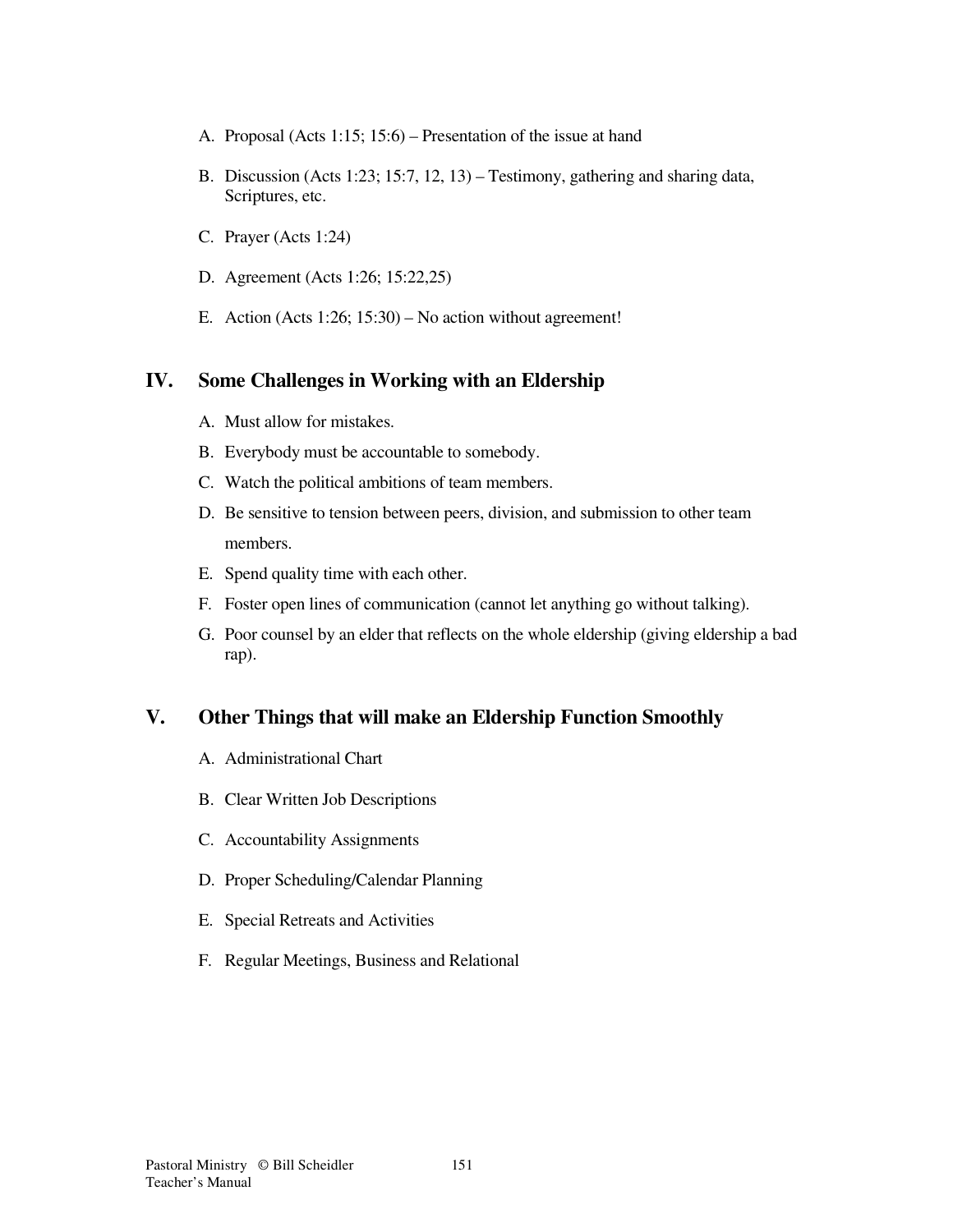## **Lesson 24 The Pastor's Family**

### **I. God is very interested in the restoration of the home.**

- A. God is restoring the church (Jer. 30:1-12, 18-20).
- B. At the same time He also wants the message of restoration to touch the individual families of the church (Jer. 31:1)

### **II. A leader's home must be a model home.**

- A. God rebuked or judged leaders whose ministry did not effectively begin on the home front.
	- 1. Moses was not allowed to lead Israel out of bondage until his own sons were in proper covenant relationship (Ex. 4:24).
	- 2. Eli lost his priesthood because he failed as a priest in his own home (I Sam. 3:11-13).

*For I have told him that I will judge his house forever for the iniquity which he knows, because his sons made themselves vile, and he did not restrain them.* I Samuel 3:13

- B. God chooses leaders on the basis of their faithfulness to their own family.
	- 1. God knew He could entrust Abraham with great covenant promises because He knew he would be faithful at home (Gen. 18:19).

*I have singled him out so that he will direct his sons and their families to keep the way of the LORD and do what is right and just. Then I will do for him all that I have promised.* –NLT

2. God made faithfulness at home a criterion for New Testament leadership (I Tim. 3:4-5; Tit. 1:6).

*He must manage his own family well, with children who respect and obey him. For if a man cannot manage his own household, how can he take care of God's church?* I Timothy 3:4-5, NLT

*An elder must be well thought of for his good life. He must be faithful to his wife, and his children must be believers who are not wild or rebellious.* Titus 1:6, NLT

C. The failure of many biblical leaders was due to a failure to impart godly values to their children after them.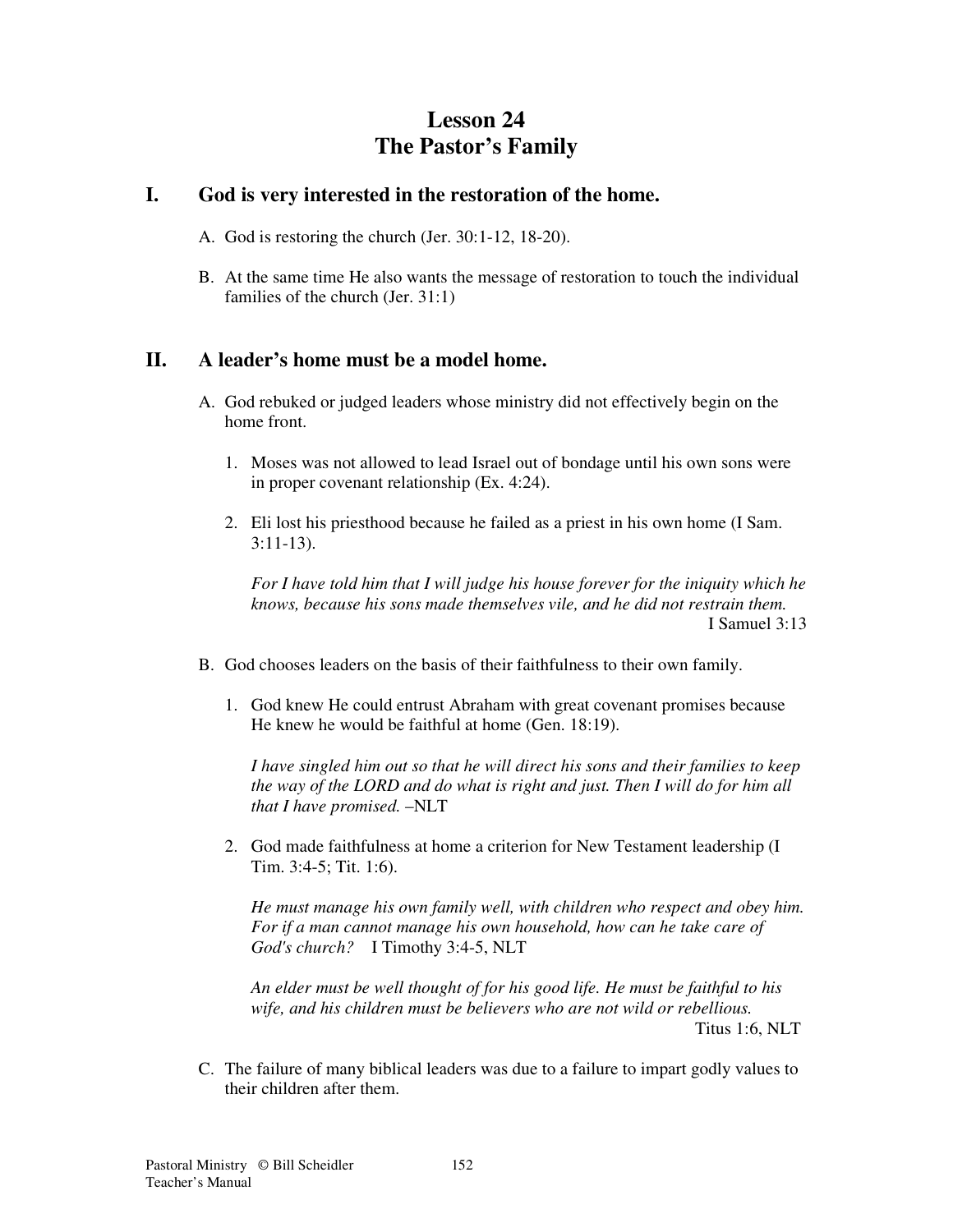- 1. To a great extent Israel prematurely pressured Samuel for a king because of Samuel's failure to be a prophet at home (I Sam. 8:1-5).
- 2. While David was a man after God's heart, many of his offspring were not led into that same experience of God (II Sam. 15; I Kgs. 1:5-6).

### **III. The leader's home should be a microcosm of the church.**

- A. The church and the home are similar in structure.
	- 1. Both the home and the church are established on a covenant basis.
	- 2. Both the home and the church have similar members and similar relationships.
	- 3. Both the home and the church have a defined membership.
	- 4. Both the home and the church have a plurality of oversight.
	- 5. Both the home and the church are autonomous social units.
		- a. Self-governing
		- b. Self-supporting
		- c. Self-propagating
- B. The church and the home are similar in function.
	- 1. Both the home and the church provide protection and covering.
	- 2. Both the home and the church provide a context for discipline.
	- 3. Both the home and the church provide training and instruction.
	- 4. Both the home and the church are centers for spiritual life.
		- a. Worship
		- b. Prayer
		- c. The Word
		- d. Fellowship
	- 5. Both the home and the church are places of commitment.
- C. The church and the home are the instruments of God to fulfill His eternal purpose.

Both the home and the church are places where God sovereignly plants people. He does this for the following reasons.

- 1. To develop character in each family member.
- 2. To develop ministry in each family member.
- 3. To strengthen the entire family.
- 4. To protect each family member from deception and sin.
- 5. To fulfill and satisfy each family member.
- 6. To begin other solid families eventually.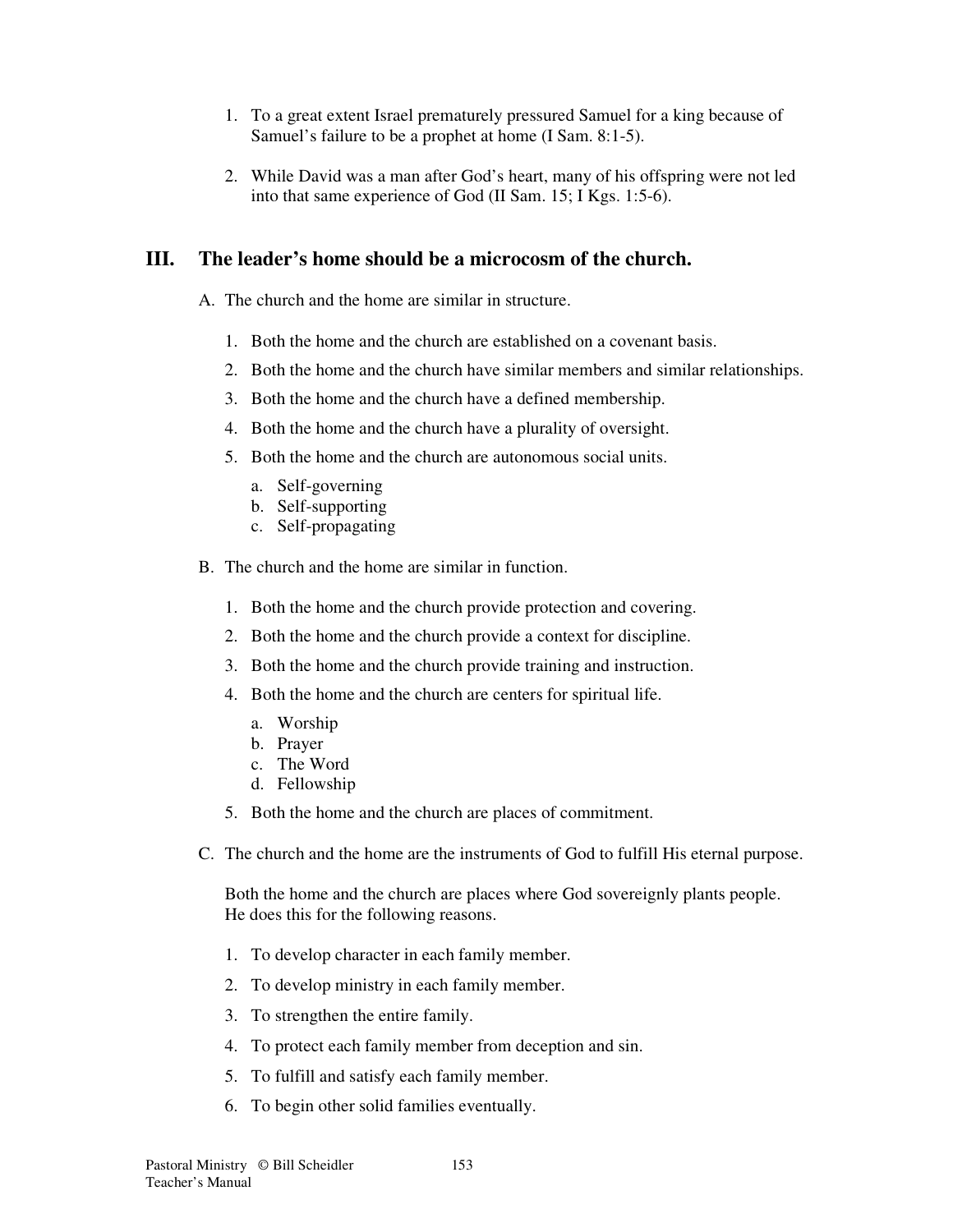### **IV. Pastoral ministry begins with pastoring in the home.**

A. This means cultivating and modeling a godly marriage relationship.

A holy relationship is marked by:

- 1. Regular prayer together
- 2. Absolute commitment to each other
- 3. Moral faithfulness
- 4. Quality communication
- 5. Edifying speech patterns
- B. This means providing an example for the family to follow.
	- 1. The most important thing that parents can give their children is an example to follow.
	- 2. The example of parents will confirm or negate any positive teaching the children receive.
	- 3. The sins or virtues of the parents will be communicated to the children in magnified fashion (Deut. 5:9-10).
	- 4. The example of the parents includes many areas (I Tim. 4:12).
		- a. In word
		- b. In lifestyle
		- c. In love
		- d. In spirit
		- e. In faith
		- f. In purity
- C. This means providing an atmosphere that is conducive to spiritual growth (Deut. 6:4-9).
	- 1. This means paying attention to the things that create or affect an atmosphere.
		- a. Music
		- b. Pictures and posters
		- c. Books and magazines
		- e. Television and video entertainment
		- f. Hobbies
	- 2. This means asking biblical questions regarding the above items:
		- a. Is it of the world (I John 2:15-16)?
		- b. Is it to the glory of God (I Cor. 10:31)?
		- c. Has it the appearance of evil (I Th. 5:22)?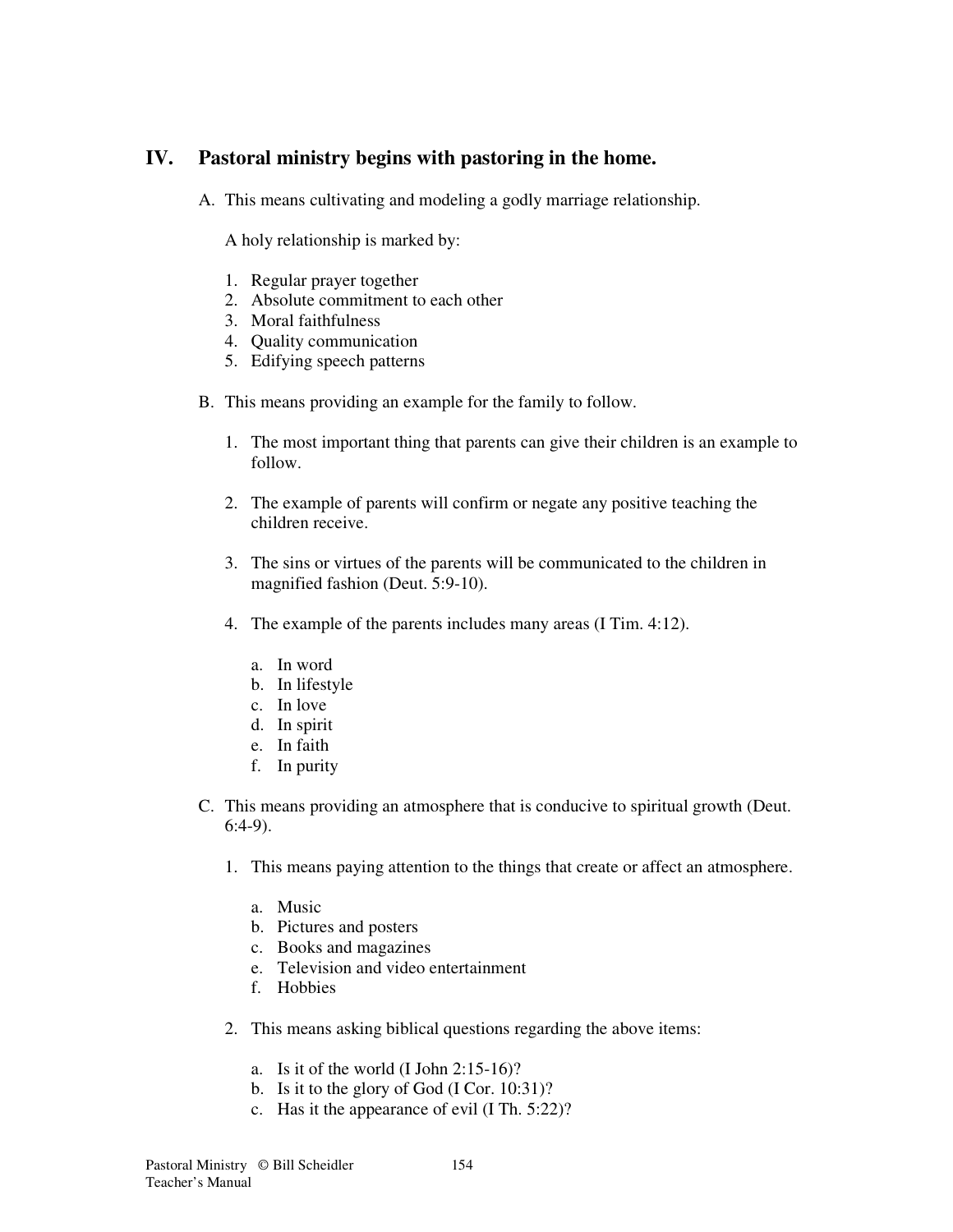- d. Is its atmosphere good (II Cor. 6:14)?
- D. This means providing spiritual leadership in the home.

### **V. Things that will help the pastor's home life.**

- A. Work to keep church business and home life separate.
	- 1. Do not discuss church problems in front of the children (regardless of their age).
	- 2. Control phone calls and other interruptions.
	- 3. Educate your people as to days off and when it is appropriate to call.
	- 4. Learn to know what an emergency is and what an emergency is not.
- B. Maintain the basics.
	- 1. Prayer and devotional life
	- 2. Dating and courtship of spouse
	- 3. Communication
	- 4. Mutual respect
- C. Get away regularly.
	- 1. Regular family vacations (See Supplement: Revivification)
	- 2. Days off
- D. Make being in ministry special and fun.
- E. Help your family to feel a part of the ministry.
	- 1. Have them minister with you
	- 2. Involve them in the life of the church
- F. Establish your family as a priority in the lives of your children.
	- 1. Make sure your priorities are spouse, parent, pastor.
	- 2. Use your flexible schedule to your advantage.
	- 3. Have a family night that cannot be interrupted.
	- 4. Limit mindless activity (TV), promote interaction and recreational activity.
- G. Learn cheap ways to have fun.
	- 1. Talk to others.
	- 2. Be creative.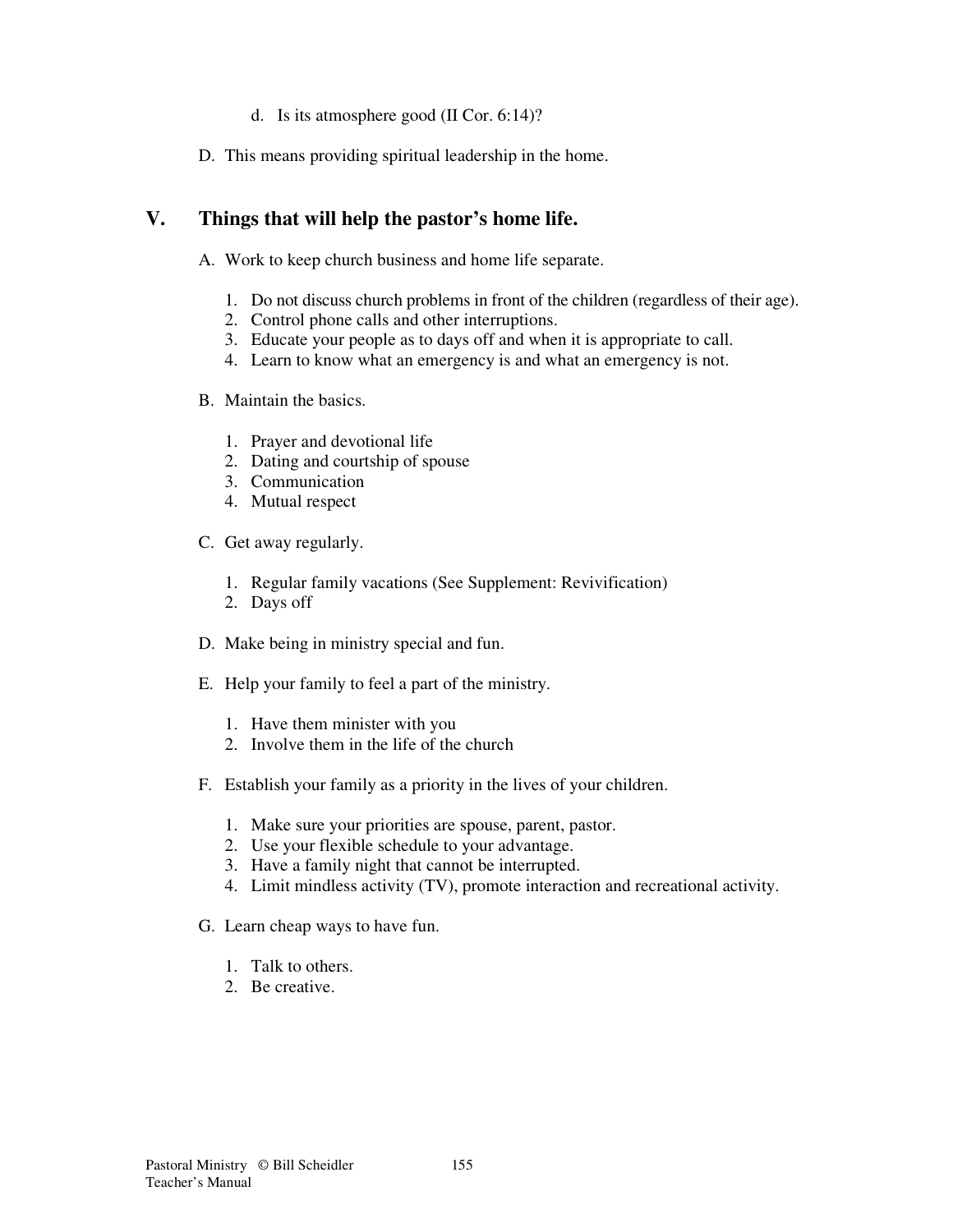## **Supplement, Lesson 24**

## **Revivification**  *by Bill Scheidler*

"What" you may ask, "is revivification?" The dictionary defines "revivification" as "the act of recalling or restoring to life; renewal of life; revival: the state of being revived." The word "revive" means "to return to life; to recover life; to become alive again."

The fact of the matter is that we all need seasons of revivifications. As we go through life and the circumstances of life it is easy to get "bogged down," to become stale or to lose our vitality and zest for life. This can happen on the job, in our family life or in human relationships. It is easy to become weary in well-doing. It is easy for our work to become a monotonous routine. It is easy for our family life to become too predictable and even boring at times.

God understands the need of man for seasons of refreshing. There is some reason to believe that God Himself enjoys a break from the routine and times of relaxation of effort (Gen. 2:2). It appears that even nature goes through seasons of productivity followed by a resting or relaxation (Ex. 31:17). When God did His work of creation and restoration in Genesis chapter one He chose to rest after six days and enjoy the works of His hands. This does not mean that God was exhausted to the point of fatigue. Nor does it mean that God was weak in His mental or physical capabilities. But God was demonstrating the principle of true life that allows for a healthy balance between work and responsibility, refreshment and pleasure.

God put forth a tremendous effort for six days and because of it He was able to rest on the seventh. People who are accustomed to working hard and taking their responsibilities seriously should never feel guilty or feel they must apologize for making a place for leisure, recreation, relaxation and refreshment. In fact, it is when we have applied ourselves with all diligence that our recreation becomes the most enjoyable. God is not against rest. He is not a ruthless taskmaster who demands the full quota of bricks every single day of our lives. In fact, God commanded His people to rest one day in seven (Ex. 34:21). God even indicated that a heavy schedule of activity should not stand in our way of enjoying such a rest (Ex. 34:21).

Napoleon, who had a great vision to conquer the worlds, felt that he could short-circuit God's plan for rest. In order to get more out of his men and animals he went to a 10 day week. Everything seemed to be going fine for a while and then the fruit of this change began to manifest itself. The animals began to break down under their loads, the morale of the men became depressed, strife broke out everywhere and productivity began to wane. His ultimate solution was to go back to the one day in seven principle.

There is no question that seasons of refreshing affect the quality of our life. They are the oasis in the desert. The Hebrew word for "revive" means "to keep alive" or "restore to life." It is carefully planned and utilized seasons of refreshment that keep us alive in our inner man and help to restore vitality to our lives. Someone once said, "If we don't come apart, we might come apart."

Jesus understood this in His life and ministry. The individual who thinks it is spiritual to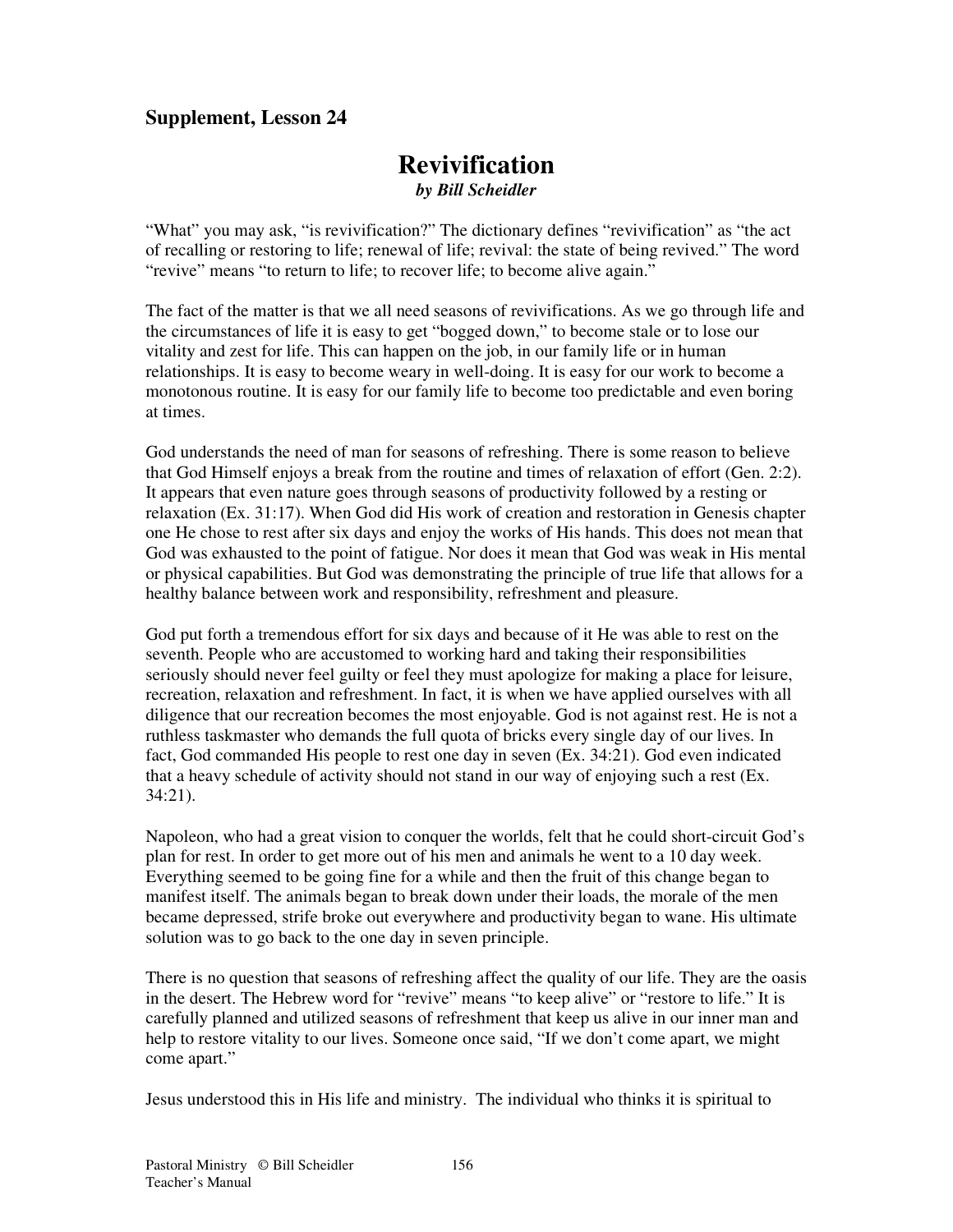announce "I am not going to take a vacation this summer; the devil never does" is not really following Christ's example. Jesus did not live under the tyranny of a panic mentality. When He was tired or under stress, it was not uncommon for Him to withdraw from His normal schedule for a time of refreshing. In fact, in His three years of active ministry ten references to special seasons of refreshing are mentioned in the Gospels. This was in addition to nightly rest and Sabbath rest which Jesus also observed (see: Mark 6:31; Mt. 14:13, 23; 17:1). The real question is "Who's example are we following?" If we follow the devil's example of "no rest for the wicked" we will follow a path that leads to trouble. The trouble will manifest itself in potential physical problems related to stress and fatigue, relational problems and even spiritual problems. By following the example of "no rest" we will have no time to develop our relationships with family and friends that really give value and meaning to our life. George Mueller once said "The stops of a good man are ordered by the Lord as well as his steps."

In the Old Testament God gave us a good picture of how important seasons of rest and refreshing are in the lives of His people. If you want to know how God feels about something, you can always look to the Old Testament. In the Old Testament the people of God were not as free to make choices about how and when they did things as we are under the New Covenant. But if you want to get an idea of how God might want your finances structured you can look to the Old Testament where His commands to the people reveal the principles that He feels are important.

When it comes to the area of rest, God built important times of refreshing into their schedules. None of those times were optional for them. They were a matter of obedience to the Lord. By this God was saying that "If you are going to be My people, who reflect My order, who experience My values, then rest will be a vital part of your lifestyle from now on".

God prescribed weekly rests (Lev. 23:3) and yearly rests for His people (Lev. 23:4, 8). One day in seven they were to set aside and they were to do no work. The Sabbath was to be dedicated to the Lord and was designed by God to bring spiritual and physical renewal. Because of the way God limited their activities on this day, it was a time when families were forced to spend their time in close relationship.

In addition, God provided for a type of "family vacation." Three times a year there were religious feasts to be held in Jerusalem where all the males were to come up before the Lord. It is clear from the Bible that it was their practice that they whole family would come and feast together (Luke 2:41-42). The Feast of Tabernacles was a particularly good time. It lasted for one week. Some of the things that characterized these times include the following:

- 1. They were to occur on a regular basis.
- 2. They were to set an extra tithe aside for these times in advance.
- 3. They were to use their money in impractical ways (Deut. 14:26).
- 4. They were to have a time of joy and rejoicing. (Deut.14:26; Lev. 23:40).
- 5. They were to honor the Lord at all times (Lev. 23:37-39).
- 6. They were to dwell in unfamiliar places (Lev. 23:42).

This clearly shows us that God is interested in a change of pace, a break from the routine and times of spiritual and physical refreshing for His people. In other words, God is interested in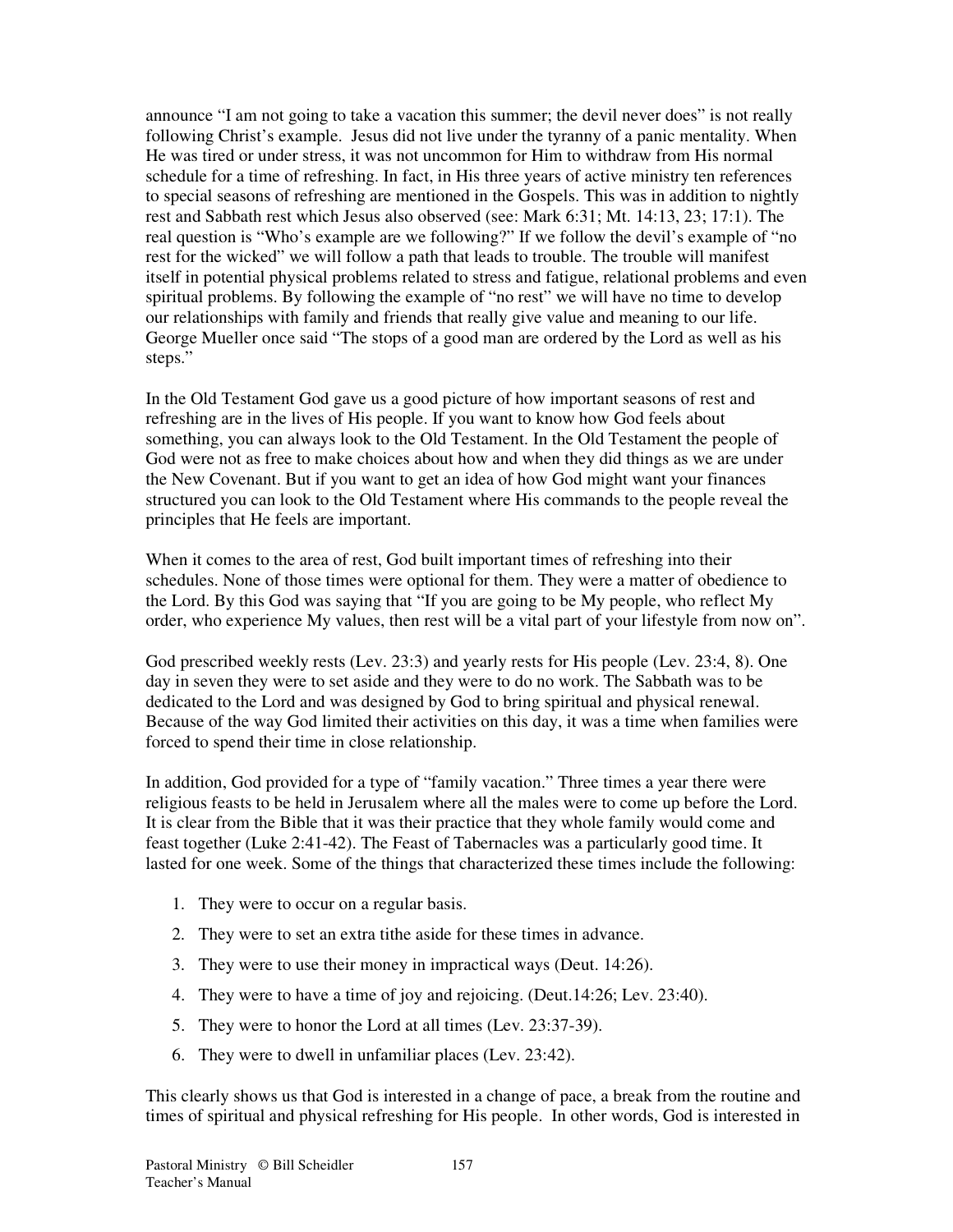#### "*RECREATION!*"

Recreation is not just playing. Recreation is to be purposeful and planned. The word 'recreation' literally means "to create anew". It means to revive, to refresh after toil, to divert, to amuse, to be animate or to cheer. Recreation is an answer to fatigue and exhaustion.

It is wrong to make recreation an end in itself, but it is equally wrong to eliminate recreation from our lifestyle, thinking that we are doing God service. Recreation is godly. It is not poor stewardship. On the contrary, it is part of a balanced and obedient life. There are several things that will make our recreation more productive.

### **A Regular Time**

If family recreation is going to accomplish its intended purpose, it must occur on a regular basis. The children of Israel had special times several times a year. You cannot become fit by waiting until the negative symptoms occur and then go out in one week of solid activity and hope to "get into shape."

In the same way, you cannot control stress, build family relationships, and have meaningful recreation by planning a vacation once every three years. It won't work. It is much better to take three short times a year than one "humongous," three-month vacation every five years. Family times must be planned at regular intervals and they must be scheduled in such a way that there can be a growing anticipation of them. Half of the fun is the anticipation of the coming event. Every family should plan to have at least one family vacation a year where they go somewhere and do something special.

#### **A Planned Time**

Things that are not planned for in advance rarely take place at all. It costs money to take a vacation. There is no way around it. We should not get to the place where we approach the family and say "we will have a vacation this year, *if* we can afford it." God would not allow His people to say "we will keep the feast, if we can afford it." Yet it must have cost a lot of money to keep the feasts the Lord commanded. God told the Israelites that the feasts had to be enough of a priority that they had to figure them into their regular monthly budget. They had to be willing to keep the rest of their lifestyle in check so that the feasts could be kept. They had to set aside an extra ten percent of their monies on a regular basis to fund these trips. They were going to be spending this money on themselves, but God wanted them to put it away as if it belonged to God. Money for the feasts was not to be taken out of their regular tithes but they were to set aside another tithe for these trips.

How understanding God is of human nature! God knows that unless we have a system, unless we are willing to exercise discipline, we will probably not have it when we need it. To do this it may mean trimming our normal lifestyle to some degree, but the refreshing rewards will be worth the cost.

#### **A Time of Freedom**

When the children of Israel were obedient in setting aside the finances for their trip, it became a real time of freedom from worry. Normally, God wants us to be extremely frugal and careful about how we spend our money. He wants us to exercise wise stewardship. But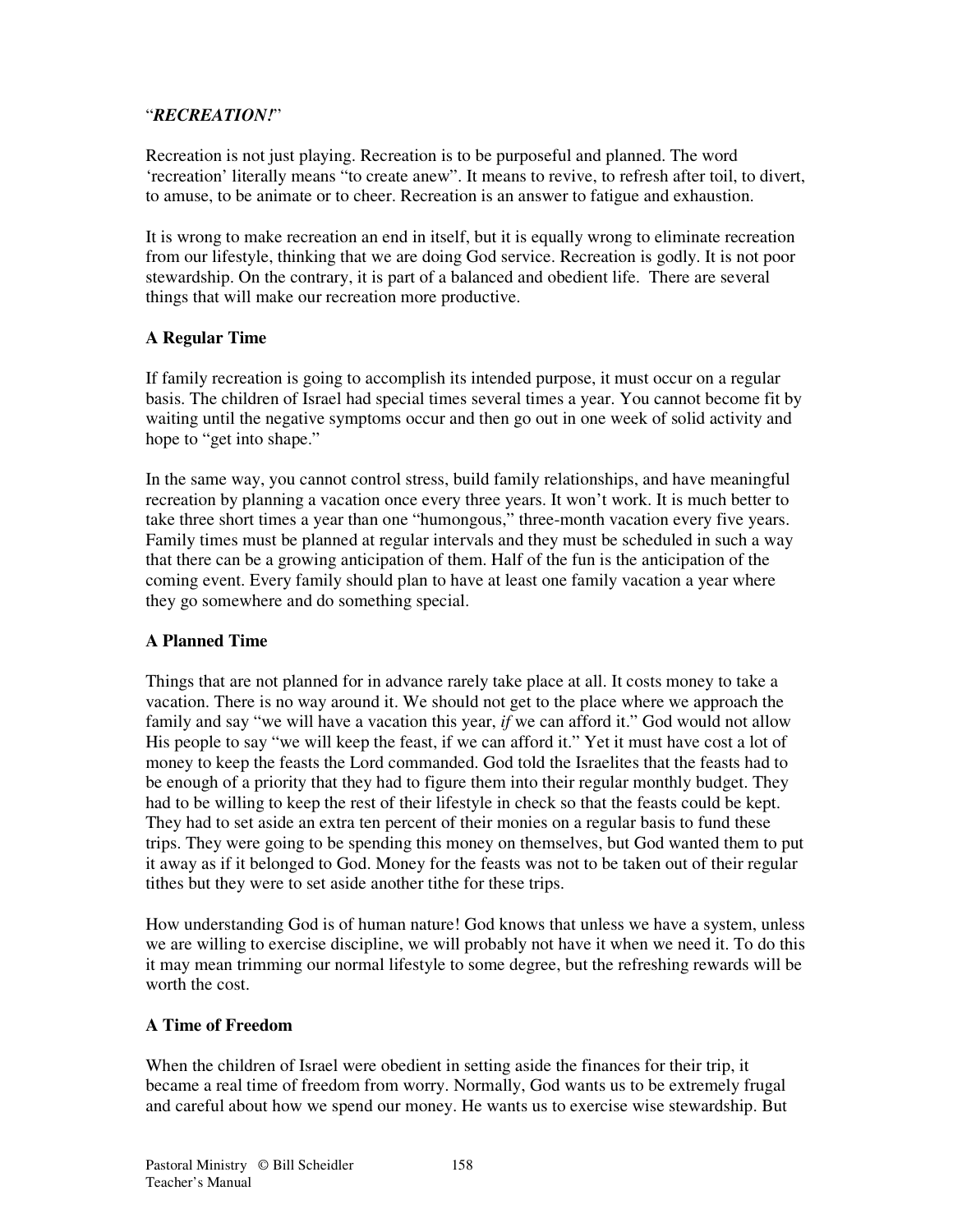when it came to the feast time, He told the people "you may spend that money for whatever your appetite craves… or whatever you desire" (Deut.14:26, Amp.).

Obviously, God is not encouraging His people to sin and cast off all restraint. God is saying, "Enjoy yourself". Don't be a penny pincher when you are on vacation. Don't measure everything in dollars and cents. Don't always be thinking how much this ride costs. If you have this mentality, you will have a miserable time and so will everyone else around you. God is saying "You have saved your money all year long, now relax and have a good time. If you see something that catches your eye and you have money for it, buy it. You've been good; go ahead you are released to be a little impulsive now". You will not enjoy a vacation time if you evaluate every purchase on the basis of its practicality as you do at other seasons. You are investing in something intangible. You are going to experience a refreshing.

#### **A Time of Rejoicing**

Vacation times are to be fun times. God told the children of Israel, "You shall take the fruit of *pleasing* trees, branches of palm trees, and boughs of thick trees, and willows of the brook; and you shall *rejoice* before the Lord your God seven days." (Lev. 23:40, Amp.). Vacations are times when we leave the normal schedule and routines of life and have some fun. The Feast of Tabernacles was to be "A joyous celebration, and no heavy work is permitted" (Leviticus 23:36 Living). Businessmen should never take work with them on vacation. It will take the fun away.

Parents must do everything possible to build happy memories for their family members. Focus on enjoying life and God's creation. Make it as pleasant as possible.

#### **A Time of Sacrifice**

All of the feasts in Israel included a bringing of sacrifices to the Lord. Sad to say, some Christians leave God out of their vacation. The feast of tabernacles lasted eight days. The first day and the last days were holy convocations with a week of feasting in between. One of the most exciting things to do on vacation is to visit another church. We teach our children the wrong thing if we teach them that God is out of place on our vacations or that somehow we can take a vacation from God.

In all that we do on our vacation, God must be at the center. We are to keep the feast "before the Lord" (Deut. 14:26). This means that we do not lower our Christian standards, we do not drop our prayer and devotional times and we do not forsake the assembling of ourselves together just because we are on vacation. In fact, many of these things can be strengthened and reaffirmed during this time.

### **A Time of Travel**

What a tremendous time to see new sights, to examine our heritage, to observe God's creation and to broaden our frame of reference. Travel should be a vital part of vacation plans. I know that there is some inconvenience that comes with travel and that you usually breathe a sigh of relief when you are in your own bed again, but a change of scenery can bring a certain refreshing in and of itself.

For the children of Israel, it meant packing, putting their tent up (booths) and leaving behind